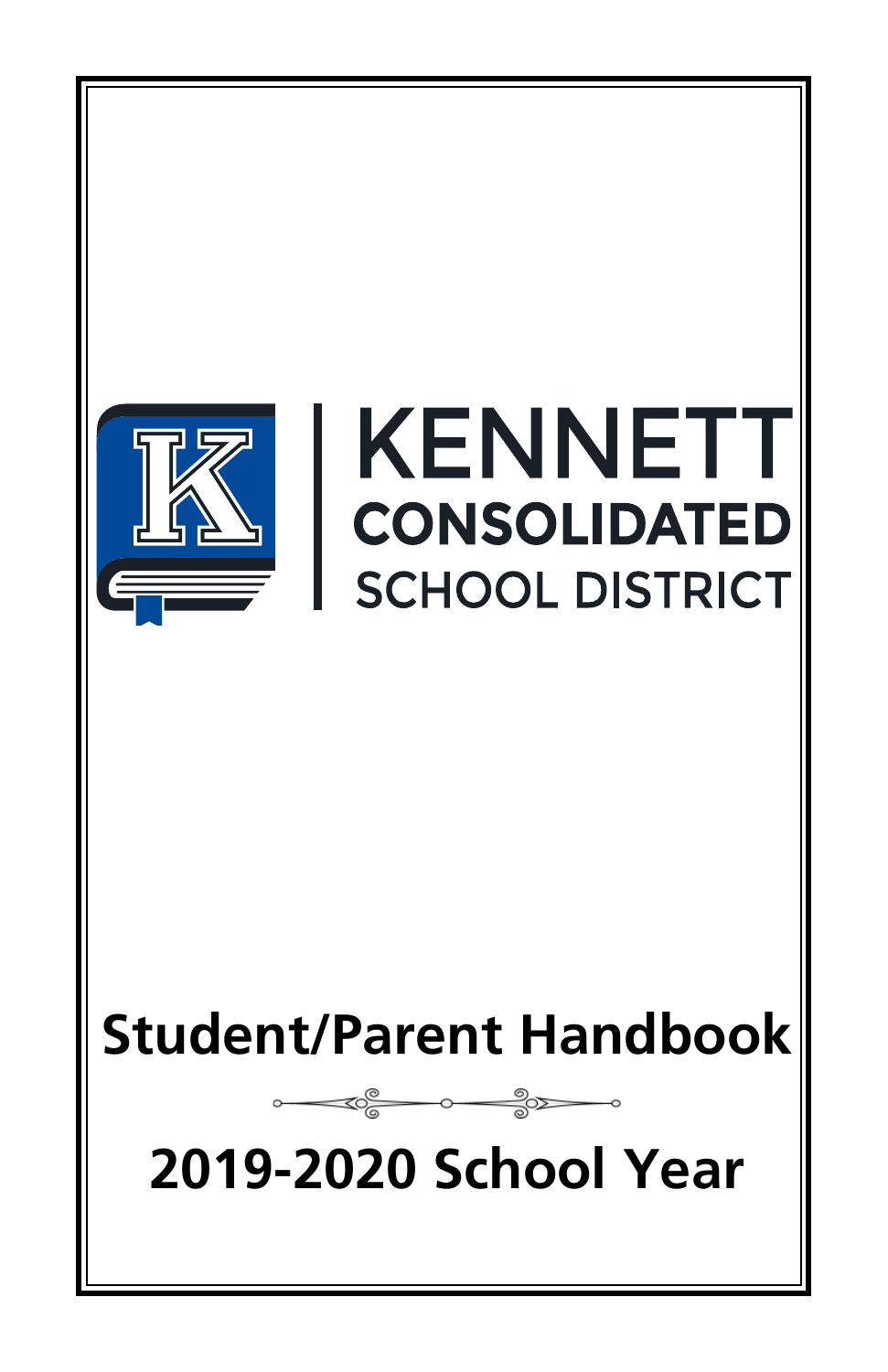## **Board of School Directors**

Mr. Joseph Meola President Mr. Dominic F. Perigo Vice President Mr. Michael H. Finnegan Treasurer Mr. Rudy Alfonso Mr. William Brown Mr. Steven Ciprani Mrs. Aline Frank Dr. Victoria Gehrt Mrs. Paola Rosas-Weed

# **District Administration**

| Dr. Barry Tomasetti                               | Superintendent                                                                       |
|---------------------------------------------------|--------------------------------------------------------------------------------------|
| Dr. Michael Barber                                | Assistant Superintendent for Administrative<br><b>Services</b>                       |
| Mr. Mark T. Tracy                                 | Assistant to the Superintendent -<br><b>Business Affairs</b>                         |
| Dr. Yvette Line-Koller                            | Director of Special Education                                                        |
| Mrs. Jo Stirling                                  | Supervisor of Special Education                                                      |
| Mr. Michael Ubbens                                | Supervisor of Special Education                                                      |
| Dr. Lydia Hallman                                 | Director of Curriculum and Math and<br>Science Instruction                           |
|                                                   | Ms. Judith Jester-Durante Curriculum Supervisor for Language Arts/<br>Social Studies |
| Mr. Dan Maguire                                   | Director of Technology                                                               |
| Mr. Kevin Bridges                                 | Supervisor of Information Systems                                                    |
| Mr. George A. Wolhafe, III Director of Facilities |                                                                                      |

#### **Non-Discrimination**

The Kennett Consolidated School District will not discriminate in its educational programs, activities, or employment practices, based on race, color, national origin, sex, sexual orientation, disability, age, religion, ancestry, union membership, or any other legally protected classification. Announcement of this policy isin accordance with state and federal laws, including Title IX of the Education Amendments of 1972, Sections 503 and 504 of the Rehabilitation Act of 1973, and the American with Disabilities Act of 1990. Kennett Consolidated School District students and parents who have an inquiry or complaint of harassment or discrimination, or who need information about accommodations for persons with disabilities, should contact Dr. Barry Tomasetti, District Superintendent, 300 East South Street, Kennett Square, PA 19348, telephone (610) 444-6600.

The school board has appointed Dr. Michael Barber, Assistant Superintendent, 300 East South Street, Kennett Square, PA 19348, 610-444-6607, as non-discrimination officer, to answer any inquiries regarding compliance.

1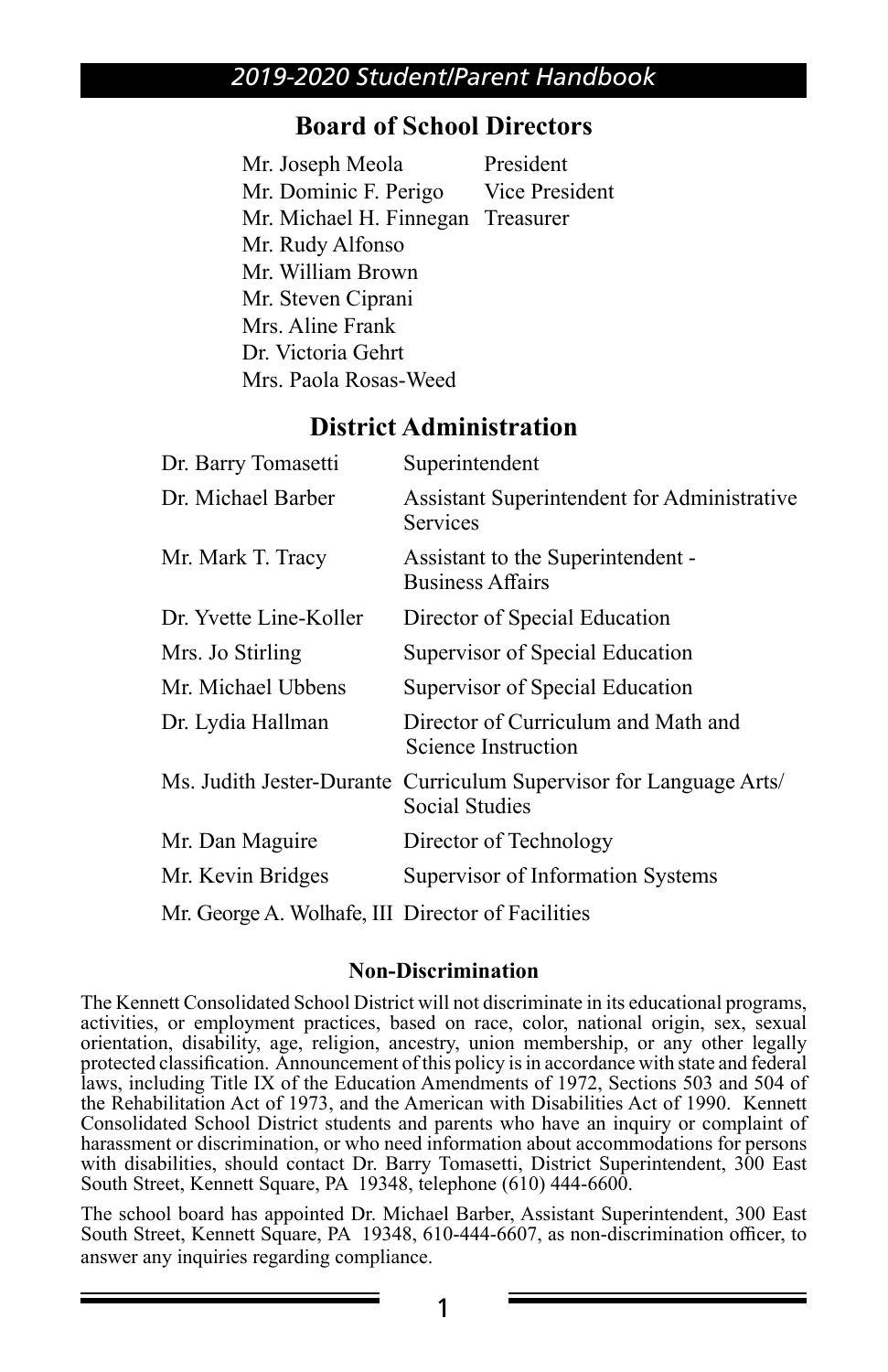# **PLEASE REVIEW AND COMPLETE THE ACKNOWLEDGEMENT FORM THAT FOLLOWS ON PAGE 3 AND RETURN IT TO YOUR CHILD'S HOMEROOM TEACHER NO LATER THAN FRIDAY, SEPTEMBER 13, 2019.**

# **THANK YOU.**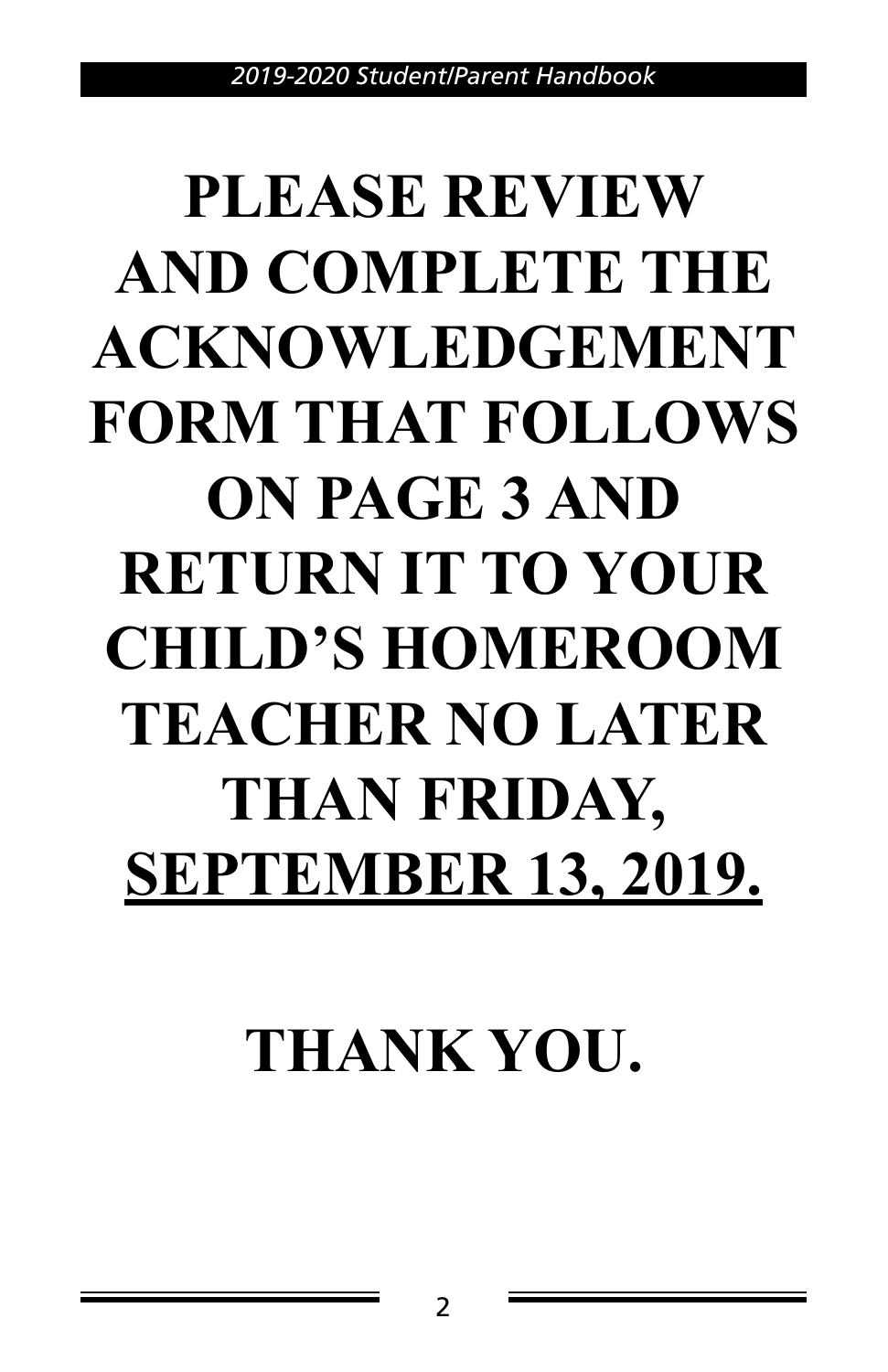#### **ACKNOWLEDGEMENT FORM**

**Parents and students are required sign below to acknowledge that a copy has been received and read thoroughly.**

| <b>Student Name (Please Print)</b> | <b>Student Signature/Date</b> |  |
|------------------------------------|-------------------------------|--|
| <b>Parent Name (Please Print)</b>  | <b>Parent Signature/Date</b>  |  |
| Telephone #                        | Email                         |  |
| <b>School Attending</b>            | <b>Grade Level</b>            |  |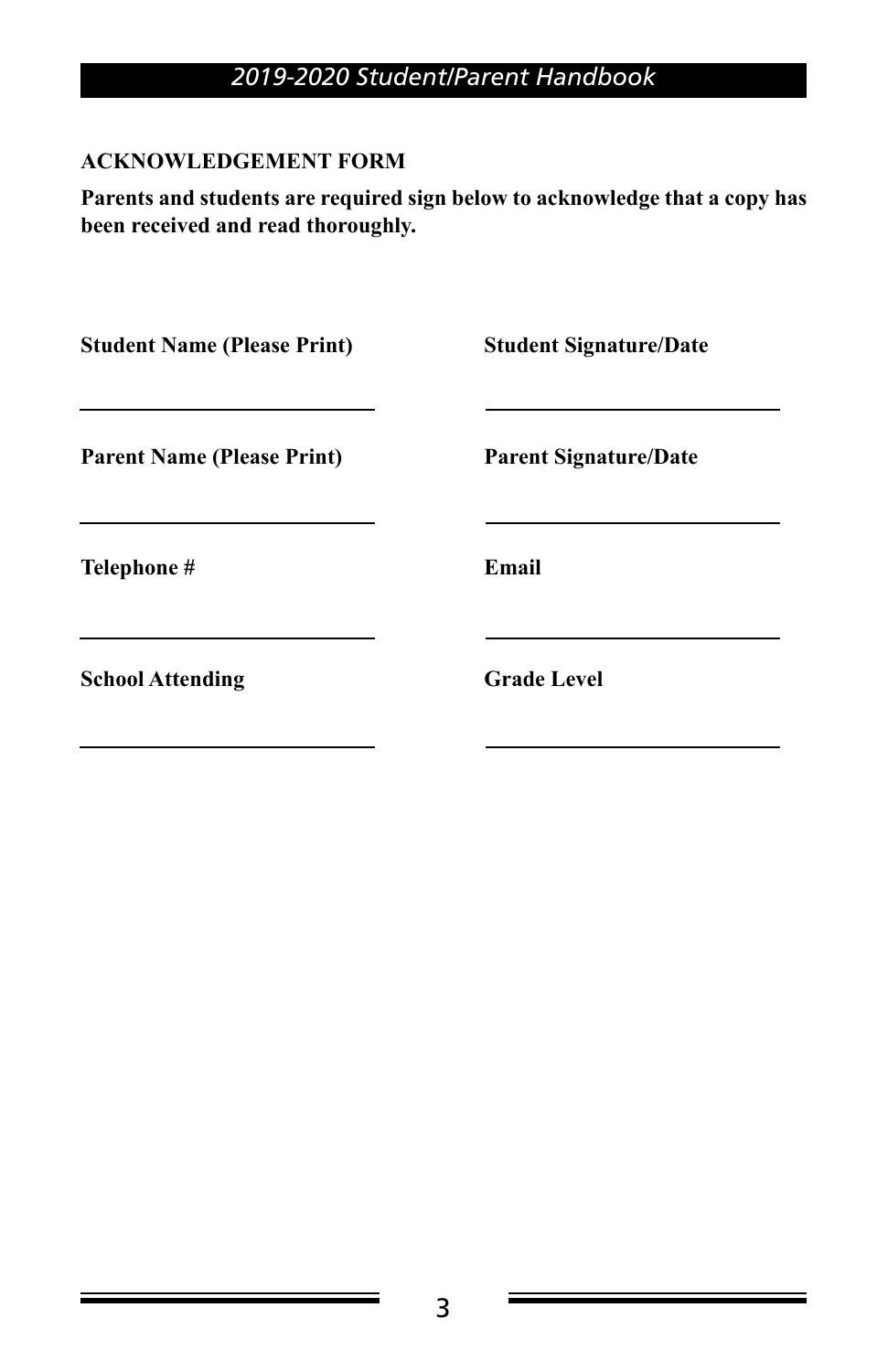#### **A MUST READ FOR PARENTS**

**In order to alleviate the number of forms parents are asked to sign in the beginning of the year, we want parents to know:**

**1. It is important that the emergency medical information card be completely filled out and returned immediately. Should your child have an accident, this information is necessary to reach parents/guardians. Should any information need to be updated on the emergency medical information card, please notify the school secretary.**

**2. Students are required to have dental evaluations upon school entrance and in 3rd and 7th grade. If you DO NOT wish your child to be evaluated by the dental hygienist at school at no cost to you, please send a letter to your school nurse. You will then be responsible for having your private dentist complete these evaluations.**

**3. Students are required to have scoliosis evaluations in 6th and 7th grade. If you DO NOT want to have your child evaluated for scoliosis at school, please send a letter to your school nurse. You will then be responsible for having your private physician complete these required evaluations.**

**4. Students are sometimes photographed or videotaped during activities and the pictures are included in some of our public relations materials. If you DO NOT want your child photographed, please put your request in writing to your building principal.**

**5. As the parent of a student of the School District, I have received, read, and understand the Acceptable Use of the Computers, Network, Internet, Electronic Communications, and Information Policy. In addition, I reviewed this Policy with my child and answered questions he or she asked. If either my child or I have further questions, I will ask my child's principal. I agree to have my child abide by the requirements of the Policy, and my child understands that if he/she violates the Policy, he/she is subject to the School District's discipline and could be subject to local, state, and federal legal recourse. If you DO NOT want your child to use the Internet, please put your request in writing to your building principal.**

**6. If you WOULD like prior notification of any pesticide application in your child's school, please make the request in writing to your building principal.**

**7. Parents of juniors or seniors who DO NOT want student information disclosed to military recruiters must put their request in writing to have their child excluded and send the request to the high school principal.**

**8. This school year, there may be opportunities for your child to take anonymous state and/or local surveys. If you DO NOT wish your child to participate, please send a letter to your school principal.**

**9. To accommodate special needs as required by state and federal law, certain students in your child's classroom might have the right to audio/video record, or to receive teacher-made audio and video recordings of discussions that occur during instructional activities. These recordings could include the voice or likeness of your child. The child making the recording or for whom the recording is made will use the recording solely to support his or her ability to access and retain educational information. The recording will be destroyed when it is no longer necessary for that purpose. Recordings shall not be maintained by or otherwise considered educational records of the District for any purpose.**

**Thank you for your cooperation.**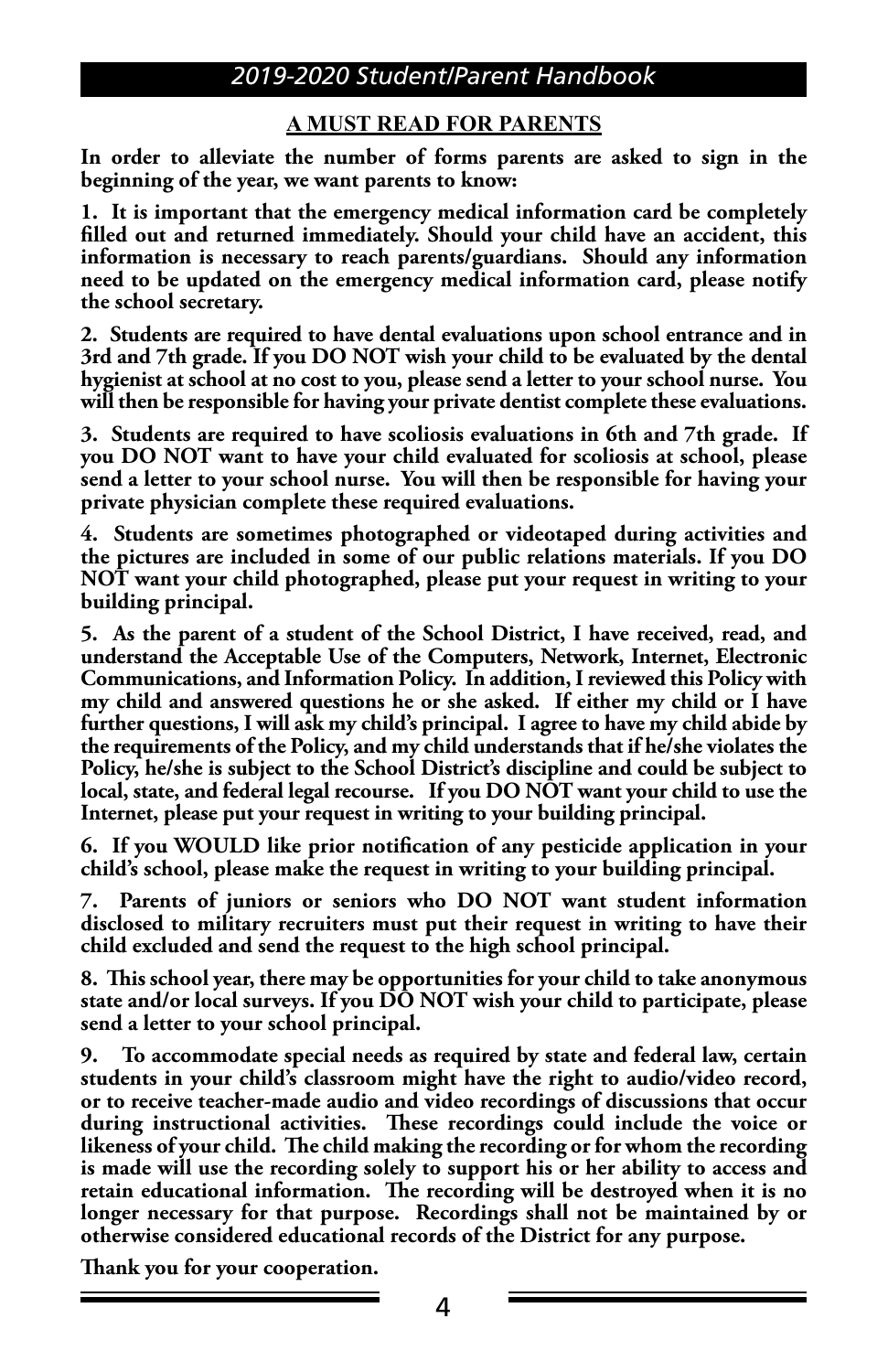| <b>TABLE OF CONTENTS</b>                                |
|---------------------------------------------------------|
|                                                         |
|                                                         |
| <b>III.</b> General Information                         |
|                                                         |
|                                                         |
|                                                         |
|                                                         |
| 1. National School Lunch Programs & School              |
|                                                         |
| 2. Nutritional Standards: Acceptable foods for          |
| <b>Fundraisers, Classroom Parties, Holiday</b>          |
| <b>Celebrations, Birthday Celebrations, Rewards,</b>    |
|                                                         |
| E. Asbestos Hazard Emergency Response Act (AHERA) 15    |
|                                                         |
| <b>IV.</b> Student Services                             |
|                                                         |
|                                                         |
|                                                         |
|                                                         |
|                                                         |
| F.                                                      |
|                                                         |
|                                                         |
| L.                                                      |
| Л.                                                      |
|                                                         |
| V. Student Information                                  |
|                                                         |
|                                                         |
|                                                         |
| D. Family Educational Rights and Privacy Act (FERPA) 23 |
| E. School Board Policy No. 216 - Educational Records25  |
| F. Protection of Pupil Rights Amendment (PPRA)42        |
| G. Grievance Definition and Procedure43                 |

 $\equiv$ 

 $\equiv$   $\equiv$   $\equiv$   $\equiv$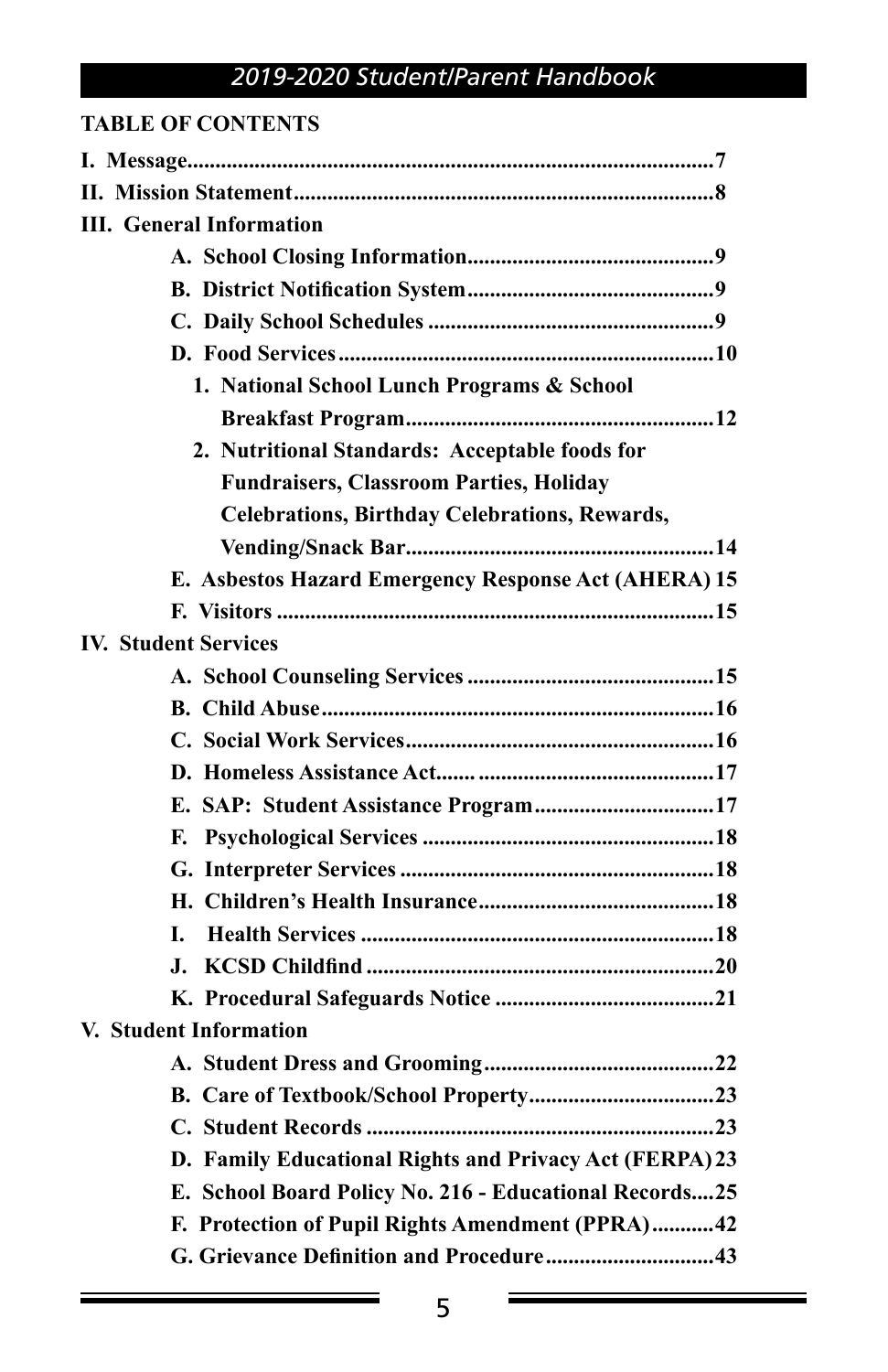| H. School Board Policy No. 248 - Unlawful Harassment44              |
|---------------------------------------------------------------------|
| I. School Board Policy No. 249 - Bullying  48                       |
| <b>VI. Attendance Responsibilities</b>                              |
|                                                                     |
|                                                                     |
| C. Absences Due to Family Trips During                              |
|                                                                     |
|                                                                     |
| VII. Academic Responsibilities                                      |
|                                                                     |
|                                                                     |
|                                                                     |
|                                                                     |
| E. School Board Policy 105.1 - Curriculum Review by                 |
|                                                                     |
| VIII. Student Rights & Responsibilities and Code of Student Conduct |
|                                                                     |
|                                                                     |
|                                                                     |
| X. Responsible Use of Technology                                    |
| A. School Board Policy No. 816.                                     |
| <b>Acceptable Use of the Communications</b>                         |
|                                                                     |
| XI. Co-Curricular Responsibilities                                  |
|                                                                     |
|                                                                     |
|                                                                     |
| <b>XII.</b> Transportation                                          |
|                                                                     |
|                                                                     |
|                                                                     |
|                                                                     |
|                                                                     |
|                                                                     |

 $\equiv$ 

 $\sim$   $\sim$   $\sim$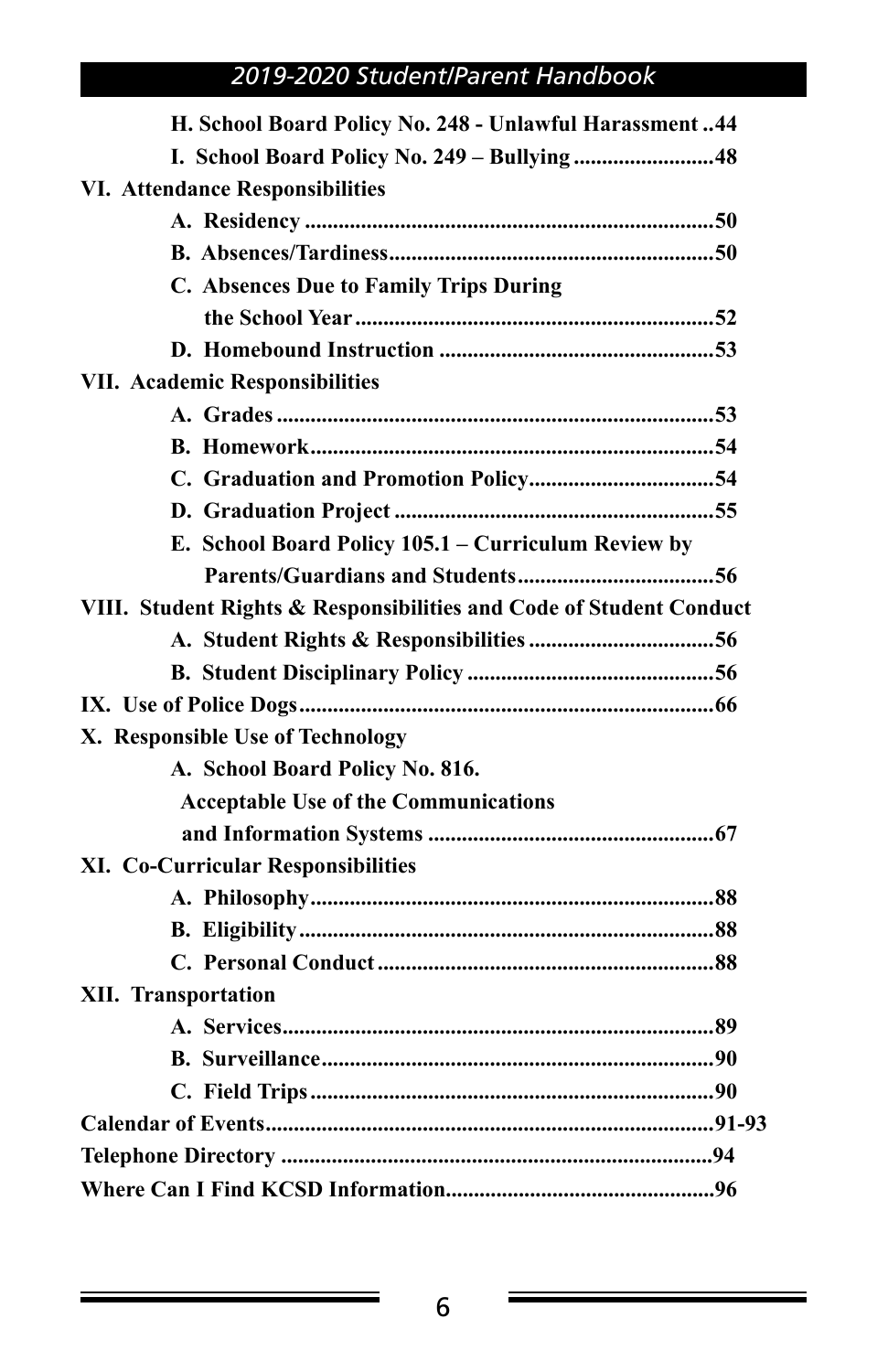#### **I. MESSAGE**

Dear Students and Parents:

This handbook has been developed to give you an understanding of the rules and guidelines that have been created to ensure that our schools are safe and conducive for learning. Its contents highlight much of the information that you must know to be successful on a day-to-day basis, but it is important to understand that there are additional school policies that have been developed to help govern our schools' operations. School Board Policy is available on the District website (www.kcsd.org) for those of you who wish to explore a comprehensive view of our District's guiding principles.

If you have the opportunity to review our District's mission statement, you will see that our most important goal is "to provide a quality education that increases the achievement of every student." To accomplish this end, we have the expectation that students come to school each day with an attitude of respect that is projected to each and every person encountered. There are no exceptions to this obligation. Additionally, it is our requirement that students demonstrate the willingness to do their best to take advantage of the learning opportunities that are provided. Please feel free to contact school personnel to resolve any conflicts or problems that may arise.

We are proud of our school system and the staff members who provide the educational opportunities needed for students to be successful here at Kennett and wherever their aspirations lead them. Most importantly, we are grateful to have you, both parents and students, as vested partners in developing the future citizens that will live and work in our community and beyond.

In closing, I am asking you to work to make this a productive school year, one in which more is accomplished than thought possible. Additionally, please call on me if I can assist you in maximizing the learning experiences in our schools.

Sincerely,

Bany Formorthe

Barry Tomasetti, Ed.D. Superintendent of Schools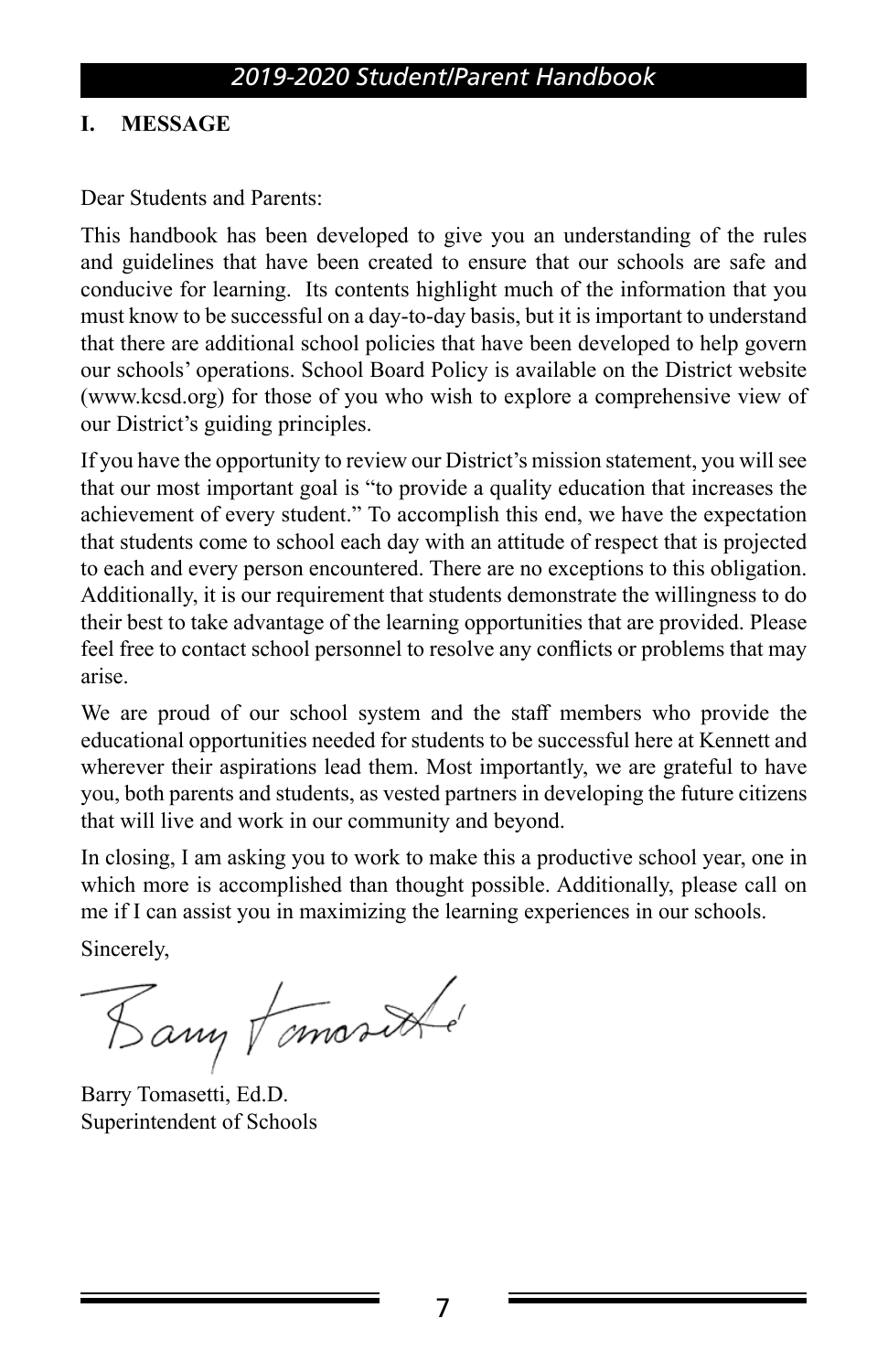#### **II. KENNETT CONSOLIDATED SCHOOL DISTRICT MISSION STATEMENT**

The mission of the Kennett Consolidated School District is to provide a quality education that increases the achievement of every student in order for all to become successful and thoughtful contributors to society. The District is committed to education as an ongoing collaboration among families, staff, and the community.

To achieve this mission, the District is committed to:

**Providing** education in a caring environment that is conducive to learning and develops the intellectual, emotional, social, artistic, and physical capabilities of every child.

**Providing** a properly trained and highly motivated staff to achieve our educational goals and an environment that encourages the professional growth and development of all employees.

**Improving** continually the academic curricula that integrates and promotes the development of a basic set of life skills in our students to help them think critically and responsibly and communicate clearly.

**Providing** facilities, budgetary systems, and strategic planning processes that ensure current and future education requirements are met cost effectively.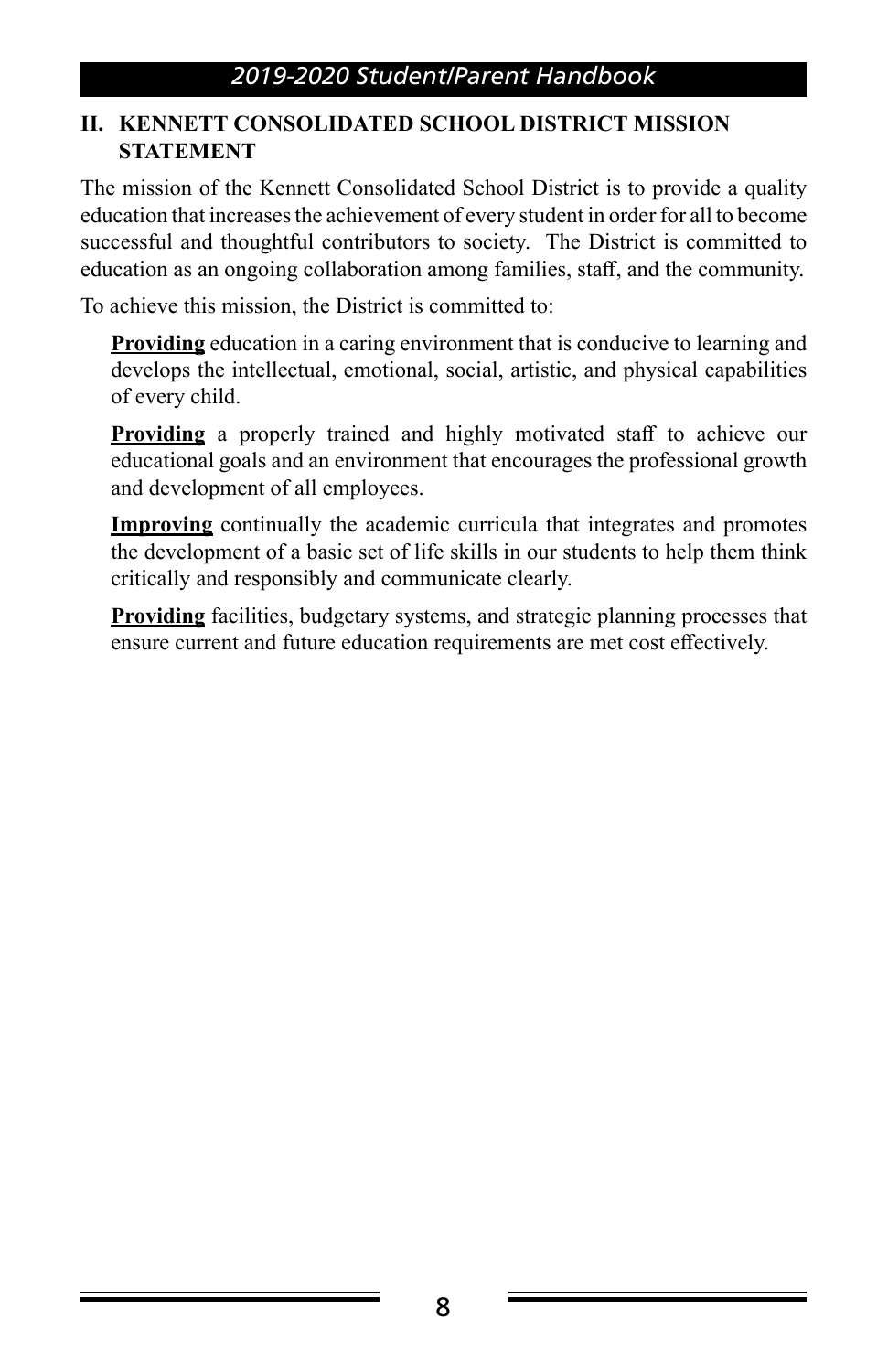#### **III. GENERAL INFORMATION**

#### **A. School Closing Information**

The decision to close or delay the starting time of school will be made as early as possible. Announcements of school closing or delayed opening will be made over AM radio stations WCOJ (1420), WDEL (1150), and KYW (1060); and FM radio stations WSTW (93.7) and WJBR (99.5). Each will announce "Kennett Consolidated School District" except KYW, which will use the call number "**880**." WPVI Channel 6, as well as channels 3, 9, and 10, will also broadcast information about school closings, early dismissals, and delayed openings. Announcements will begin before students must leave home to meet the bus.

#### **In addition, there is a direct line so that you can receive information about school closings, late openings, and early dismissals. Please dial 610-444-7456 to receive up-to-the-minute recorded information. PLEASE DO NOT CALL THE SCHOOLS OR DISTRICT OFFICE FOR INFORMATION.**

Out-of-district programs follow their own schedules. Parents must check their child's program to determine delayed openings, early dismissals, and school closings.

#### **B. District Notification System**

A communications system, Connect-ED, is in place for the purposes of community outreach, emergency communication, and school closing information.

#### **C. Daily School Schedules**

Students are not to arrive on school property more than 15 minutes before school starts unless they are engaged in a scheduled school activity or are enrolled in a before school program. There is no additional adult supervision before school starting time.

| High School         | 7:40 am $-$ 2:35 pm  |
|---------------------|----------------------|
| Middle School       | 7:40 am $-$ 2:35 pm  |
| Elementary Schools  | $8:45$ am $-3:30$ pm |
| Kindergarten Center | 9:05 am $-$ 3:05 pm  |

When a delayed school opening is declared, bus pickup and starting time will be delayed by one or two hours:

#### **2-hr. delay**

| High School               | 9:40 am $-2:35$ pm    |
|---------------------------|-----------------------|
| Middle School             | 9:40 am $-2:35$ pm    |
| <b>Elementary Schools</b> | 10:55 am $-3:30$ pm   |
| Kindergarten Center       | $11:05$ am $-3:05$ pm |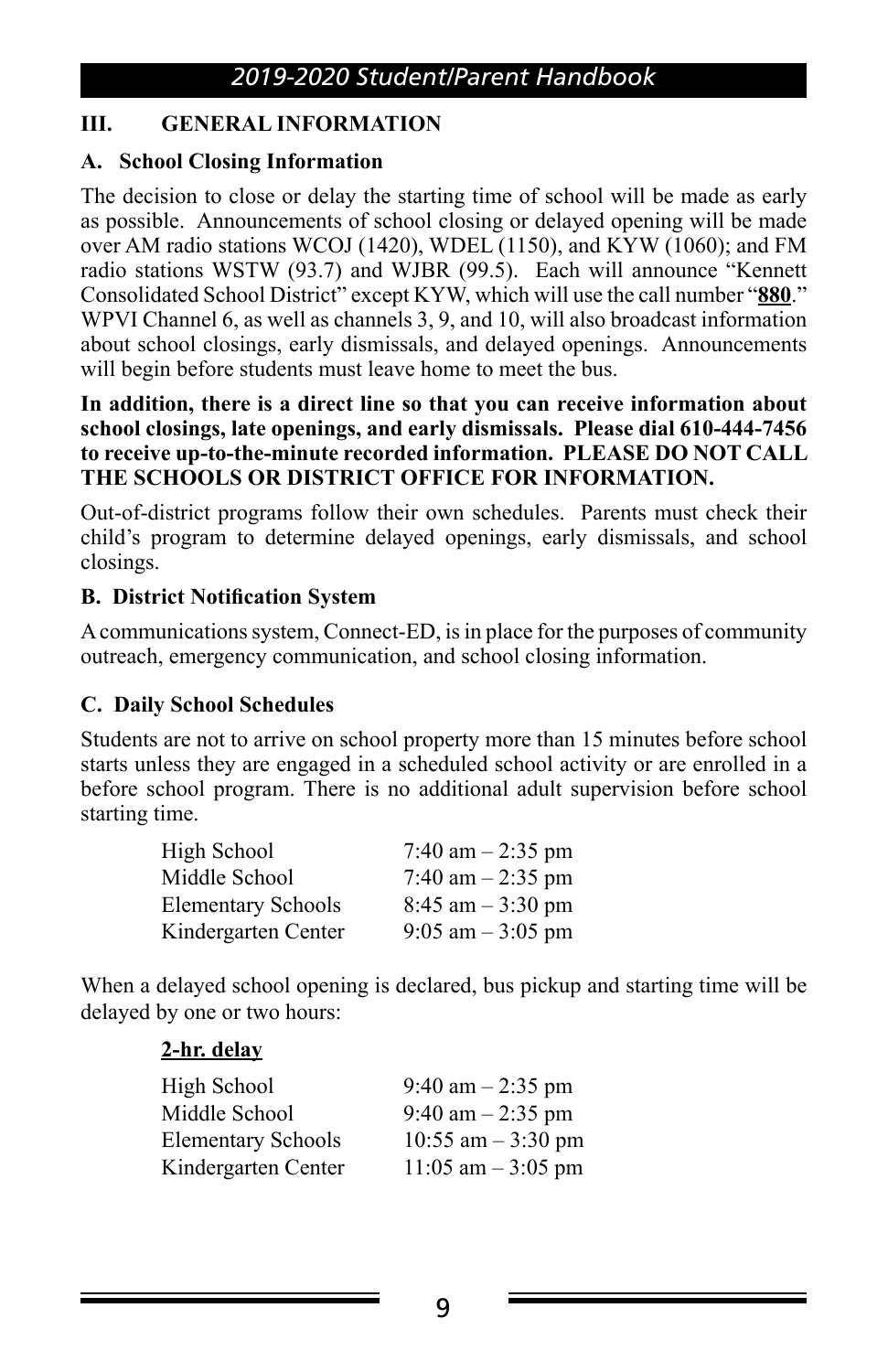#### **D. Food Services**

The Kennett Consolidated School District participates in the National School Breakfast and Lunch Program. A variety of breakfast and lunch packages as well a la carte items are offered daily in the cafeteria. Breakfast packages cost \$1.50 (all schools) and lunch packages \$2.75 (elementary) and \$3.00 (middle and high school).

All items offered at breakfast and lunch can be purchase individually. Snack items and beverages are offered in single serving sizes and comply with the District wellness policy. Prices for all a la carte items are posted in the cafeteria. Monthly menus can be viewed on the District website and are posted in the cafeteria. Students in the elementary schools will receive paper copies of the yearly cycle menus to take home. Menus are available in English and Spanish.

The cafeteria uses a computerized Point of Sale system which allows the school to meet certain federal guidelines and eliminates the need for students to pay cash on a daily basis. Parents pre-pay online at www.myschoolaccount.com into the point of sale system. The School District assigned an ID number given to each student which is the same number that is used to access their cafeteria account At the elementary level, the students are encouraged to learn their ID number, but the cashier will access their account according to their grade and teacher. Students in the middle school and high school are required to use their ID number to access their account on the pin pad as they exit the serving line. Meals are recorded and purchases are automatically deducted from the account. An account history (showing pre -payments as well as items consumed) is available upon request or online at www.myschoolaccount.com.

#### MEAL CHARGE PROCEDURE

The following procedures are established to address situations in which a student does not have sufficient funds in his or her pre-paid account for breakfast and/ or lunch. The term "charge" is defined as "The cost of the meal will be charged to the student's account and will result in a negative balance." The goal of this procedure is to ensure that no student is denied a meal and that prescribed steps are followed to collect funds owed to the cafeteria program. This procedure is consistent with the latest guidance provided by the USDA and the Division of Food & Nutrition of the Pennsylvania Department of Education.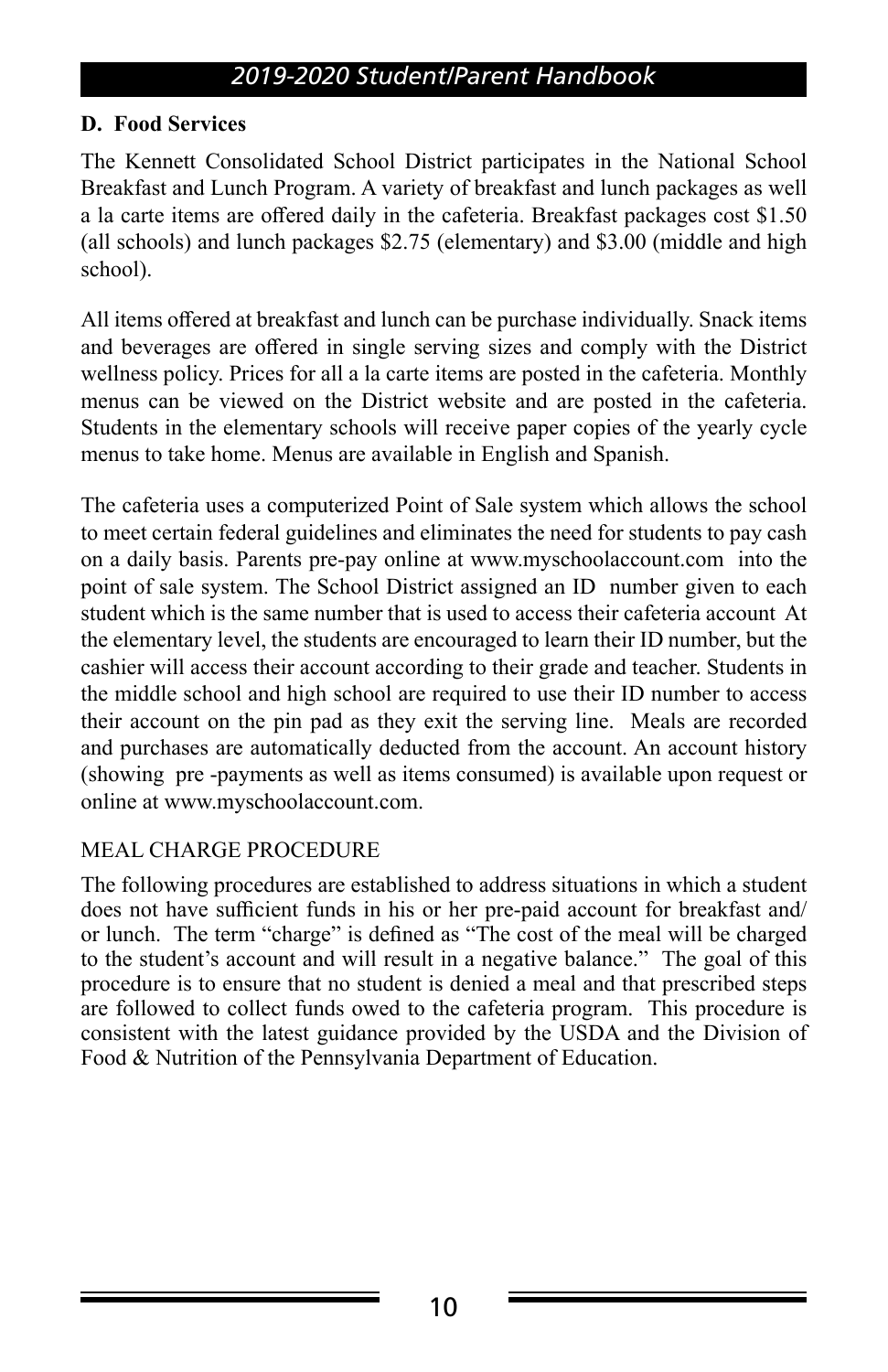ELEMENTARY SCHOOL/KINDERGARTEN CENTER/MIDDLE SCHOOL

- 1. The cashier will discreetly notify students when their account balance reflects a positive balance of \$5 or less.
- 2. Students with a negative balance will be permitted to charge meals without meal substitution.
- 3. Charging of a-la-carte items will not be permitted for any student who has a negative account balance.
- 4. Only students who have been approved under the eligibility guidelines of the National School Lunch and Breakfast Program are entitled to a free meal. All non-eligible students will be charged for their meal.
- 5. The District will generate weekly School Messenger automated telephone messages for all students whose accounts have a negative balance greater than \$10. The message will be sent to the primary contact number as identified in the Student Information System.
- 6. The District will generate weekly delinquent balance statements for every account with a negative balance greater than \$10. This statement will be provided to the student's homeroom teacher and will be sent home with the student.
- 7. The building administration will contact the parent(s)/guardian(s) if a student's account balance exceeds a negative balance greater than \$20.

#### HIGH SCHOOL

- 1. Students will be discreetly notified by the cashier when their account balance reflects a positive balance of \$5 or less.
- 2. No charging is permitted at the high school.

#### DISTRICT WIDE

- Negative balance letters and phone contact through School Messenger will be sent to parents weekly.
- "Charging" of a-la-carte items will not be permitted for any reason in any school. Students who have unpaid charged meals may not purchase a la carte items until the debt is paid.
- It is a violation of the National School Lunch Program to continue to provide free meals to students who are not eligible for free meals.
- Please remember it is the parent's/guardian's responsibility to provide a student with a meal or the money to purchase a meal.
- For your convenience the Point of Sale (P.O.S.) system (www. myschoolaccount.com) will allow you to pre-pay meals/a la carte by cash or by check.
- Adults are not permitted to charge any purchases in the cafeteria.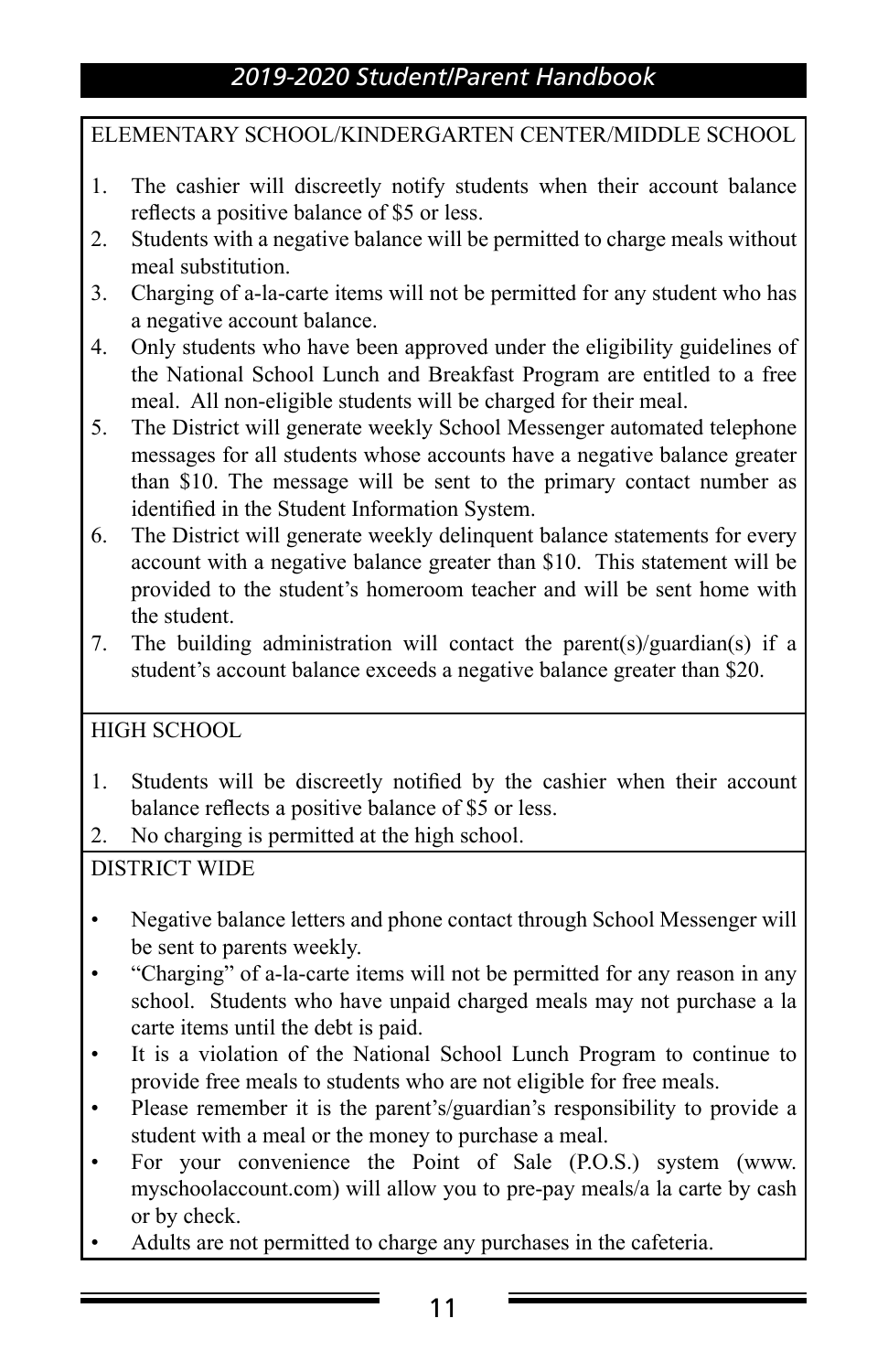KCSD offers a Meal Benefit Program. If you now receive Food Stamps or TANF (formerly AFDC) Cash Assistance, Migrant or Homeless for your child(ren), your child(ren) is/are eligible to receive free meals under this program. Meals are also offered at reduced price for those who qualify. To receive free or reduced price meals for your child(ren) you must complete an application each year and returned to the school office. A new application must be submitted each school year unless you have received a letter of eligibility from the school district prior to the start of school. The Point of Sale System is designed so that the identity of students participating in the Meal Benefit Program is kept confidential. Parents may pre-pay into the student meal account for a la carte purchases even if the student qualifies for free or reduced meals. Applications are distributed to all students during the first week of school but are also available in the school office and on the District website www.kcsd.org. An application may be completed at any time during the school year if a family financial need arises.

Please refer to the following charts as a guideline for eligibility in the Meal Benefit Program:

| FEDERAL ELIGIBILITY INCOME CHART FOR SCHOOL YEAR 2019-2020 |          |         |         |
|------------------------------------------------------------|----------|---------|---------|
| Household<br>Size                                          | Yearly   | Monthly | Weekly  |
| 1                                                          | \$23,107 | \$1,926 | \$445   |
| 2                                                          | \$31,284 | \$2,607 | \$602   |
| 3                                                          | \$39,461 | \$3,289 | \$759   |
| 4                                                          | \$47,638 | \$3,970 | \$917   |
| 5                                                          | \$55,815 | \$4,652 | \$1,074 |
| 6                                                          | \$63,992 | \$5,333 | \$1,231 |
| 7                                                          | \$72,169 | \$6,015 | \$1,388 |
| 8                                                          | \$80,346 | \$6,696 | \$1,546 |
| For each<br>additional<br>person                           | \$8,177  | \$682   | \$158   |

Income Chart - Free/Reduced Meals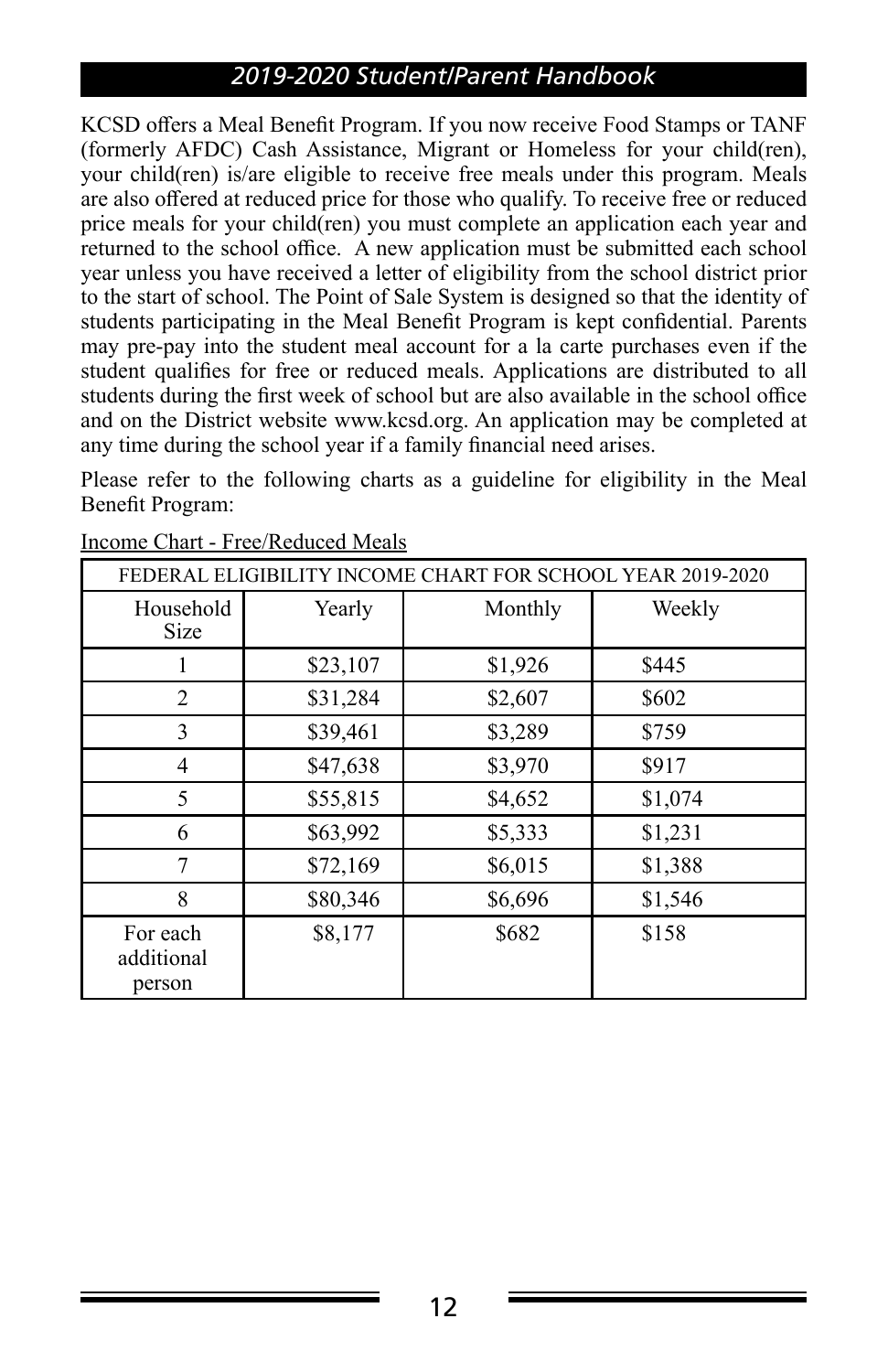| FEDERAL ELIGIBILITY INCOME CHART FOR SCHOOL YEAR 2019-2020 |          |         |         |
|------------------------------------------------------------|----------|---------|---------|
| Household<br>Size                                          | Yearly   | Monthly | Weekly  |
| 1                                                          | \$16,237 | \$1,354 | \$313   |
| $\overline{2}$                                             | \$21,983 | \$1,832 | \$423   |
| 3                                                          | \$27,729 | \$2,311 | \$534   |
| 4                                                          | \$33,475 | \$2,790 | \$644   |
| 5                                                          | \$39,221 | \$3,269 | \$755   |
| 6                                                          | \$44,967 | \$3,748 | \$865   |
| 7                                                          | \$50,713 | \$4,227 | \$976   |
| 8                                                          | \$55,459 | \$4,705 | \$1,086 |
| For each<br>additional<br>person                           | \$5,746  | \$479   | \$111   |

#### Income Chart - Free Meals

Please contact Christian Lagunas with any questions at 610-444-7725.

Kennett Consolidated School District has adopted the Pennsylvania Department of Education Nutrition Standards. Smart Snacks in School and the KCSD Wellness Policy place the following limitations on what can be offered to students during the school day.

#### **Fundraisers**

The following standards must be abided when food items are available for sale on school grounds:

- Food items should be packaged in single serving sizes with no more than 150 calories for elementary and 200 calories for secondary schools. The snacks should contain no more than 35% calories from fat, 35% sugar by weight and 10% calories from saturated fat. Nuts, seeds, nut butters, and reduced fat cheeses may be exempt from the fat and saturated fat limits.
- Foods of minimal nutritional value such as soda water, water ices, chewing gum, hard candies, jellies, marshmallows, licorice, and candy coated popcorn are not permitted
- Foods should not be fried
- Foods should not contain added sugar as the first ingredient
- Foods should provide minimal to no trans- fatty acids

No home baked items are to be brought in for fundraising because the nutritional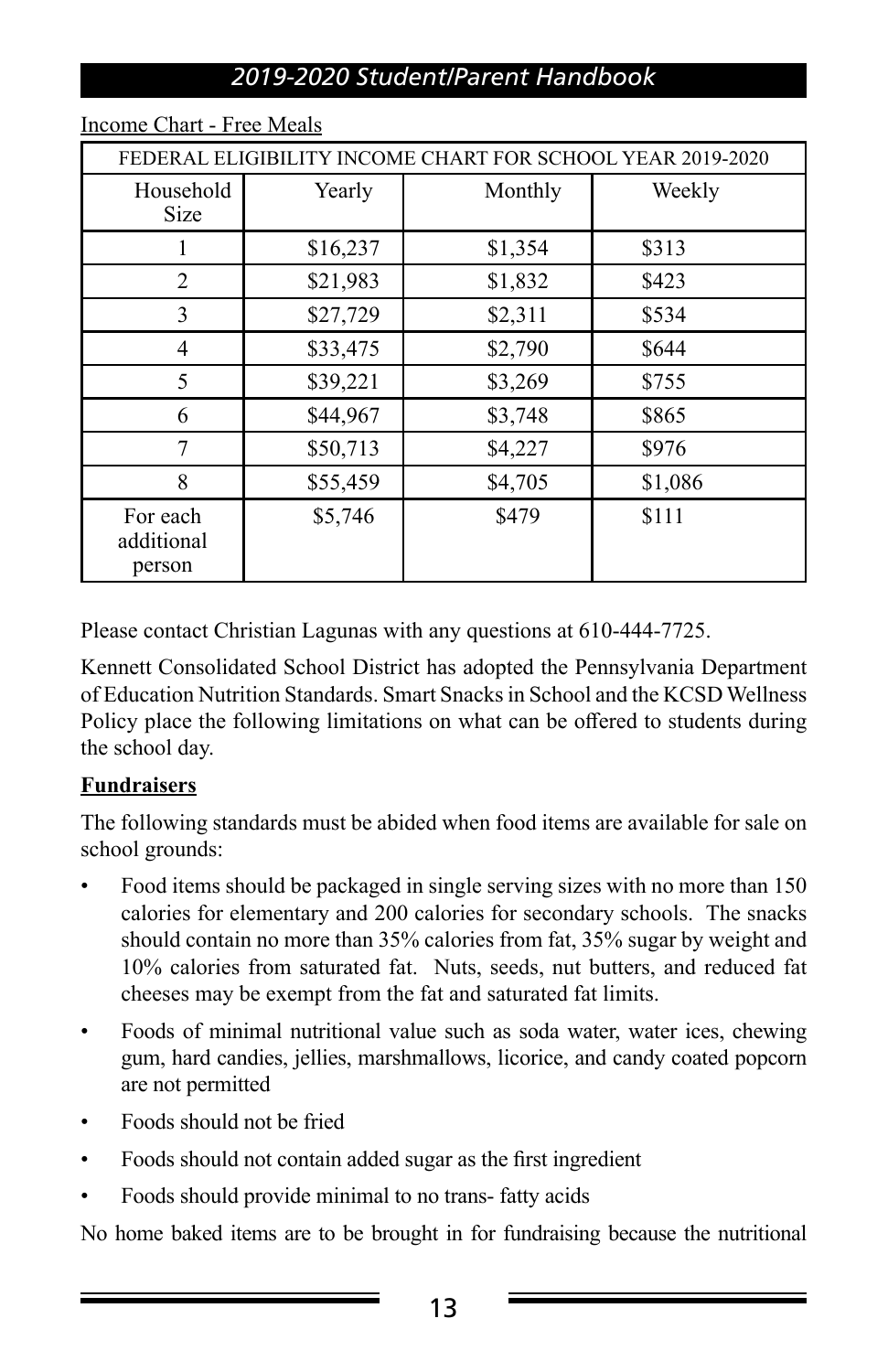content of food items are difficult to determine and because the risk of food safety increases for children with allergies since potential allergens in home baked goods are not labeled.

Fundraising standards state that food items will be available no earlier than thirty minutes after the last meal period of the day. Fundraising events cannot sell food during the lunch period.

Action for Healthy Kids (www.actionforhealthykids.org) has some excellent resources on non-food fundraisers that may be an alternative to bake sales for raising funds.

Classroom Parties/ Holiday Celebrations/ Birthday Celebrations

- Important Note: Please check for any student allergies before providing foods to students.
- Classroom parties will offer minimal amount of foods (maximum 2-3 items) that contain added sugar as the first ingredient and will provide the following:
	- 1. Fresh fruits and vegetables
	- 2. Water, 100% fruit juice or milk
- No homemade foods should be brought in for classroom parties, holiday and birthday celebrations in order to prevent or minimize the chance of a food allergy or food-borne reactions.
- Ingredient labeled, pre-packed, sealed foods or reputable grocery bought prepacked fresh fruit and vegetables or bakery products with ingredient labels are acceptable.
- Pre-packaged snack foods that are single serve sizes of 150 calories for Elementary and 200 calories for Secondary Schools are alternative choices for these occasions
- A group birthday celebration once a month should be considered to minimize the frequency of festive food intake at school. Non-food tokens should be provided to the celebrants.

#### Rewards

- No food rewards are to occur during the school day unless they are part of an activity that promotes a positive nutrition message.
- The frequency of appreciation events must be limited with student wellness in mind.
- An occasional appreciation event that includes food is allowable, but the event should contain other activities to take the focus away from food. The event should follow the same standards as classroom parties and other celebration and include some fruits and vegetables, water, juice or milk
- Promotional fast food restaurant items should not be provided as rewards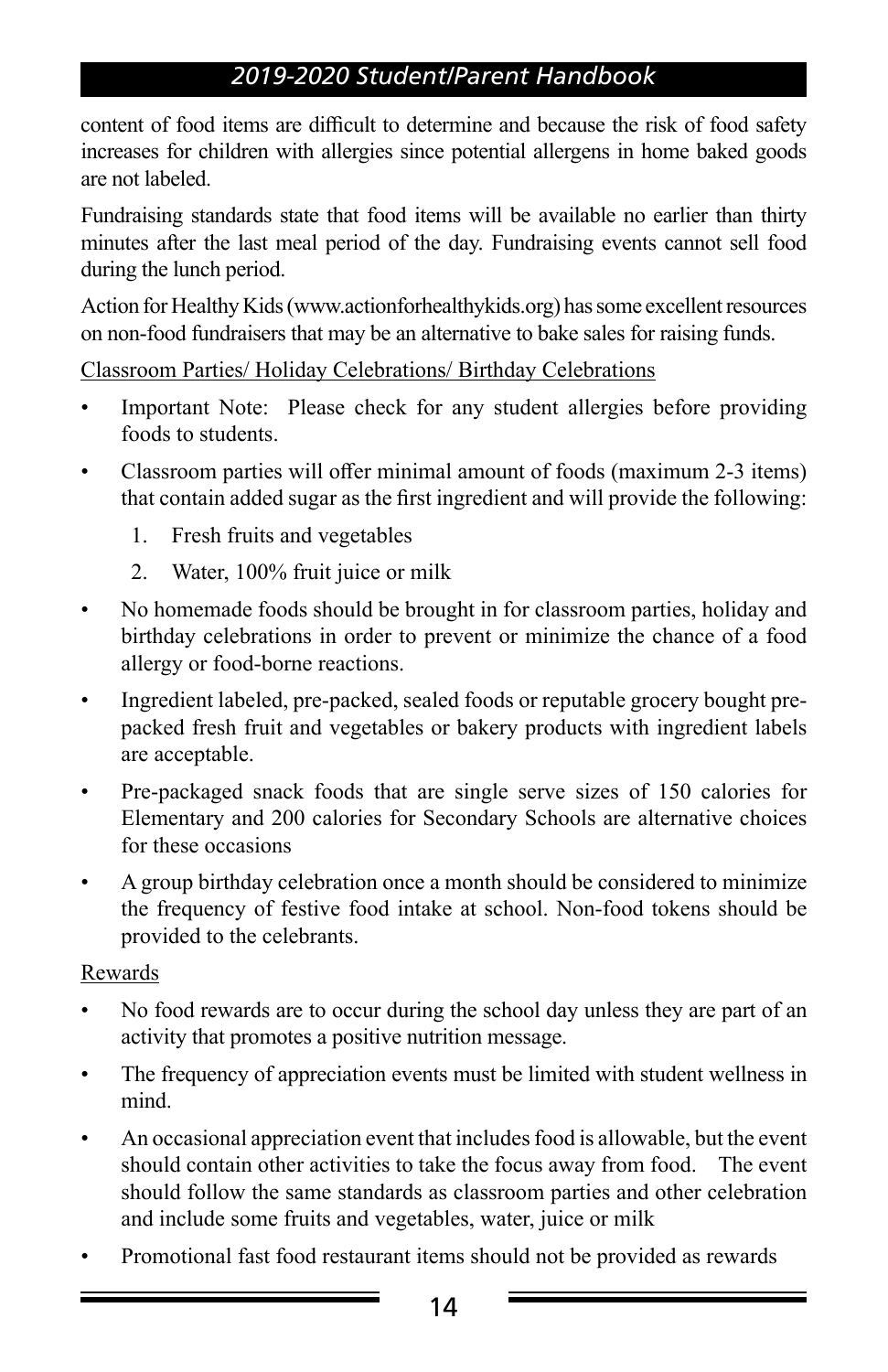• Non-food rewards are a better choice and must be practiced more often

## Vending/Snack Bar

• Food service will assure that vending food items meet the vending standards and that snack bar items meet the school store standards that are listed in the Pennsylvania Nutritional Standards for Smart Snacks in Schools.

## **E. Asbestos Hazard Emergency Response Act**

The Asbestos Hazard Emergency Response Act (AHERA) required school districts to inspect their buildings for asbestos-containing building materials and develop, maintain, and update an asbestos management plan. The District's management plan and planned or in progress inspections, re-inspections, response actions, and post-response actions, including periodic re-inspection and surveillance activities are available for review.

## **F. Visitors**

Parents/guardians, adult residents and interested educators are welcome and encouraged to visit the schools. In order not to disrupt the teaching and learning process, and to ensure student safety, all visitors must have an appointment. Visitors must report to the office and present identification, which will be secured for the duration of their visit. Anyone not reporting to the office will be considered in violation of the trespass laws and may be reported to the authorities. Parents wishing to observe in their child's classroom must schedule in advance.

## **IV. STUDENT SERVICES**

## **A. School Counseling Services**

School counselors are certified and hold at least a master's degree. They provide a myriad of services to students, and are often the best initial contact to resolve issues and concerns. Their services are related to academic, vocational, or personal issues, and may include:

- Counseling students individually or in groups
- Consulting with teachers, parents, and administrators
- Moderating parent-teacher conferences
- Helping teachers with classroom concerns
- Providing classroom guidance activities
- Providing crisis intervention services
- Assisting in the development of positive self-concept
- Helping students learn to make good decisions
- Connecting parents and students with school and community resources
- Developing career awareness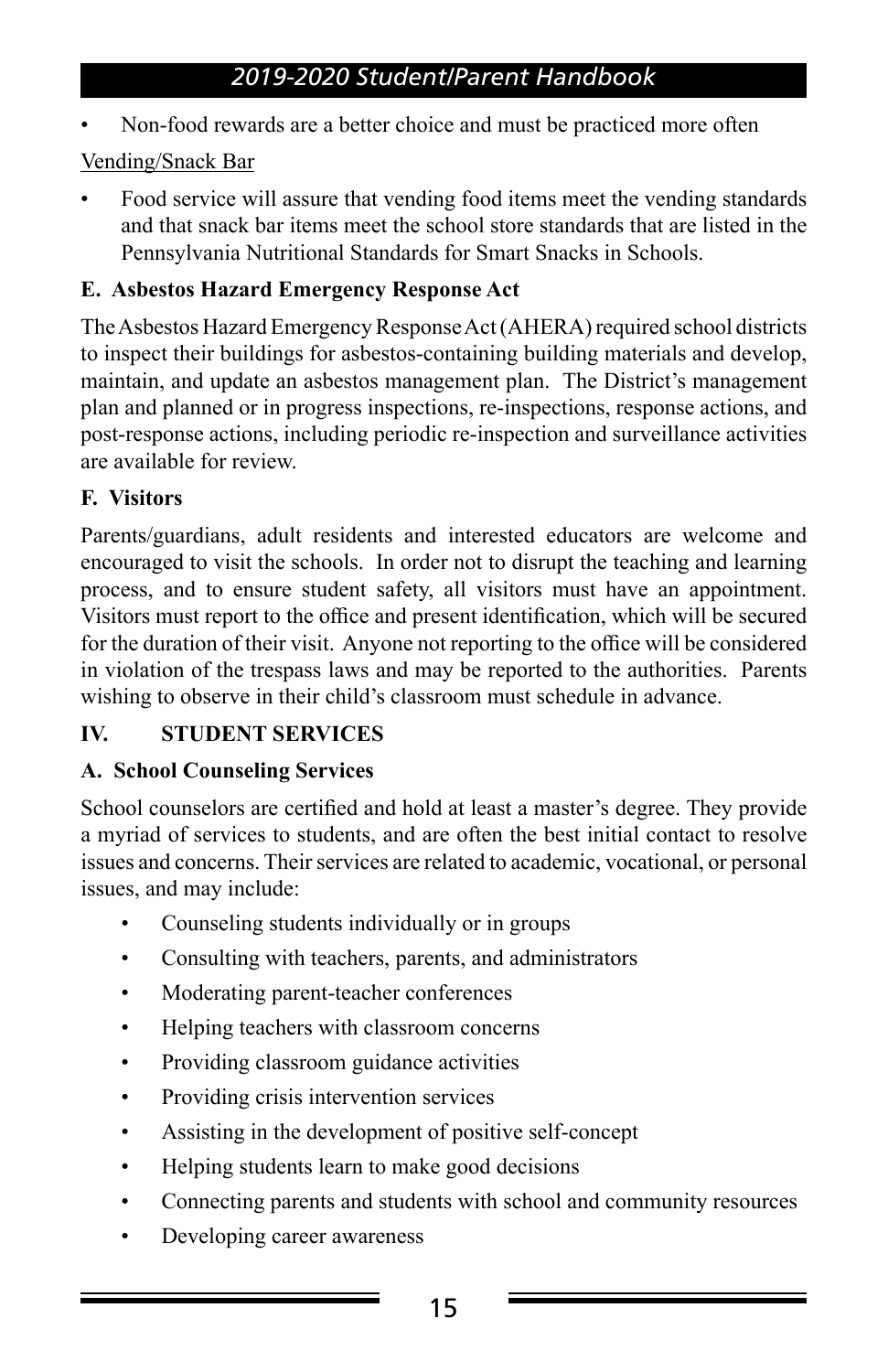- Facilitating transitions between elementary/middle/high school levels
- Communicating with parents about program opportunities for their children
- Identifying academic remediation or acceleration needs
- Assisting with parenting issues
- Setting up homebound instruction
- Coordinating school-wide testing programs
- Referring students for special education eligibility determination
- Recognizing students for academic accomplishment

Secondary counselors are also involved with course selection, scheduling, applications to Chester County Intermediate Unit vocational programs as well as applications to colleges and universities.

#### **B. Child Abuse**

All School District employees are mandated reporters and **must** report any suspicion of child abuse or neglect. The superintendent, building administrator, District social worker, nurse, and school counselor will be apprised of any suspected abuse or neglect.

A School District representative will file a report with Child Line. Any employee, parent, or student who suspects child abuse may contact Child Line directly at 1-800-932-0313.

## **C. Social Work Services**

School social workers provide services to students, families, staff, and the community, in order to help students attain maximum success in the educational setting. The primary role of the social worker is to provide case management services to students and their families. This includes referring students and their families to community agencies for additional resources, providing supportive counseling, making home visits and functioning as the liaison between school, home, and community resources. The Kennett Social Services Department receives referrals from school staff including school counselors, nurses, administrators, and teachers as well as the Magisterial District Judge. They work with the following issues on behalf of students:

- Mental health
- Bereavement
- Truancy
- Child abuse/neglect
- Inadequate health care
- Pregnancy
- Substance abuse
- Domestic violence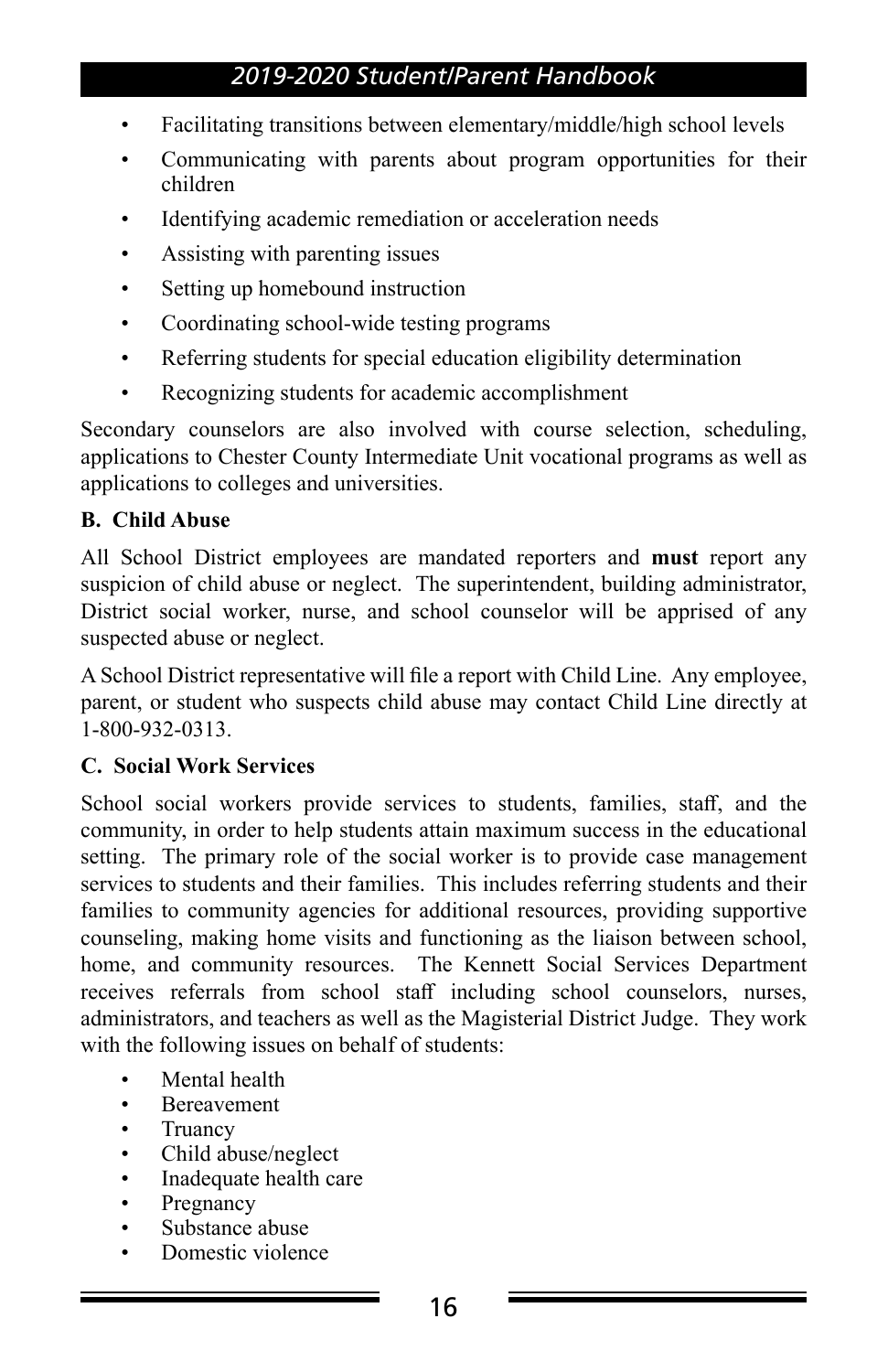- Behavioral concerns
- Absenteeism
- Student Assistant Team referrals
- Homelessness

## **D. Homeless Assistance Act**

On July 22, 1987, the Stewart B. McKinney Homeless Assistance Act became public law. This was the first comprehensive federal law that addressed homelessness in America. In was included in the 2001 No Child Left Behind Act as the McKinney-Vento Homeless Education Assistance Improvements Act of 2001 (Public Law 107-110). Subtitle B addresses education for homeless children and youths (Sec. 721-726).

Provisions of the Act:

- Homeless children have the right to attend either their original school or the school in the area in which they currently reside for the duration of their homelessness, or until the end of the school year if the family finds permanent housing.
- Schools are to immediately enroll homeless children and unaccompanied youth, even if they are unable to produce records normally required for enrollment, such as previous academic records, medical records, proof of residency, and any other required documentation.
- In the case where the educating district is different than the district where the student is temporarily residing, both school districts are responsible for the facilitation of transportation in the best interest of the student.
- Immediately upon enrollment, homeless students receive a daily, free school lunch.

## **E. SAP: Student Assistance Program**

Specially trained school counselors, teachers, nurses, social workers, administrators, and contracted drug and alcohol specialists participate as a team to aid in the prevention of alcohol and other drug use and abuse among students. Also, the team works to identify and refer students having difficulty succeeding in the academic environment and to address barriers to learning. Behavior problems, absenteeism, a drop in grades, or changes in friends are indicators that students may have difficulties related to substance abuse or mental health issues.

Referrals to the team may come from anyone who is concerned about a student such as teachers and other school staff, friends, parents, and also the student her/ himself. Students who violate the District drug policy are referred to the SAP team and are required to follow the recommendations of the team.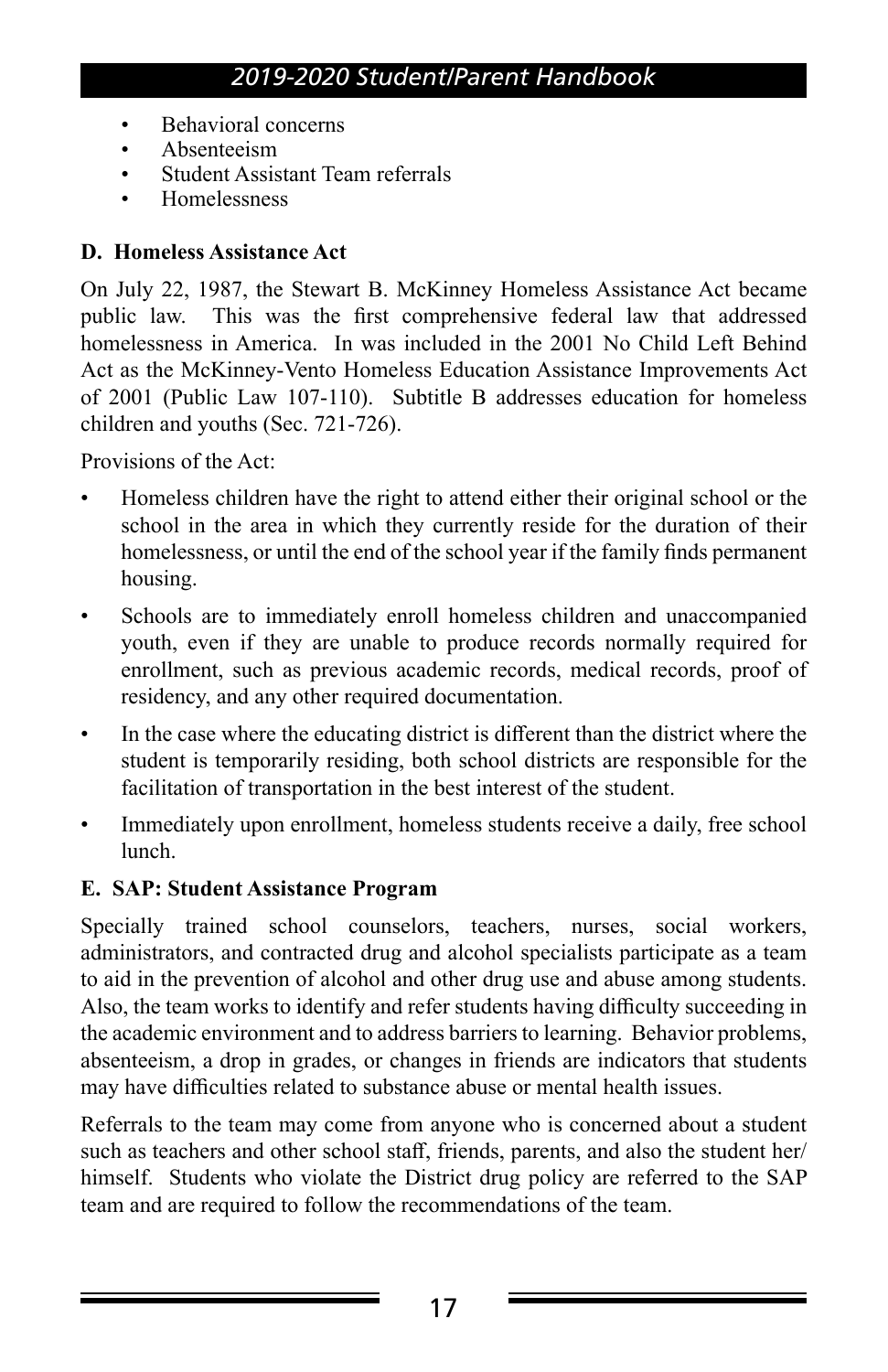For questions or referrals:

Contact the **CARES** Team at Kennett Middle School – 610-268-5800. Contact the **KIT** Team at Kennett High School – 610-444-6620.

### **F. Psychological Services**

District psychologists provide services to students, parents, and to the schools to which they are assigned. They participate in team meetings regarding individual student concerns, provide student counseling and specific skills instruction related to mental health and social behavior. They facilitate and participate in functional behavior assessments and the development of behavior support plans for individual students. They assess students for eligibility and need for 504 Accommodation Plans, special education and gifted services. They conduct risk assessments of individual students for potential harm to self or others, participate in crisis planning and service delivery, and provide referral information regarding outside agency resources.

#### **G. Interpreter Services**

KCSD works with an outside contractor to provide interpreter services in order for our staff and Spanish-speaking parents to communicate effectively about students. These services are arranged in advance by building principals or our Student Services Administrative Assistant. Requests for interpreter services for meetings should be made to your child's teacher or guidance counselor.

#### **H. Children's Health Insurance**

- **Medical Assistance (MA)** Many children with disabilities are eligible to participate in ACCESS, Pennsylvania's name for the federal medical assistance (MA) program. ACCESS can provide free or reduced medical benefits for children with disabilities regardless of their parent's income. A child may qualify for MA even if he/she has other health insurance as long as the child meets certain physical and/or mental health disability criteria.
- **CHIP Insurance** Free and low-cost health insurance is available for children, newborns to age 19, through CHIP, PA's Children's Health Insurance Program. For local assistance, please call the Chester County Assistance Office at 610-466-1000. To see if you might be eligible for CHIP, contact 1-800-986-KIDS or visit the Pennsylvania CHIP website at www.chipcoverspakids.com.

#### **I. Health Services**

There is a nurse assigned to every KCSD school. The nurse is prepared to treat minor ailments that occur during the school day and do not require a doctor's attention.

#### **Emergency Contact**

All students **MUST** have an emergency form on file in the nurse's office with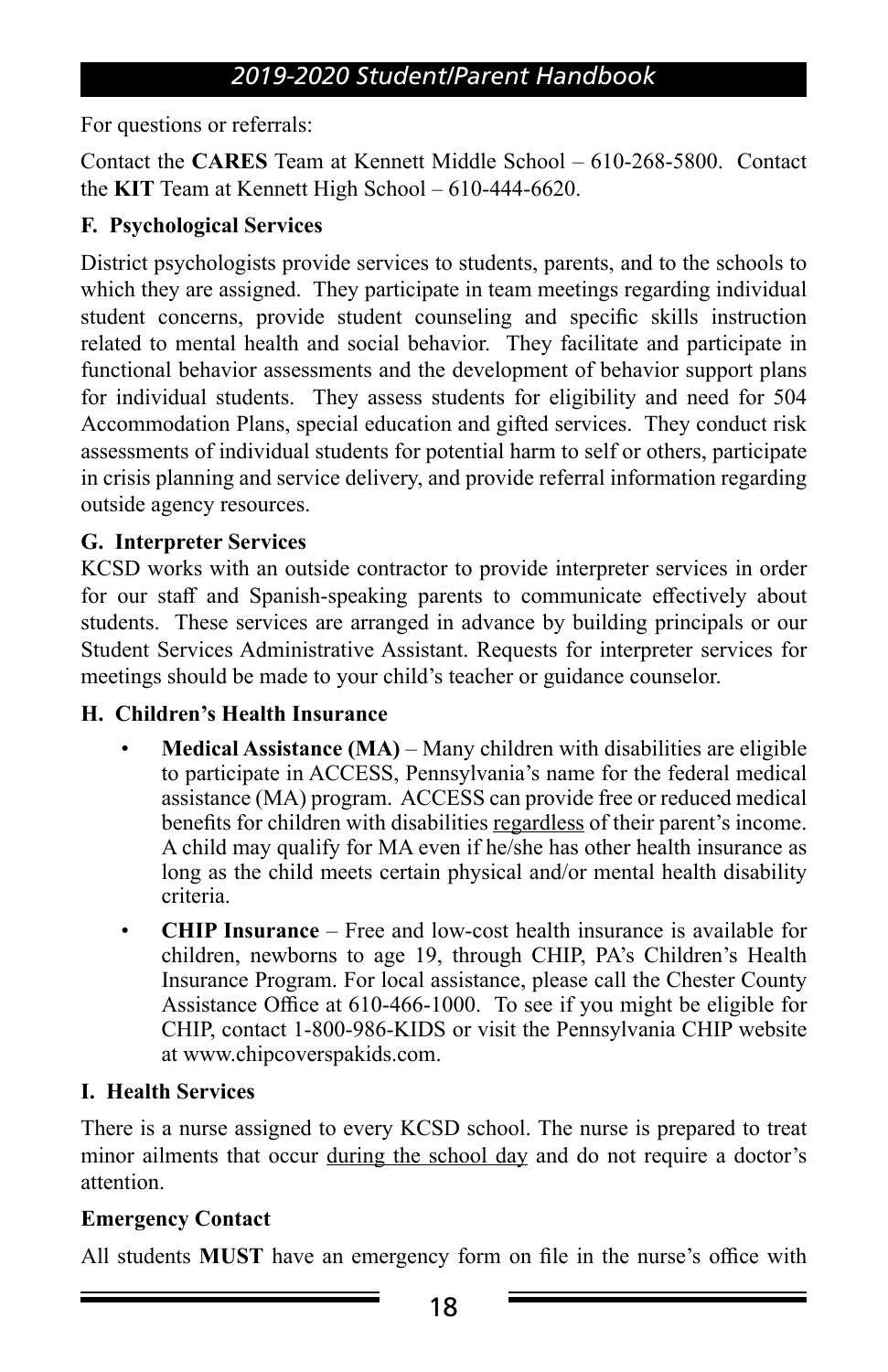telephone numbers where a parent/guardian can be reached. It is very important that the card be completed and signed. The form is used in case of emergency or illness and serves as written consent for medications such as Tylenol, Ibuprofen, Benadryl, and Tums. The card must also include a telephone number of a reliable friend, neighbor, or relative who will be available in the event of an emergency. A student can only be released to people listed on the emergency card. **These numbers must be kept up to date.**

## **Physical Examinations and Dental Evaluations**

The Pennsylvania School Code requires physical examinations and dental evaluations for all students. Physical examinations are required upon entrance to school and in sixth and eleventh grades. Dental evaluations are required upon entrance to school and in third and seventh grades. These exams are available at school free of charge during set time periods each year for the required grades and for new students. Forms for private physical and dental evaluations are mailed home and are given to parents at registration.

• Physical and dental forms must be dated within one year prior to the year the physical or dental exam is required.

#### **Health Screenings**

Health screenings are required by the Pennsylvania School Code and are done by the nursing staff.

- Vision: every year, all grades
- Hearing: K, 1st, 2nd, 3rd, 7th, 11th (every year for students who have a previous history of hearing problems)
- Height, weight and BMI (Body Mass Index) yearly
- Scoliosis: 6th and 7th

## **Medication**

The District is not responsible for the diagnosis and treatment of student illness. Administration of prescribed medication during school hours in accordance with the direction of a parent and/or family physician will be permitted only when:

- Failure to take such medicine would jeopardize the health of the student
- The student would not be able to attend school if the medicine was not available during school hours.

For a child to receive medication while in school, or in school-sponsored activities, the following procedures must be followed:

All medication must be sent to school in the original container or prescription bottle. A Parent/Licensed Prescriber Request for Medication Administration form is available from the nurse's office in each school, and must be completed and signed by both the doctor and parent for all prescription medications.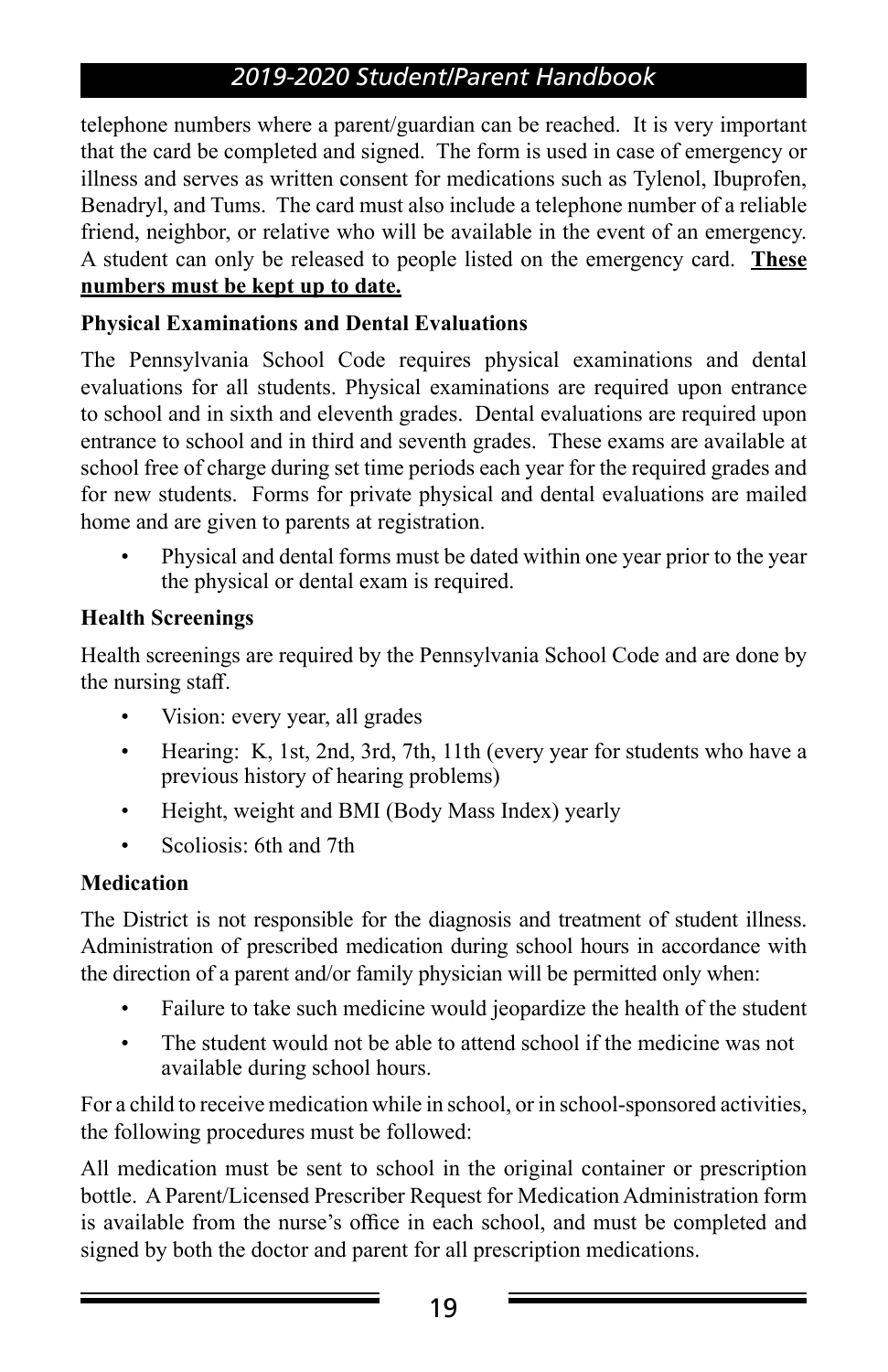Students may not carry medication in school. All medication will be locked in the nurse's office and will be dispensed as needed. Federally controlled medication such as Ritalin and narcotics must be transported to school by a parent or responsible adult and given directly to the school nurse. Students are not permitted to carry controlled substances on the bus or in the school at any time. Determined on an individual basis and with consent from the parent and licensed prescriber, students may carry an inhaler, insulin, or Epipen. The student's name must be clearly labeled with permanent marker on their medication.

## **Medications will NOT be given unless the required permissions are obtained.**

## **Automatic External Defibrillator (AED)**

The Kennett Consolidated School District has AEDs (defibrillators) for each school as part of the emergency system. The AEDs are readily available and kept in unlocked storage units. The storage units are clearly marked and have an alarm system that will go off when the door is opened.

#### **Entry, theft, or damage to the defibrillators, emergency phone, or storage unit, will be treated as a criminal offense and the police will be summoned immediately.**

#### **Naloxone**

Naloxone, a medication used to treat a drug overdose from heroin and other opioids, is available in the secondary schools. When responding to a suspected drug overdose, 9-1-1 would immediately be called and CPR initiated if warranted. Naloxone would be administered via nasal spray by the school nurse or trained staff while waiting for paramedics. Naloxone reverses the effects on the brain and respiratory system in order to prevent death.

Signs and symptoms of an opioid drug overdose may include: slow/shallow breathing, snoring or gurgling sounds, blue lips, pinpoint pupils, clammy skin, unresponsive or unconscious, no breathing, no pulse. Students should immediately report a suspected drug overdose to any staff member who will then notify the school nurse and administrator. Students will not get in trouble for being present, witnessing and reporting a drug overdose.

## **J. KCSD Childfind**

#### *PA Chapter 15: Section 504 of the Rehabilitation Act/American with Disabilities Act (ADA):*

Students who meet the criteria as a protected handicapped student may be provided related aids, services and/or accommodations at no cost to the student or family as outlined in a Section 504 Service Agreement. Should the District suspect that a student is a protected handicapped student and in need of such related services, aids, or accommodations, parents will be notified of the District's intent to conduct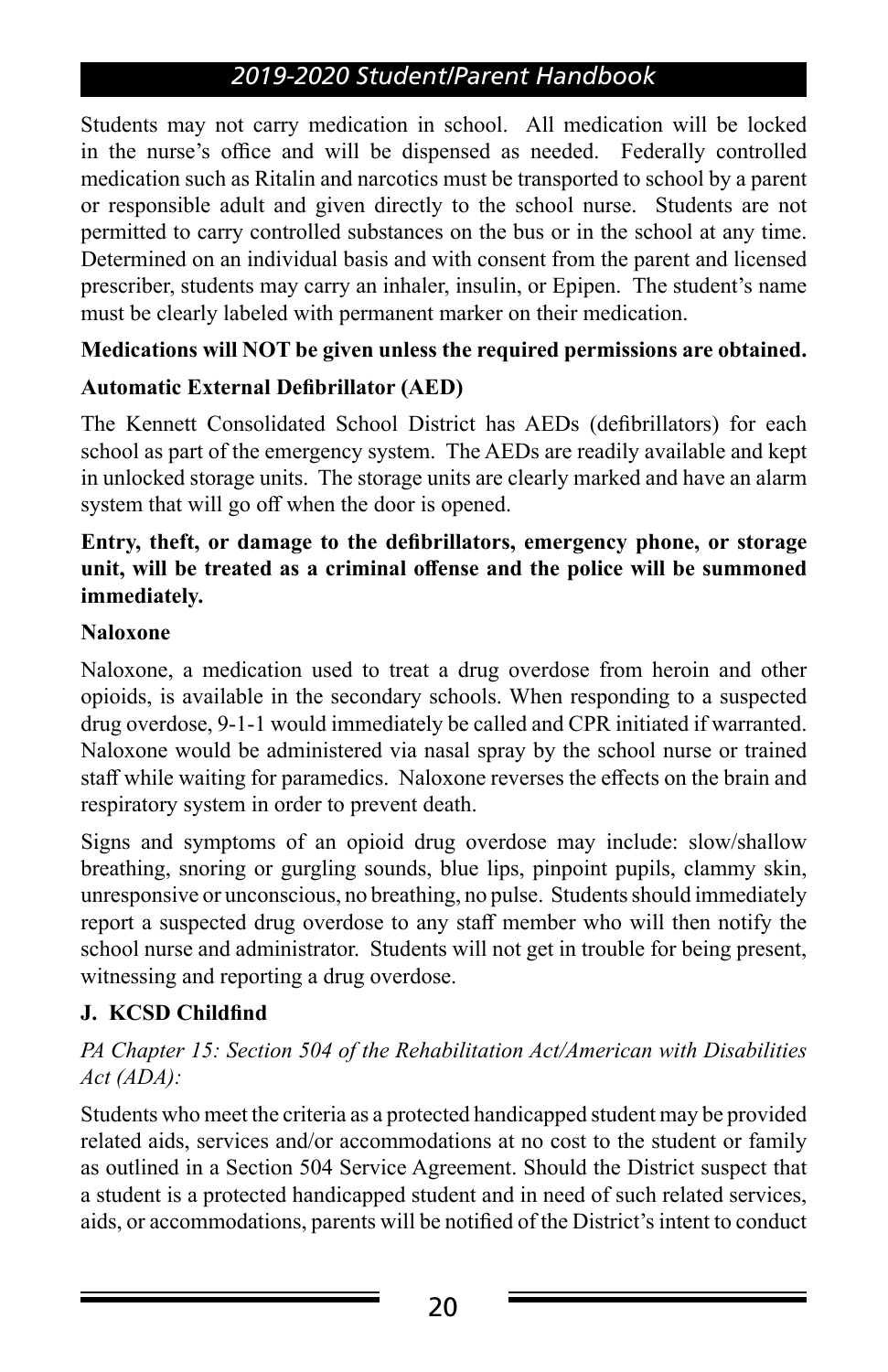an evaluation to determine if the child is eligible. If you, the parent suspect that your child may be in need of aids, services, or accommodations based upon a physical or mental impairment that substantially limits one or more of his or her major life activities, including, but not limited to, learning; you may request an evaluation by contacting your child's guidance counselor.

### *PA Chapter 14: Special Education Services and Programs as required by the Individuals with Disabilities Education Act (IDEA)*

Students who meet the criteria as a protected handicapped student and who are also in need of specially designed instruction, as well as related aids, services, and/or accommodations, are eligible for an Individualized Education Program (IEP) under the Individuals with Disabilities Act (IDEA). Special education services and programming are provided at no cost to the student or family. Should the District suspect that a child is in need of special education services under IDEA, the District will seek the consent of the parent to conduct an evaluation to determine if the child is eligible. The evaluation will be conducted by a team of professionals with knowledge related to the student's suspected disability. Your input is valuable in the evaluation process. Should you, the parent, suspect that your son or daughter is a child with a disability and in need of special education services, you may request an evaluation by contacting your child's guidance counselor. A request for evaluation must be in writing. The District will provide you with a form by which to make the request.

## *PA Chapter 16: Special Education for Gifted Students*

Students who exhibit outstanding intellectual or creative ability, the development of which requires specially designed programs or support services, or both, not ordinarily provided in the regular education program are eligible for special education for gifted students under Pennsylvania Chapter 16 of the School Code. Students who have been identified as needing gifted services will be provided programmatic accommodations and/or modifications to the general education curriculum based upon the individual needs of the student. These program modifications are outlined in a Gifted Individualized Education Plan (GIEP) and provided at no cost to the student or family. Should the District suspect that a child is in need of gifted services, the District will seek the consent of the parent to conduct an evaluation to determine if the child is eligible. Your input is valuable in the evaluation process. Should you, the parent, suspect that your son or daughter may be in need of gifted services, you may request an evaluation by contacting your child's school counselor. A request for evaluation must be in writing. The District will provide you with a form by which to make the request.

## **K. Procedural Safeguards Notice**

The Individuals with Disabilities Education Act (IDEA), the Federal law concerning the education of students with disabilities, requires schools to provide parents of a child with a disability with a notice containing a full explanation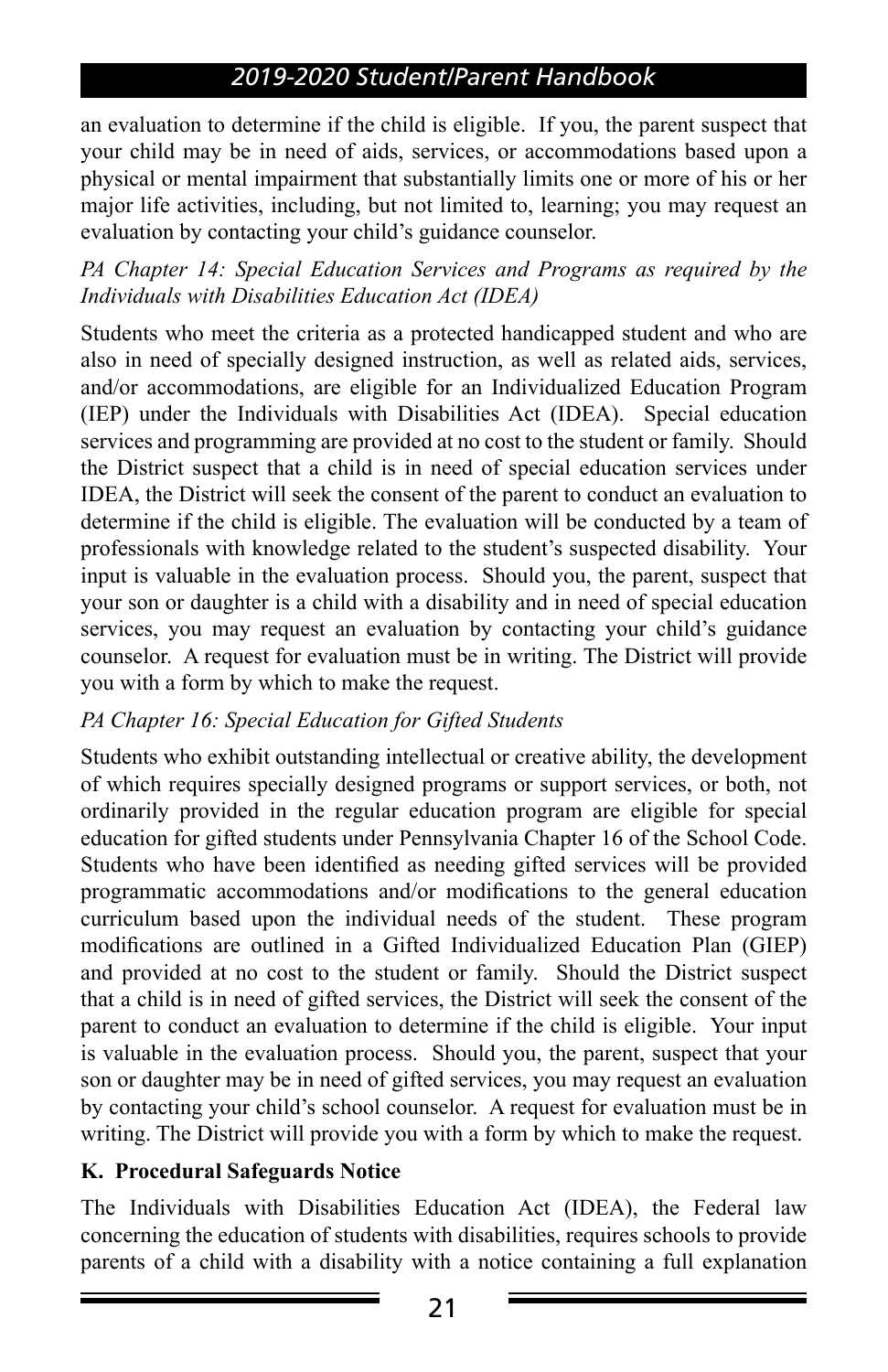of the procedural safeguards available under the IDEA and U.S. Department of Education regulations. A copy of this notice must be given to parents only one time a school year, except that a copy must be given to the parents: (1) upon initial referral or parent request for evaluation; (2) upon receipt of the first State complaint under 34 CFR §§300.151 through 300.153 and upon receipt of the first due process complaint under §300.507 in a school year; (3) when a decision is made to take a disciplinary action that constitutes a change of placement; and (4) upon parent request. [34 CFR §300.504(a)]

This procedural safeguards notice must include a full explanation of all of the procedural safeguards available under §300.148 (unilateral placement at private school at public expense), §§300.151 through 300.153 (State complaint procedures), §300.300 (consent), §§300.502 through 300.503, §§300.505 through 300.518, and §§300.530 through 300.536 (procedural safeguards in Subpart E of the Part B regulations), and §§300.610 through 300.625 (confidentiality of information provisions in Subpart F). If anyone has questions or needs additional clarification about Procedural Safeguards notices, please note that a more detailed explanation of their procedural safeguards can be found on the Kennett Consolidated School District website (www.kcsd.org).

## **V. STUDENT INFORMATION**

## **A. Student Dress and Grooming**

All students are expected to give attention to personal cleanliness and to dress appropriately for school and school functions. Students and their parents have the primary responsibility for acceptable student dress and appearance which includes hair, jewelry, make-up, and nails. Students are to note:

- Extremely brief garments such as tube tops, net tops, halter tops, spaghetti straps, plunging necklines (front and/or back), and see-through garments are not acceptable. Neither are mini-skirts, muscle shirts, and midriff baring blouses or clothes intended for the bedroom, such as pajama bottoms or shorts, or any garment with writing on the derriere.
- Not to wear clothing, jewelry, buttons, haircuts, or other items or markings which are sexually suggestive, offensive, associated with gangs or violence, or supportive of discrimination on the basis of age, color, disability, national origin, marital status, race, religion, gender, sexual orientation, or physical characteristics.
- Underwear is to be completely covered with outer clothing.
- Footwear is to be worn at all times. For purposes of health and safety, students must wear shoes that protect feet from stumbling accidents, dropped objects and harmful substances. Neither shoes with skates nor slippers are permitted at any level. Flip flops are not permitted at the elementary or middle school levels, or in physical education or science labs at the high school levels.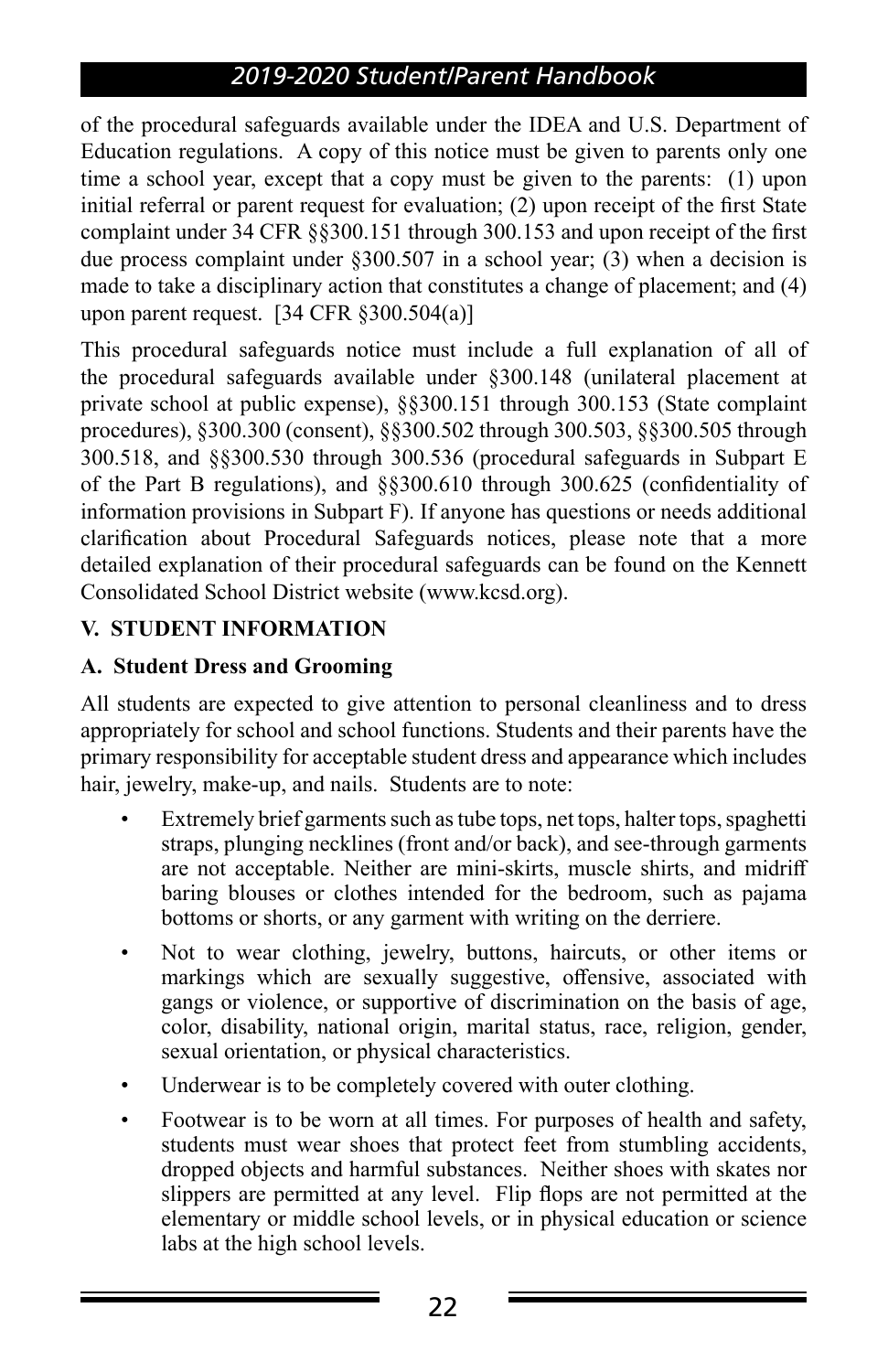- Wearing hats, bandanas, hoods, do-rags or other headwear in the classroom except for a medical or religious purpose is not permitted. Sweatbands are not acceptable on any part of the body other than during physical education or athletic events.
- Sunglasses are not to be worn in the building.
- Outer clothing may not be worn inside during school hours.
- Not to promote and/or endorse the use of alcohol, tobacco or illegal drugs and/or encourage other illegal or violent activities.
- Chains and/or spikes on clothing, collars, or anywhere on an individual are not acceptable.

It is recognized that not all situations and conditions can possibly be covered by a dress code. Therefore, the principals of the building must reserve the right to evaluate all items relative to school dress, so that an educational atmosphere is maintained which fosters and promotes effective and efficient learning for all students.

Students who violate the student dress code shall be required to modify their appearance by covering or removing the offending item, and, if necessary, replacing it with an acceptable item. Any student who refuses to do so shall be subject to discipline, up to and including in-school suspension at the elementary and middle school level for that day. Any student who repeatedly fails to comply with the dress code shall be subject to further discipline, up to and including expulsion.

## **B. Care of Textbooks/School Property**

It is the responsibility of every student to care for textbooks and school property. If a book is damaged or lost, students will be charged for the replacement.

## **C. Student Records**

Student records are those educational records that are directly related to a student and are maintained by the Kennett Consolidated School District. Each record contains grades, academic work completed, discipline, and attendance information.

If a child transfers to another school system, the educational and health records will be forwarded upon receipt of written notification from that school.

## **D. Family Educational Rights and Privacy Act (FERPA)**

The Family Educational Rights and Privacy Act (FERPA) outlines for parents and students over eighteen years of age (eligible students) certain rights regarding student's educational records:

- 1. Parents have the right to inspect and review the student's education records within forty-five (45) calendar days after the Kennett Consolidated School District receives a request for access.
- 2. Parents or eligible students may submit a written request that identifies the records they wish to inspect to the school principal or other appropriate school official. The principal will make arrangements for access and notify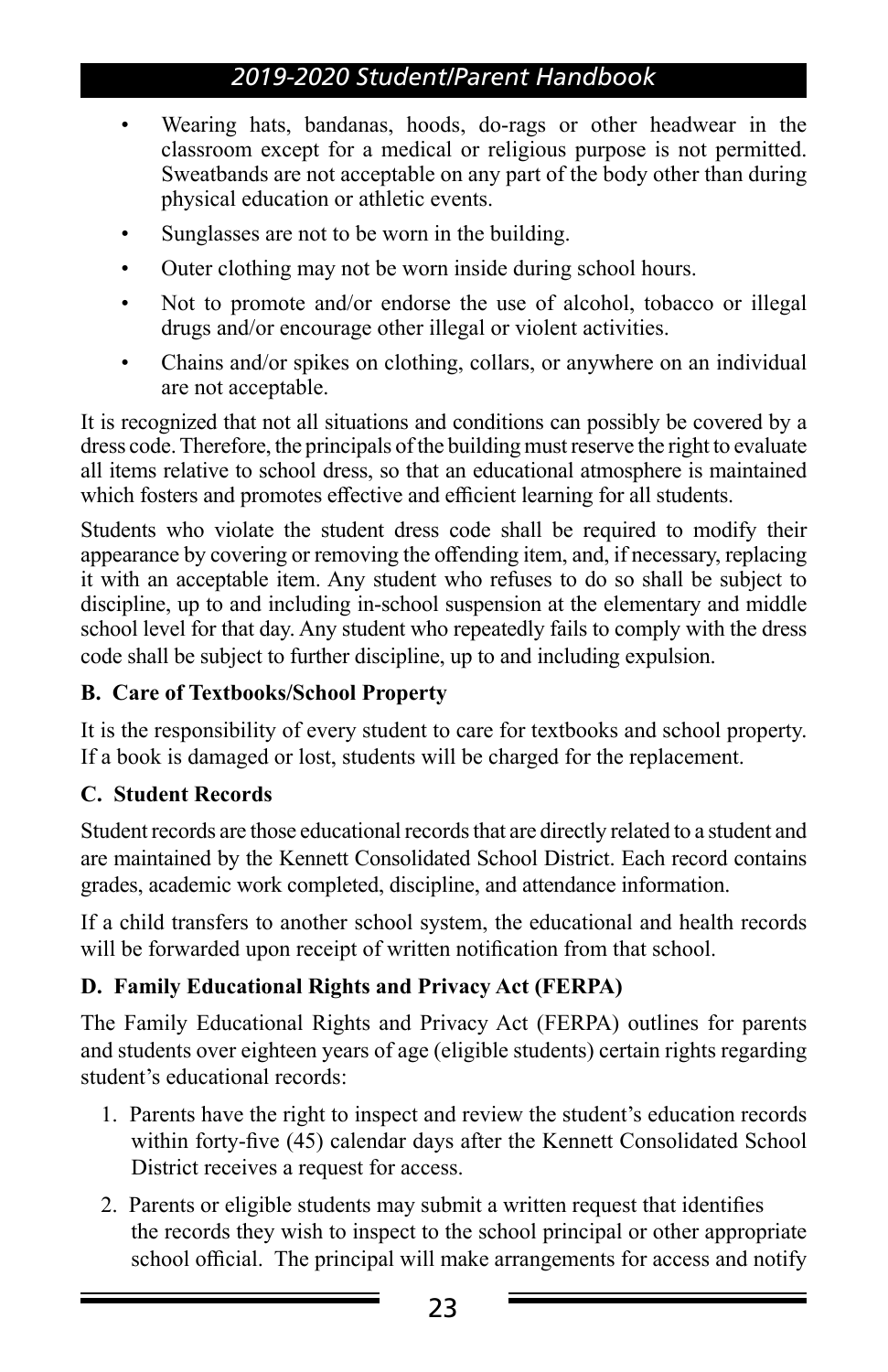the parent or eligible student of the time and place where the records may be inspected.

3. Parents have the right to request an amendment to the student's education records that the parent or eligible student believes is inaccurate or misleading.

Parents of eligible students may request the Kennett Consolidated School District to amend a record they believe is inaccurate or misleading. They should write the school principal, clearly identifying the part of the record they want changed, and specify why it is inaccurate or misleading.

If the District does not amend the record as requested by the parent or eligible student, the District will notify the parent or eligible student of the decision and advise them of their right to a hearing regarding their request for the amendment. Additional information regarding the hearing procedures will be provided to the parent or eligible student when notified of the right to a hearing.

4. Parents have the right to consent to disclosures of personally identifiable information contained in the student's education records, except to the extent that FERPA authorizes disclosure without consent.

One exception which permits disclosure without consent is disclosure to school officials with legitimate educational interests. A school official is a person employed by the District as an administrator, supervisor, instructor, or support staff member (including health or medical staff and law enforcement unit personnel), a person or company with whom the District has contracted to perform a specific task (such as an attorney, auditor, medical consultant, or therapist), or a parent or student serving on an official committee, such as disciplinary or grievance committee, or assisting another school official in performing his or her task.

A school official has a legitimate educational interest if the official needs to review an educational record in order to fulfill his or her professional responsibility.

Upon request, the District may disclose educational records without consent to officials of another School District in which a studentseeks or intendsto enroll. 

5. Parents have the right to file a complaint with the United States Department of Education concerning alleged failures by the District to comply with the requirements of FERPA. The name and address of the office that administers FERPA is:

Family Policy Compliance Office

U.S. Department of Education 400 Maryland Avenue, SW Washington, DC 20202-4605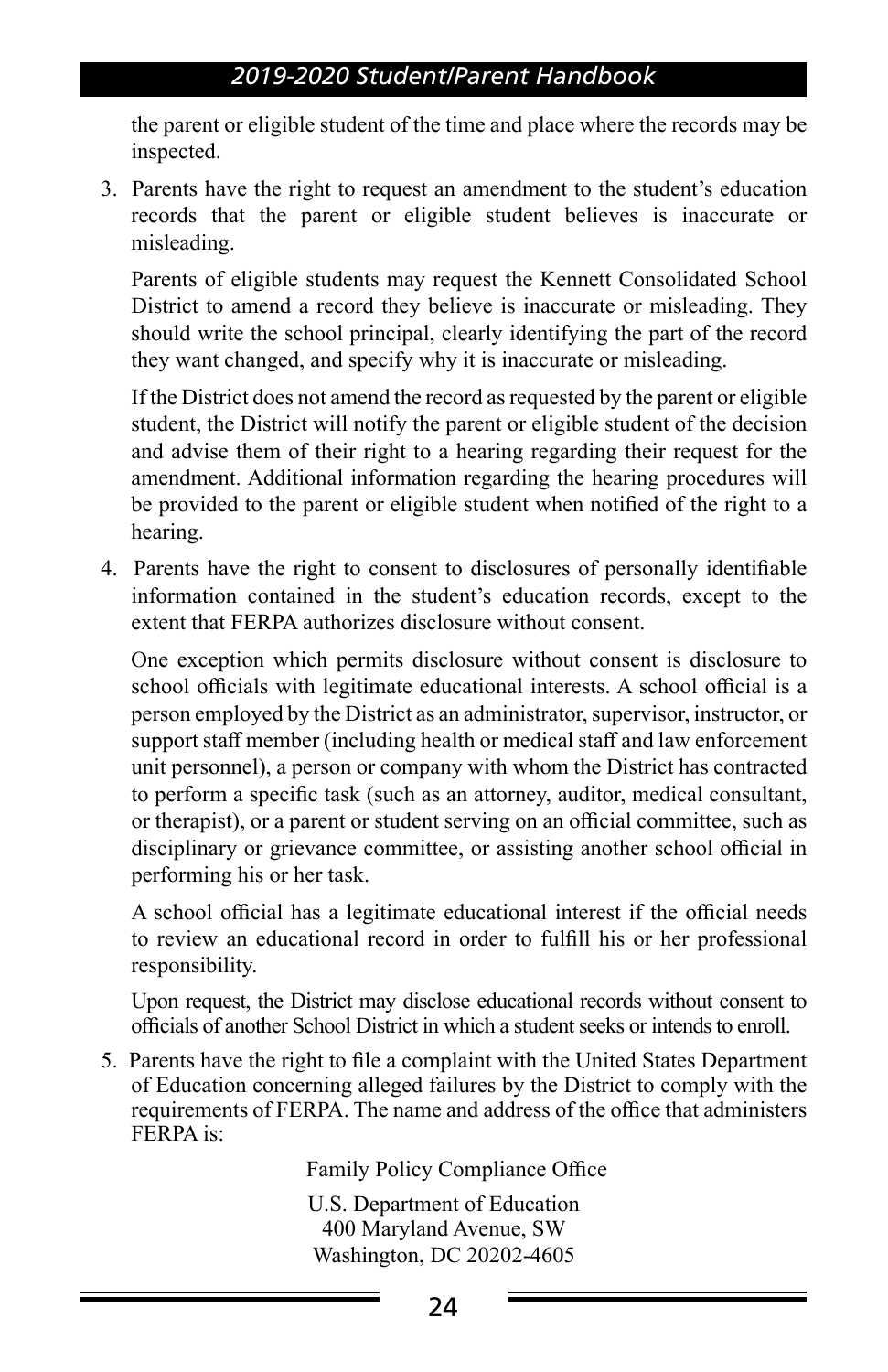#### **E. Education Records**

1. Definitions

20 U.S.C. Sec. 1232g 34 CFR Part 99 20 U.S.C. Sec. 1417(c) 34 CFR Sec. 300.610-300.627 20 U.S.C. Sec. 1232h 34 CFR Part 98 SC 510, 1305-A, 1306-A, 1307-A, 1409, 1532.22 Pa. Code Sec. 12.31, 12.32 Basic Education Circular 22 Pa. Code Sec. 12.31 (Pa. Dept. Educ. Sept. 1, 1997).

The following terms as used in this Policy shall have the following meanings:

- 1.1 *Directory information.* The name, address, telephone number, electronic mail address, date and place of birth, names of parents and siblings, dates of attendance, whether the student graduated and the date of graduation, awards received, participation in District-approved extracurricular activities, weight and height of interscholastic athletic team members, photographs, schools attended within the District, and student identification number, user identification number, or code when such number or code cannot alone be used to access education records, without some other identifier known only to the authorized user of an electronically accessed information system or data base.
- 1.2 *Disclose; disclosure*. Permit access to or release, transfer, or otherwise communicate to any person or entity, by any means or medium, personally identifiable information contained in the education record of the student.
- 1.3 *Education record*. Any personally-identifiable information recorded or stored by any means—including, but not limited to, information that is handwritten, typed, printed, or stored on computer media, microfilm, microfiche, video or audio tape, film, or digital medium—that is directly related to the student and is maintained by the District or by an individual or agency acting on behalf of the District regardless of the current location of such record. The term does not include the following:
	- (a) Records of instructional, supervisory, and administrative personnel and educational personnel ancillary to those persons—including, but not limited to, instructional support teachers, counselors, therapists and clinicians, school psychologists and psychiatrists, nurses, and instructional aides—that are kept in the sole possession of the maker of the record and the contents of which are not accessible or revealed to any other person except a substitute for the maker of the record;
	- (b) Records that contain only information about the student after s/he is no longer a student in the District or receiving District-supported education;
	- (c) Grades and other forms of peer assessment or rating before they are collected and recorded by a teacher; and
	- (d) Other records specifically excluded from the definition of "education" record" under the Family Educational Rights and Privacy Act, 20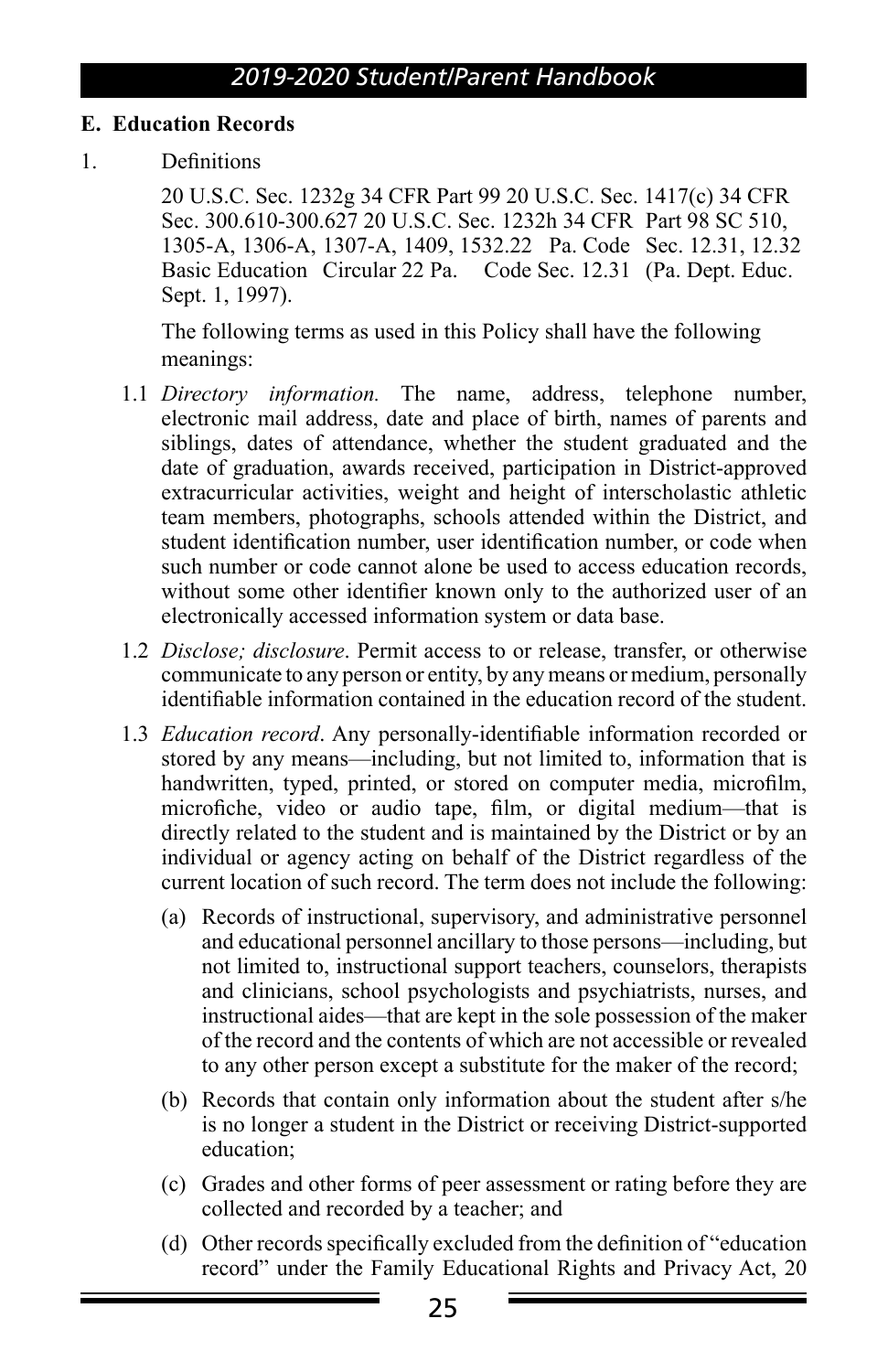U.S.C. § 1232g, and its implementing regulations, 34 CFR Part 99.

1.4 *Eligible student*. A present or former student who has attained the age of eighteen (18) or a former student who is attending an institution of postsecondary education.

Owasso Indep. School District v. Falvo, 534 U.S. 426, 122 S.Ct. 934 (2002)

- 1.5 *Emancipated minor*. A student below the age of twenty-one (21) who has chosen to establish a domicile apart from the continued control and support of parents. The term includes a minor living with a spouse.
- 1.6 *IEP*. Individualized education program.
- 1.7 *Maintain or maintained*.In the case of personally-identifiable information on paper or stored on magnetic or video tape, the term shall mean kept in a secure file or desk drawer or in the continuous and secure control of a school official with a legitimate educational interest in the content thereof. In the case of personally-identifiable digital information that is electronically-stored, including electronic mail, the term shall mean kept in a secure database located on a server or servers, disk partition, or other electronic storage system specifically designated by the Superintendent or designee as a "student records maintenance site." The District electronic mail server or servers, or directory or directories, and the files on local disk drives dedicated to the storage of sent or received electronic mail, shall not for any purpose constitute a "student records maintenance site" and any mail stored thereon shall either be deleted or moved to a "student records maintenance site" at least once annually. If deleted in this manner, electronic mail shall not be considered to be "maintained" by the District or by any individual or agency acting on behalf of the District.
- 1.8 *Parent*. The biological or adoptive parents of a student, regardless of residency or physical custodial status; the legal guardian or guardians of a student; or an individual acting as a parent in the absence of a natural parent or guardian, unless the right of any such person to receive personally-identifiable information has been terminated or restricted by order of court.
- 1.9 *Personally identifiable information.* Any one (1) or more of the following:
	- (a) The student's name;
	- (b) The name, including maiden names, of any member of the student's family;
	- (c) The current or past address, or the date or place of birth, of the student or any member of the student's family;
	- (d) A personal identifier such as a social security number, student number or code, or biometric information consisting of one (1) or more measurable biological or behavioral characteristic that can be used for automatic identification of an individual;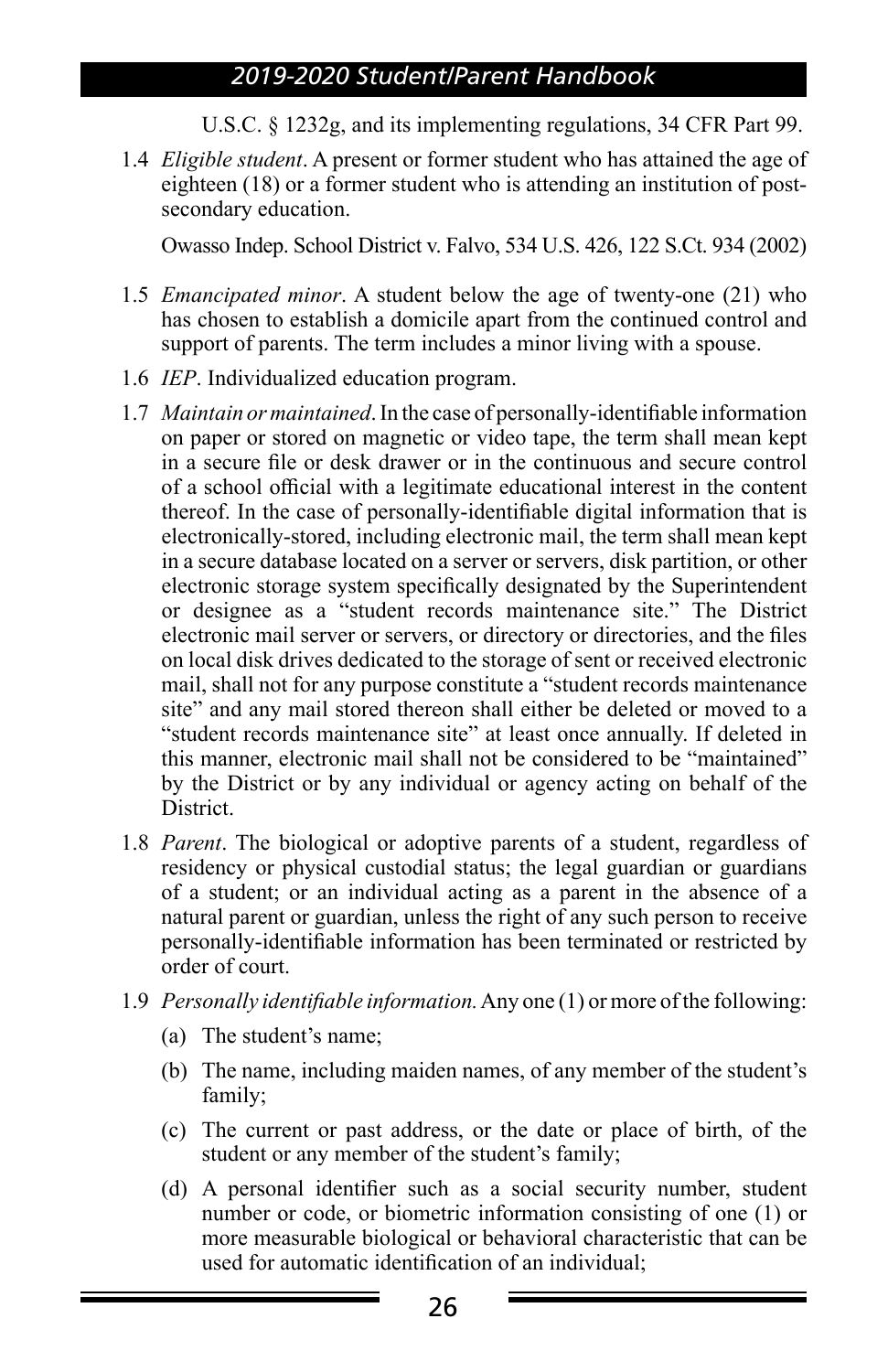- (e) Information that, alone or in combination, is linked or linkable to a specific student such that a reasonable person in the school community, who does not have personal knowledge of the relevant circumstances, could use such information to identify the student with reasonable certainty; or
- (f) Information requested by a person whom the educational agency or institution reasonably believes knows the identity of the student to whom such information relates.
- 1.10*School official with a legitimate educational interest.* Any employee, officer, agent, consultant, or contractor of, or any volunteer acting on behalf of,
	- (a) The District,
	- (b) The Intermediate Unit,
	- (c) A vocational technical school, or
	- (d) Any public or private school or facility that the District is using or is proposing to use to provide elementary or secondary education to the student in place of a public school, who is or will be responsible for providing or supervising the provision of education, educationrelated services, or extracurricular activities or experiences to or for the student, when:
		- (i) Particular information concerning that student is presently or potentially relevant to the design or provision of instruction or other education, education-related services, testing or assessments, behavior interventions and strategies, extracurricular activities or experiences either to the student, to particular groups of students, or to whole schools, grade-levels, or the student population of the District at large, regardless of whether the student is part of the group or population that will be effected; or
		- (ii) Such information is necessary to protect the health, safety, or welfare of the student or others with whom the student might have direct or indirect contact.

The phrase also applies to clerical staff of the agencies enumerated above who are responsible for the maintenance and security of education records and to attorneys, consultants, and school Board members when school Board action concerning the student is required by law or when the education or treatment of the student is the subject of present or potential litigation or legal dispute. When the "school official with a legitimate educational interests" is not an employee of the District, such individual may receive "personally-identifiable information" only when s/he is under the direct control of the District, by contract or otherwise, with respect to the use and maintenance of education records in his/her possession and only when such individual is prohibited from redisclosure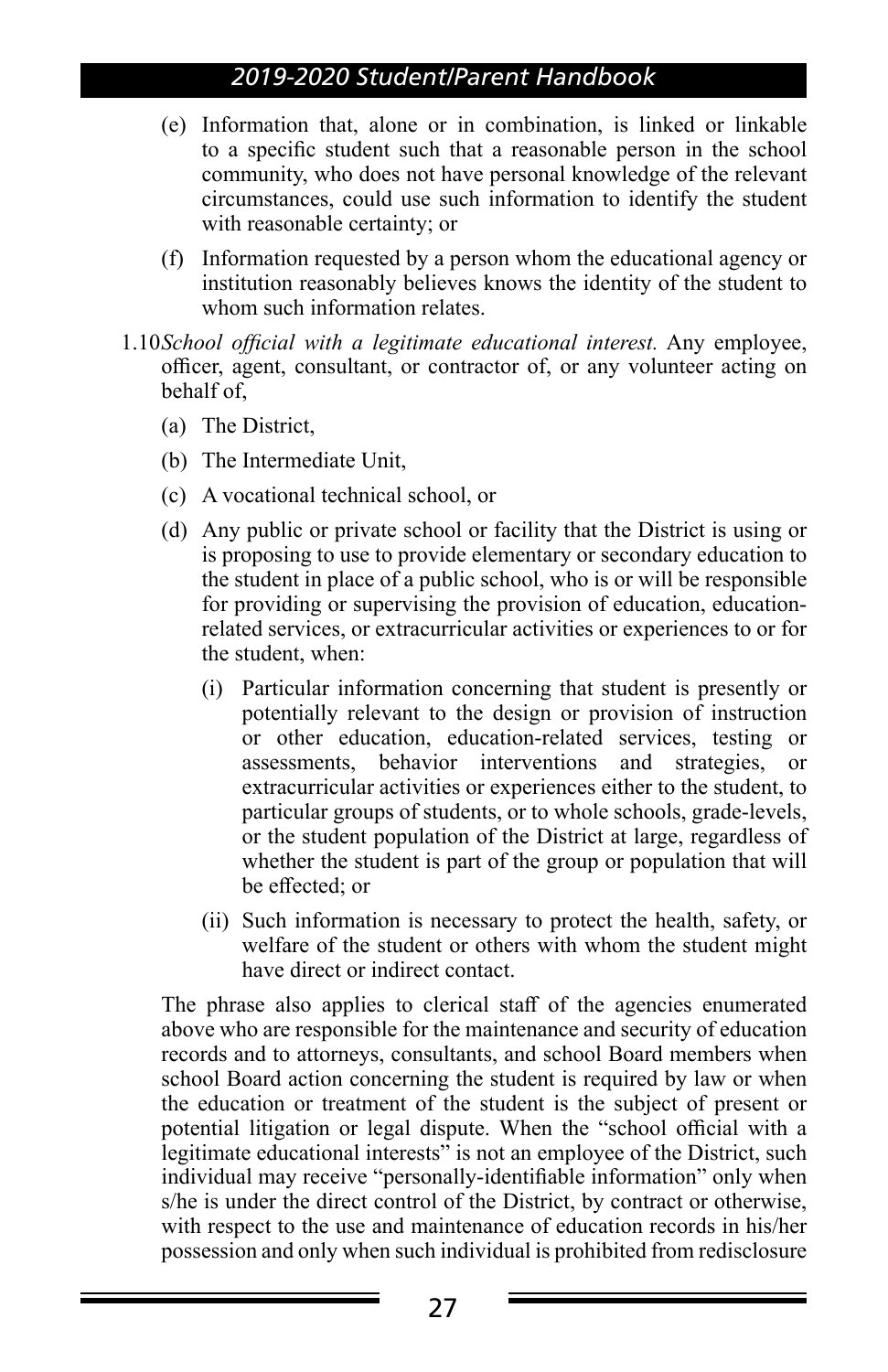of such information to any other party without written parent or eligible student consent.

- 1.11*Secure file.*Astudent orsubject-specific compilation ofinformation stored on paper, audio or visual tape, microfiche, microfilm, computer storage disk or removable drive, or similar medium that can be maintained in a physically segregated form that is maintained in a locked file drawer, cabinet, or desk or, if unlocked, in the immediate custody and control of the custodian thereof, or a student or subject-specific compilation maintained on a computer storage system to which access is limited by security software that conforms to current computer industry standards.
- 1.12*Student with disabilities.* A student age three (3) through twenty-one (21) who has or is thought to have one (1) or more of the disabilities described in the Individuals with Disabilities Education Act, 20 U.S.C. §§ 1400 et seq., or any preceding or succeeding legislation, for which s/ he is eligible or thought to be eligible for special education and related services.
- 2. Collection, Maintenance, and Destruction of Education Records

Collection

- 2.1 The District shall collect and maintain the types of records described in the following subparagraphs (a) through (c) and may collect and maintain records described in following subparagraphs (d) through (j):
	- (a) Core data, consisting of the name of the student; last known address and domicile within the District of the parents of the student or, if the student is emancipated, of the student; the birth date of the student; the course, subject area, or project work completed by the student and the level of achievement attained; the last grade attended or the date of graduation and type diploma issued; and attendance data;
	- SC 1305-A, 1306-A, 1307-A
	- (b) Discipline and law enforcement records, including the sworn statement or affirmation of suspension or expulsion required at registration and the record of incidents of violence maintained in a form prescribed by the Pennsylvania State Police as required under Section 1307-A of the Pennsylvania Public School Code, 24 P.S. § 13-1307-A, and, in a file maintained separately from other records concerning the student, information from the Office of Juvenile Probation concerning adjudications of delinquency;
	- (c) Health records, including immunization information, results of vision and hearing screenings, results of state-mandated physical examinations, in-school treatment and drug dispensing or administration orders or prescriptions from physicians, treatment and drug dispensing or administration logs, and health-related information provided by parents;
	- (d) Student work samples and teacher grade books retained for purposes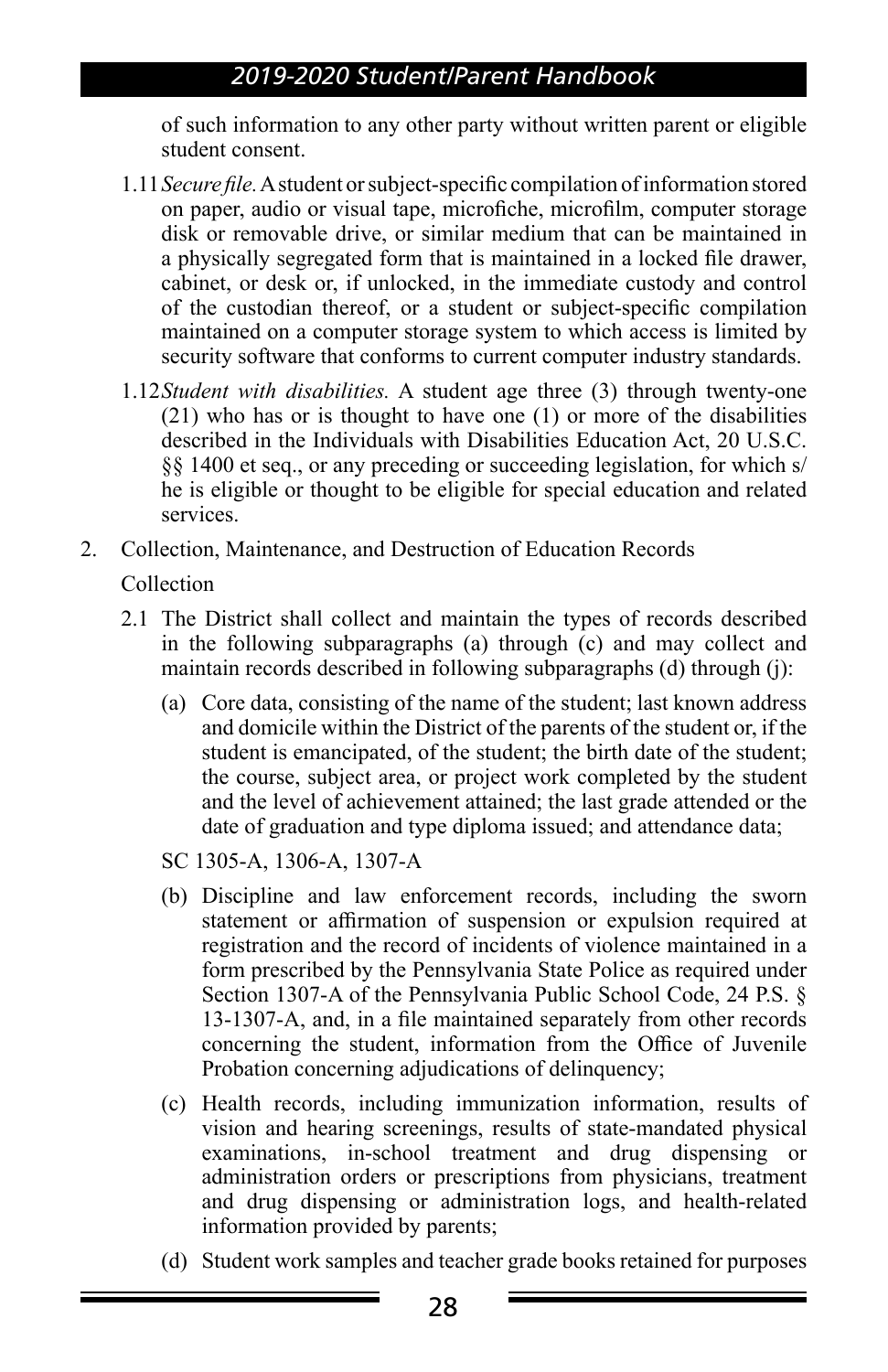of ongoing assessment, instructional planning, or grade calculation; the results of District-wide group standardized or criterionreferenced testing and state-wide criterion-referenced assessments, if any, in which the student participated; and noncumulative report cards;

- (e) Guidance department, psychologist, and student assistance team records, although personal records and notes maintained strictly in accordance with Section 1.3(a) of this Policy are not considered records subject to this Policy;
- (f) Results of vocational and career aptitude and interest surveys, or of surveys to assist in planning for and providing guidance, health, or drug and alcohol abuse prevention instruction or programs;
- (g) Reports of and other information describing or summarizing the results of individual testing and assessment by instructional support, child study, multi-disciplinary, or IEP teams, or by professional staff responsible for determining eligibility for Title I, ESL, and other remedial programs, or by agencies and individuals not employed by or working on behalf of the District; instructional support or child study team action plans; IEPs; and service agreements or accommodation plans;
- (h) Protocol sheets and booklets; scoring sheets; answer books; rating forms; observation notes; anecdotal logs; running record forms; and other forms of raw data gathered in the course of testing and assessment or progress monitoring and assessment;
- (i) Records of awards and distinctions earned by students for work or activities in school and in the community and of participation in District-approved extracurricular activities; and
- (j) Other records required by law or deemed by instructional or supervisory staff to be both accurate and necessary to the provision of education, education-related services, or extracurricular activities or experiences.
- 2.2 By adoption of this Policy, the District Board of School Directors gives consent for the collection of records and information described in Subsections (a), (d), and (e) of Section 2.1 of this Policy.
- 2.3 By adoption of this Policy, the District Board of School Directors gives consent for the collection of records and information described in Subsections (b), (c), and (f) of Section 2.1 of this Policy, unless the collection of such records and information is accomplished by use of a survey, analysis, or evaluation that requires or encourages the student to reveal:

20 U.S.C. Sec. 1232h, as amended by the No Child Left Behind Act, P.L.

107-110, § 1061, 115 STAT. 1426 (Jan. 8, 2002)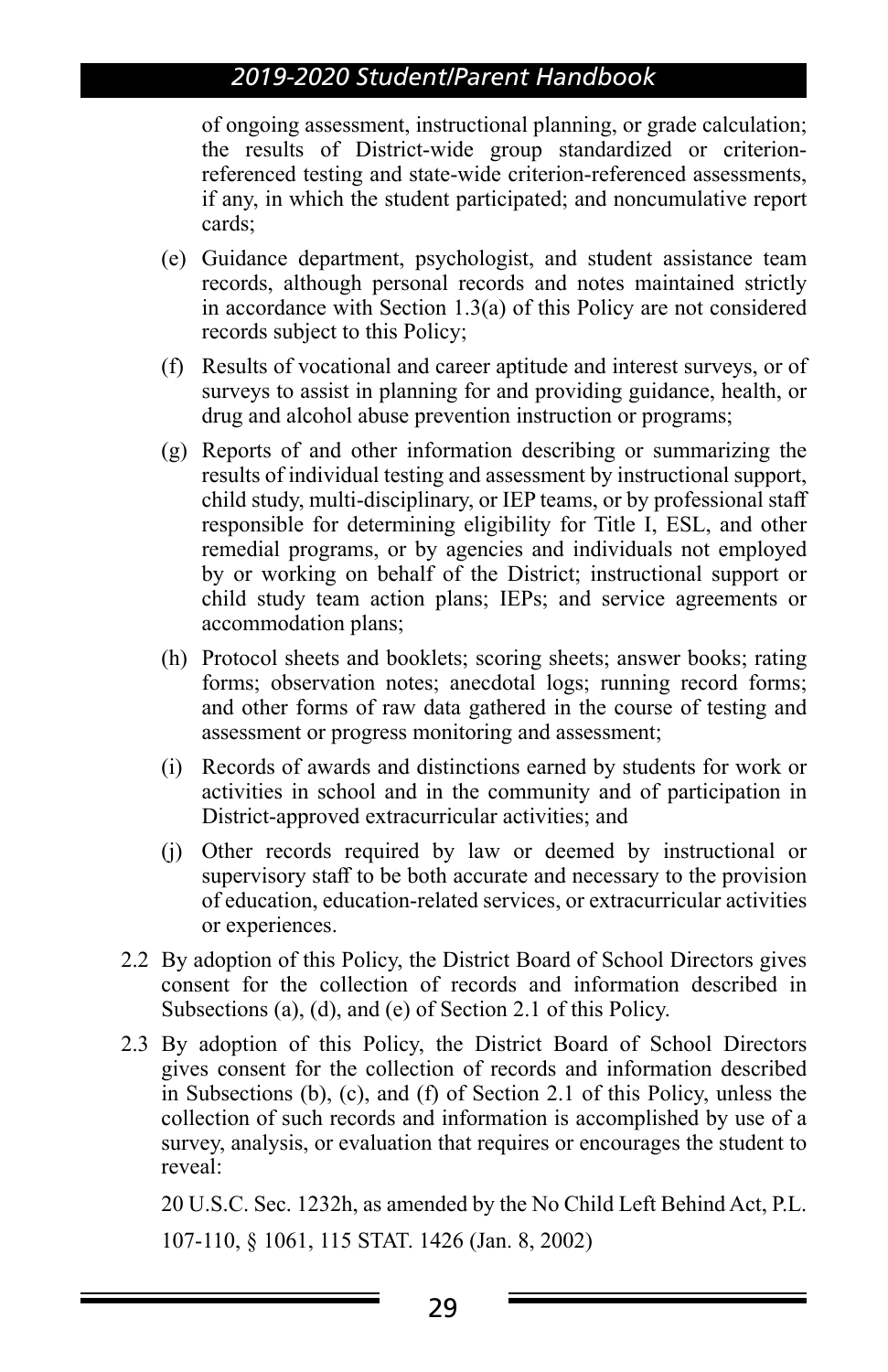- (a) Political affiliations or beliefs of the student or the student's family;
- (b) Mental or psychological problems of the student or the student's family;
- (c) Sexual behavior or attitudes;
- (d) Illegal, anti-social, self-incriminating, or demeaning behavior;
- (e) Critical appraisals of persons with whom the student has close family relationships;
- (f) Information protected by legal privilege;
- (g) Income, unless income information is required by law to determine eligibility for participation in a program of assistance;
- (h) Religious practices, affiliations, or beliefs of the student or the student's family.

When a survey, analysis, or evaluation is used to obtain such information, the District shall obtain prior informed consent in writing and in a form consistent with Section 2.6 of this Policy. For purposes of this Policy, the phrase "survey, analysis, or evaluation" shall be limited to a planned method of inquiry or information collection used on a group or individual basis. The phrase does not apply to the ordinary give-and-take exchange that occurs in the course of the counselor-student, psychologist-student, teacher-student, or nurse-student relationship when the student initiates the contact or otherwise participates in it voluntarily. Consent otherwise required by this Section is not required to investigate or substantiate a good faith suspicion of child abuse or neglect when the person from whom consent would be required is suspected of the abuse or neglect.

- 2.4 To collect records and information described in Subsection (g) of Section 2.1 of this Policy, the District shall obtain prior informed consent in writing and in a form consistent with Section 2.6 of this Policy.
- 2.5 To collect records and information described in Subsections (h) and (i) of Section 2.1 of this Policy, other than reports and other documents provided by parents or other agencies, the District shall obtain prior informed consent in writing and in a form required by applicable state or federal law or, in the absence of a specific applicable law, in a form consistent with Section 2.6 of this Policy. For purposes of collecting information in the form of an instructional support or child study team action plan, an IEP, or a service agreement or accommodation plan, a written invitation to the parents and, when required by law, the student to participate in the development of such document shall constitute an adequate means of obtaining consent to develop the document, even if the parents or student do not participate in the meeting at which the content of the document is discussed. The description in an action plan, IEP, or service agreement or accommodation plan of a means of data collection or ongoing progress monitoring or assessment shall suffice to allow such activities without need for additional written consent.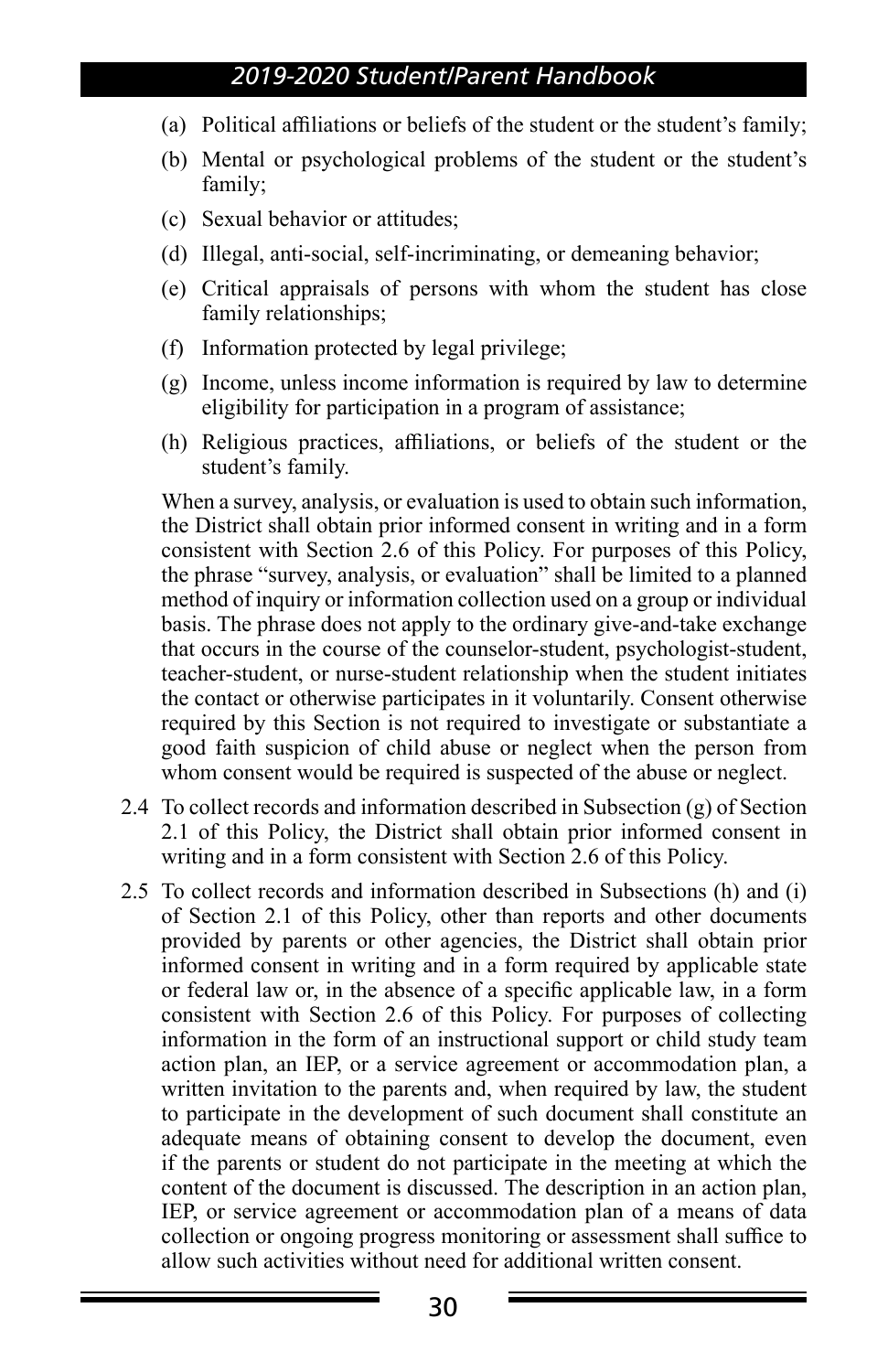- 2.6 When state or federal law does not specifically prescribe the form for obtaining prior written consent as required by this Policy, such consent shall be obtained by mailing to the residence of record, as established in accordance with Section 4 of this Policy, or by hand delivery to the parent or emancipated minor a written consent form that complies with the following requirements and is received a reasonable time prior to the information collection activity for which consent is sought:
	- (a) The form shall use language that a layperson can readily understand and shall be written in the native language of the parent or emancipated minor from whom consent is sought;
	- (b) The form shall contain an explanation of the type of information sought, the purpose for which the information is sought, and the specific types of testing, assessment, or data collection to be used to obtain the information;
	- (c) The form shall make clear to the parent or emancipated minor that consent is required to proceed with the information collection activity or activities proposed; shall contain an assurance that such activity or activities will not proceed without consent; shall specify the duration of the consent or shall clearly provide that consent shall be considered effective until revoked in writing by the person giving consent; and shall contain a clear explanation of the time and place for responding to the form;
	- (d) The form shall contain the name and number of a contact person whom the parents or emancipated minor can contact to obtain additional information about or seek clarification concerning the proposed activity;
	- (e) The form shall provide a space for the parent or emancipated minor to elect whether to grant or withhold consent by marking one (1) of two (2) clearly-worded options and by signing their name.
- 2.7 When a student who has attended another public or private school registers to attend public school in the District, the District shall immediately:
	- (a) Request a certified copy of the student's disciplinary record and a copy of the student's health record from the public or private school the student last attended.
	- (b) Request all other current records, including special education records, necessary to ensure that the student is placed appropriate classes at the appropriate grade level and that the District is able to meet all obligations to the student under State and federal law.

#### **Maintenance – Time**

2.8 Core data of the kind described in Subsection (a) of Section 2.1 of this Policy shall be maintained for a period of six (6) years beyond the school year during which the student to whom such data pertains attains age twenty-one (21). The following additional records shall also be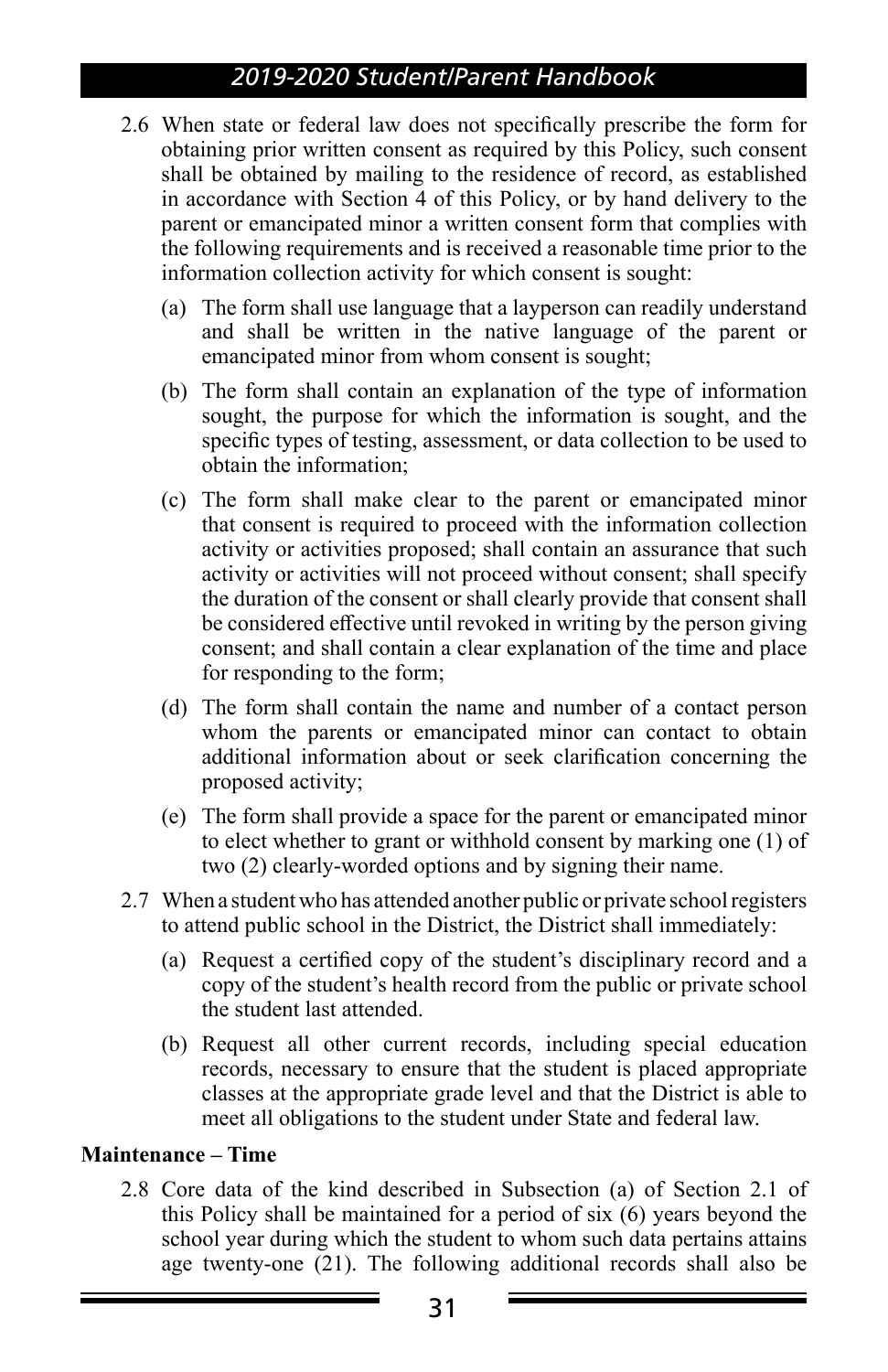maintained as "core data" for this period:

- (a) For students with disabilities or who are identified as mentally gifted, copies of the first and last evaluation reports of the multi-disciplinary team, the notice of recommended assignment or educational placement, or similar document by which the parents of the student initially consented to the provision of special education services, and the first and last IEP, last notice of recommended assignment or educational placement, and the summary of performance developed for the student;
- (b) For students receiving accommodations or modifications to instruction or other activities under a service agreement or accommodation plan, copies of the first and last such plan and the notice by which the parents of the student initially consented to the provision of accommodations or modifications;
- (c) For students evaluated to determine eligibility either for special education services in accordance with state and federal law or for accommodations or modifications in accordance with Section 504 of the Rehabilitation Act of 1973, 29 U.S.C. § 794, and who were determined to be ineligible, copies of all evaluation reports supporting the determination of ineligibility and of all notices by which the parents of the student indicated agreement with such determination.

SC 1409 2.9 Health records of the sort described in Subsection (c) of Section 2.1 of this Policy shall be maintained for a period of at least two (2) years beyond the date on which the student ceases to be enrolled in the public schools of the **District** 

- 2.10 For students with disabilities or who are identified as mentally gifted, or for students who were evaluated to determine eligibility for special education services and who were determined to be ineligible for such services, a copy of all records identified in Subsections (b) through (g) of Section 2.1 of this Policy shall be maintained for a period of at least six (6) years from the conclusion of the school year during which such records were made or received by the District;
- 2.11All other education records described in Section 2.1 of this Policy shall be maintained as long as the information contained therein remains relevant to the education of the particular student or to the design and provision of educational programs in general or as long as such information remains essential to the protection of the legal interests of the District. The District alone shall determine whether education records remain relevant to education or essential to the protection of legal interests.

#### **Maintenance – Location**

2.12Education records that might be necessary to the provision of education, education-related services, or extracurricular activities or experiences to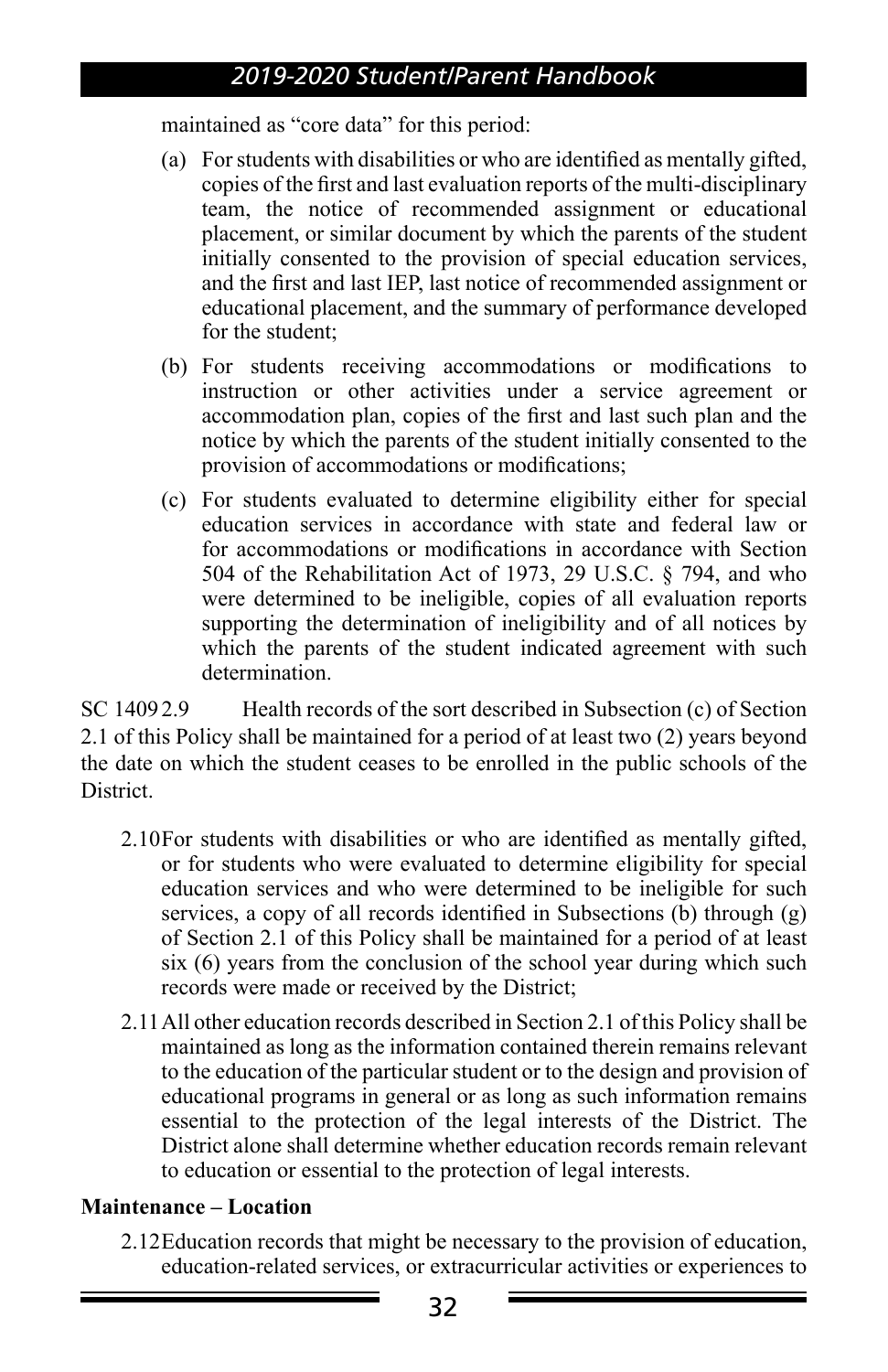a student during any given school year shall be maintained during that school year in a secure file located in the building to which that student is assigned during that school year. Education records that are essential to the day-to-day provision of education, education-related services, or extracurricular activities or experiences may be maintained in a secure file in the personal possession, offices, or class rooms of school officials with a legitimate educational interest therein.

- 2.13 The discipline record of a student shall be maintained in a secure file in the building to which that student is currently assigned. Information furnished by the Office of Juvenile Probation in accordance with Section 6341(b.1) of the Juvenile Act, 42 P.S. § 6341(b.1), shall be maintained in a secure file separately from other records concerning the student.
- 2.14 The health record of a student shall be maintained in a secure file in the nurse's office or health suite in the building to which that student is currently assigned or in the personal possession or office of the nurse assigned to that building.
- 2.15Copies of a student's current IEP, most recent multi-disciplinary team evaluation report, current service agreement or accommodation plan, and instructional support or child study team data and action plan shall be maintained:
	- (a) In a secure file in the building to which the student is currently assigned; and
	- (b) In a secure file in the District office of special education, together with other special education records that remain relevant to the education of the particular child or the design and provision of educational programs in general or essential to the protection of the legal interests of the District.

#### **Maintenance – Transfer and Conversion**

- 2.16When a student assignment changes from one (1) building to another within the District the education records described in Sections 2.12, 2.13, 2.14, and 2.15 of this Policy, including the separately-maintained information from the Office of Juvenile Probation, shall be transferred to the new building in sufficient time to enable school officials with a legitimate educational interest to review such records, if necessary, prior to the arrival of the student in the new building or as soon as possible thereafter.
- 2.17Nothing in this Policy shall preclude the transfer or conversion of education records or information from one (1) form or storage medium to another, as long as such transfer or conversion:
	- (a) Allows for similar accessibility of information to parents, eligible students, and school officials with a legitimate educational interest;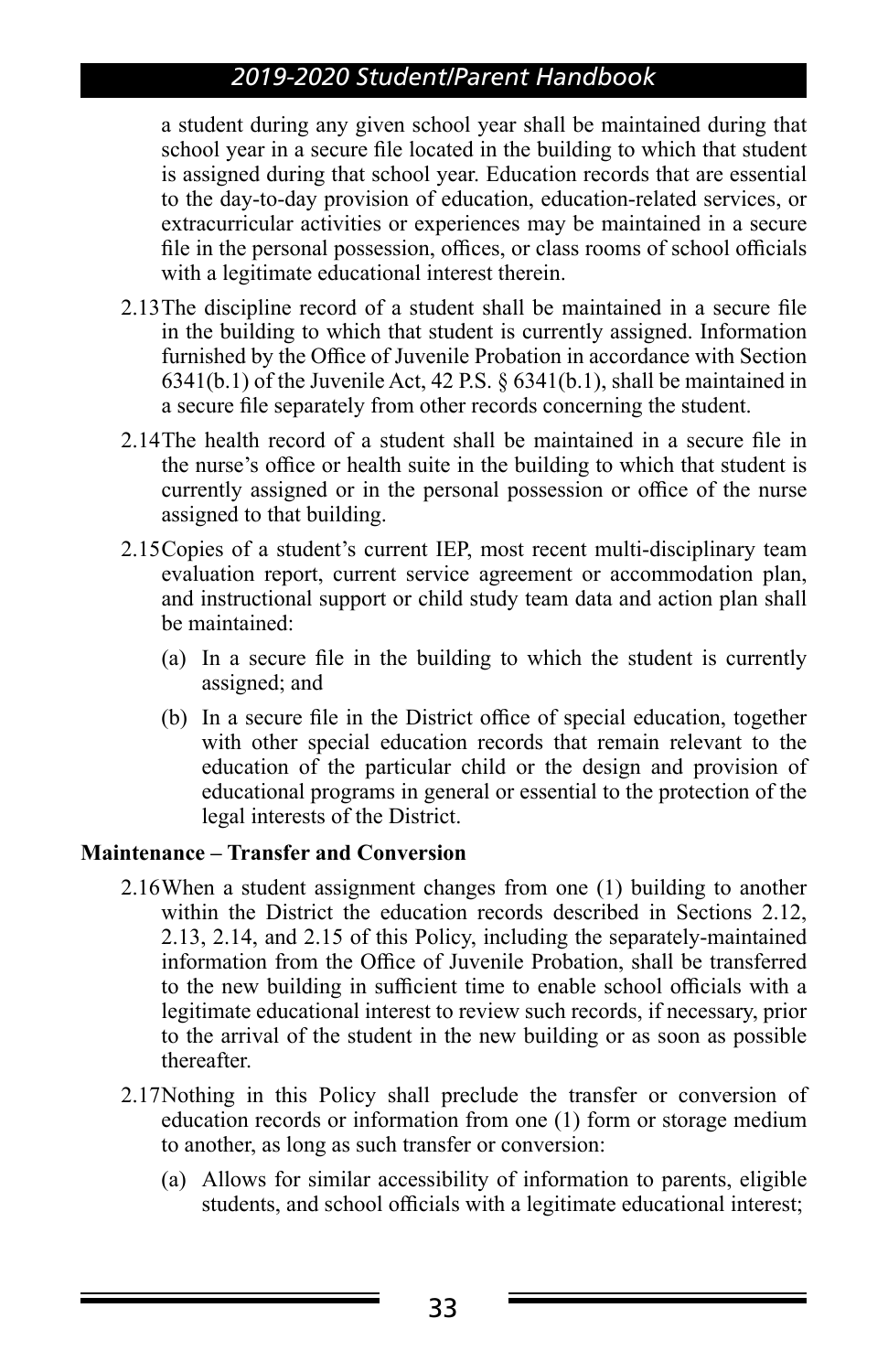- (b) Provides at least the level of security that could be obtained with physically locked conventional storage and, in the case of computer storage, conforms to the current standards established in the computer industry;
- (c) Clearly reproduces educationally or legally necessary graphic information, handwriting, and signatures; and
- (d) Allows for the use of an access record in accordance with Section 2.18 of this Policy.
- 2.18 Every file from which access might be had by, or disclosure might be made to, persons or agencies other than the parents or the eligible student, shall have as part thereof an access and disclosure log that shall be maintained for as long as the records in that file are maintained and that shall consist of the following:
	- (a) The identity of such person or agency to which access is granted to or disclosure made from the file;
	- (b) The purpose for which access was granted or disclosure made;
	- (c) The date of access or disclosure;
	- (d) The name or initials of the person granting access or making the disclosure;
	- (e) In the case of disclosures to persons who will make further disclosures or allow further access on behalf of the District, the identity of the person or agency to whom or to which, and the specific purpose for which, such further disclosure or access will be made or allowed;
	- (f) Any record of further disclosures made by State or federal agencies that are permitted to do so under law.

#### **Destruction**

- 2.19The District may destroy core data, special education, and health records once the applicable time period for maintenance of such records, as established in Sections 2.8, 2.9, and 2.10 respectively, has lapsed.
- 2.20The District may destroy all other education records once it determines at its sole discretion that such records are no longer relevant to the education of the particular student or to the design and provision of educational programs in general or that such records are not essential to the protection of the legal interests of the District.
- 2.21When the time periods described in Sections 2.8 and 2.10 of this Policy have lapsed, and the District determines that any portion of the education record of a student with disabilities is or will be at a prescribed time no longer relevant to the education of the particular student, it shall so notify in writing either his/her parents or the student directly, if s/he is an eligible student, of this determination. The written notice shall be in the native language of the parents or the eligible student, shall be mailed to the last known address of the parent or the eligible student, and shall: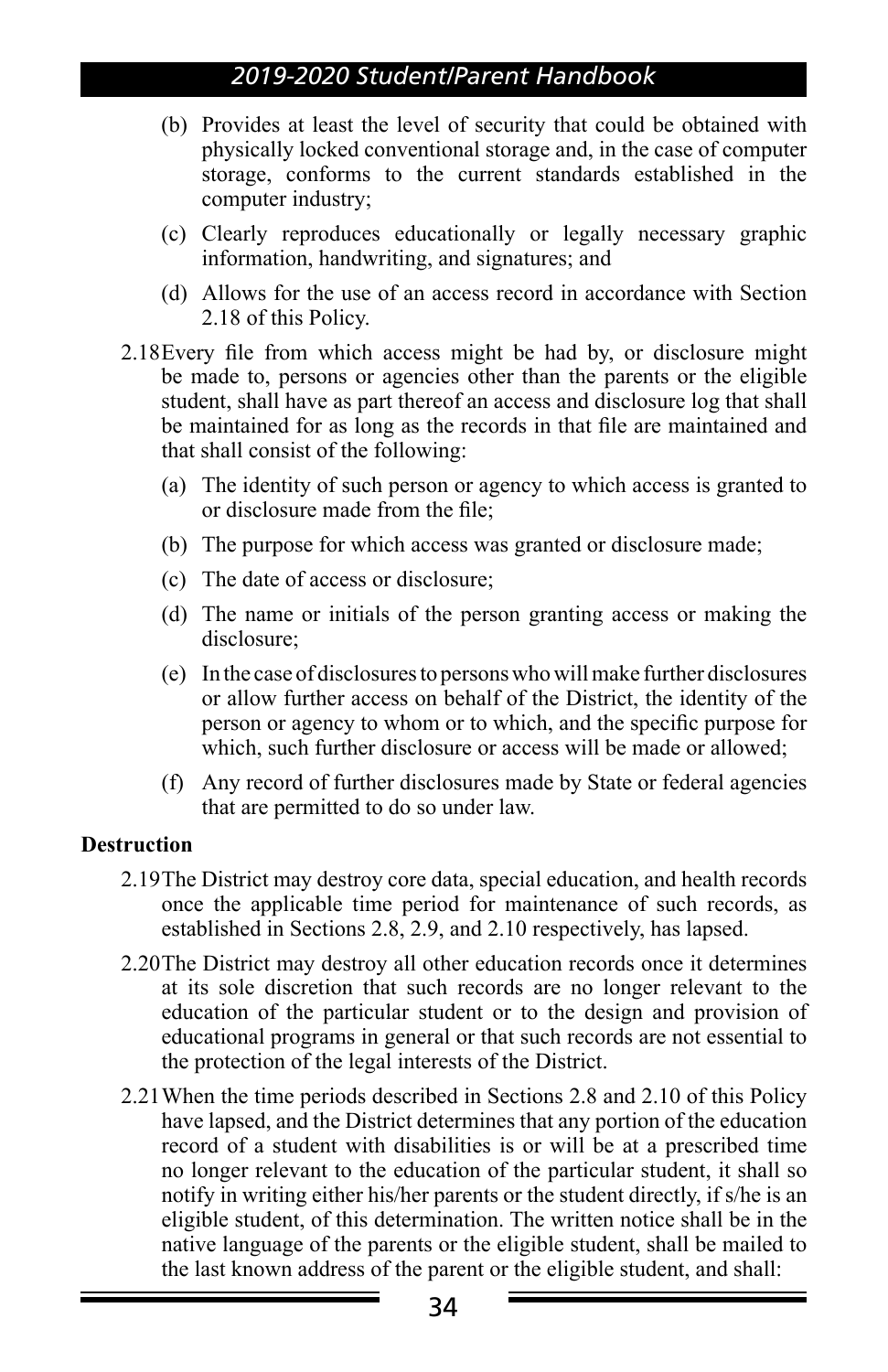- (a) Identify the specific records or categories of record that are no longer relevant;
- (b) Contain an explanation that the District shall destroy the records thus identified if a parent or the eligible student so requests and that the District may destroy such records without a request; and
- (c) Contain the name and number of a contact person whom the parents or eligible student can contact to obtain additional information about or seek clarification concerning the records thus identified.

If the parent or eligible student so requests in writing after receipt of the notice, the District shall destroy the education records thus identified or shall destroy them at the prescribed time at which they are no longer relevant.

- 2.22A record is "destroyed" for purposes of this Policy when, at a minimum, all personally identifiable information is removed from it or is otherwise obscured or obliterated. Nothing in this Policy shall require the destruction of an education record except under the conditions described in Section 2.21 of this Policy.
- 2.23The District shall not destroy any record that is the subject of a request for access from a parent or eligible student.
- 3. Amendment of Records and Due Process
	- 3.1 A parent or eligible student may request in writing that the District amend any portion of an education record that s/he believes is inaccurate, misleading, or in violation of the student's right to privacy. If a parent or eligible student makes such a request verbally, the person to whom such request is made shall inform the parent of the obligation to make such request in writing.
	- 3.2 Within thirty (30) school days of the receipt of the written request to amend the education record, the administrator who is primarily responsible for maintenance of the challenged record shall notify the parent or eligible student in writing of whether the District will amend the record. If the District determines that it will grant the request to amend, the notice to the parent or eligible student shall either describe the amendment, which can include the expungement or deletion of records or information contained therein, or enclose a copy of the amended record. If the District determines that it will not amend the record, the notice shall so inform the parent or eligible student and shall contain a statement explaining that the parent or eligible student has the right to request in writing a hearing before a disinterested school official to challenge the determination not to amend.
	- 3.3 Within ten (10) school days of receipt of a request for a hearing to challenge a determination not to amend an education record, the District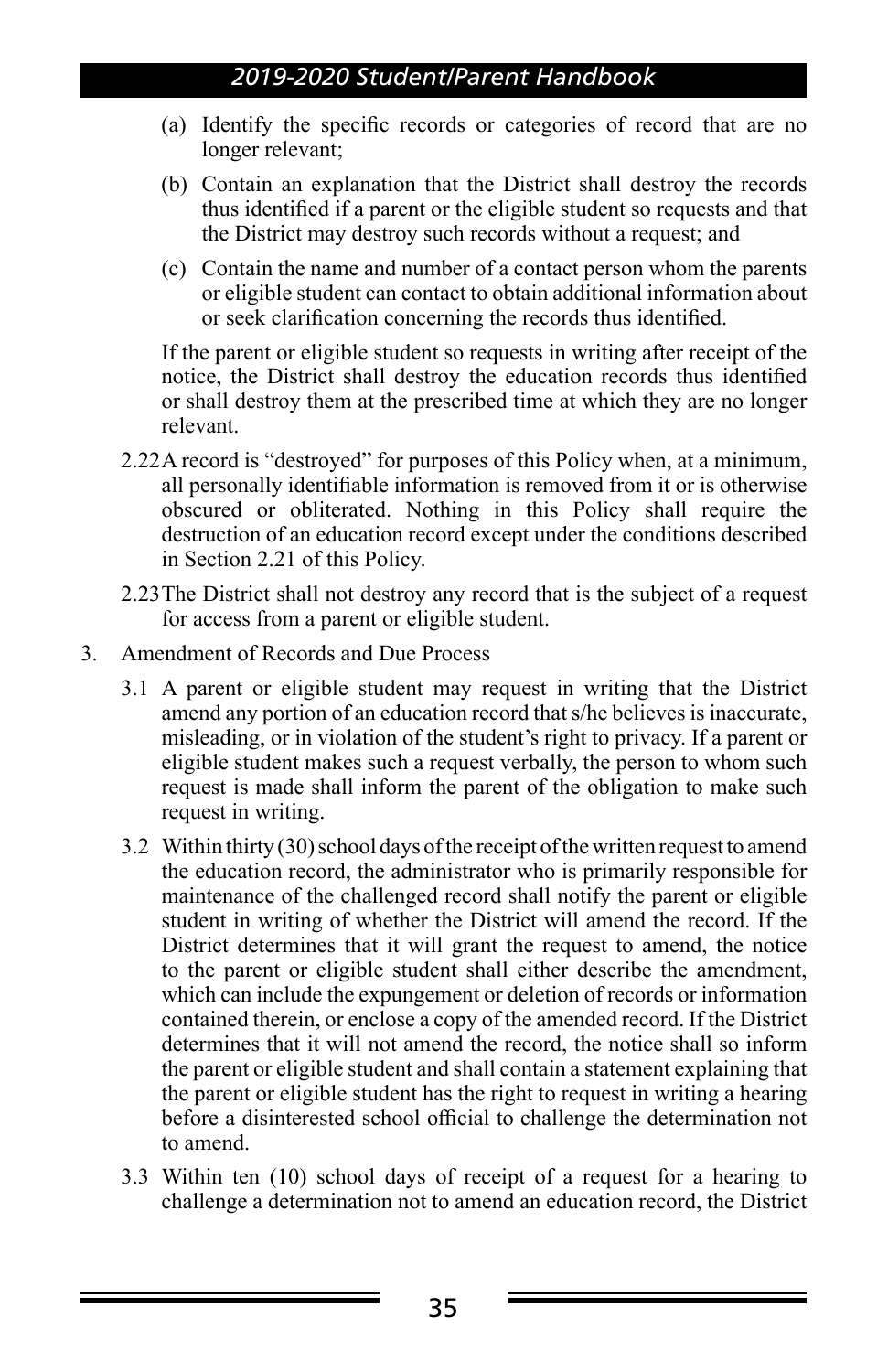shall notify the parents or eligible student of the date, time, and location of the hearing. The notice shall be mailed certified, return receipt requested, or by similarly secure and verifiable means, in such time that the parent or eligible student receives it at least five (5) school days before the hearing. The hearing shall occur within thirty (30) days of receipt of the request for the hearing from the parent or eligible student.

- 3.4 The hearing shall be held before the Superintendent or designee or, if the Superintendent or designee has a direct interest in the outcome of the hearing, before the principal of the building to which the student is currently assigned or designee.
- 3.5 The hearing shall be informal, unrecorded, and not subject to formal rules of evidence or procedure other than those required to maintain order. The parent or eligible student shall have a full and fair opportunity to present evidence in support of his/her position and may be represented at his/her expense by an adviser, including an attorney.
- 3.6 Within thirty (30) days of the completion of the hearing, the District shall issue to the parent or eligible student a written decision concerning the amendment of the record that shall either:
	- (a) Describe the amendment, which can include the expungement or deletion of records or information contained therein, or
	- (b) Explain the reasons for denying the request to amend and inform the parent or eligible student of the right to place a statement in the education record of the student commenting on the contested information in the record or explaining why he or she disagrees with the decision not to amend, or both.

The written decision shall be based solely on the evidence presented at the hearing and shall summarize the evidence thus presented and the reasons for the decision to amend or refuse amendment.

- 3.7 If the parent or eligible student chooses to submit a statement in the education record of the student commenting on the contested information in the record or explaining why s/he disagrees with the decision not to amend, the District shall:
	- (a) Maintain such statement as part of the record for as long as the District maintains the contested record or information; and
	- (b) Disclose the statement whenever it discloses that portion of the record to which the statement pertains.
- 4. Access and Disclosure Access
	- 4.1 Education records subject to this Policy, other than those records or portions of records that contain "directory information," are not considered "public records" subject to access or disclosure under the Pennsylvania Right to Know Law, 65 P.S. §§ 67.101-67.3104, or any similar law affecting public records.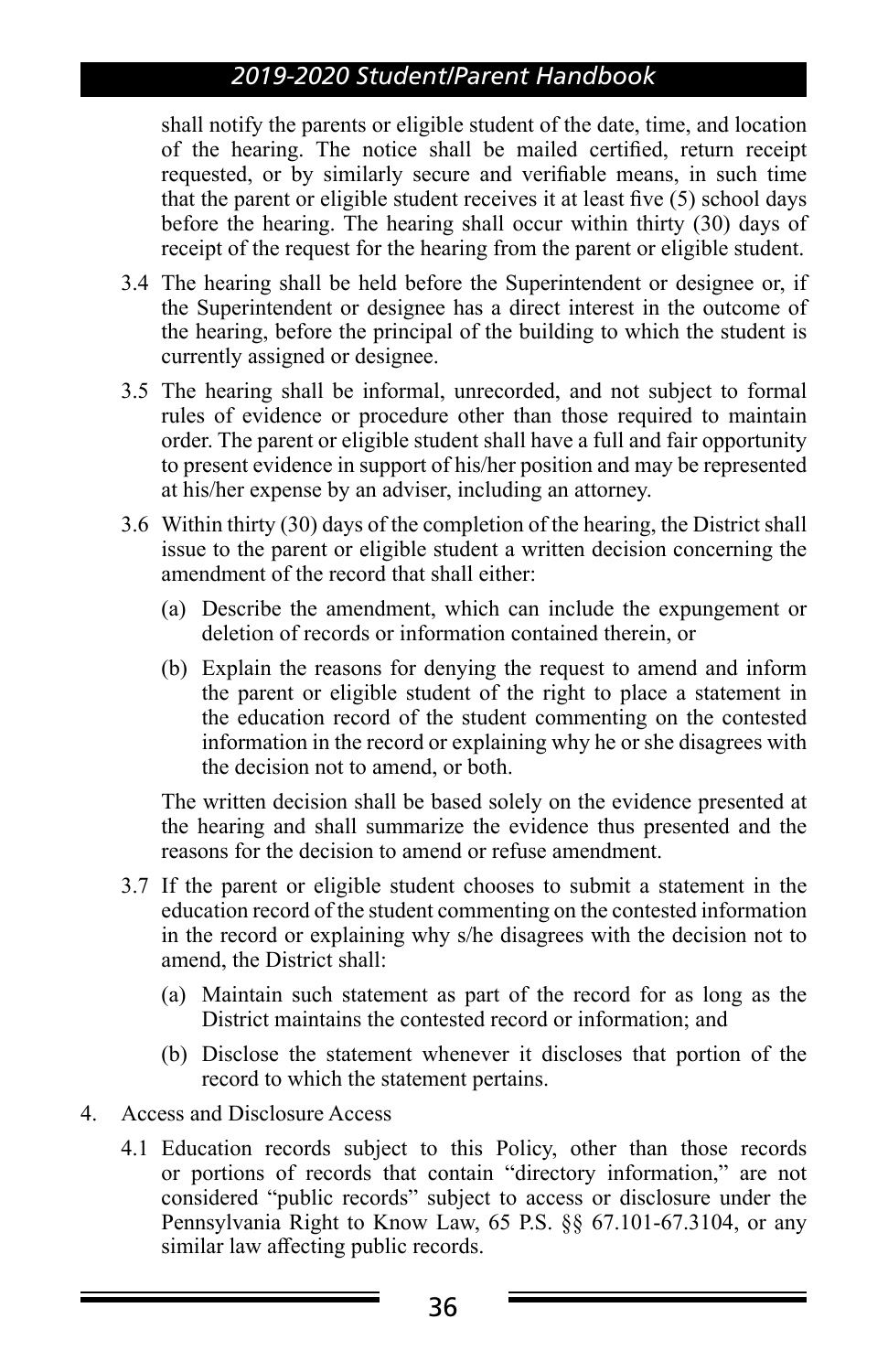- The District shall allow the parents or eligible student to inspect and review the education record of the student within forty-five  $(45)$  calendar days of receipt of a verbal or written request to do so. District staff shall make every reasonable effort to ensure that requested records are provided to the parents at the earliest possible date.
- 4.2 The District shall respond to all reasonable requests from the parents or eligible student for an explanation or interpretation of information contained in the education record.
- 4.3 If circumstances effectively preclude the parents or eligible student from inspecting or reviewing the education record, or any portion thereof, the District shall provide the parents or the eligible student with a copy of the record subject to the request. When copies are not required to ensure that the parents or the eligible student has the opportunity to inspect and review the education record, the District may charge a fee of twentyfive cents (\$.25) per page to copy requested portions of the education record, unless the parents or the eligible student can establish that they are unable to pay the amount thus charged.
- 4.4 When the District receives a request to inspect and review the education record of a student with disabilities in anticipation of a meeting of the IEP or multi-disciplinary team or a due process hearing, the District shall respond to such request within a reasonable time prior to the meeting or hearing, the time allowed by Section 4.1 of this Policy notwithstanding.
- 4.5 When parents or an eligible student seek to inspect and review a record that contains personally identifiable information concerning more than one (1) student, the District shall provide access only to that portion of the record that pertains to the student in question.
- 4.6 School officials with a legitimate educational interest may at any time inspect and review, and obtain copies of, the education record and personally identifiable information in which they have such interest.

#### **Disclosure**

- 4.7 Any disclosure of personally identifiable information concerning a student to any person other than the parent, the eligible student, or school officials with a legitimate educational interest shall require the prior written consent of the parent or the eligible student. Any document providing such consent shall:
	- (a) Identify the particular portions of the education record or the particular information or types of information concerning the student that shall be disclosed;
	- (b) Identify the person or agency to whom or to which disclosure will be made; and
	- (c) Contain the signature of at least one (1) parent or the eligible student, and the date of such signature.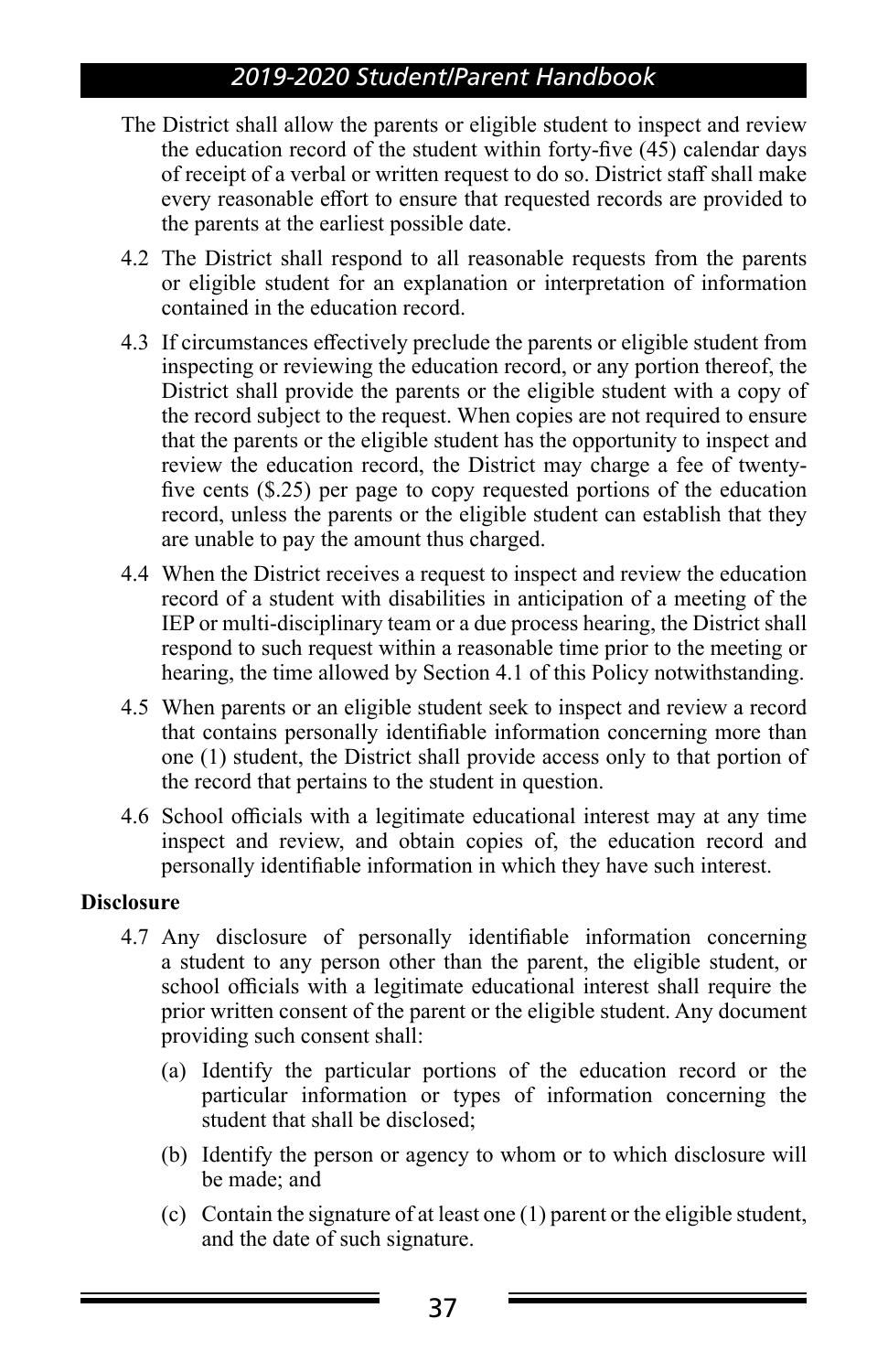- 34 CFR Sec. 99.31
	- 4.8 Prior written consent from the parent or the eligible student is not required when the disclosure of education records or information is to one of the following persons or agencies under the following circumstances:
- 34 CFR Sec. 99.34
	- (a) To an educational agency or institution at which the student seeks to enroll, intends to enroll, or is enrolled, or from which the student receives services, when that agency or institution requests such records, as long as:
		- (1) The parent or eligible student is provided on request with a copy of the records thus disclosed; and
		- (2) The parent or eligible student is afforded on request a hearing as described in Section 3 of this Policy; and
		- (3) The disclosure is for purposes related to the student's enrollment or transfer.
- 34 CFR Sec. 99.36
	- (b) To appropriate parties in connection with an articulable and significant health or safety emergency, when such disclosure is necessary to protect the health or safety of the student or others, provided, however, that for each such disclosure, the District shall maintain a record indicating:
- 34 CFR Sec. 99.37
	- (1) The articulable and significant threat that justified such disclosure; and
	- (2) The parties to whom the District disclosed such information;
	- (c) To state and federal educational and other agencies for purposes of investigation and auditing, when those agencies are bound by the provisions of the Family Educational Rights and Privacy Act, 20 U.S.C. § 1232g;
	- (d) To persons seeking directory information, when:
		- (1) Parents and eligible students have received notice in the form of the annual publication of this Policy in a newspaper of general distribution or a school publication of the Policy of the District to disclose directory information without parental consent; and
		- (2) The parent or the eligible student objecting to the release of such information without consent has not notified the District in writing on or before the first day of the school term that they object to the disclosure of some or all of the information designated in Section 1.1 of this Policy as "directory information";
	- (e) To the student who is not an eligible student;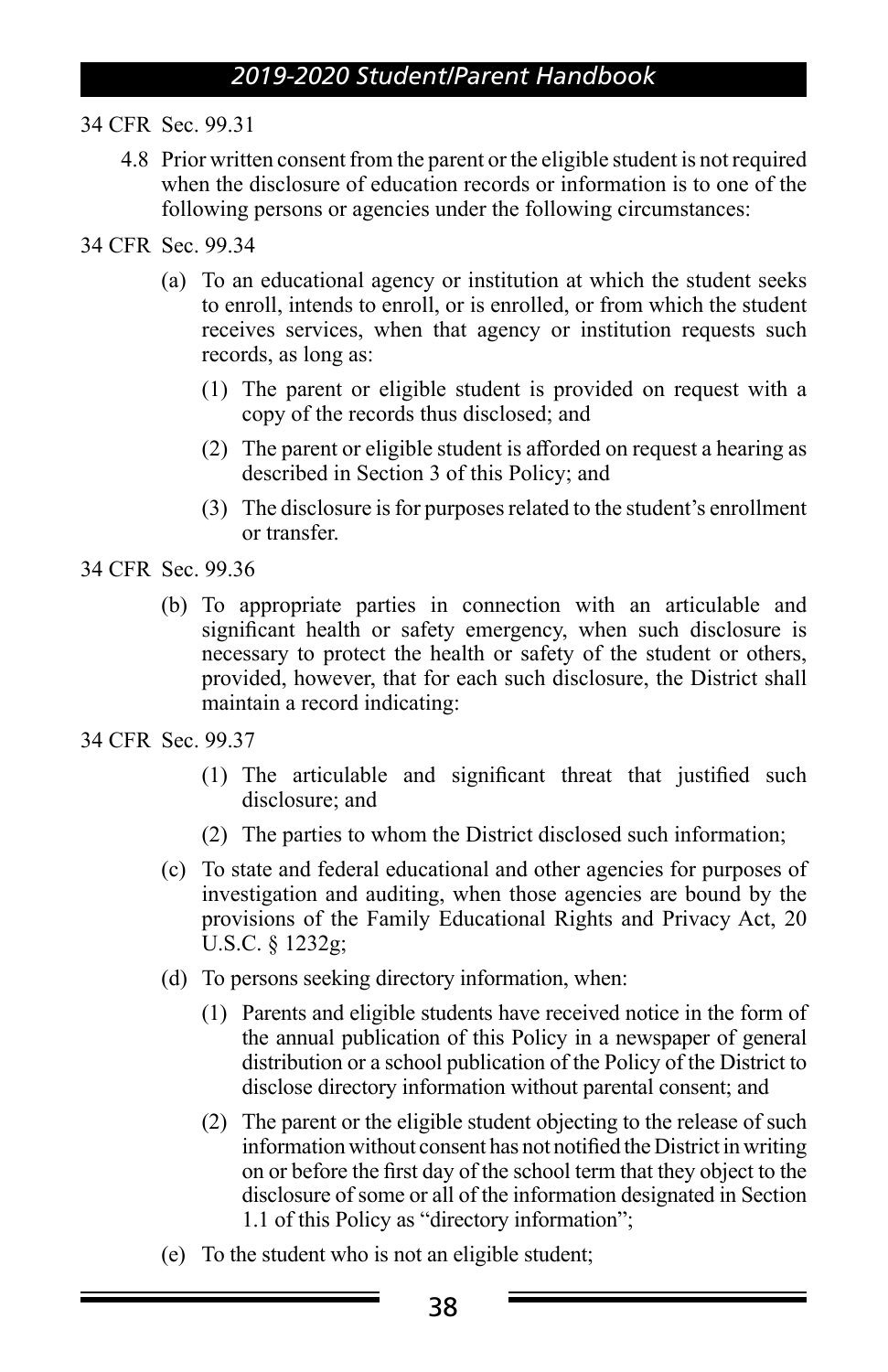- (f) To the parents of an eligible student who remains a "dependent student" as defined in the Internal Revenue Code;
- (g) To accrediting organizations to carry out their accrediting functions;
- (h) To comply with the terms of a judicial order or lawfully-issued subpoena, when the District has made reasonable effort to notify the parent or eligible student of the order or subpoena in advance of compliance, unless the terms of a judicial order bar such notification;
- (i) To a court or administrative hearing officer in the context of litigation between the District and the parents or the eligible student, when the information disclosed is relevant to the action or proceeding and when the District has made reasonable effort to notify the parent or eligible student of the intent to disclose such information;
- 51 P.S. Sec. 20222
	- (j) To armed forces recruiters seeking such information, a list of the names, addresses, and, if available, telephone numbers of all students expected to graduate high school at the end of the school term during which, or in anticipation of which, such request is made, provided, however, that such disclosure shall be subject to the limitations established by law and this Policy upon the disclosure of directory information;
	- (k) To State or local Juvenile justice authorities when such disclosure is in accordance with an Act of the Pennsylvania General Assembly and enables the juvenile justice system to serve effectively and prior to adjudication the student to whom the records pertain, provided, however, that any such authority must certify in writing to the District that such records will not be redisclosed to any other party unless permitted by State law or unless written parent or eligible child consent is obtained;
	- (l) To organizations conducting studies for, or on behalf of, the District to develop, validate, or administer predictive tests; administer student aid programs; or improve instruction, when:
		- (1) The organization conducting the study does not permit access to personally-identifiable information to any party other than representatives of the organization who have a legitimate educational interest in that information;
		- (2) The information is destroyed when no longer needed for the purposes for which the study was conducted; and
		- (3) The organization enters into a binding agreement with the District under which the organization is obligated to adhere to the requirements of this Policy; that defines the purposes, scope, and duration of the study and the information to be disclosed to the organization; and that limits the use of the disclosed information to the purposes expressly identified in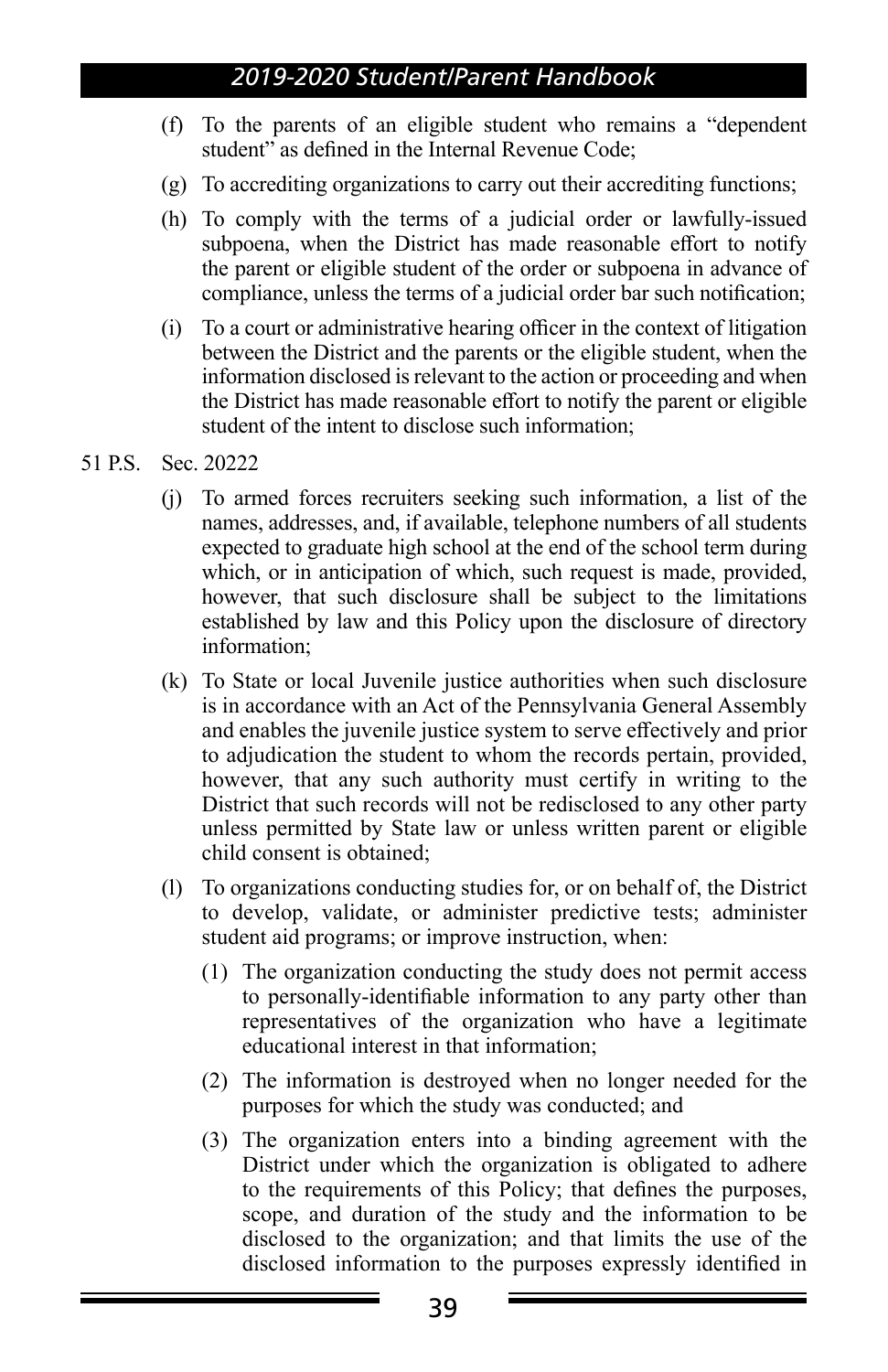the agreement;

- (m) Under such additional circumstances and to such additional persons and agencies as are permitted by the Family Educational Rights and Privacy Act, 20 U.S.C. § 1232g, and its implementing regulations.
- 4.9 Any disclosure made in accordance with paragraph 4.8 of this Policy shall be made under the explicit condition that the party to which or to whom such disclosure is made shall not redisclose such information to any other party without written parent or eligible student consent, unless the record of the original disclosure identifies the additional parties to whom such disclosure is to be made under Section
- 4.8 of this Policy and the legitimate interest that such additional parties have in such information, or unless such original disclosure is to state or federal agencies in accordance with the requirements of Sections 99.32(b) and 99.33(b) of the implementing regulations of the Family Educational Rights and Privacy Act, 34 CFR §§ 99.32(b) and 99.33(b).
- 4.10Copies of all special education and discipline records of a student currently identified as a child with a disability within the meaning of the Individuals with Disabilities Education Act shall be transmitted to a law enforcement agency to which the District has reported a crime committed by such student, provided, however, that prior to transmission of such records, the District shall obtain written consent from the parent or eligible student as required by, and in accordance with the provisions of, Section 4.7 of this Policy or that such transmission is permitted without such consent in accordance with the provisions of Subsections (b), (h), or (k) of Section 4.8 of this Policy.
- 5. Miscellaneous Provisions
	- 5.1 The Policy of the District is to comply in full with the requirement of state and federal law governing the maintenance of records and other personally identifiable information and the privacy rights of students and their families. To the extent that any provision of this Policy is construed as or found to be inconsistent with federal or state law, the District will treat that provision as null and void. The Superintendent or designee shall ensure that all persons responsible for the maintenance of any student record are aware of the provisions of this Policy and receive regular training concerning its requirements. When feasible, the Superintendent or designee shall provide for the use of physical or technological access controls to ensure that access to education records by school officials with a legitimate educational interest in them is limited to that information in which those officials have a legitimate educational interest.
	- 5.2 The District shall send or deliver all notices and requests for consent required under this Policy to the address identified as the residence of the child in the registration information maintained by the District. Unless it receives specific written information to the contrary, the District shall presume that all persons with authority to make educational decisions for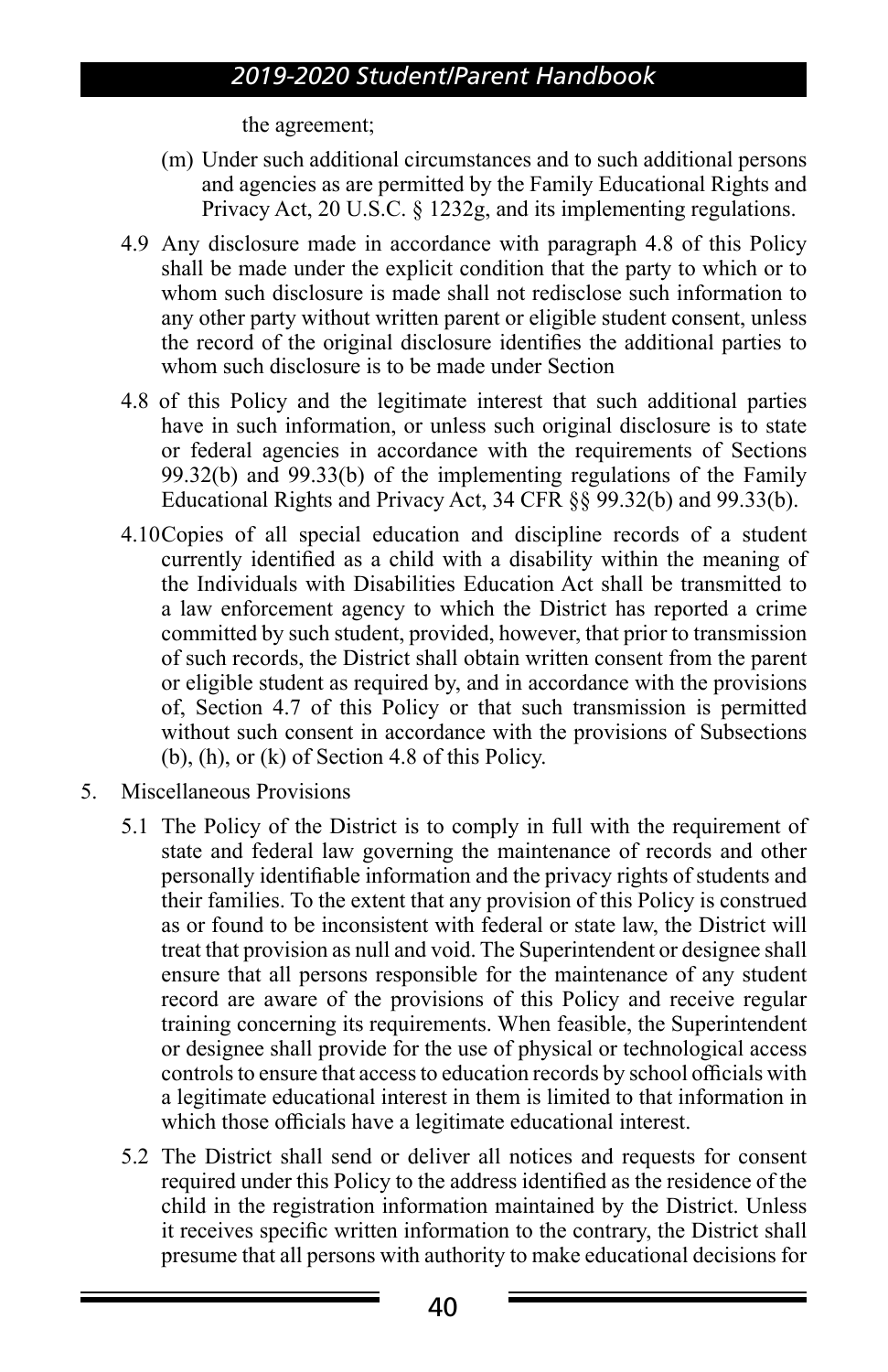the student have received or had the opportunity to review and respond to notices and requests sent or delivered to such address. The District will send notices and requests to separate addresses only when:

- (a) A person with joint authority to make educational decisions for the student, such as a divorced or separated natural parent, resides at that separate address; and
- (b) That person notifies the District in writing that s/he is not receiving or has not had the opportunity to review and respond to notices and requests sent to the residence to which the student is registered.
- 6. Public Notice
- 34 CFR Sec. 99.7
	- 6.1 Annually, the District shall publish in the District's Student Handbook distributed to all parents of students currently in attendance and to all eligible students currently in attendance the following notice in English and/or Spanish. The Notice will appear with the heading in boldface type or other similarly conspicuous format:

#### **NOTICE OF IMPORTANT RIGHTS**

Concerning the Maintenance, Access to, and Amendment and Disclosure of Education Records by the Kennett Consolidated School District

Printed below is information concerning the Education Records Policy of the Kennett Consolidated School District. This Policy contains information of importance to students attending public schools and public school sponsored programs. Several provisions of this Policy warrant careful attention:

Designation of certain records containing personally identifiable information as "directory information." In Section 1.1 of this Policy, the District designates certain kinds of information as "directory information." The District will provide this information to any interested person, including armed forces recruiters who request it, without seeking consent from the parents of the student or the student. If you do not want the District to disclose such information, you must so notify the District in writing within ten (10) calendar days of your receipt of the Student Handbook. Your written notice must identify the specific types of directory information that you do not want the District to disclose without consent. If you fail to notify us in writing within the time frame indicated, the District may release directory information upon request and without consent.

Disclosure of records containing personally identifiable information to other schools and institutions. Section 4.8(a) of this Policy allows the District to disclose personally identifiable information concerning a student to an educational agency or institution at which the student seeks to enroll, intends to enroll, or is enrolled, or from which the student receives services, when that agency or institution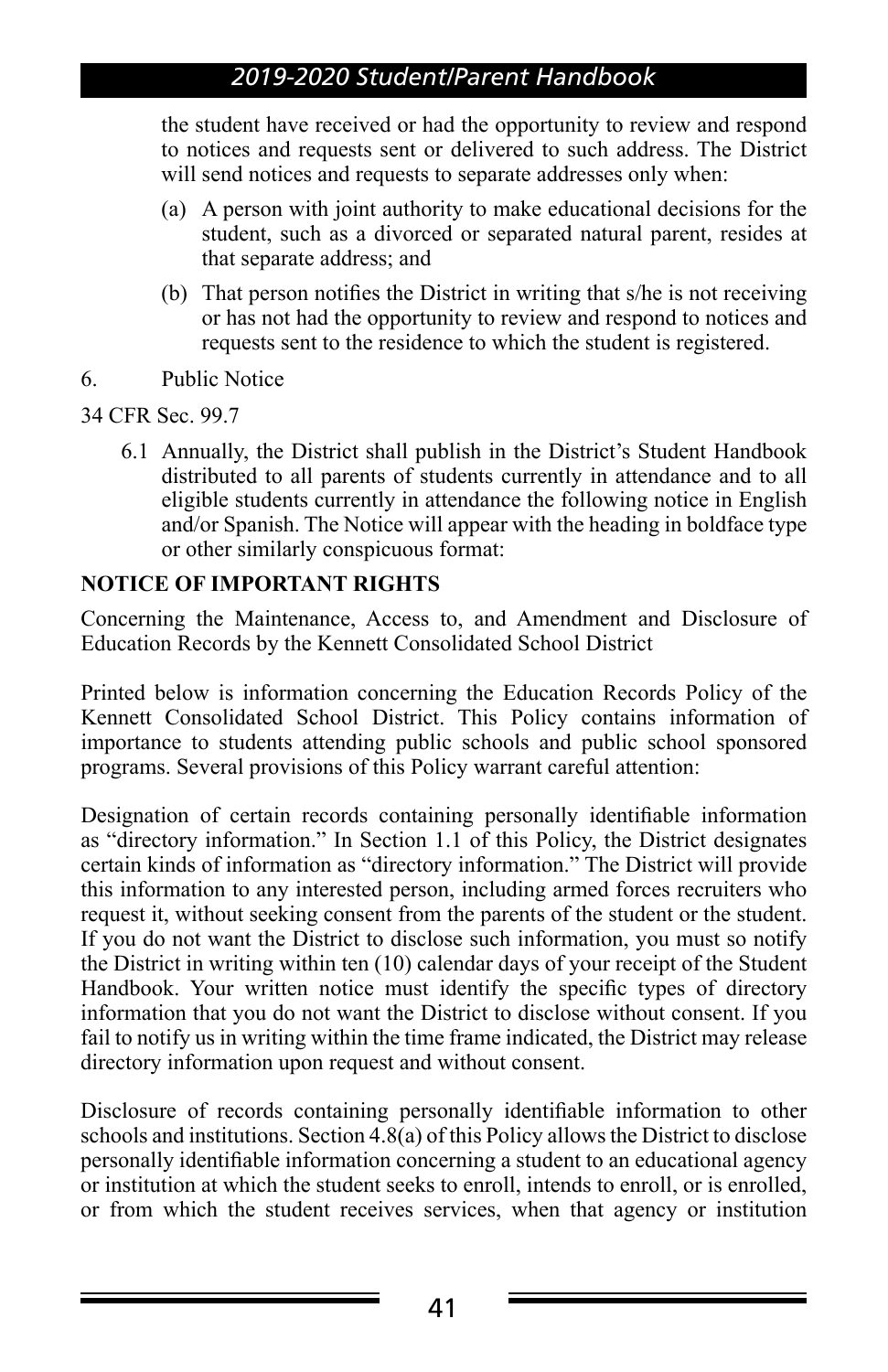requests such records, as long as the disclosure is for purposes related to the student's enrollment or transfer.

Access to records by school officials with a "legitimate educational interest." Section 4.6 of this Policy allows school officials with a legitimate educational interest to have access to personally identifiable information without parent or student consent. In Section 1.8 of this Policy, the District designates those persons who have a "legitimate educational interest" that would allow such access to education records.

Amendment of education records. Section 3 of this Policy describes how a parent or a student who has attained the age of eighteen (18) can request that records be amended. This Section also describes in detail the right of the parent or eligible student to request a hearing to challenge a decision by the District not to amend records that the parent or student believes are inaccurate, misleading, or in violation of the student's right to privacy.

#### **THE SUPERINTENDENT OR DESIGNEE IS THE SCHOOL OFFICIAL RESPONSIBLE FOR THE IMPLEMENTATION OF THIS POLICY.**

**Complaints to the United States Department of Education. Complaints concerning alleged failure of the District to comply with the requirements of the Family Educational Rights and Privacy Act may be addressed to the United States Department of Education as follows:**

**Family Policy Compliance Office U.S. Department of Education 400 Maryland Avenue, S.W. Washington, DC 20202-4605**

**RESIDENTS OF THE KENNETT CONSOLIDATED SCHOOL DISTRICT WHOSE CHILDREN ATTEND DISTRICT SCHOOLS OR DISTRICT-SPONSORED PROGRAMS, OR WHO ATTENDED PUBLIC SCHOOL IN THE DISTRICT IN THE PAST, WILL FIND A COMPLETE COPY OF THE EDUCATIONAL RECORDS POLICY, IN ENGLISH AND SPANISH, POSTED ON THE DISTRICT WEBSITE. SUCH INDIVIDUALS SHOULD READ THIS POLICY CAREFULLY FOR A FULL EXPLANATION OF THEIR PRIVACY RIGHTS AS A PARENT OR STUDENT.**

#### **F. Protection of Pupil Rights Amendment (PPRA)**

The Protection of Pupil Rights Amendment (PPRA), 20 U.S.C. § 1232h, requires the District to notify you and obtain consent or allow you to opt your child out of participating in certain school activities. These activities include a student survey, analysis, or evaluation that concerns one or more of the following eight areas ("protected information surveys"):

- 1. Political affiliations or beliefs of the student or student's parent;
- 2. Mental or psychological problems of the student or student's family;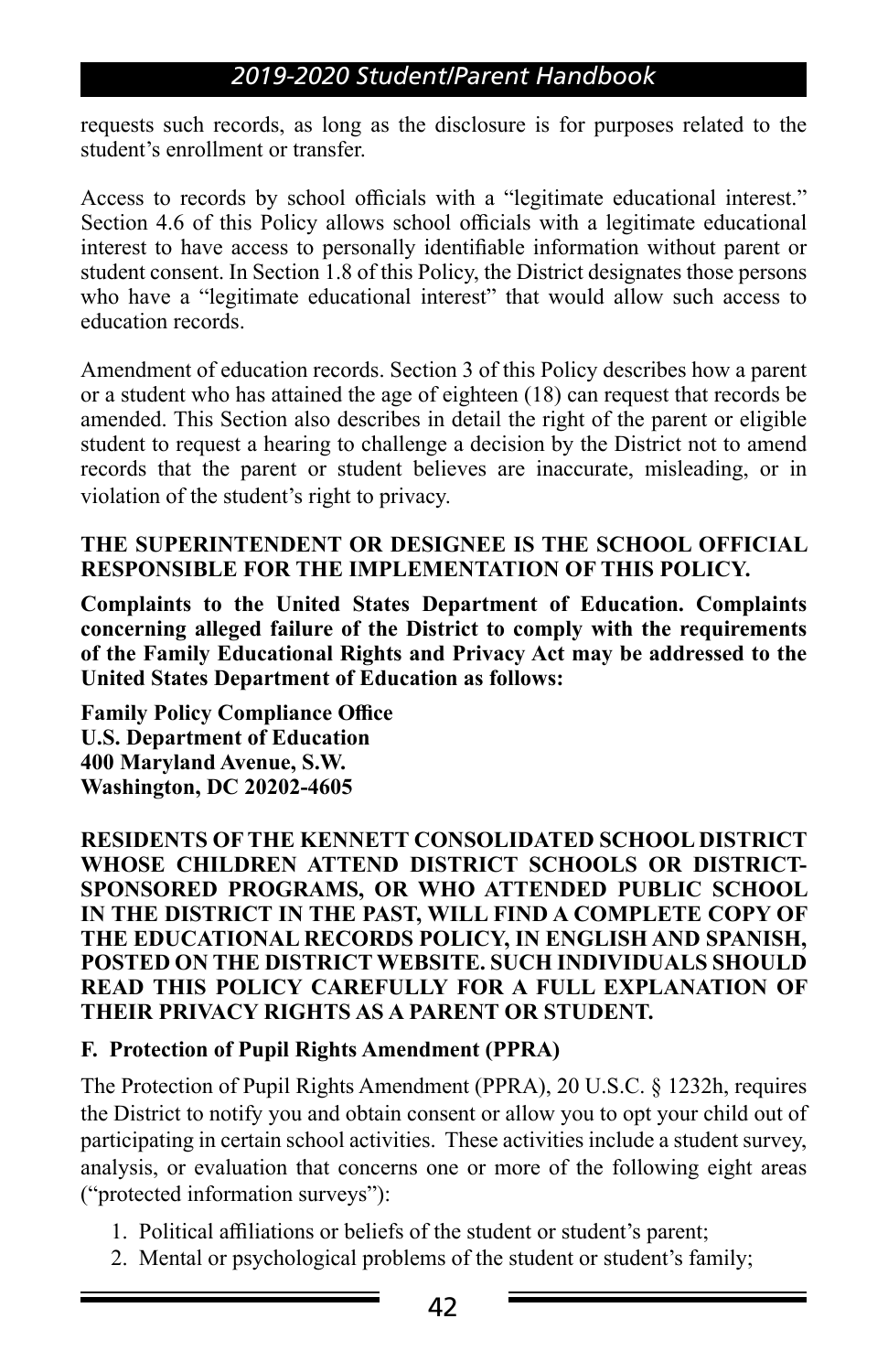- 3. Sex behavior or attitudes;
- 4. Illegal, anti-social, self-incriminating, or demeaning behavior;
- 5. Critical appraisals of others with whom respondents have close family relationships;
- 6. Legally recognized privileged relationships, such as with lawyers, doctors, or ministers;
- 7. Religious practices, affiliations, or beliefs of the student or parents; or
- 8. Income, other than as required by law to determine program eligibility.

This requirement also applies to the collection, disclosure or use of student information for marketing purposes ("marketing surveys"), and certain physical exams and screenings.

## **G. Grievance Definition**

A grievance is another name for a complaint. A student grievance must be filed within ten  $(10)$  school days from the time of the alleged infraction.

*The grievance procedure may be used where it is alleged that any student or group of students:*

- Is being denied access to an appropriate educational opportunity;
- Is being denied participation in any school activity for which the student is eligible;
- Is being denied the opportunity to compete for a position in an activity where the selection is limited;
- Is being subjected to arbitrary or unreasonable regulation, procedure, or standard of conduct;
- Is being subjected to sexual harassment. (Skip Step 1 of grievance procedure if a teacher is involved); or
- Has not been afforded due process.

## **Grievance Procedure**

*When the grievance procedure is used, these steps shall be followed:*

- The grievant shall request a conference with the teacher or person(s) who allegedly treated the students unfairly.
- If the conference does not resolve the complaint, the grievant shall talk with the department chairperson, a school counselor, or an assistant principal about resolving the complaint.
- If the conference fails to resolve the issue, the grievant shall file a written grievance with the principal.
- The principal or designee will investigate the problem and render a written decision within ten (10) school days of receipt of the written grievance.
- A grievant wishing to appeal the principal's written decision must file a written appeal with the superintendent not later than ten (10) school days from the date of receipt of the principal's written decision.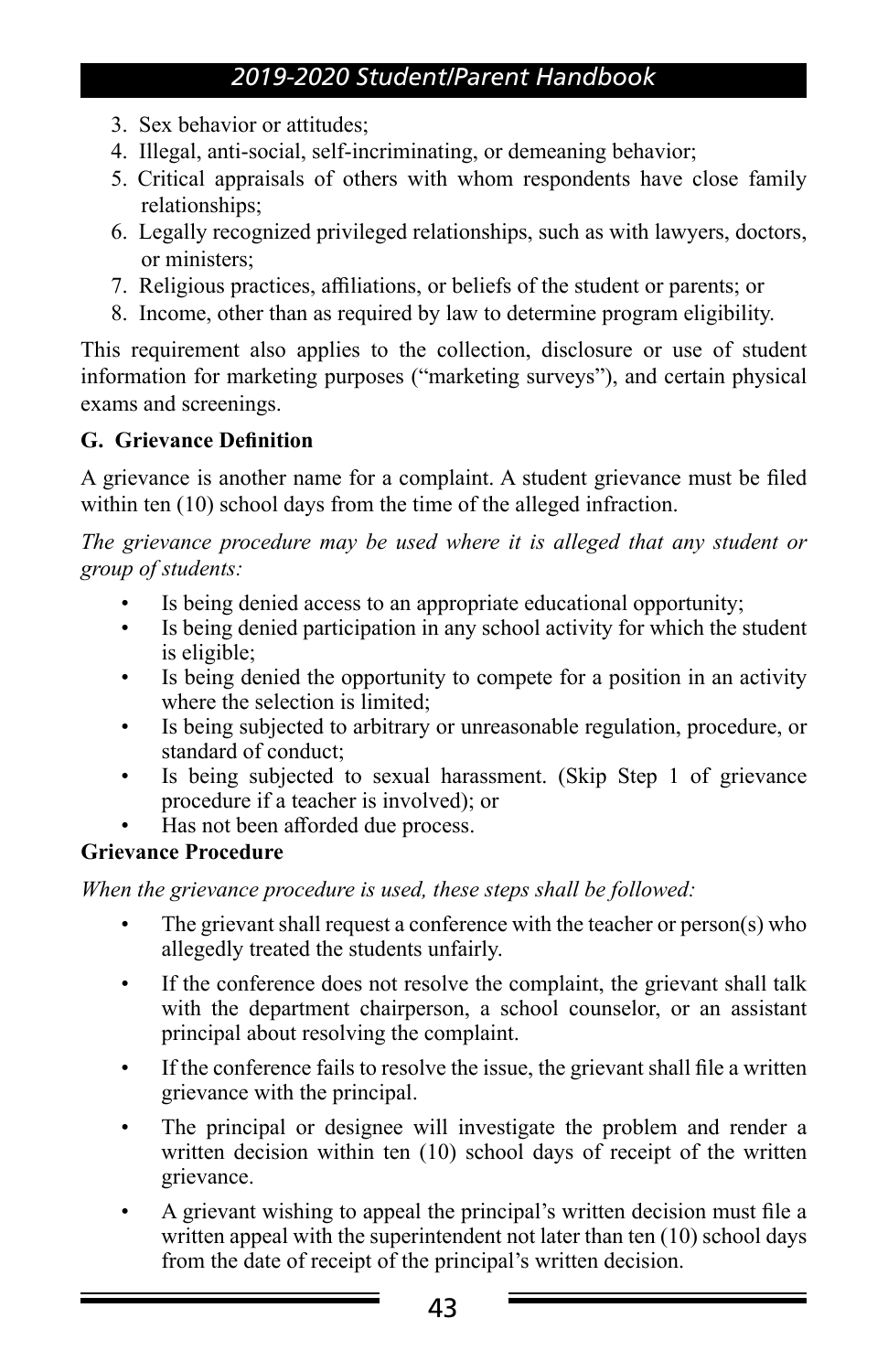- The superintendent or designee shall investigate the problem
- If the decision of the superintendent is not acceptable to the grievant, the latter has the right to appear before the Kennett Consolidated School District Board of School Directors. The grievant may then proceed by submitting in writing to the superintendent a request to go before the board at the next board meeting. This appeal on the part of the grievant must be submitted within ten (10) days after the student receives a written decision from the superintendent.

### **H. School Board Policy No. 248 - Unlawful Harassment**

1. Purpose

The Board strives to provide a safe, positive learning climate for students in the schools. Therefore, it shall be the policy of the District to maintain an educational environment in which harassment in any form is not tolerated.

2. Authority

43 P.S. Sec. 951 et. seq. Title IX 20 U.S.C. Sec. 1681 et. seq. 29 CFR Sec. 1606.8(a)

The Board prohibits all forms of unlawful harassment of students and third parties by all District students and staff members, contracted individuals, vendors, volunteers, and third parties in the schools. The Board encourages students and third parties who have been harassed to promptly report such incidents to the building principal, counselor, nurse, or other teacher.

The Board directs that complaints of harassment shall be investigated promptly, and corrective action be taken when allegations are substantiated. Confidentiality of all parties shall be maintained, consistent with the District's legal and investigative obligations.

No reprisals or retaliation shall occur as a result of good faith charges of harassment.

3. Definitions

29 CFR Sec. 1606.8(a)

For purposes of this Policy, harassment shall consist of verbal, written, graphic or physical conduct relating to an individual's race, color, national origin/ethnicity, sex, age, disability, sexual orientation, gender identity, or religion when such conduct:

1. Is sufficiently severe, persistent or pervasive that it affects an individual's ability to participate in or benefit from an educational program or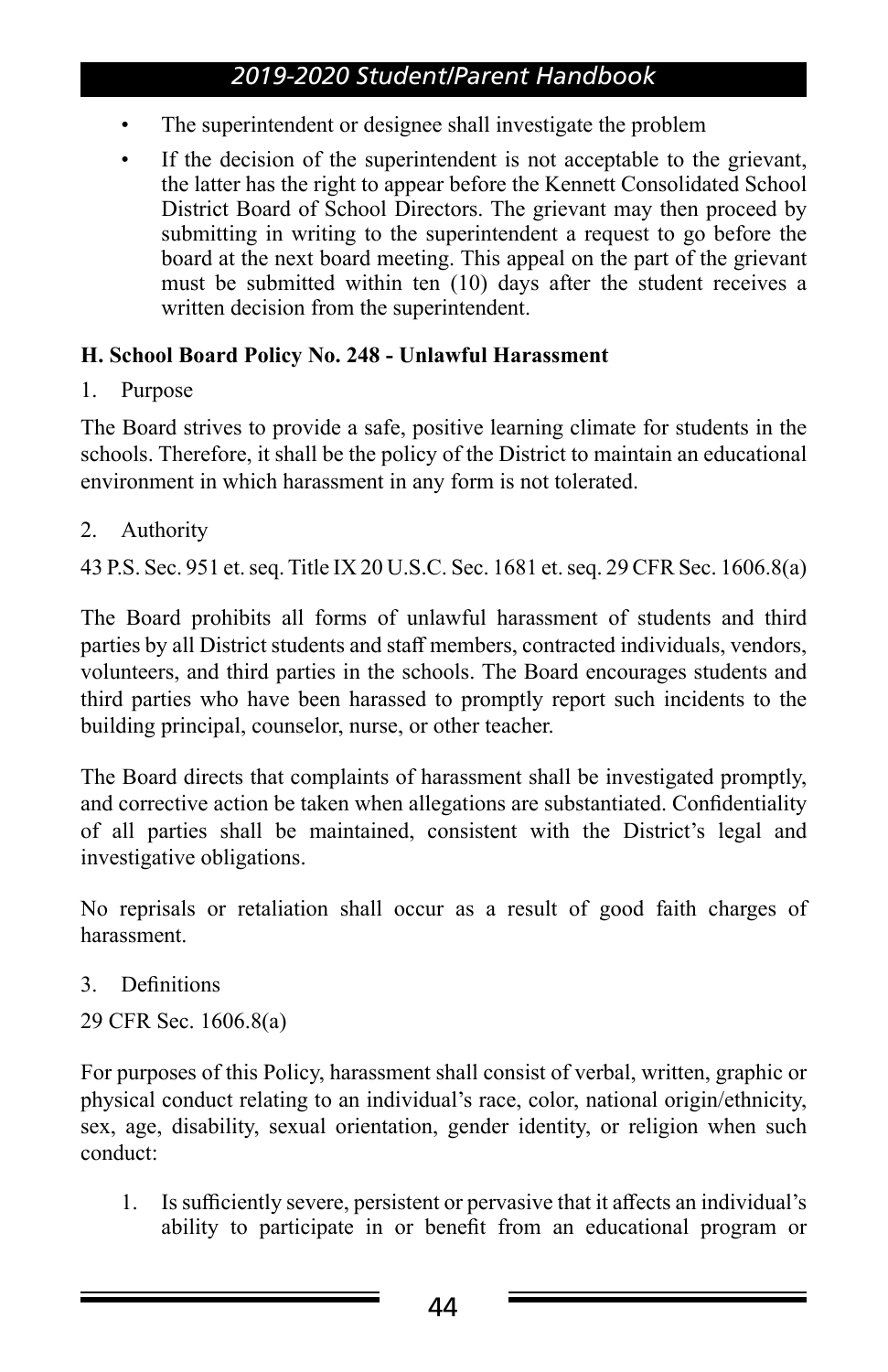activity or creates an intimidating, threatening or abusive educational environment.

- 2. Has the purpose or effect of substantially or unreasonably interfering with an individual's academic performance.
- 3. Otherwise adversely affects an individual's learning opportunities.

29 CFR Sec. 1604.11

- (a) For purposes of this Policy, sexual harassment shall consist of unwelcome sexual advances; requests for sexual favors; and other inappropriate verbal, written, graphic or physical conduct of a sexual nature when:
	- 1. Submission to such conduct is made explicitly or implicitly a term or condition of a student's academic status.
	- 2. Submission to or rejection of such conduct is used as the basis for academic or work decisions affecting the individual.
	- 3. Such conduct deprives a student of educational aid, benefits, services or treatment.
	- 4. Such conduct is sufficiently severe, persistent or pervasive that it has the purpose or effect of substantially interfering with the student's school performance or creating an intimidating, hostile or offensive educational environment.
- 4. Delegation of Responsibility

Pol. 103 In order to maintain an educational environment that discourages and prohibits unlawful harassment, the Board designates the Superintendent as the District's Compliance Officer.

The Superintendent or designee shall publish and disseminate this Policy and the complaint procedure at least annually to students, parents/guardians, employees, independent contractors, vendors, and the public. The publication shall include the position, office address and telephone number of the Superintendent.

Each staff member shall be responsible to maintain an educational environment free from all forms of unlawful harassment.

Each student shall be responsible to respect the rights of their fellow students and District employees and to ensure an atmosphere free from all forms of unlawful harassment.

The building principal or designee shall be responsible to complete the following duties when receiving a complaint of unlawful harassment:

1. Inform the student or third party of the right to file a complaint and the complaint procedure.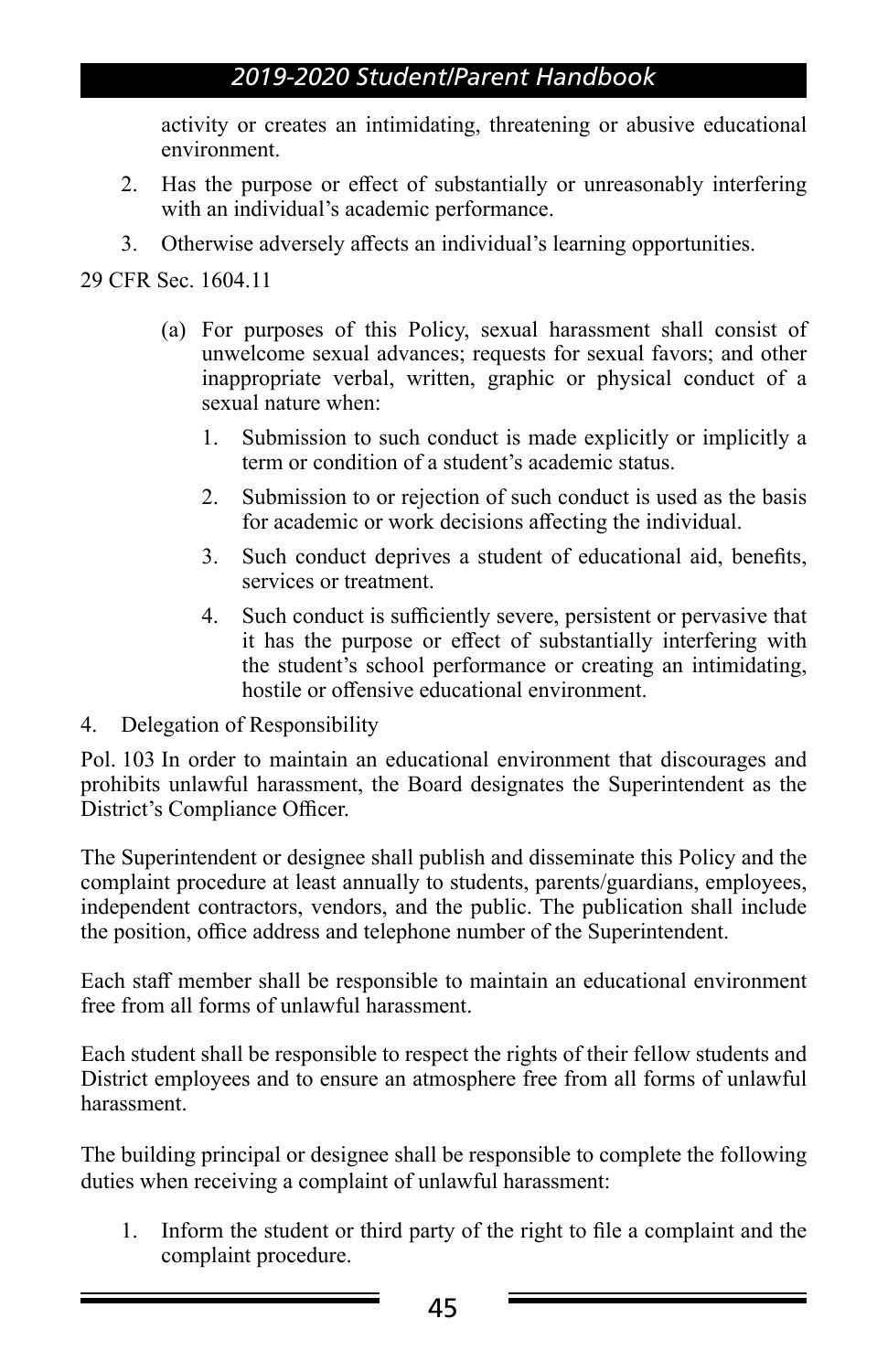- 2. Inform the complainant that s/he may be accompanied by a parent/ guardian during all steps of the complaint procedure.
- 3. Notify the complainant and the accused of the progress at appropriate stages of the procedure.
- 4. Refer the complainant to the Superintendent if the building principal is the subject of the complaint.
- 5. Guidelines

Complaint Procedure – Student/Third Party

### **Step 1 – Reporting**

A student or third party who believes s/he has been subject to conduct that constitutes a violation of this Policy is encouraged to immediately report the incident to the building principal or a District employee.

A school employee who suspects or is notified that a student has been subject to conduct that constitutes a violation of this Policy shall immediately report the incident to the building principal.

If the building principal is the subject of a complaint, the student, third party or employee shall report the incident directly to the Superintendent.

The complainant or reporting employee is encouraged to use the report form available from the building principal, but oral complaints shall be acceptable.

### **Step 2 – Investigation**

Upon receiving a complaint of unlawful harassment, the building principal shall immediately notify the Superintendent. The Superintendent shall authorize the building principal to investigate the complaint, unless the building principal is the subject of the complaint or is unable to conduct the investigation.

The investigation may consist of individual interviews with the complainant, the accused, and others with knowledge relative to the incident. The investigator may also evaluate any other information and materials relevant to the investigation.

The obligation to conduct this investigation shall not be negated by the fact that a criminal investigation of the incident is pending or has been concluded.

#### **Step 3 – Investigative Report**

The building principal shall prepare and submit a written report to the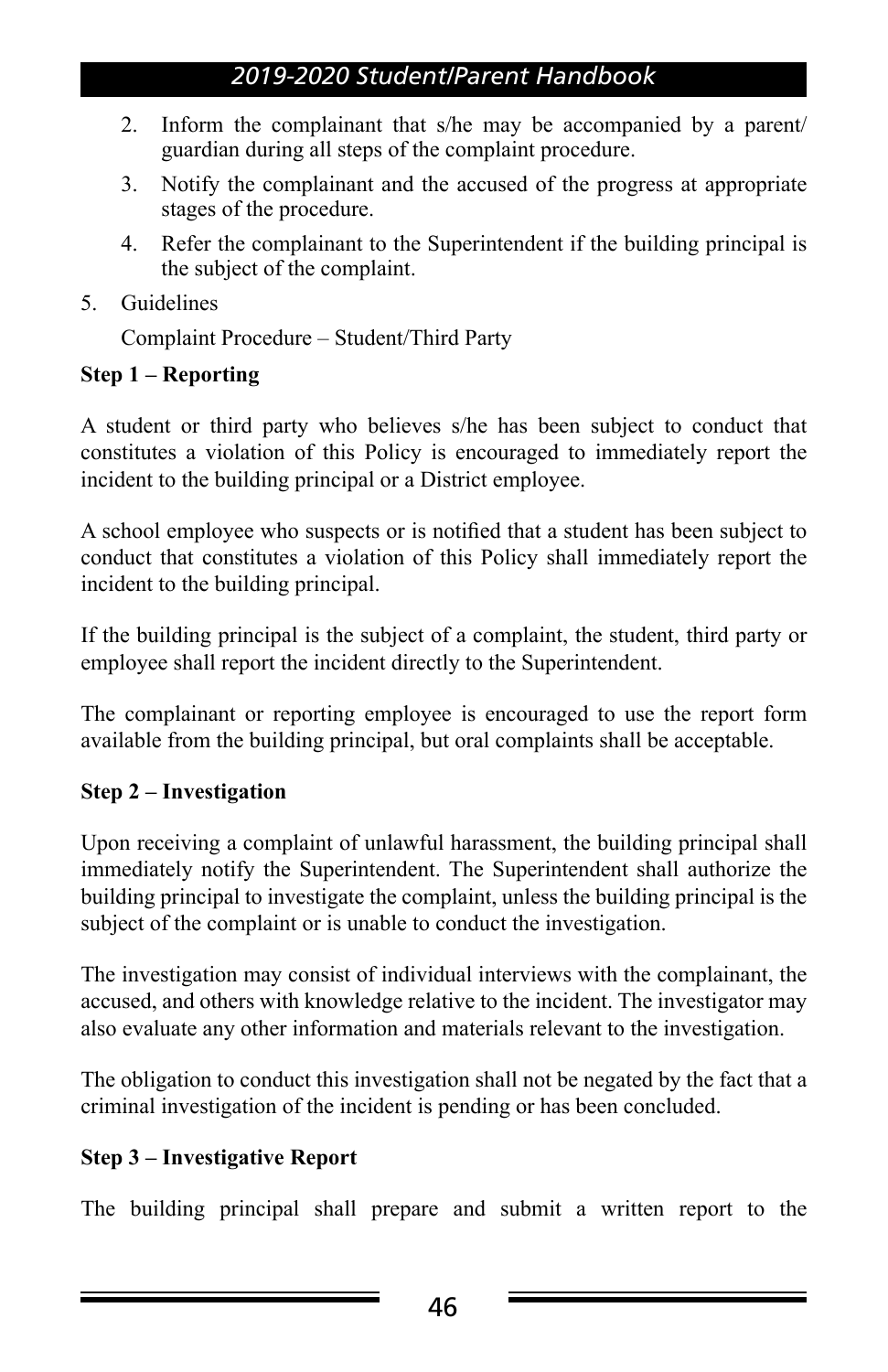Superintendent within fifteen (15) days, unless additional time to complete the investigation is required. The report shall include a summary of the investigation, a determination of whether the complaint has been substantiated as factual and whether it is a violation of this Policy, and a recommended disposition of the complaint.

The complainant and the accused shall be informed of the outcome of the investigation, including the recommended disposition of the complaint.

### **Step 4 – District Action**

If the investigation results in a finding that the complaint is factual and constitutes a violation of this Policy, the District shall take prompt, corrective action to ensure that such conduct ceases and will not recur. District staff shall document the corrective action taken and, where not prohibited by law, inform the complainant.

Disciplinary actions shall be consistent with the Code of Student Conduct, Board policies and District procedures, applicable collective bargaining agreements, and state and federal laws, and may include educational activities and/or counseling services.

If it is concluded that a student has knowingly made a false complaint under this Policy, such student shall be subject to disciplinary action.

### **Appeal Procedure**

1. If the complainant is not satisfied with a finding of no violation of the Policy or with the recommended corrective action, s/he may submit a written appeal to the Superintendent within fifteen (15) days.

2. The Superintendent shall review the investigation and the investigative report and may also conduct a reasonable investigation.

3. The Superintendent shall prepare a written response to the appeal within fifteen (15) days. Copies of the response shall be provided to the complainant, the accused and the building principal who conducted the initial investigation.

4. The Superintendent may confirm, refuse or modify any finding or corrective action as part of the appeal procedure.

5. If the student or his/her parents/guardians are not satisfied with the decision of the Superintendent, they may then submit a written appeal to the Board of School Directors within fifteen (15) days. The Board, within a suitable time, will hear the complaint and prepare a response.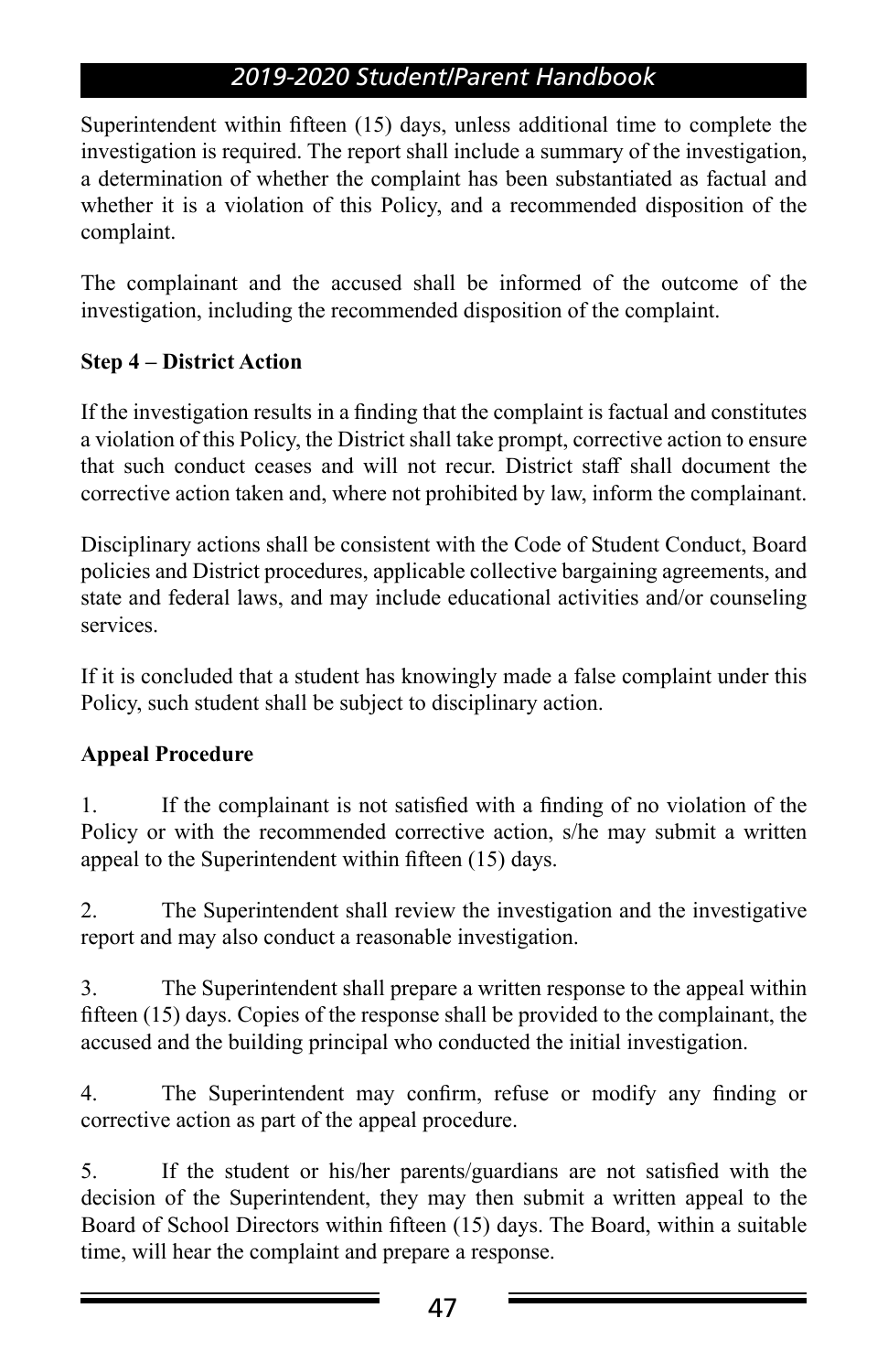### **I. School Board Policy No. 249 – Bullying/Cyber Bullying**

### **1. Purpose**

The Board is committed to providing a safe, positive learning environment for District students. The Board recognizes that bullying creates an atmosphere of fear and intimidation, detracts from the safe environment necessary for student learning, and may lead to more serious violence. Therefore, the Board prohibits bullying by District students.

### **2. Definitions**

Bullying means an intentional electronic, written, verbal, or physical act or series of acts directed at another student or students which occurs in a school setting and/or outside a school setting; that is severe, persistent, or pervasive; and that has the effect of doing any of the following:

a) Substantial interference with a student's education.

- b) Creation of a threatening environment.
- c) Substantial disruption of the orderly operation of the school.

Bullying, as defined in this Policy, includes cyber bullying.

School setting means in the school; on school grounds; in school vehicles; at a designated bus stop; or at any activity sponsored, supervised, or sanctioned by the school.

### **3. Authority**

The Board prohibits all forms of bullying by District students.

The Board encourages students who have been bullied to report such incidents promptly to the building principal or designee.

The Board directs that complaints of bullying shall be investigated promptly and corrective action shall be taken when allegations are verified. Confidentiality of all parties shall be maintained consistent with the District's legal and investigative obligations. No reprisals or retaliation shall occur as a result of good faith reports of bullying.

### **4. Delegation of Responsibility**

Each student shall be responsible to respect the rights of others and to ensure an atmosphere free from bullying.

The Superintendent or designee shall develop administrative regulations to implement this Policy.

The Superintendent or designee shall ensure that this Policy and administrative regulations are reviewed annually with students.

The Superintendent or designee, in cooperation with other appropriate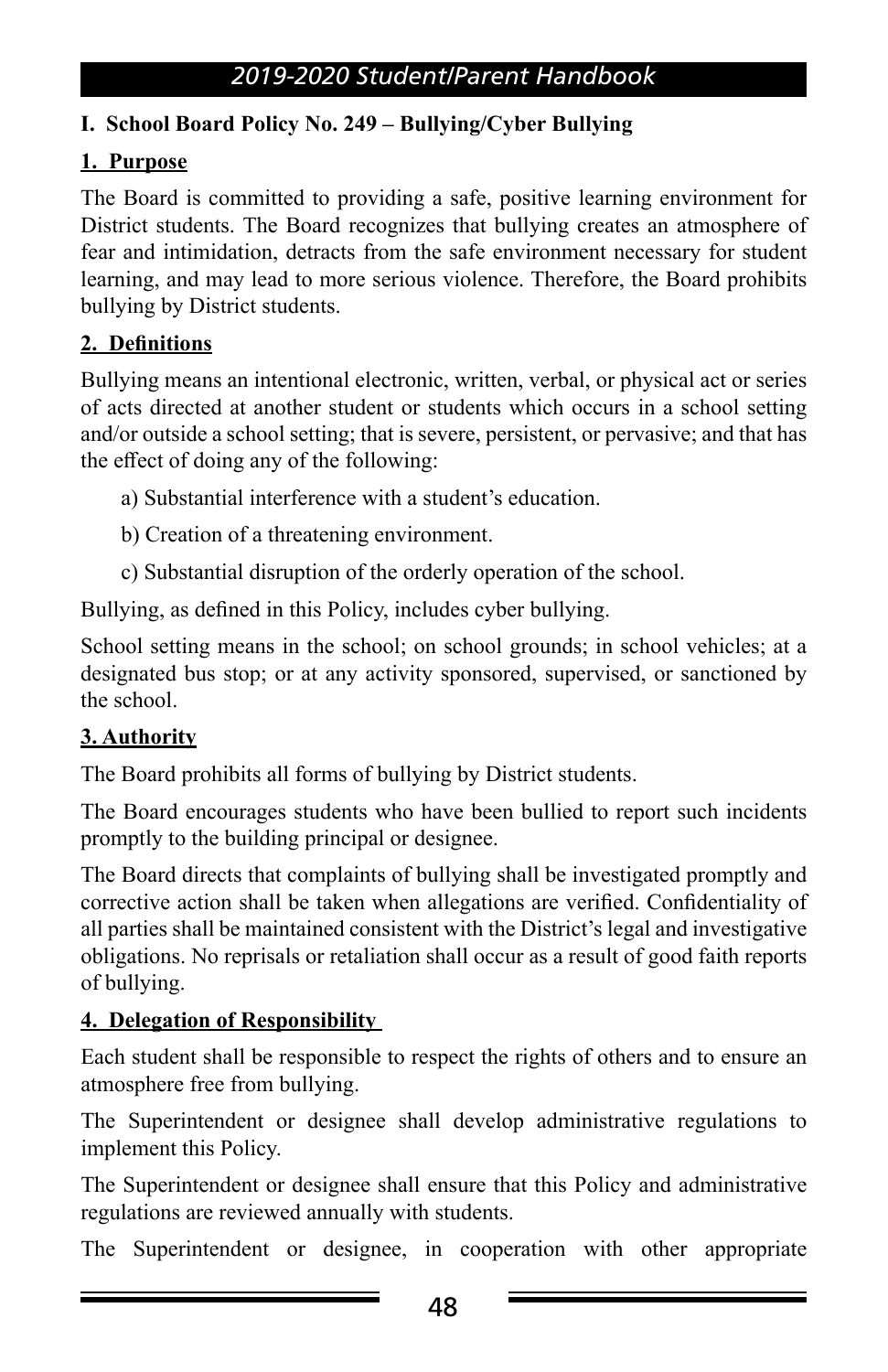administrators, shall review this Policy every three (3) years and recommend necessary revisions to the Board.

District administration shall annually provide the following information with the Safe School Report:

- a) Board's Bullying/Cyber Bullying Policy.
- b) Report of bullying incidents.

c) Information on the development and implementation of any bullying prevention, intervention, or education programs.

### **5. Guidelines**

The Code of Student Conduct, which shall contain this Policy, shall be disseminated annually to students.

This Policy shall be accessible in every classroom. The Policy shall be posted in a prominent location within each school building and on the District website, if available.

### **Education**

The District may develop and implement bullying prevention and intervention programs. Such programs shall provide District staff and students with appropriate training for effectively responding to, intervening in, and reporting incidents of bullying.

#### **Consequences for Violations**

A student who violates this Policy shall be subject to appropriate disciplinary action consistent with the Code of Student Conduct, which may include:

- a) Counseling within the school.
- b) Parental conference.
- c) Loss of school privileges.
- d) Transfer to another school building, classroom or school bus.
- e) Exclusion from school-sponsored activities.
- f) Detention.
- g) Suspension.
- h) Expulsion.
- i) Counseling/Therapy outside of school.
- j) Referral to law enforcement officials.

### **References:**

School Code – 24 P.S. Sec. 1302-A, 1303.1-A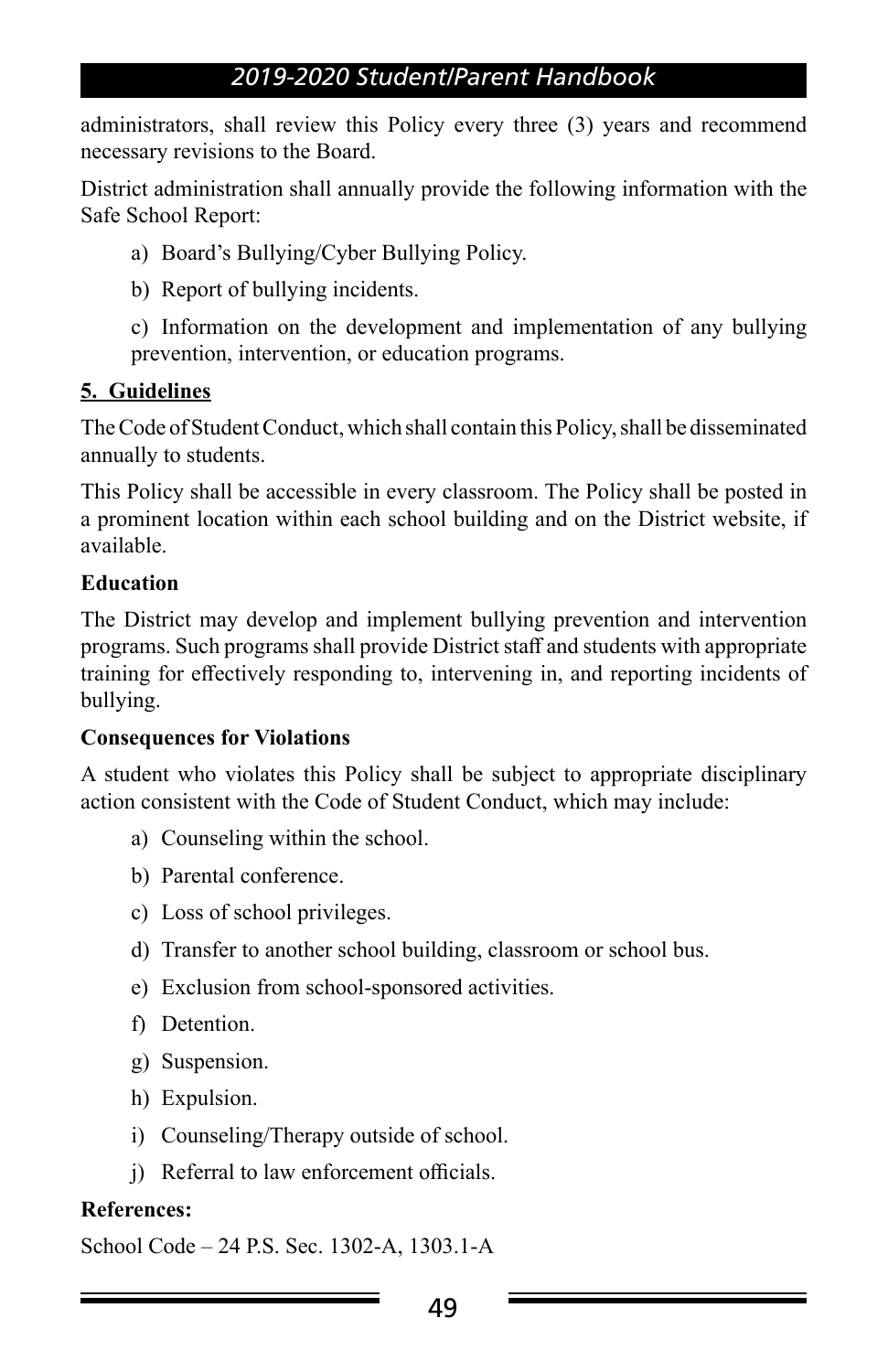State Board of Education Regulations – 22 PA Code Sec. 12.3

Board Policy – 000, 218, 233, 236, 248

Original Adoption – December 1, 2008

Reviewed/No Changes Made – November 2011

(See Board Minutes of December 5, 2011)

### **VI. ATTENDANCE RESPONSIBILITIES**

### **A. Residency**

A child shall be considered a resident of the Kennett Consolidated School District if either his/her parents or the legal guardians of his/her person reside in the District. If a child's parents or legal guardians are divorced or separated, he/she shall be allowed to attend District schools if his/her custodial parent or legal guardian resides in the District and he/she resides with the custodial parent or legal guardian. The superintendent shall have the power to require proof of residence by a sworn statement and by other criteria. Ownership of a property in and of itself does not constitute residency.

### **B. Absences/Tardiness**

The Kennett Consolidated School District believes that regular attendance in the classroom is conducive to learning and that frequent absences of pupils from regular classes disrupt the continuity of the instructional process. The District believes that through daily attendance:

- Continuity of learning leads to improved student achievement;
- Regular school attendance that includes active and regular classroom participation leads to improved student achievement;
- A level of responsibility will develop and prepare students for adulthood and the workforce of the 21st century.

Class participation is a factor in determining student achievement. The school cannot teach students who are not present. Poor attendance may limit accomplishments and reinforce a habit, which will handicap the individual in future education or employment.

Therefore, in accordance with the laws of the state, the Kennett Consolidated School District requires the regular attendance each day that school is in session of all school age children.

### **Excused Absences**

The school laws of Pennsylvania require children of compulsory school age to be in attendance on all days school is in session. Compulsory school age is kindergarten, or age 8 through age 17\*. A student's excused absence may be for reasons that include: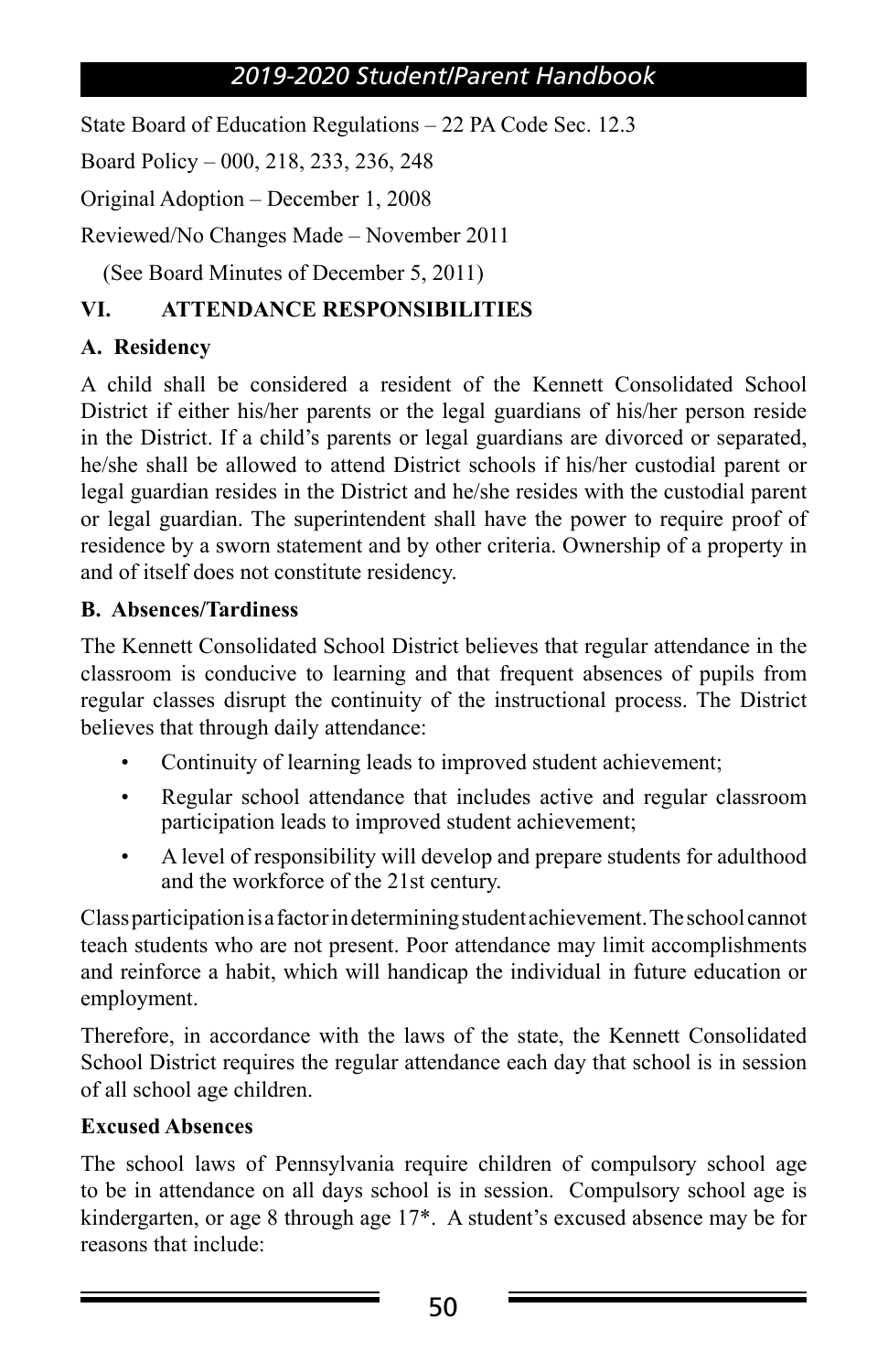- Illness
- Quarantine
- Death in the immediate family
- Absence for religious holidays
- Religious instruction
- Health care appointment for student
- Tutorial work
- The school bus's inability to operate in inclement weather

\*Once a child is enrolled in kindergarten, or any other grade, he/she is subject to the Pennsylvania Education Code's compulsory attendance requirements.

### **Make Up Work Due to Legal Absences (Administrative review and approval is required)**

A student shall be permitted to make up work and/or examinations missed while legally absent from school. Arrangements for making up work shall be made between the individual student and his/her teacher(s), in consultation as needed with the building principal or his/her designee. It shall be the building principal's responsibility to insure that an effective procedure is established for making up work between the student and teachers.

## **Absence Notes**

Parents/Guardians should call the school when a student is absent and must send a note to school. The note must include the students first and last name, the date, reason for absence, and parent /guardian signature. This note must be received within three (3) school days in order for the absence to be excused. If the note is received after three (3) school days, the absence will be marked unlawful/ unexcused.

Pre-printed excuse forms in English and Spanish are available from each school.

## **Unexcused or Unlawful Absences**

"Unlawful absence" is an absence without valid excuse for all students in kindergarten through age 17\*. "Unexcused absence" is an absence without valid excuse age 17 or older. Some examples of Unlawful/Unexcused absence and lateness are:

- Employment not sanctioned by the school
- **Truancy**
- Parent neglect
- Over sleeping
- Missing the bus
- Private transportation breakdown
- Shopping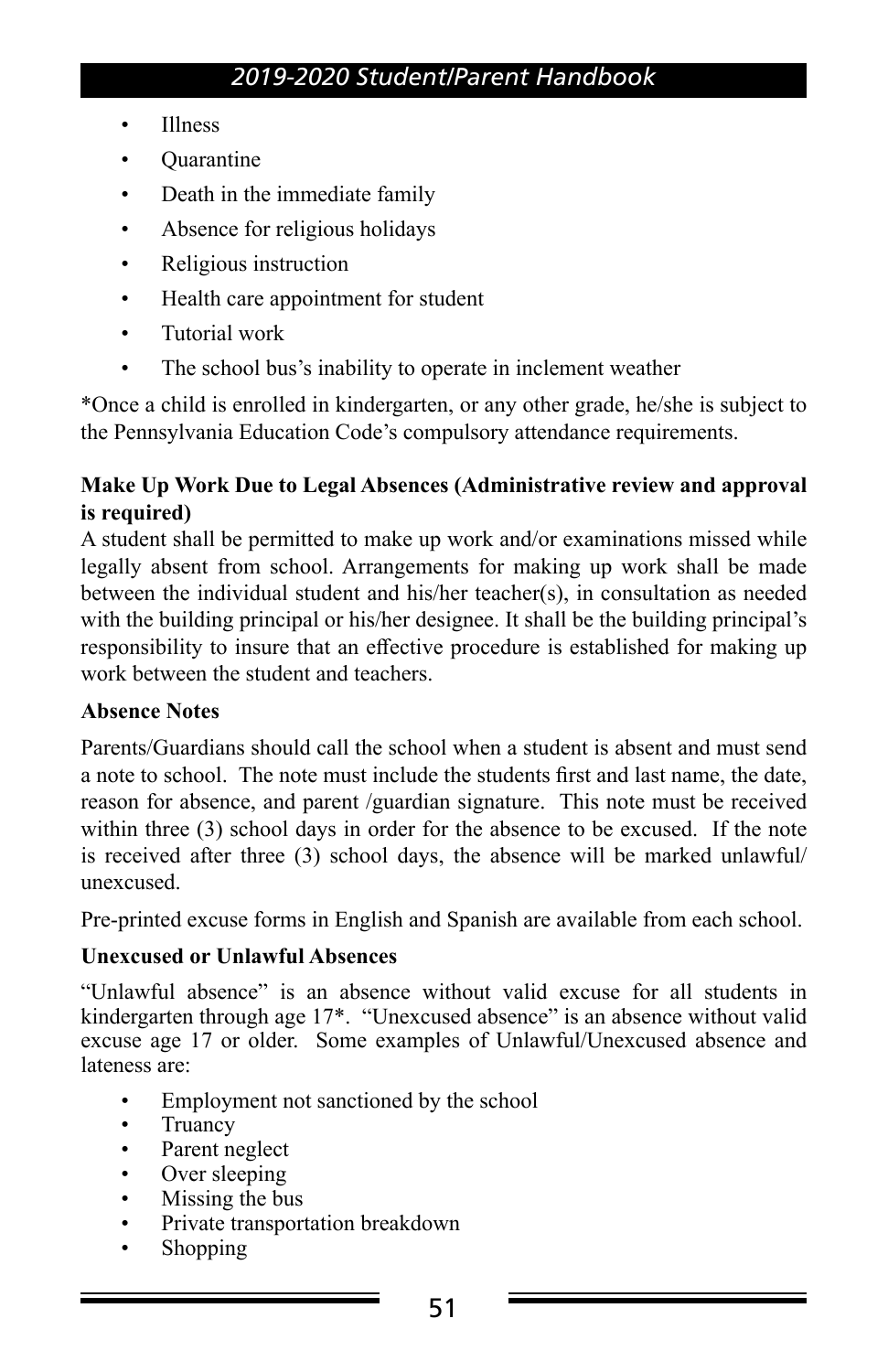- Baby sitting
- Staying home to do school work
- Staying home to care for family members who are ill

\*Once a child is enrolled in kindergarten, or any other grade, he/she is subject to the Pennsylvania Education Code's compulsory attendance requirements.

Students who elect not to participate in a field trip or other special school event are still expected to attend school.

### **Follow-up to Unlawful Absences for Students Who Are of Compulsory School Ag**e

- The attendance administrative assistant shall record unlawful absences
- After three (3) days or equivalent unlawful absences, the school will initiate a "Student Attendance Improvement Plan" (SAIP) conference with the family in an effort to improve student attendance. Additionally, a notice of violation (NOV letter), after the next unlawful absence, the "SAIP" team will continue to implement interventions aimed at improving student attendance.
- Pending additional unlawful absences and/or failure to interventions, a truancy citation will be sent to the district court by the School District, and the District Judge will schedule a truancy hearing. The District Judge may assign fines up to \$300.00 per unlawful day to the parent/ guardian (or to a child over the age of 13).

### **Chronic Cases of Unlawful Absenteeism for Students Who Are of Compulsory School Age**

- • If, after the first citation and hearing, additional unlawful absences occur, the principal shall consult with the District social worker to formulate a plan to improve the student's attendance pattern.
- Simultaneously, the social worker may refer the case to one or more of the following agencies:
	- o Chester County Children Youth and Family Services
	- o Magisterial District Court
	- o Other agencies
- The social worker shall report the status to the appropriate administrator on an ongoing basis.

In instances when a student's absences or lateness to school becomes chronic or irregular, the school requires a physician's note. If a physician's note is not received within three (3) days of the absence, the absence will be marked unlawful/unexcused.

## **C. Absences Due to Family Trips During the School Year**

Requests by parents for permission to have children absent from school for family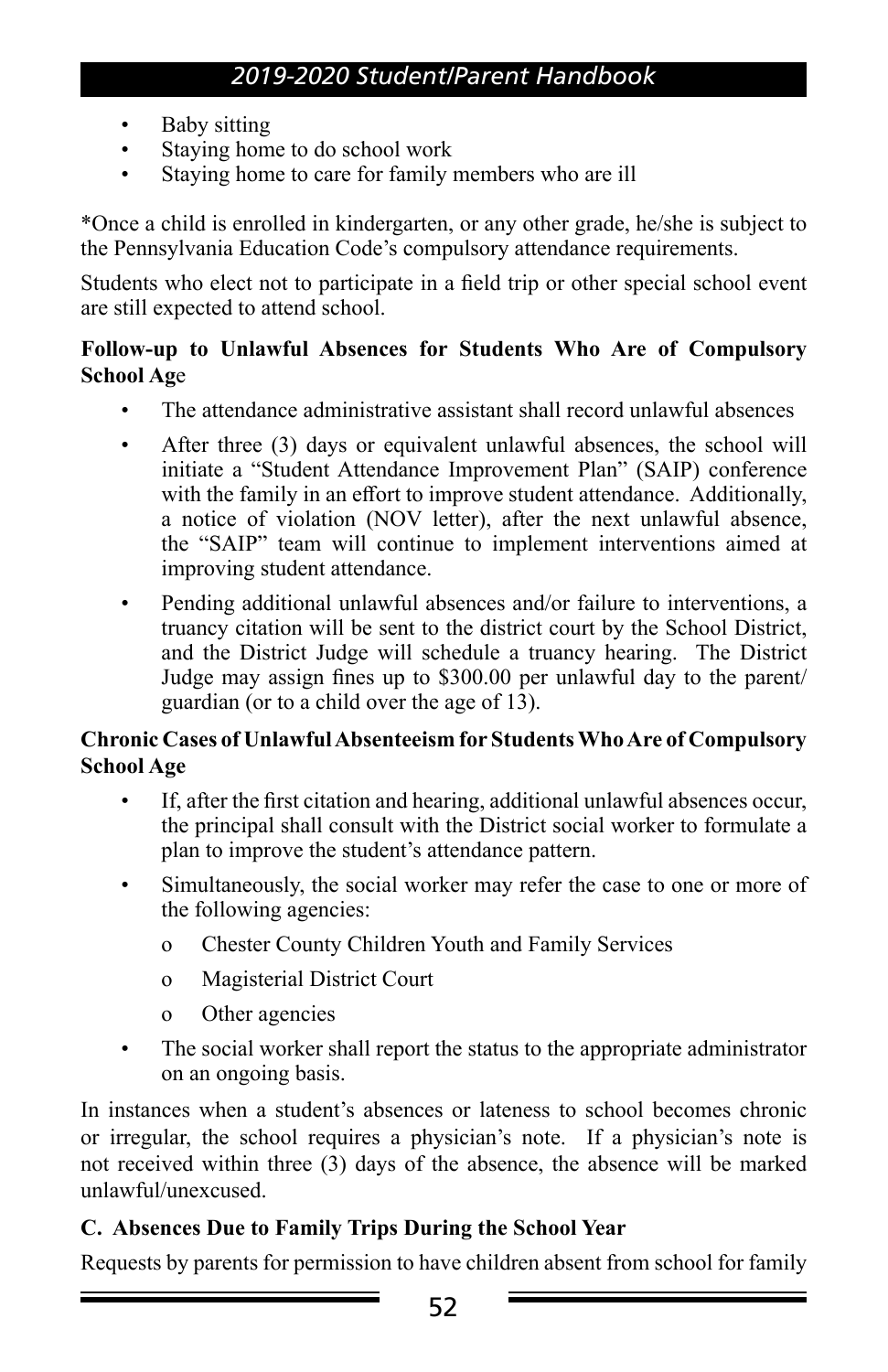trips must be made in writing and processed by the principal or his/her designee. The request must be received by the principal at least ten (10) days prior to the anticipated absence. Absences approved by the principal will be considered excused.

Before approving absences due to family trips, the principal or his/her designee will review the current academic and attendance status of the student and will review Kennett Consolidated School District's attendance policy. The student shall be held responsible for making up missed assignments and tests.

If a student 17 years of age or beyond goes on a trip for more than ten (10) consecutive school days or has an unexcused/unlawful absence of more than ten (10) consecutive school days, the student will be withdrawn from the Kennett Consolidated School District.

### **Request for Early Dismissal/Late Arrival**

All cases of early dismissal require a note from the parent/guardian stating the time, date, and reason for dismissal as well as a number where a parent may be reached.

- When the parent or guardian comes to the school office for his/her child, he/she must present identification. If the student legally drove to school, the student must report to the office and sign out.
- Student absences that result from early dismissal shall be treated in accordance with attendance laws.
- Upon his/her late arrival, the student must present a written excuse signed by a parent or guardian. The note must clearly indicate the reason for the late arrival.

#### **D. Homebound Instruction**

Students whose absence due to illness or injury is anticipated to be longer than three (3) weeks may request homebound instruction. This service is initiated by a medical doctor's note certifying the reason and expected length of absence. The request should be submitted to the school counselor.

### **VII. ACADEMIC RESPONSIBILITIES**

### **A. Grades**

The evaluation of pupil progress is the continuing responsibility of each member of the professional staff and requires the highest professional skill.

- Reporting of grades shall be on a regular interval as determined by the school schedule.
- Grades shall reflect a student's progress in meeting the objectives of a course/curriculum through a variety of evaluative measures, such as: text assignments (both oral and written); class participation; special assignments; research; activities of various kinds/types; projects; and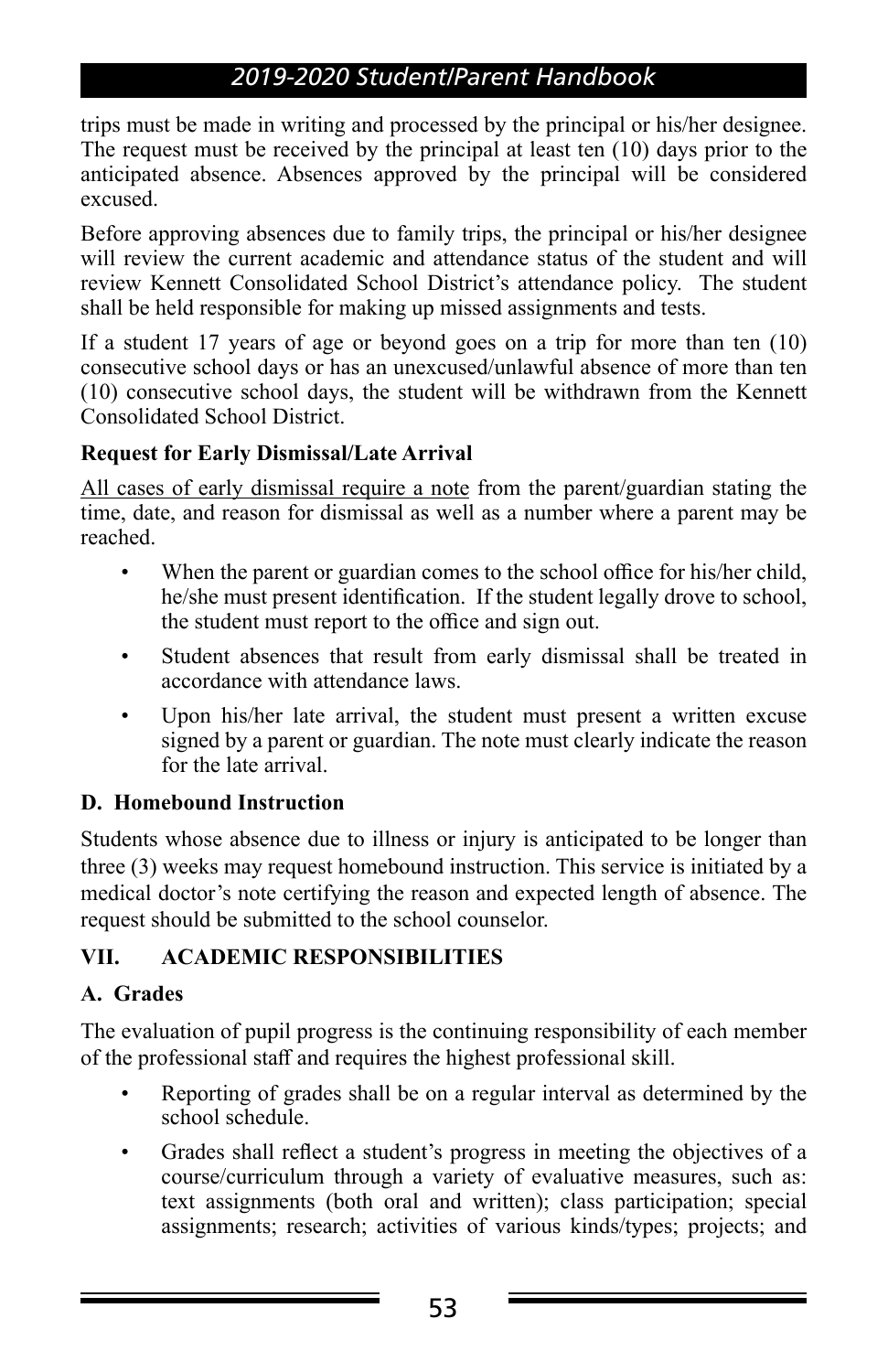tests/quizzes.

- Grades shall be used to inform students of their progress in achieving course and curriculum objectives. Marks shall not be used to impose personal bias nor shall they be influenced by pressure.
- Teachers shall maintain accurate records, which reveal how they determine each student's grade(s).

### **B. Homework**

Teachers assign homework in order to encourage each student to master skills, learn new things, understand what is being taught, and develop a sense of responsibility and independence. Homework promotes good study habits and motivation, and it acquaints parents with what their child is learning in the classroom.

- Homework will be relevant to the area of study and be appropriate to the maturity and ability level of the student.
- Teachers will acknowledge completion of homework assignments and/ or provide feedback on all homework activities.
- The student has responsibilities to meet in carrying out homework assignments made by the teacher. Failure to do so may subject the student to a lower grade for that assignment.
- Parents are encouraged to examine homework and to offer advice toward successful completion by the student.

## **C. Graduation and Promotion Policy**

## *Graduation*

The requirements for a Kennett Consolidated School District diploma are as follows:

Successful completion, as a regularly enrolled, full-time student in the high school, of a specified number of credits and proficiency requirements as defined by Chapter 4 of the Pennsylvania Curriculum Regulations on Standards and Assessment. These credits will consist of:

### **Class of 2020**

| English                   | 4.0      |
|---------------------------|----------|
| Social Studies            | 4.0      |
| <b>Mathematics</b>        | 4.0      |
| Science                   | 4.0      |
| Health/Physical Education | 1.2      |
| Humanities                | 2.0      |
| Electives                 | $6.0*$   |
| <b>Graduation Project</b> | Required |
| <b>TOTAL</b>              | 25.2     |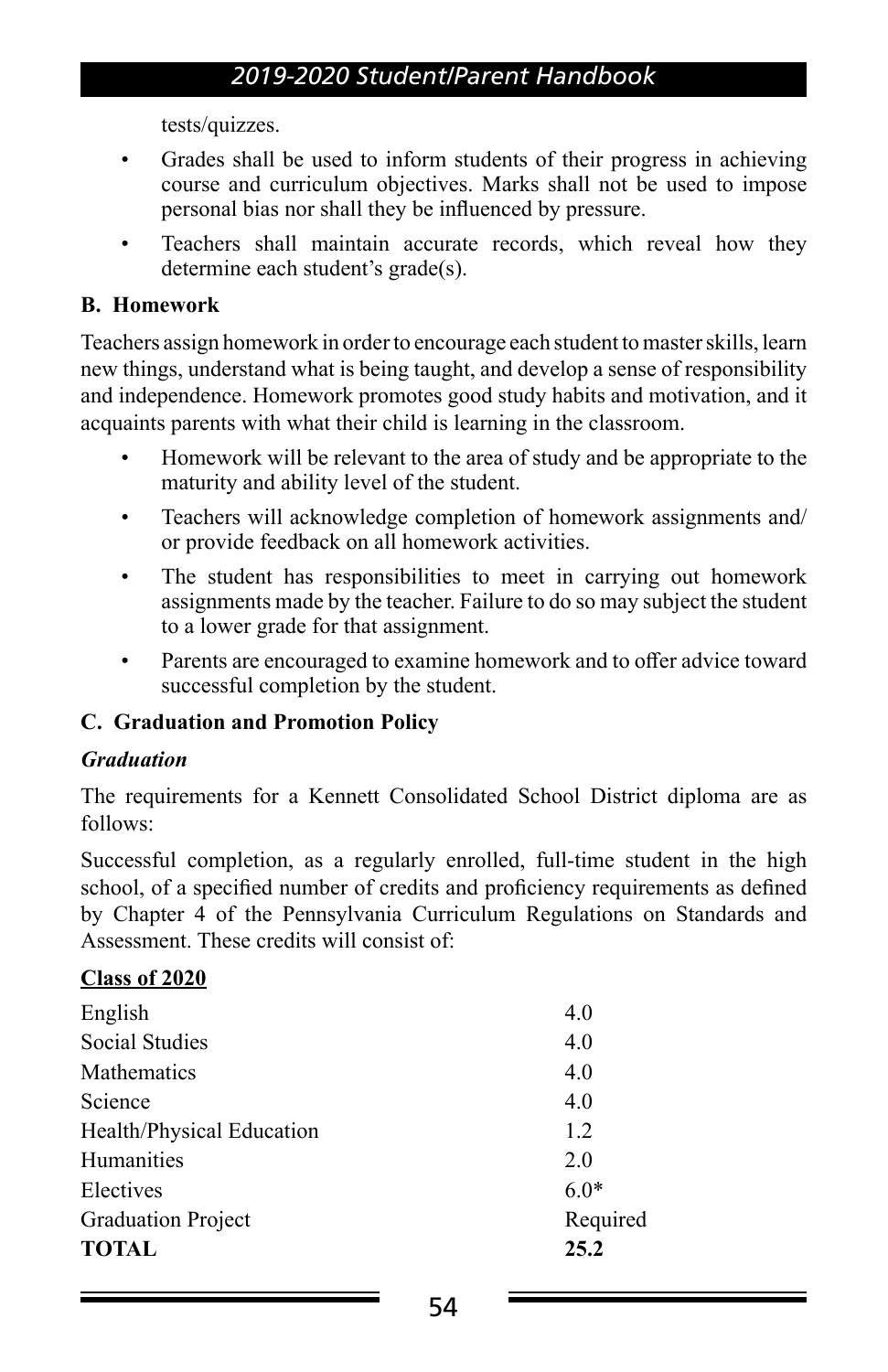\*One Technology Credit is required.

The student and/or his/her parent/guardian along with the school professional share the responsibility to see that he/she is properly scheduled for all courses necessary to complete minimal graduation requirements. Notification of student performance through progress reports and/or report cards will be issued by the high school to enable students and their parents/guardians to effectively plan and carry out the required program.

Special education students may also work toward graduation by meeting IEP goals established by the IEP team.

### *Promotion*

At the elementary and middle school level, promotion issues are discussed as a team of appropriate staff and parents, with principals making the final decision based on the success of interventions attempted.

For the purposes of this section, at the high school level, all grade level completion is in accordance with the "approved program of study" to include special education procedures and guidelines and does not include a home education program.

- Promotion to grade 9: Successful completion of grade 8.
- Promotion to grade 10: Successful completion of 6.4 units of credit.
- Promotion to grade 11: Successful completion of 12.8 units of credit.
- Promotion to grade 12: Successful completion of 18 units of credit.

Only those students who have attained the credits to be on grade level will be permitted to participate in grade level activities such as proms, dances, senior trip, etc.

Students who fail a course may make up that course by attendance in:

- Approved summer school
- Approved evening school
- Re-enrollment in the course in the following school term
- Approved tutoring program
- Accredited correspondence school

Students and parents must contact the school counselor for further information and school approval.

### **D. Graduation Project**

To graduate from Kennett High School, all students must undertake and complete a graduation project that meets the requirements of the Pennsylvania Curriculum Regulations on Standards and Assessment and Kennett Consolidated School District. According to Chapter 4 of the Pennsylvania School Code, the class of 2020 is required to complete a culminating project, the purpose of which "is to assure that students are able to apply, analyze, synthesize and evaluate information and communicate significant knowledge and understanding."

55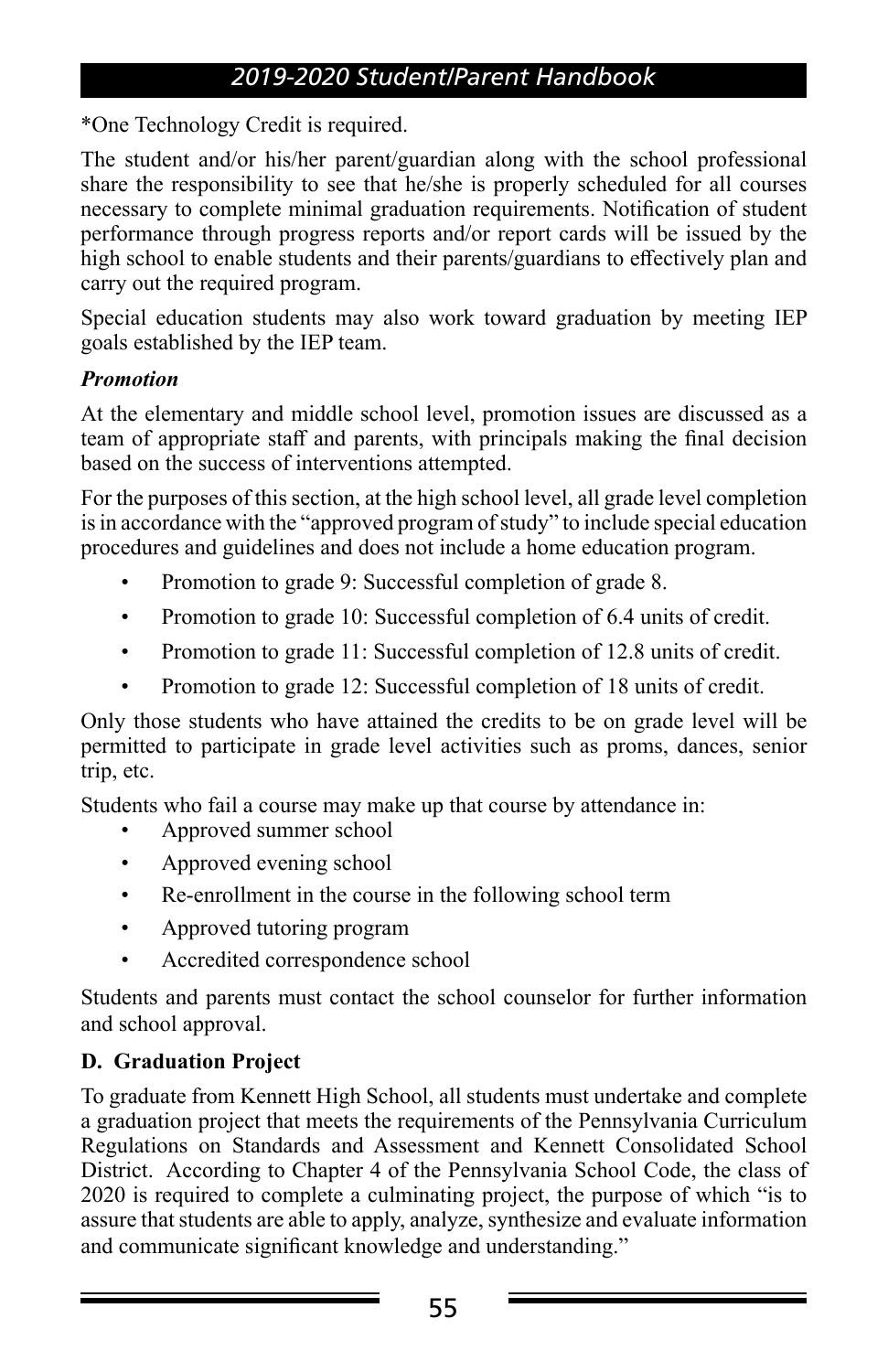#### **E. School Board Policy 105.1 – Curriculum Review by Parents/Guardians and Students**

Upon request by a parent/guardian or student, the District will make available existing information about the curriculum, including academic standards to be achieved, instructional materials and assessment techniques.

The following conditions shall apply to any request:

- 1. To assist the school District in providing the correct material to meet the needs of the requesting party, the request must be in writing, setting forth the specific material being sought for review.
- 2. The written request will be sent to the building principal.
- 3. The District will respond to the parent/guardian or student within ten (10) school days by designating the time and location for the review.
- 4. The District may take necessary action to protect its materials from loss, damage or alteration and to ensure the integrity of the files, including the provision of a designated employee to monitor the review of the materials.
- 5. No parent/guardian or student shall be permitted to remove the material provided for review or photocopy the contents of such file. The taking of notes by parents/guardians and students is permitted.

#### **VIII. STUDENT RIGHTS AND RESPONSIBILITIES AND CODE OF STUDENT CONDUCT**

### **A. Student Rights and Responsibilities**

In accordance with the Regulations of the State Board of Education and Board Policy 218, students shall have the following rights and responsibilities:

### **§ 12.1. Free education and attendance.**

- (a) All persons residing in this Commonwealth between the ages of 6 and 21 years are entitled to a free and full education in the Commonwealth's public schools.
- (b) Parents or guardians of all children between the ages of 8 and 17 are required by the compulsory attendance law to ensure that their children attend an approved educational institution, unless legally excused. Students who have not graduated may not be asked to leave school merely because they have reached 17 years of age if they are fulfilling their responsibilities as students. A student may not be excluded from the public schools or from extracurricular activities because:
	- (1) The student is married.
	- (2) The student is pregnant.
	- $(3)$  The student has a disability as identified by Chapter 15 (relating to protected handicapped students).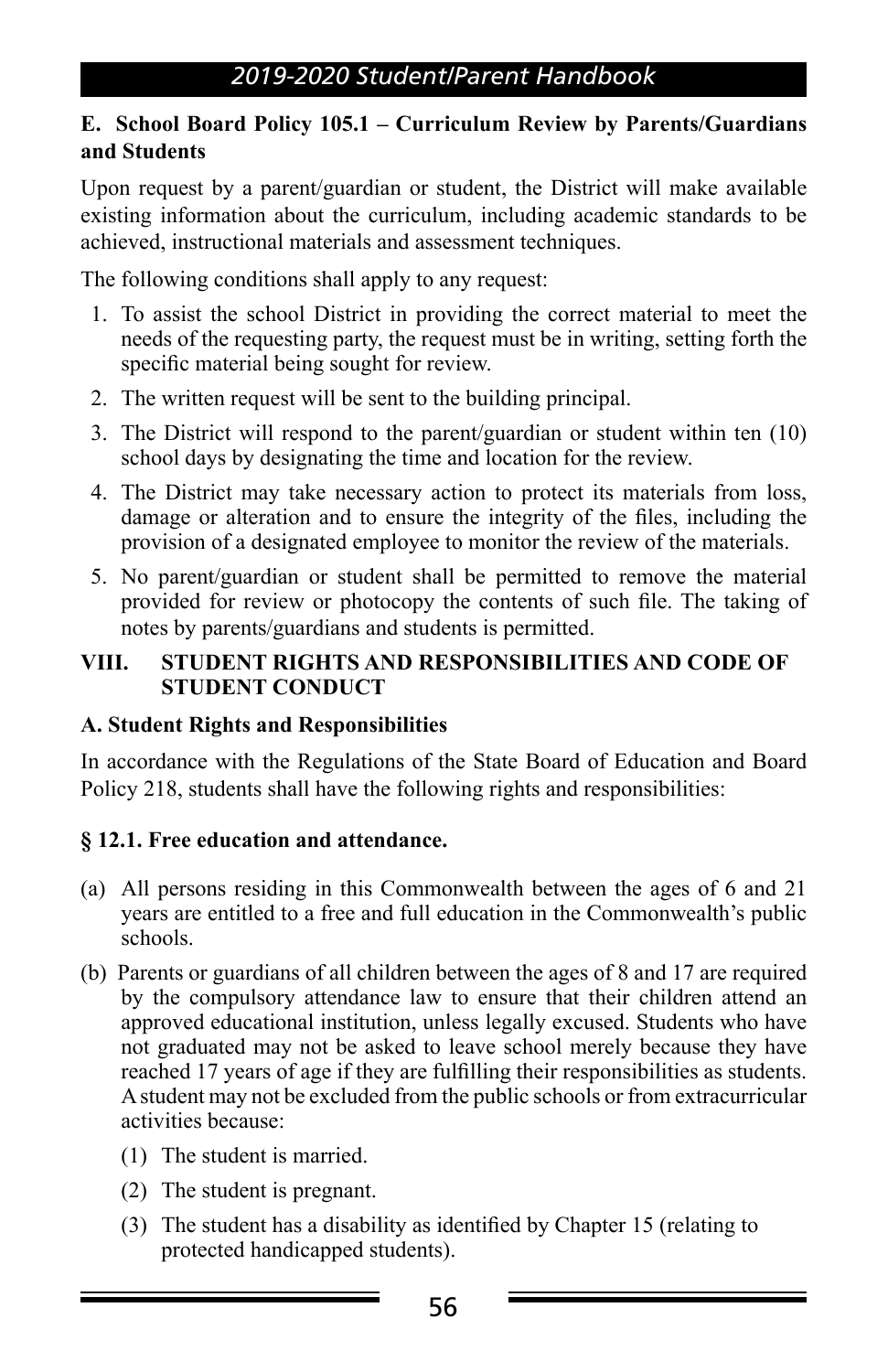(4) The student is an eligible student identified under Chapter 14 (relating to special education services and programs).

### **§ 12.2. Student responsibilities.**

- (a) Student responsibilities include regular school attendance, conscientious effort in classroom work and homework, and conformance to school rules and regulations. Most of all, students are responsible to share with the administration and faculty a responsibility to develop a climate within the school that is conducive to wholesome learning and living.
- (b) No student has the right to interfere with the education of fellow students. It is the responsibility of each student to respect the rights of teachers, students, administrators and all others who are involved in the educational process.
- (c) Students should express their ideas and opinions in a respectful manner.
- (d) It is the responsibility of the students to conform to the following:
	- (1) Be aware of all rules and regulations for student behavior and conduct themselves in accordance with them. Students should assume that, until a rule is waived, altered or repealed in writing, it is in effect.
	- (2) Volunteer information in matters relating to the health, safety and welfare of the school community and the protection of school property.
	- (3) Dress and groom to meet standards of safety and health, and not to cause substantial disruption to the educational processes.
	- (4) Assist the school staff in operating a safe school for the students enrolled therein.
	- (5) Comply with Commonwealth and local laws.
	- (6) Exercise proper care when using public facilities and equipment.
	- (7) Attend school daily and be on time at all classes and other school functions.
	- (8) Make up work when absent from school.
	- (9) Pursue and attempt to complete satisfactorily the courses of study prescribed by local school authorities.
	- (10)Report accurately in student media.
	- (11) Not use obscene language in student media or on school premises.

## **§ 12.3. School rules.**

(a) The governing board has the authority to make reasonable and necessary rules governing the conduct of students in school. The rulemaking power, however, is not unlimited; it must operate within statutory and constitutional restraints. A governing board has only those powers that are enumerated in the statutes of the Commonwealth, or that may reasonably be implied or necessary for the orderly operation of the school.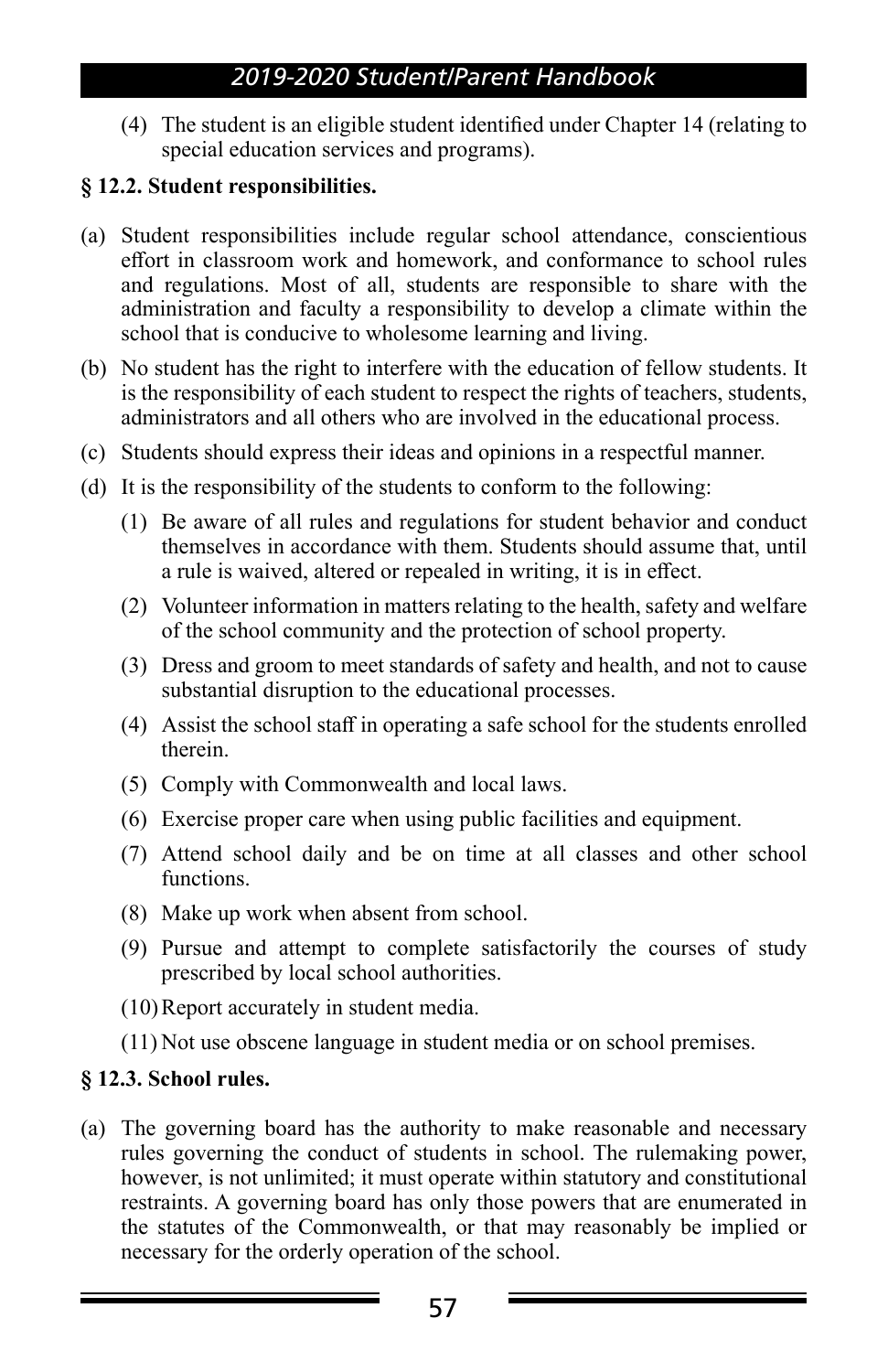- (b) Governing boards may not make rules that are arbitrary, capricious, discriminatory or outside their grant of authority from the General Assembly. A rule is generally considered reasonable if it uses a rational means of accomplishing some legitimate school purpose.
- (c) Each governing board shall adopt a code of student conduct that includes policies governing student discipline and a listing of students' rights and responsibilities as outlined in this chapter. This conduct code shall be published and distributed to students and parents or guardians. Copies of the code shall also be available in each school library.

### **§ 12.4. Discrimination.**

Consistent with the Pennsylvania Human Relations Act (43 P. S. §§ 951--963), a student may not be denied access to a free and full public education, nor may a student be subject to disciplinary action on account of race, sex, color, religion, sexual orientation, national origin or disability.

### **§ 12.5. Corporal punishment.**

- (a) Corporal punishment is defined as physically punishing a student for an infraction of the discipline policy. Use of corporal punishment is prohibited.
- (b) Teachers and school authorities may use reasonable force under the following circumstances:
	- (1) To quell a disturbance.
	- (2) To obtain possession of weapons or other dangerous objects.
	- (3) For the purpose of self-defense.
	- (4) For the protection of persons or property.

#### **§ 12.6. Exclusions from school.**

- (a) The governing board shall define and publish the types of offenses that would lead to exclusion from school. Exclusions affecting certain students with disabilities shall be governed by § 14.143 (relating to disciplinary placements) and 34 CFR 300.519--300.529 (relating to discipline procedures).
- (b) Exclusion from school may take the form of suspension or expulsion.
	- (1) Suspension is exclusion from school for a period of from 1 to 10 consecutive school days.
		- (i) Suspensions may be given by the principal or person in charge of the public school.
		- (ii) A student may not be suspended until the student has been informed of the reasons for the suspension and given an opportunity to respond. Prior notice of the intended suspension need not be given when it is clear that the health, safety or welfare of the school community is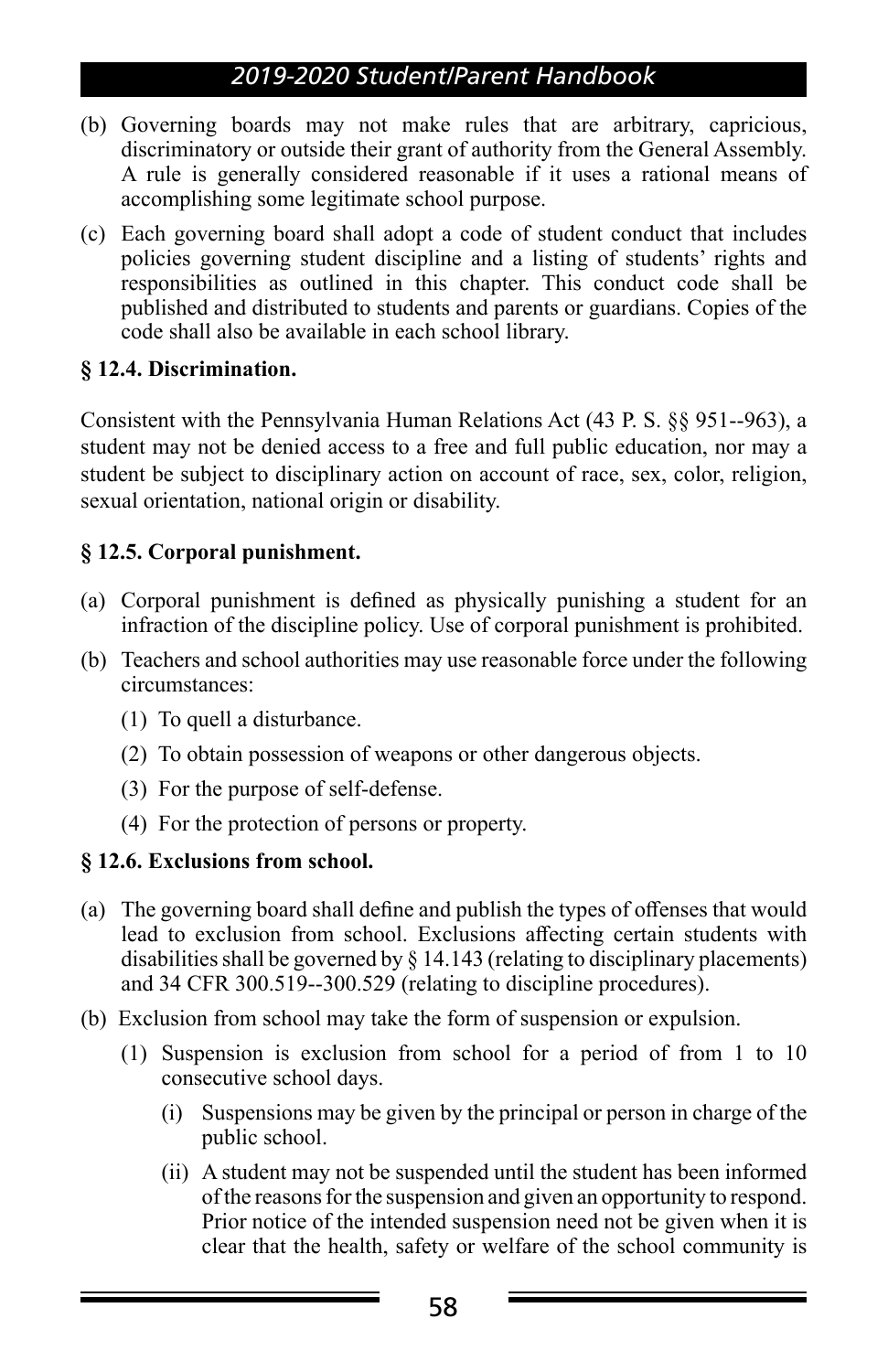threatened.

- (iii) The parents or guardians and the superintendent of the District shall be notified immediately in writing when the student is suspended.
- (iv) When the suspension exceeds 3 school days, the student and parent shall be given the opportunity for an informal hearing consistent with the requirements in  $\S$  12.8(c) (relating to hearings).
- (v) Suspensions may not be made to run consecutively beyond the 10 school day period.
- (vi) Students shall have the responsibility to make up exams and work missed while being disciplined by suspension and shall be permitted to complete these assignments within guidelines established by the governing board.
- (2) Expulsion is exclusion from school by the governing board for a period exceeding 10 school days and may be permanent expulsion from the school rolls. Expulsions require a prior formal hearing under § 12.8.
- (c) During the period prior to the hearing and decision of the governing board in an expulsion case, the student shall be placed in his normal class except as set forth in subsection (d).
- (d) If it is determined after an informal hearing that a student's presence in his normal class would constitute a threat to the health, safety or welfare of others and it is not possible to hold a formal hearing within the period of a suspension, the student may be excluded from school for more than 10 school days. A student may not be excluded from school for longer than 15 school days without a formal hearing unless mutually agreed upon by both parties. Any student so excluded shall be provided with alternative education, which may include home study.
- (e) Students who are under 17 years of age are still subject to the compulsory school attendance law even though expelled and shall be provided an education.
	- (1) The initial responsibility for providing the required education rests with the student's parents or guardian, through placement in another school, tutorial or correspondence study, or another educational program approved by the District's superintendent.
	- (2) Within 30 days of action by the governing board, the parents or guardians shall submit to the School District written evidence that the required education is being provided as described in paragraph (1) or that they are unable to do so. If the parents or guardians are unable to provide the required education, the school entity shall, within 10 days of receipt of the notification, make provision for the student's education. A student with a disability shall be provided educational services as required by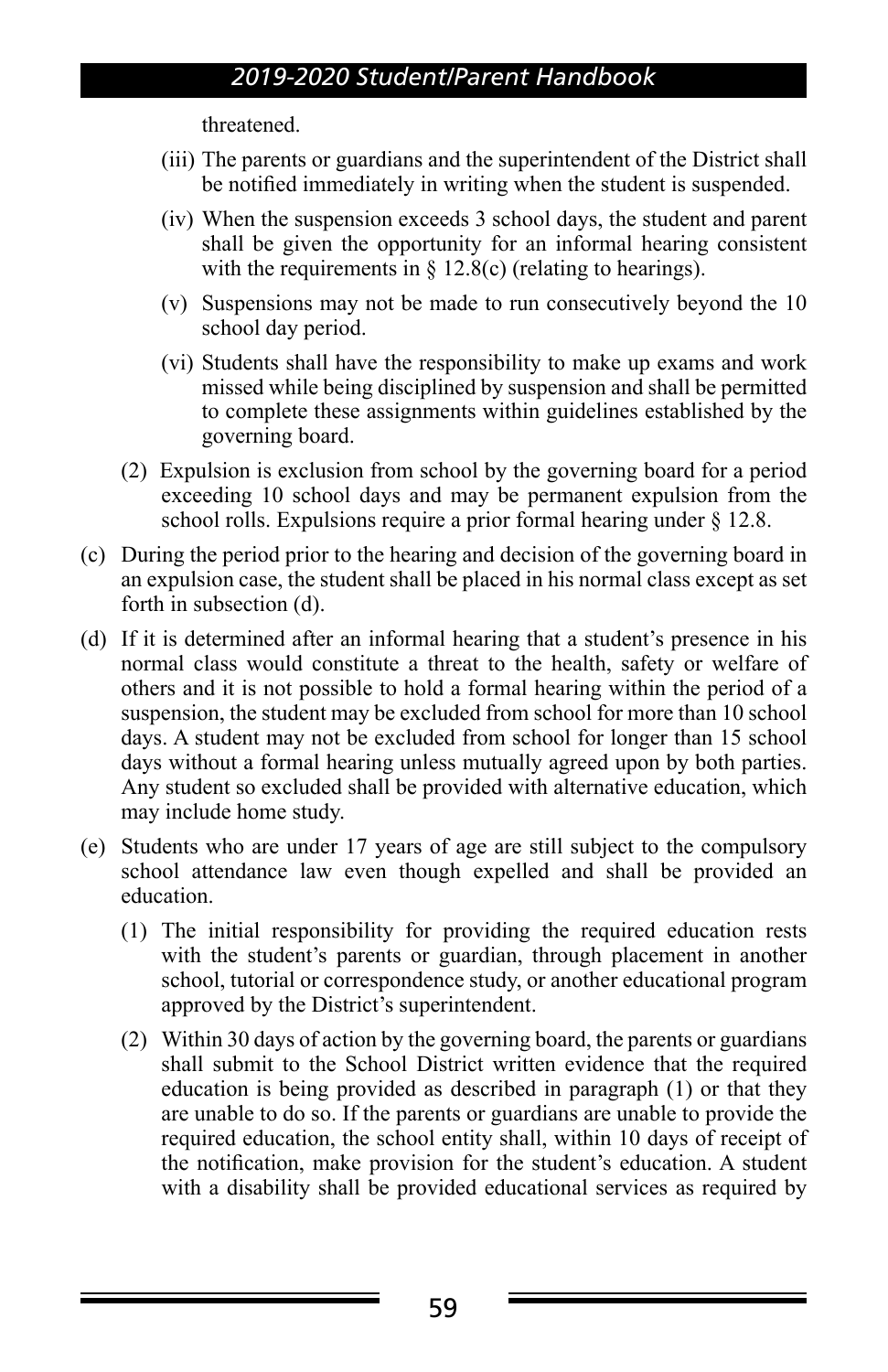the Individuals With Disabilities Education Act (20 U.S.C.A. §§ 1400-- 1482).

(3) If the approved educational program is not complied with, the school entity may take action in accordance with 42 Pa.C.S. Chapter 63 (relating to the Juvenile Act) to ensure that the child will receive a proper education. See  $\S 12.1(b)$  (relating to free education and attendance).

#### **§ 12.7. Exclusion from classes - in-school suspension.**

- (a) A student may not receive an in-school suspension unless the student has been informed of the reasons for the suspension and has been given an opportunity to respond before the suspension becomes effective.
- (b) Communication to the parents or guardian shall follow the suspension action taken by the school.
- (c) When the in-school suspension exceeds 10 consecutive school days, an informal hearing with the principal shall be offered to the student and the student's parent or guardian prior to the 11th school day in accordance with the procedures in  $\S$  12.8 (relating to hearings).
- (d) The student's school entity has the responsibility to make provision for the student's education during the period of the in-school suspension.

### **§ 12.8. Hearings.**

- (a) *General*. Education is a statutory right, and students shall be afforded due process if they are to be excluded from school. In a case involving a possible expulsion, the student is entitled to a formal hearing.
- (b) *Formal hearings.* A formal hearing is required in all expulsion actions. This hearing may be held before the governing board or an authorized committee of the board, or a qualified hearing examiner appointed by the board. When a committee of the board or a hearing examiner conducts the hearing, a majority vote of the entire governing board is required to expel a student. The following due process requirements shall be observed with regard to the formal hearing:
	- (1) Notification of the charges shall be sent to the student's parents or guardians by certified mail.
	- (2) At least 3 days' notice of the time and place of the hearing shall be given. A copy of the expulsion policy, notice that legal counsel may represent the student and hearing procedures shall be included with the hearing notice. A student may request the rescheduling of the hearing when the student demonstrates good cause for an extension.
	- (3) The hearing shall be held in private unless the student or parent requests a public hearing.
	- (4) The student may be represented by counsel, at the expense of the parents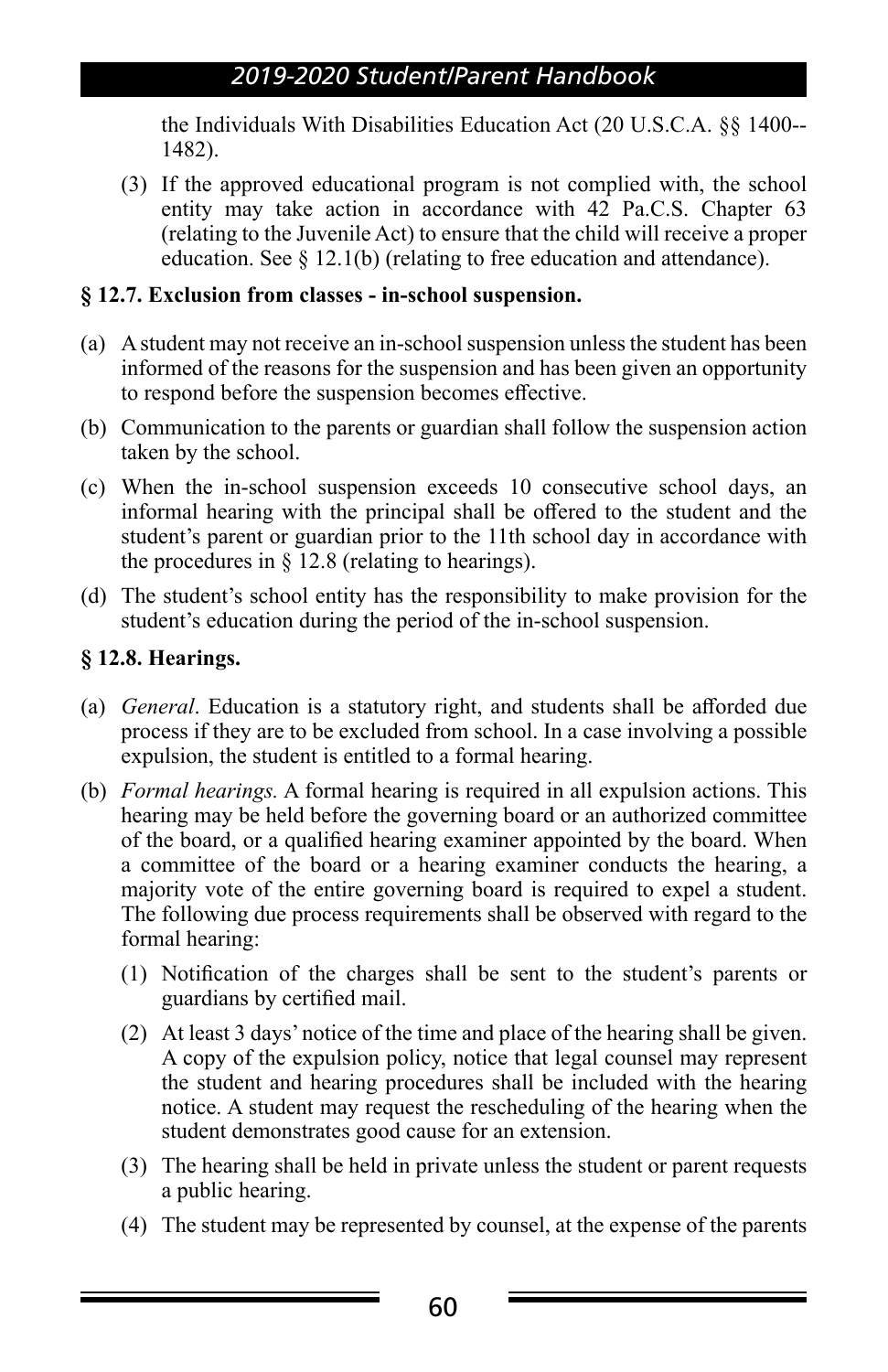or guardians, and may have a parent or guardian attend the hearing.

- (5) The student has the right to be presented with the names of witnesses against the student, and copies of the statements and affidavits of those witnesses.
- (6) The student has the right to request that the witnesses appear in person and answer questions or be cross-examined.
- (7) The student has the right to testify and present witnesses on his own behalf.
- (8) A written or audio record shall be kept of the hearing. The student is entitled, at the student's expense, to a copy. A copy shall be provided at no cost to a student who is indigent.
- (9) The proceeding shall be held within 15 school days of the notification of charges, unless mutually agreed to by both parties. A hearing may be delayed for any of the following reasons, in which case the hearing shall be held as soon as reasonably possible:
	- (i) Laboratory reports are needed from law enforcement agencies.
	- (ii) Evaluations or other court or administrative proceedings are pending due to a student invoking his rights under the Individuals With Disabilities Education Act (20 U.S.C.A. §§ 1400--1482).
	- (iii) In cases in juvenile or criminal court involving sexual assault or serious bodily injury, delay is necessary due to the condition or best interests of the victim.
- (10)Notice of a right to appeal the results of the hearing shall be provided to the student with the expulsion decision.
- (c) *Informal hearings*. The purpose of the informal hearing is to enable the student to meet with the appropriate school official to explain the circumstances surrounding the event for which the student is being suspended or to show why the student should not be suspended.
	- (1) The informal hearing is held to bring forth all relevant information regarding the event for which the student may be suspended and for students, their parents or guardians and school officials to discuss ways by which future offenses might be avoided.
	- (2) The following due process requirements shall be observed in regard to the informal hearing:
		- (i) Notification of the reasons for the suspension shall be given in writing to the parents or guardians and to the student.
		- (ii) Sufficient notice of the time and place of the informal hearing shall be given.
		- (iii) A student has the right to question any witnesses present at the hearing.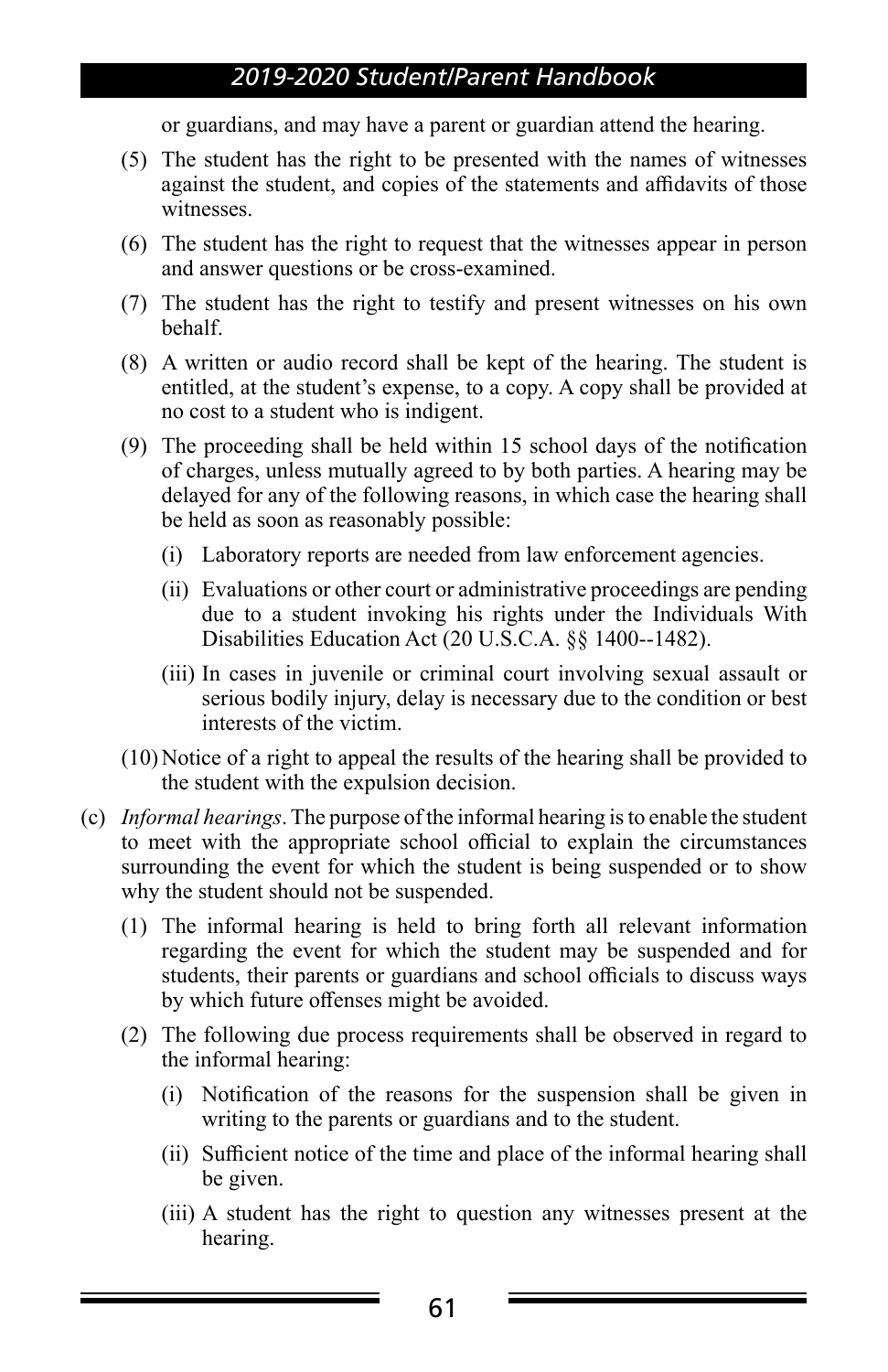- (iv) A student has the right to speak and produce witnesses on his own behalf.
- (v) The school entity shall offer to hold the informal hearing within the first 5 days of the suspension.

#### **§ 12.9. Freedom of expression.**

- (a) The right of public school students to freedom of speech is guaranteed by the Constitution of the United states and the Constitution of the Commonwealth.
- (b) Students shall have the right to express themselves unless the expression materially and substantially interferes with the educational process, threatens serious harm to the school or community, encourages unlawful activity or interferes with another individual's rights.
- (c) Students may use publications, handbills, announcements, assemblies, group meetings, buttons, armbands and any other means of common communication, provided that the use of public school communications facilities shall be in accordance with the regulations of the authority in charge of those facilities.
	- (1) Students have the responsibility to obey laws governing libel and obscenity and to be aware of the full meaning of their expression.
	- (2) Students have the responsibility to be aware of the feelings and opinions of others and to give others a fair opportunity to express their views.
- (d) Identification of the individual student or at least one responsible person in a student group may be required on posted or distributed materials.
- (e) School officials may require students to submit for prior approval a copy of materials to be displayed, posted or distributed on school property.
- (f) Bulletin boards must conform to the following:
	- (1) School authorities may restrict the use of certain bulletin boards.
	- (2) Bulletin board space should be provided for the use of students and student organizations.
	- (3) School officials may require that notices or other communications be officially dated before posting, and that the materials be removed after a prescribed reasonable time to assure full access to the bulletin boards.
- (g) School newspapers and publications must conform to the following:
	- (1) Students have a right and are as free as editors of other newspapers to report the news and to editorialize within the provisions in paragraphs (4) and (5).
	- (2) School officials shall supervise student newspapers published with school equipment, remove obscene or libelous material and edit other material that would cause a substantial disruption or interference with school activities.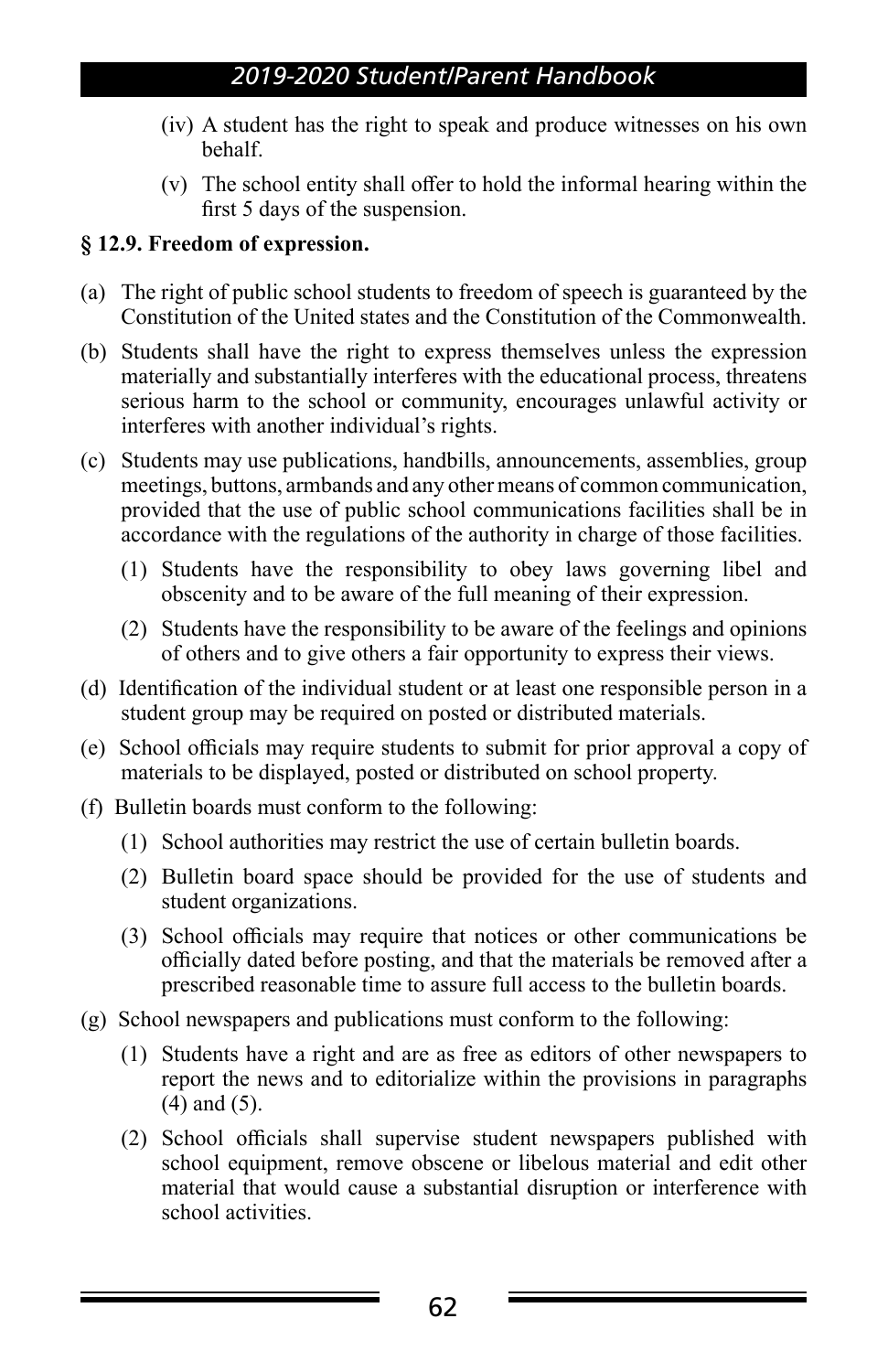- (3) School officials may not censor or restrict material simply because it is critical of the school or its administration.
- (4) Prior approval procedures regarding copy for school newspapers must identify the individual to whom the material is to be submitted and establish a limitation on the time required to make a decision. If the prescribed time for approval elapses without a decision, the material shall be considered authorized for distribution.
- (5) Students who are not members of the newspaper staff shall have access to its pages. Written criteria for submission of material by non-staff members shall be developed and distributed to all students.
- (h) The wearing of buttons, badges or armbands shall be permitted as another form of expression within the restrictions listed in subsection (c).
- (i) School officials may set forth the time and place of distribution of materials so that distribution would not materially or substantially interfere with the requirements of appropriate discipline in the operation of the school.
	- (1) A proper time and place set for distribution is one that would give the students the opportunity to reach fellow students.
	- (2) The place of the activity may be restricted to permit the normal flow of traffic within the school and at exterior doors.

### **§ 12.10. Flag Salute and the Pledge of Allegiance.**

It is the responsibility of every citizen to show proper respect for his country and its flag.

- (1) Students may decline to recite the Pledge of Allegiance and may refrain from saluting the flag on the basis of personal belief or religious convictions.
- (2) Students who choose to refrain from such participation shall respect the rights and interests of classmates who do wish to participate.

#### **§ 12.11. Hair and dress.**

- (a) The governing board may establish dress codes or require that students wear school uniforms. Policies may apply to individual school buildings or to all school buildings.
- (b) Students have the right to govern the length or style of their hair, including facial hair. Any limitation of this right must include evidence that length or style of hair causes disruption of the educational process or constitutes a health or safety hazard. When length or style of the hair presents a health or safety hazard, some types of covering shall be used.
- (c) Students may be required to wear certain types of clothing while participating in physical education classes, shops, extracurricular activities or other situations when special attire may be required to insure the health or safety of the student.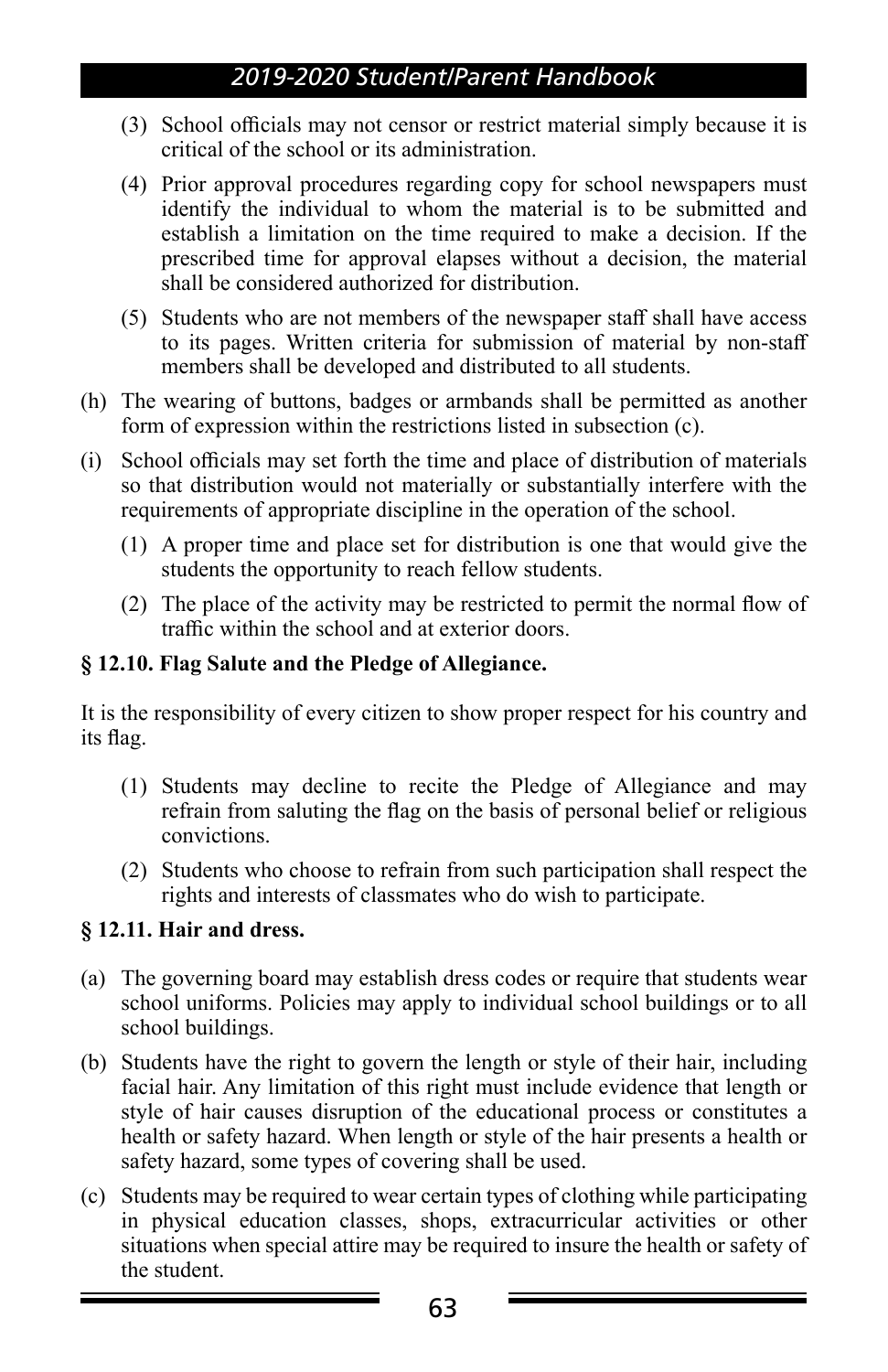(d) Students have the responsibility to keep themselves, their clothes and their hair clean. School officials may impose limitations on student participation in the regular instructional program when there is evidence that the lack of cleanliness constitutes a health hazard.

#### **§ 12.12. Confidential communications.**

- (a) Use of a student's confidential communications to school personnel in legal proceedings is governed by statutes and regulations appropriate to the proceeding. See, for example, 42 Pa.C.S. § 5945 (relating to confidential communications to school personnel).
- (b) Information received in confidence from a student may be revealed to the student's parents or guardians, the principal or other appropriate authority when the health, welfare or safety of the student or other persons is clearly in jeopardy.

### **§ 12.13. [Reserved].**

#### **§ 12.14. Searches.**

- (a) The governing board of every school entity shall adopt reasonable policies and procedures regarding student searches. The local education agency shall notify students and their parents or guardians of the policies and procedures regarding student searches.
- (b) Illegal or prohibited materials seized during a student search may be used as evidence against the student in a school disciplinary proceeding.
- (c) Prior to a locker search, students shall be notified and given an opportunity to be present. When school authorities have a reasonable suspicion that the locker contains materials that pose a threat to the health, welfare or safety of students in the school, student lockers may be searched without prior warning.

#### **§ 12.15. [Reserved].**

#### **§ 12.16. Definitions.**

The following words and terms, when used in this chapter, have the following meanings, unless the context clearly indicates otherwise:

*Corporal punishment*--A form of physical discipline that is intended to cause pain and fear and in which a student is spanked, paddled or hit on any part of the body with a hand or instrument.

*Governing board*--The Board of School Directors of the Kennett Consolidated School District.

*School entity*—The Kennett Consolidated School District.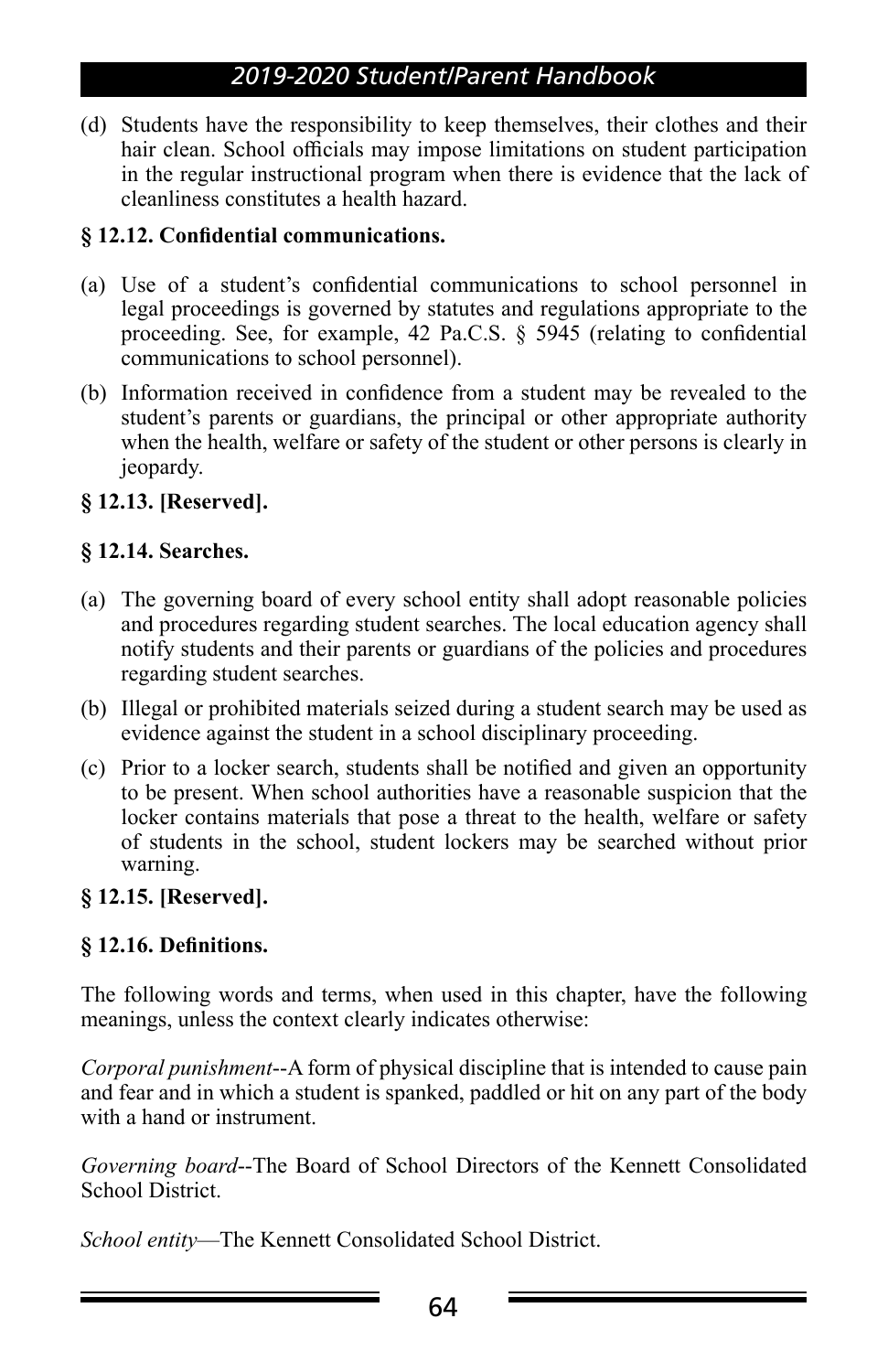*Student assistance program*--A systematic process designed to assist school personnel to identify issues, including alcohol, drugs and others, which pose a barrier to a student's learning and school success. Student assistance is a systematic process using effective and accountable professional techniques to mobilize school resources to remove the barriers to learning, and, when the problem is beyond the scope of the school, to assist the parent and the student with information so they may access services within the community.

### **B. Student Disciplinary Policy**

The commission of any of the following offenses may lead to a student's exclusion from school (expulsion, suspension, or in-school suspension):

**TRUANCY** – Unexcused absence from school lasting a day or more.

**LATENESS** – Lateness to school, class, or other assignment.

**LEAVING SCHOOL GROUNDS** – Leaving school building or grounds without permission.

**DISRUPTIVE BEHAVIOR** – Conduct that threatens the student's or others well-being or security, that could result in the destruction of property, or that materially interferes with the learning process.

**FIGHTING** - Fighting with another student.

**DISRESPECT FOR LAWFUL AUTHORITY** - Failure to obey a reasonable order given by a school employee.

**VIOLATION OF BOARD POLICY**. Violation of any Board Policy that provides for expulsion or suspension.

**VIOLATION OF OTHER SCHOOL RULES.** Violation of any school rule or regulation (such as those set forth by the Student Handbook), so long as a student has received notice of such rule or regulation and the discipline that may be imposed.

**CRIMINAL BEHAVIOR** - Conduct that constitutes a felony, misdemeanor, or summary offense under the prevailing laws of the Commonwealth of Pennsylvania.

Application of Code of Student Conduct. The Code of Student Conduct shall apply to students not only while on District premises, going to and from school, on school vehicles, or at school-sponsored events and activities, but also off school premises when such conduct has the effect of substantial disruption or interference with the operation of a school or with a student's or employee's rights.

Probation. After a student has completed a period of exclusion from school, the administration may place such student on probation. The administration shall give written notice of the term and conditions of probation to such student and his or her parents or guardian.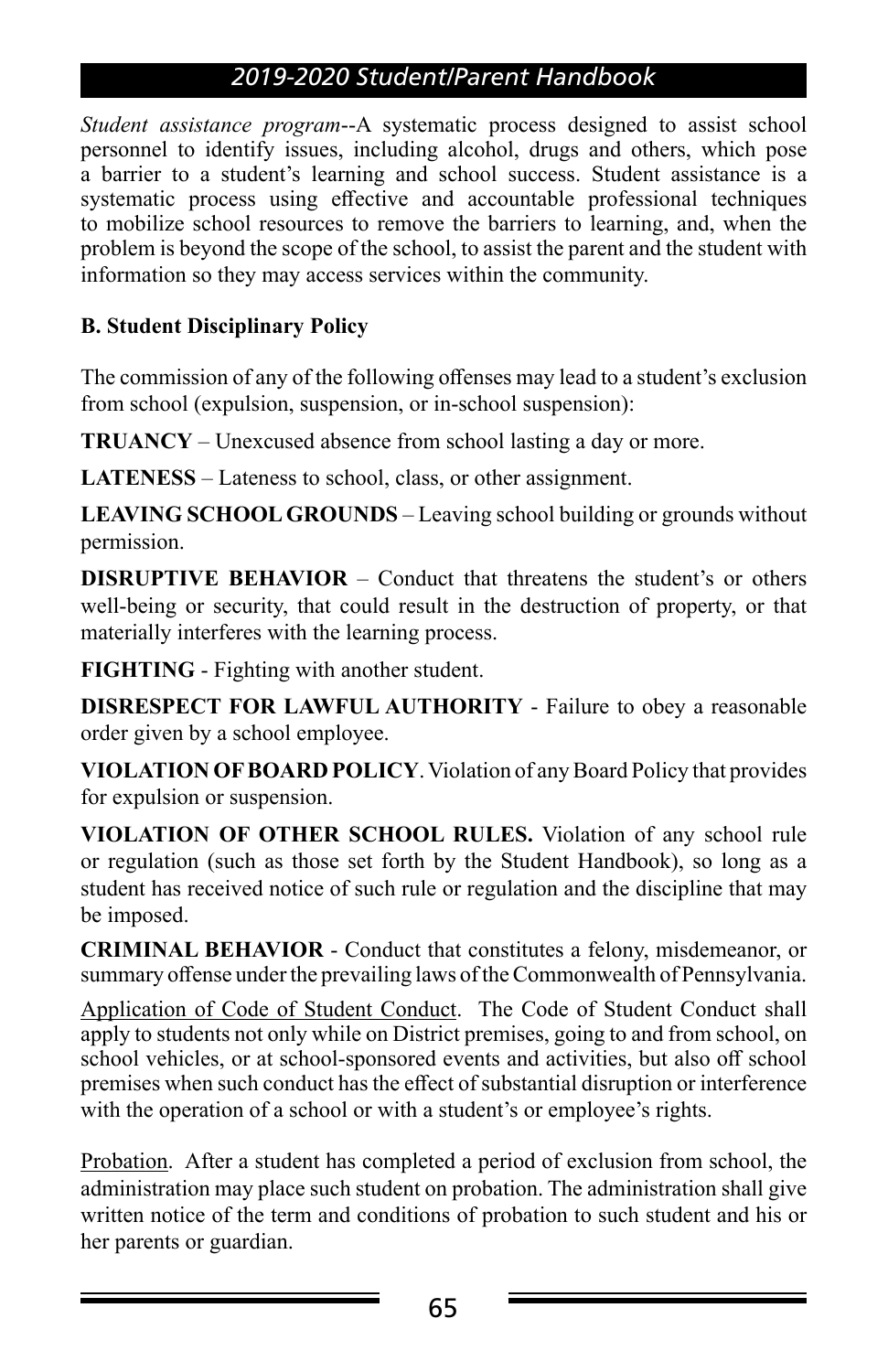Enforcement. The Board authorizes the superintendent, principals, and assistant principals to enforce this Code of Student Conduct. Teachers and other school employees having authority over students may take such reasonable actions as necessary to control the disorderly conduct of students in all situations and in all places when such students are within the jurisdiction of the Board and when such conduct interferes with the educational program of a school or threatens the health or safety of others.

Searches. To aid in enforcement of this Code of Student Conduct, the Board authorizes the principals and assistant principals, or their designees, to conduct reasonable searches of students and their personal property, including their lockers and vehicles. Prior to conducting a search, an administrator must have a reasonable suspicion that the search will result in the discovery of illegal or prohibited materials or evidence relevant to the commission of an offense. Prior to any search of a student's locker, vehicle, or other personal property, such student shall be notified and given an opportunity to be present. However, when an administrator has a reasonable suspicion that a student's locker, vehicle, or other personal property contains materials that pose a threat to the health, safety, and welfare of students, such property may be searched without prior warning.

Student Discipline Records. Data regarding disciplinary actions may be entered on a student's record when such notations can be used to assist counselors. All such information shall be removed from a student's permanent record except in the case of expulsion from school or the commitment of a felony while under school authority.

## **IX. USE OF POLICE DOGS**

In accordance with the law, police dogs may be used to conduct searches to ensure the health, safety, and welfare of our students.

## **X. RESPONSIBLE USE OF TECHNOLOGY**

The District supports use of the Internet and other computer networks in the District's instructional and operational programs in order to facilitate learning, teaching and daily operations through interpersonal communications and access to information, research and collaboration. For instructional purposes, the use of network facilities shall be consistent with the curriculum adopted by the School District as well as the varied instructional needs, learning styles, abilities, and developmental levels of students.

The District shall make every effort to ensure that this resource is used responsibly by students and staff.

Students will be allowed to use the Internet when the acknowledgment form at the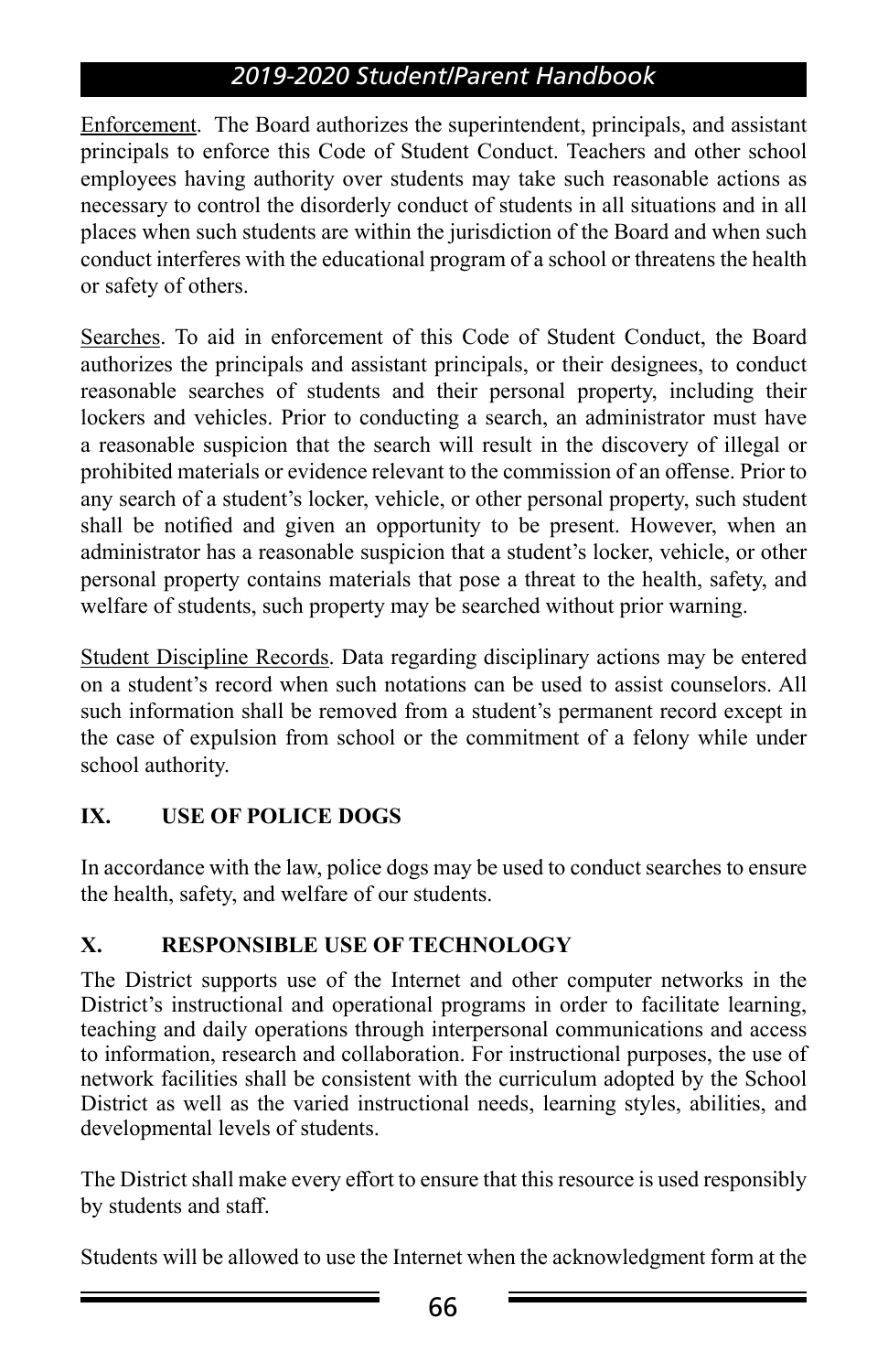front of this book is signed. Exceptions must be placed in writing by the parent/ guardian to the building principal. This is inclusive of the Acceptable Use Policy that students and parents are asked to read and sign when they first register in the **District** 

Students are expected to act in a responsible, ethical and legal manner in accordance with District policy, accepted rules of network etiquette and Federal and State law.

The network user shall be responsible for damages to the equipment, systems and software resulting from deliberate or willful acts.

### **A. Acceptable Use of the Communications and Information Systems**

### **1. Purpose**

The Kennett Consolidated School District ("School District") provides employees, students, and Guests ("Users") with hardware, software, and access to the School District's Computers, and Electronic Communications Systems and network, which includes Internet access, whether wired, wireless, cellular, virtual, cloud, or by any other means. Guests include but are not limited to visitors, workshop attendees, volunteers, independent contractors, adult education staff, students, board members, vendors, and consultants.

Computers, network, Internet, electronic communications, information systems, databases, files, software, and media (collectively "CIS systems") provide vast, diverse, and unique resources. The Board of School Directors will provide access to the School District's CIS systems for Users if there is a specific School Districtrelated purpose to access information; to research; to collaborate; to facilitate learning and teaching; and to foster the Educational Purpose and mission of the School District.

For Users, the School District's CIS systems must be used for Educational Purposes and performance of School District job duties in compliance with this Policy, other School District Policies, regulations, rules, and procedures, Internet Service Provider (ISP) and website terms, and local, state, and federal laws. For employees, Incidental Personal Use is permitted as defined in this Policy). Students may only use the CIS systems for Educational Purposes, and as permitted by School District Policies, regulations, rules, and procedures, and should not have any expectation of privacy in anything they create, store, send, receive, or display on or over the School District's systems.

CIS systems may include School District Computers which are located or installed on School District property, at School District events, connected to the School District's network and/or systems, or when using its mobile computing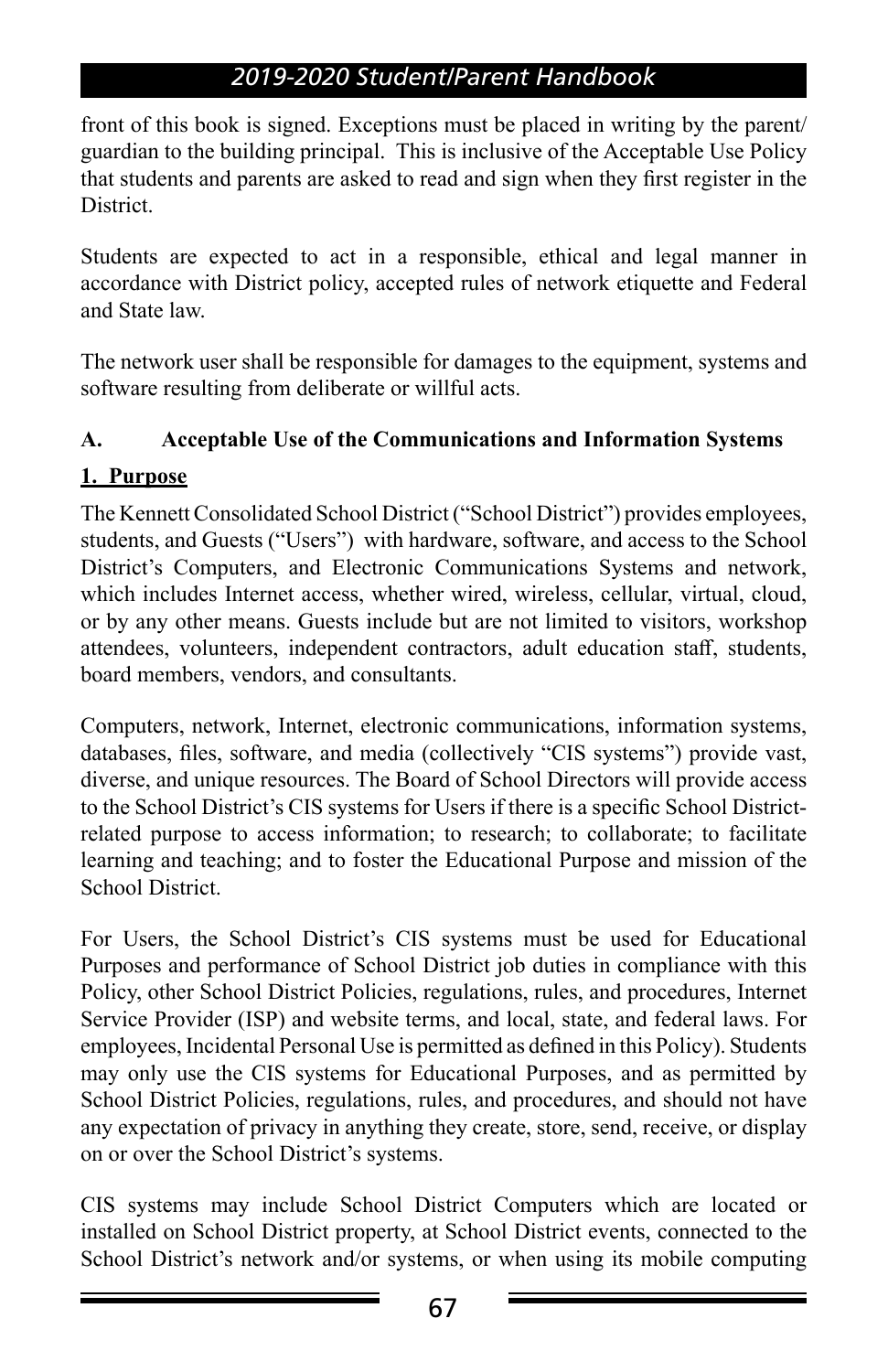equipment, telecommunication facilities in protected and unprotected areas or environments, directly from home, or indirectly through another ISP, and if relevant, when Users bring and use their own personal Computers or personal electronic devices, and, if relevant, when Users bring and use another entity's Computer or electronic devices to a School District location, an event, or connect it to the School District's network.

If Users' bring personal Computers or personal technology devices onto the School District's property or at School District events or connect them to the School District's network, and systems, and if the School District reasonably believes the personal Computers and personal electronic devices contain School District information or contain information that violates a School District Policy, regulation, rule, or procedure, the legal rights of the School District or another person, or involves significant harm to the School District or another person, or involves a criminal activity, the personal Computers or personal electronic devices may be accessed in accordance with the law to ensure compliance with this Policy, other School District Policies, regulations, rules, and procedures, ISP and website terms, and local, state, and federal laws. Users may not use their personal Computers and personal technology devices to access the School District's intranet, Internet, or any other CIS System unless approved by the Supervisor of Technology Services and/or designee and/or authorized as part of the School District's services for Users.

The School District intends to protect its CIS systems strictly against numerous outside and internal risks and vulnerabilities. Users play a critical role in protecting these School District assets and in lessening the risks that can destroy them. Consequently, Users are required to comply fully with this Policy and to report immediately any violations or suspicious activities to the building principals or the Superintendent. Conduct otherwise will result in actions further described in the Consequences for Inappropriate, Unauthorized, and Illegal Use section found in the last section of this Policy and provided in other relevant School District Policies, regulations, rules, and procedures.

### **2. Definitions**

- 1. Child Pornography Under federal law, any Visual Depiction, including any photograph, film, video, picture, or Computer or Computer-generated image or picture, whether made or produced by electronic, mechanical, or other means, of sexually explicit conduct, where:
	- a. The production of such Visual Depiction involves the use of a Minor engaging in sexually explicit conduct;
	- b. Such Visual Depiction is a digital image, Computer image, or Computergenerated image that is or is indistinguishable from that of a Minor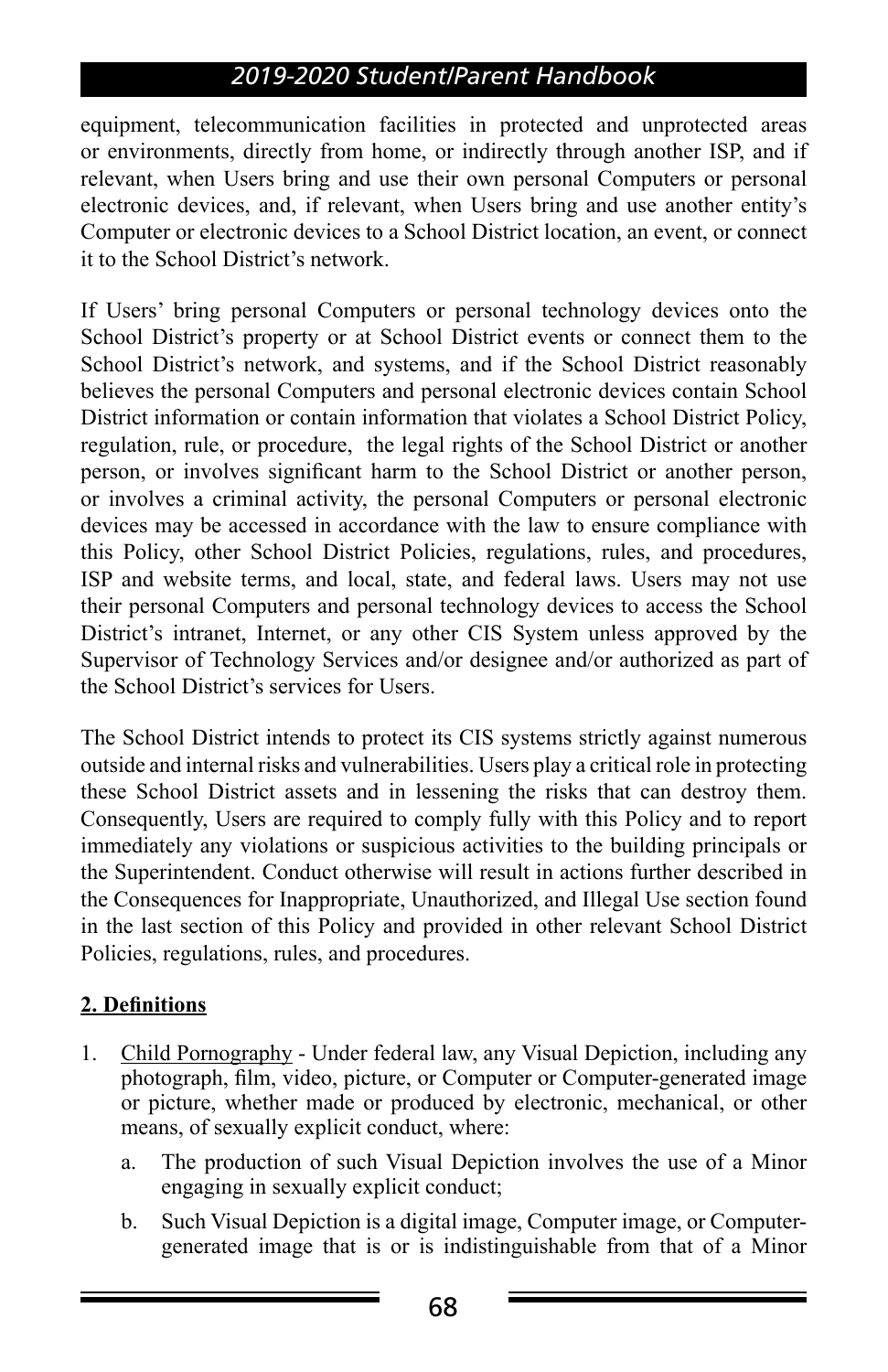engaging in sexually explicit conduct; or

c. Such Visual Depiction has been created, adapted, or modified to appear that an identifiable Minor is engaging in sexually explicit conduct.

Under Pennsylvania law, any person who intentionally views or knowingly possesses or controls any book, magazine, pamphlet, slide, photograph, film, videotape, Computer depiction, or other material depicting a child under the age of eighteen (18) years engaging in a prohibited Sexual Act or in the simulation of such Act is guilty of a felony of the third degree for their first offense, or guilty of a felony of the second degree for a second offense.

- 2. Computer Includes any School District owned, leased, licensed, or Userowned personal hardware, software, or other technology device used on School District premises, at School District events, or connected to the School District network containing School District programs or School District or student data (including images, files, and other information) attached or connected to, installed in, or otherwise used in connection with a Computer. For example, Computer includes, but is not limited to, School District and User's: desktop, notebook, powerbook, tablet PC, or laptop Computers, servers, firewalls/security systems, distance learning equipment, videoconference units, printers, facsimile machine, cables, modems, and other peripherals; specialized electronic equipment used for students' special educational purposes; Global Positioning System (GPS) equipment; RFID, personal digital assistants (PDAs); iPods, MP3 players; USB/thumbdrives; iPads, Kindles, and other electronic readers; iPhones, cellphones (with or without Internet access and/or electronic mail and/or recording devices and/or camera/video and other capabilities and configurations), telephones, mobile phones, or wireless devices, two-way radios/telephones and smartphones; beepers; paging devices, laser pointers and attachments, Pulse Pens, and any other such technology developed.
- 3. Electronic Communications Systems Any messaging, collaboration, publishing, broadcast, or distribution system that depends on electronic communications resources to create, send, forward, reply to, transmit, store, hold, copy, download, display, view, read, or print electronic records for purposes of communication across electronic communications network systems between or among individuals or groups, that is either explicitly denoted as a system for electronic communications or is implicitly used for such purposes. Further, an Electronic Communications System means any wire, radio, electromagnetic, photooptical, or photoelectronic facilities for the transmission/transfer of signs, signals, writings, images, sounds, data, or intelligence of any nature, wire or electronic communications and any Computer facilities or related electronic equipment for the electronic storage of such communications.

Examples include, without limitation, the Internet, intranet, electronic mail services, voice mail services, tweeting, text messaging, instant messaging, social networking and other social media, GPS, PDAs, facsimile machines, cellphones with or without Internet access and/or electronic mail and/or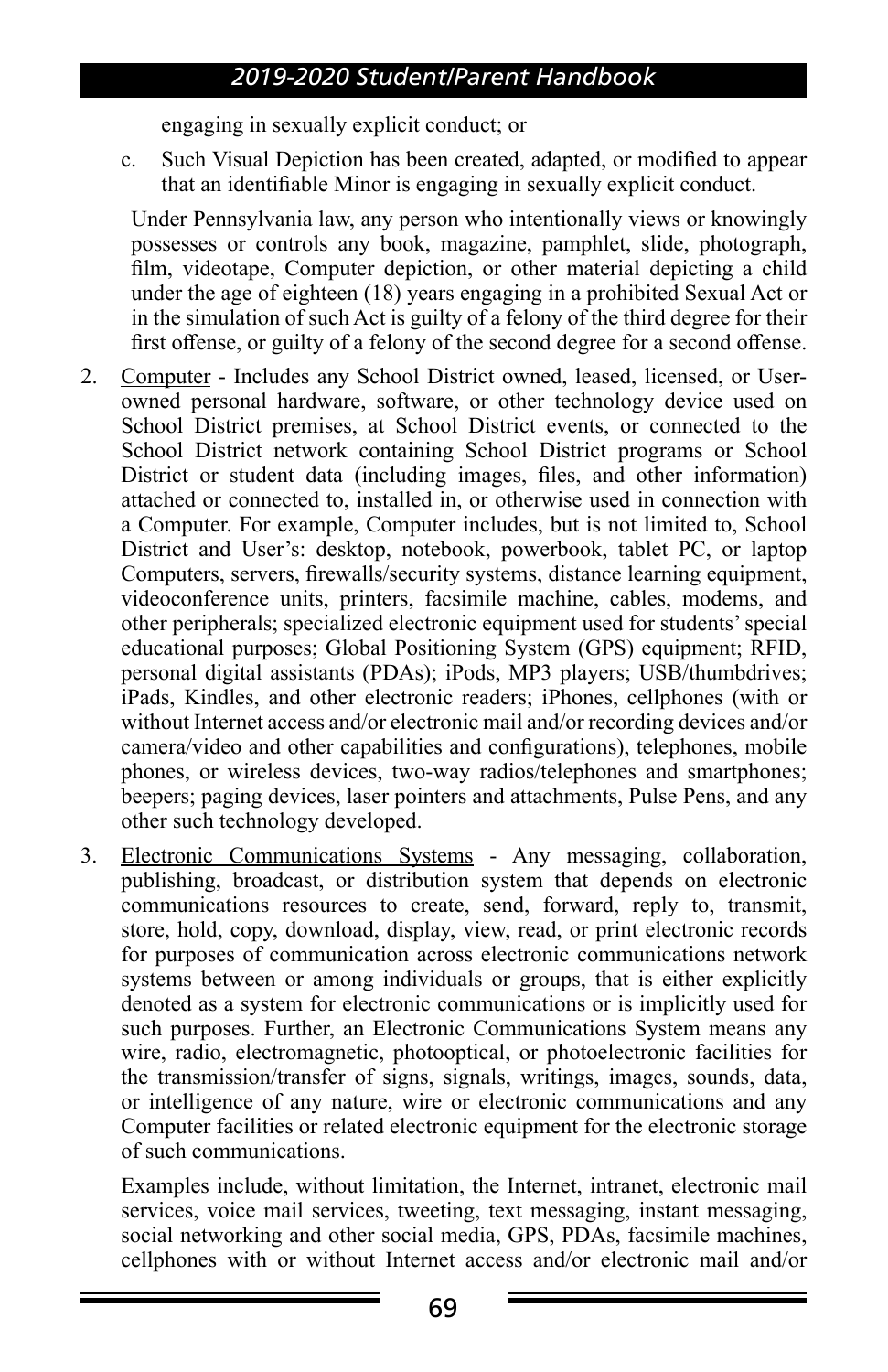recording devices, cameras/video, and other capabilities and configurations

- 4. Educational Purpose Includes use of the CIS systems for classroom activities, professional or career development, and to support the School District's curriculum, Policies, regulations, rules, procedures, and mission statement.
- 5. Harmful to Minors Under Federal law, any picture, image, graphic image file, or other Visual Depictions that:
	- a. taken as a whole, with respect to Minors, appeals to the prurient interest in nudity, sex, or excretion;
	- b. depicts, describes, or represents in a patently offensive way with respect to what is suitable for Minors, an actual or simulated Sexual Act or Sexual Content, actual or simulated normal or perverted Sexual Acts, or lewd exhibition of the genitals, and
	- c. taken as a whole lacks serious literary, artistic, political, educational, or scientific value as to Minors.

Under Pennsylvania law, that quality of any depiction or representation, in whatever form, of nudity, Sexual Conduct, sexual excitement, or sadomasochistic abuse, when it:

- a. predominantly appeals to the prurient, shameful, or morbid interest of Minors;
- b. is patently offensive to prevailing standards in the adult community as a whole with respect to what is suitable for Minors; and
- c. taken as a whole, lacks serious literary, artistic, political, educational, or scientific value for Minors.
- 6. Inappropriate Matter includes, but is not limited to, visual, graphic, video, text and any other form of indecent, sexually explicit, Obscene, pornographic, Child Pornographic, or other material that is Harmful to Minors. . Examples include, taking, disseminating, transferring, or sharing, whether by electronic data transfer or otherwise (such as sexting, e-mailing, texting, among others) or otherwise hateful, illegal defamatory, lewd, vulgar, profane, inflammatory, threatening, harassing, discriminatory (as it pertains to race, color, religion, national origin, gender, marital status, age, sexual orientation, political beliefs, receipt of financial aid, or disability), violent, bullying/cyberbullying, flagging, terroristic, and other Inappropriate Matter and material specified throughout this Policy, and other School District Policies, regulations, rules, and procedures. It also includes advocating the unlawful destruction of property.
- 7. Incidental Personal Use Incidental Personal Use of school Computers is permitted for employees so long as such use does not interfere with the employee's job duties and performance, with system operations, or with other system Users or is excessive. Personal use must comply with this Policy, all other applicable School District Policies, regulations, rules,procedures, and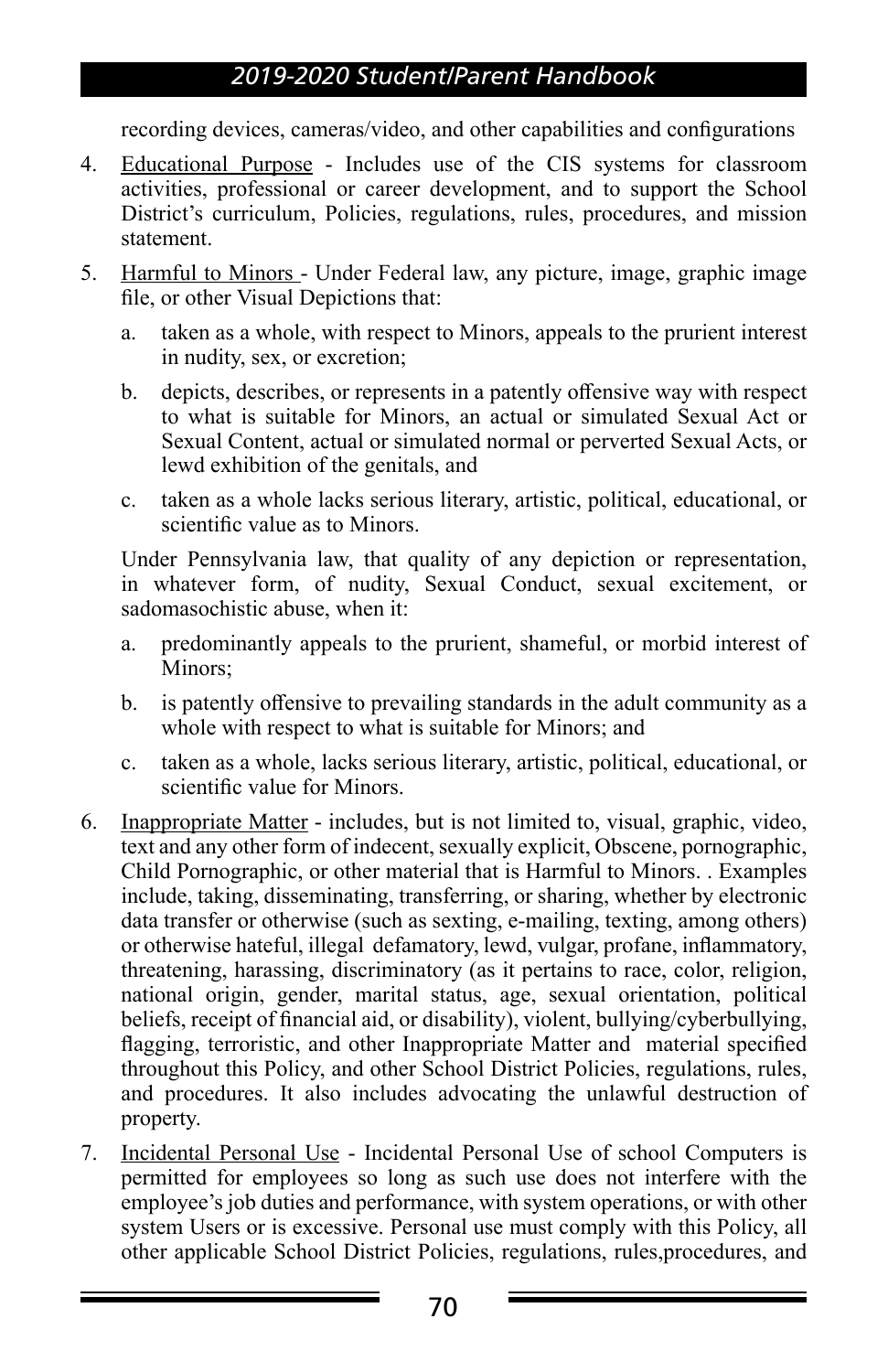ISP and website terms, local, state, and federal laws, and must not damage the School District's CIS systems.

- 8. Minor For purposes of compliance with the federal Children's Internet Protection Act ("FedCIPA"), an individual who has not yet attained the age of seventeen (17). For other purposes, Minor shall mean the age of minority as defined in the relevant law.
- 9. Obscene under federal law, analysis of the material meets the following elements:
	- a. whether the average person, applying contemporary community standards, would find that the material, taken as a whole, appeals to the prurient interest;
	- b. whether the work depicts or describes, in a patently offensive way, sexual conduct specifically designed by the applicable state or federal law to be Obscene; and
	- c. whether the work, taken as a whole, lacks serious literary, artistic, political, educational, or scientific value.

Under Pennsylvania law, any material or performance if:

- a. the average person, applying contemporary community standards, would find that the subject material, taken as a whole, appeals to the prurient interest;
- b. the subject matter depicts or describes in a patently offensive way, Sexual Conduct described in the law to be Obscene; and
- c. the subject matter, taken as a whole, lacks serious literary, artistic, political, educational, or scientific value.
- 10. Sexual Act and Sexual Contact Is defined at 18 U.S.C. § 2246(2), at 18 U.S.C. § 2246(3), and at 18 Pa. C.S.A. § 5903.
- 11. Technology Protection Measure(s)-Aspecific technology that blocks or filters Internet access to Visual Depictions that are Obscene, Child Pornography or Harmful to Minors.
- 12. Visual Depictions Undeveloped film and videotape and data stored on Computer disk or by electronic means which is capable of conversion into a visual image, and data which is capable of conversion into a visual image that has been transmitted by any means, whether or not stored in a permanent format, but does not include mere words.

## **3. Authority**

1. Access to the School District's CIS systems through school resources is a privilege, not a right. These systems and resources, as well as the User accounts and information, are the property of the School District. The School District reserves the right to deny access to prevent unauthorized, inappropriate, or illegal activity, and may revoke those privileges and/or administer appropriate disciplinary action. The School District will cooperate to the extent legally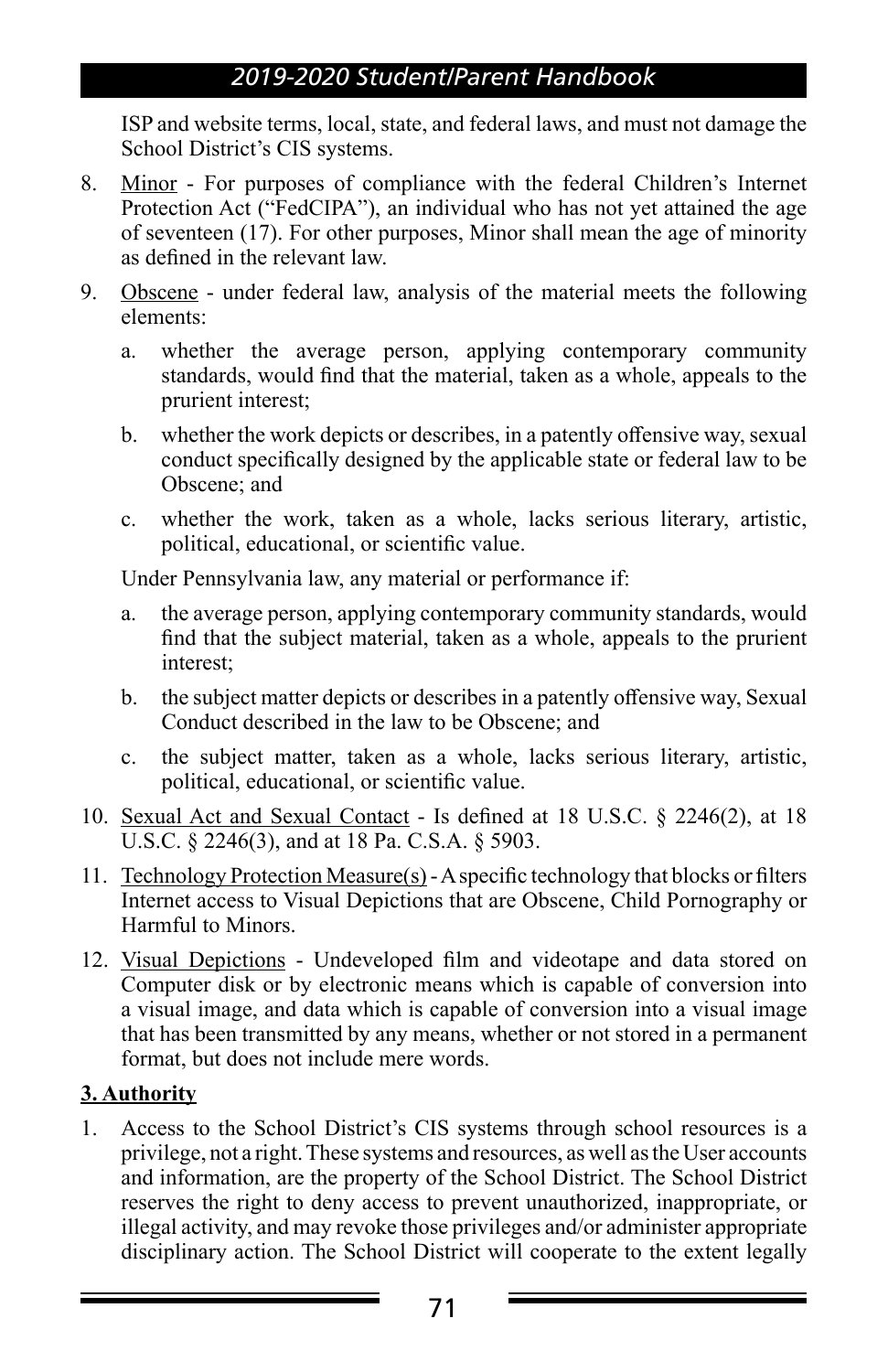required with other educational entities, ISPs and websites terms, and local, state, and federal officials in any investigation concerning or related to the misuse of the CIS systems, or other legal requests, whether criminal or civil actions.

2. It is often necessary to access Users' accounts in order to perform routine maintenance, security tasks, and for other legal reasons. System administrators have the right to access by interception and to access the stored communication of Users' accounts for any reason in order to uphold this Policy, other School District Policies, regulations, rules, procedures, the law, and to maintain the system. Users should have no privacy expectations in the contents of their files or any of their use of the School District's CIS systems.

**USERS SHOULD HAVE NO EXPECTATION OF PRIVACY IN ANYTHING THEY CREATE, STORE, SEND, RECEIVE, OR DISPLAY ON OR OVER THE SCHOOL DISTRICT'S CIS SYSTEMS, AND THE SCHOOL DISTRICT'S AUTHORIZED THIRD PARTIES' SYSTEMS, INCLUDING THEIR PERSONAL FILES OR ANY OF THEIR USE OF THE SCHOOL DISTRICT'S CIS SYSTEMS. The School District reserves the right to access, view, record, check, receive, monitor, track, log, store, and otherwise inspect and use any and all CIS systems, and authorized third parties' and third party systems use and to monitor and allocate fileserver space.**

Users of the School District's CIS systems who transmit or receive communications and information shall be deemed to have consented to having the content of any such communications accessed, viewed, recorded, checked, received, monitored, tracked, logged, stored, and otherwise inspected or used by the School District, and to having system administrators monitor and allocate fileserver space. Passwords and message delete functions do not restrict the School District's ability or right to access such communications or information.

- 3. The School District reserves the right to restrict access to any Internet sites or functions it may deem inappropriate through general Policy, software blocking, or online server blocking. Specifically, the School District operates and enforces Technology Protection Measure(s) that block or filter online activities of Minors on its Computers used and accessible to adults and students so as to filter or block Inappropriate Matter as defined in this Policy. Measures designed to restrict adults' and Minors' access to material Harmful to Minors may be disabled to enable an adult or made less restrictive for a student (who has provided written consent from a parent/guardian) to access *bona fide* research, not within the prohibitions of this Policy, or for another lawful purpose. No person may have access to material that is illegal under federal or state law.
- 4. If a student or an adult is denied access to material in accordance with this Policy, they have the right to submit a claim. An administrator, supervisor, or their designee will expedite a review and resolution of the claim upon receipt of written consent from a parent/guardian of a student and upon the written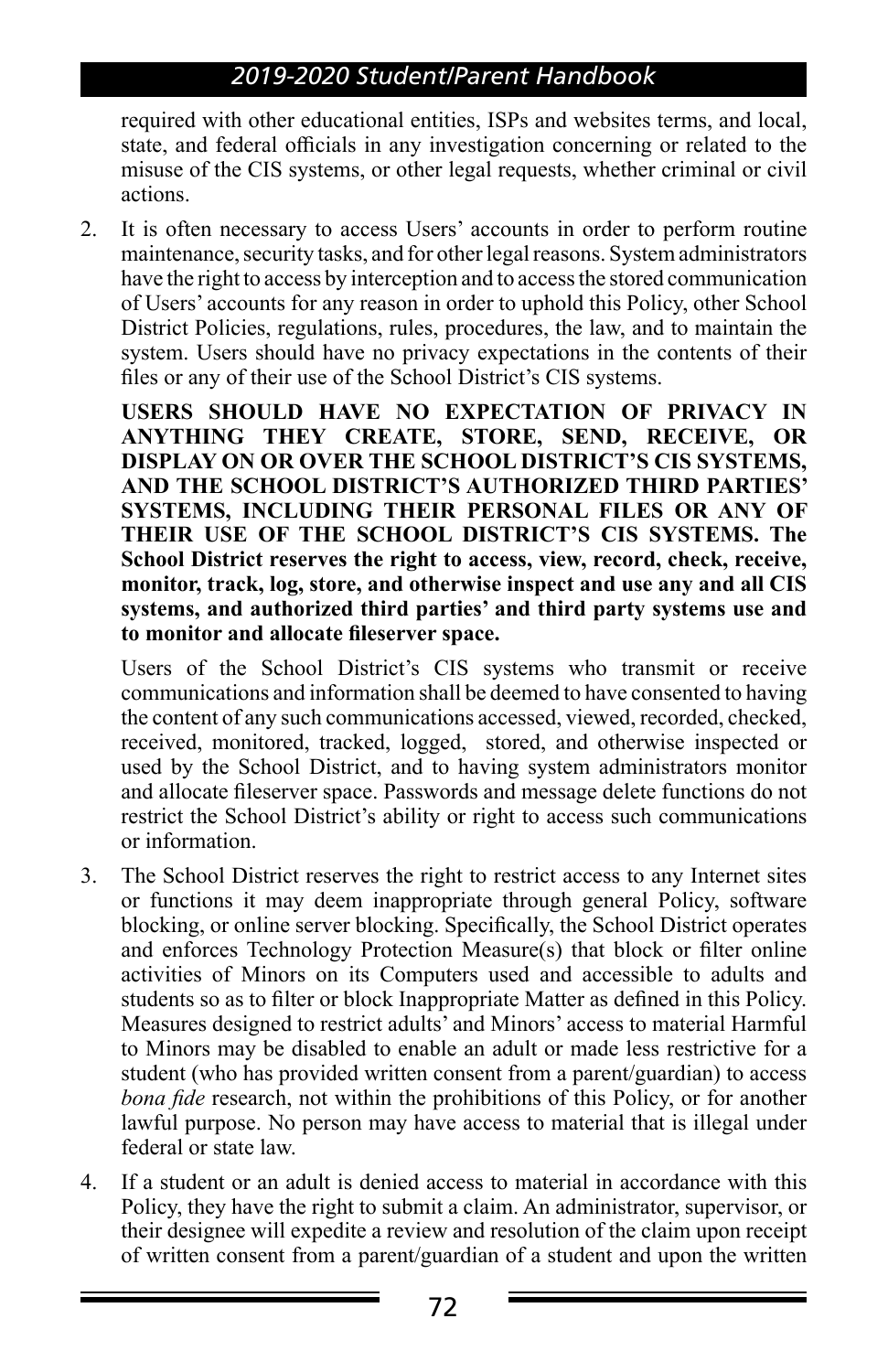request from an adult presented to the building principal.

- 5. The School District has the right, but not the duty, to inspect, review, or retain electronic communications created, sent, displayed, received, or stored on or over the School District's CIS systems, to monitor (electronic or otherwise), record, check, track, log, access, or otherwise inspect its CIS systems.
- 6. In addition, *in accordance with the law (for example, relevant to this paragraph,*  with a search warrant, subpoena, court order, litigation procedure, or other *legal means)*, the School District has the right, but not the duty, to inspect, review, or retain electronic communication created, sent, displayed, received or stored *on User's* personal Computers, electronic devices, networks, internet, electronic communication systems, and in databases, files, software, and media that contain School District information and data.
- 7. Also, *in accordance with the law (for example, relevant to this paragraph, with a search warrant, subpoena, court order, litigation procedure, or other legal means)*, the School District has the right, but not the duty, to inspect, review, or retain electronic communication created, sent, displayed, received or stored *on another entity's* Computer or electronic device when Users bring and use another entity's Computer or electronic device to a School District location, event, or connect it to the School District network and/or systems, and/or that contains School District programs, or School District data or information.
- 8. The above applies no matter where the use occurs whether brought onto School District property, to School District events, or connected to the School District network, or when using mobile computing equipment and telecommunications facilities in protected and unprotected areas or environments, directly from home, or indirectly through another social media or internet service provider, as well as by other means. *All actions must be conducted in accordance with the law*, assist in the protection of the School District's resources, ensure compliance with this Policy, its administrative regulations, or other School District Policies, regulations, rules, and procedures, ISP and websites terms, or local, state, and federal laws.
- 9. The School District will cooperate to the extent legally required with social media sites, ISPs and websites terms, and, local, state, and federal officials in investigations or with other legal requests, whether criminal or civil actions.
- 10. The School District reserves the right to restrict or limit usage of lower priority CIS systems and Computer uses when network and computing requirements exceed available capacity according to the following priorities:
	- a. Highest uses that directly support the education of the students.
	- b. Medium uses that indirectly benefit the education of the students.
	- c. Lowest uses that include reasonable and limited educationallyrelated employee interpersonal communications and employee limited Incidental Personal Use.
	- d. Forbidden all activities in violation of this Policy, other School District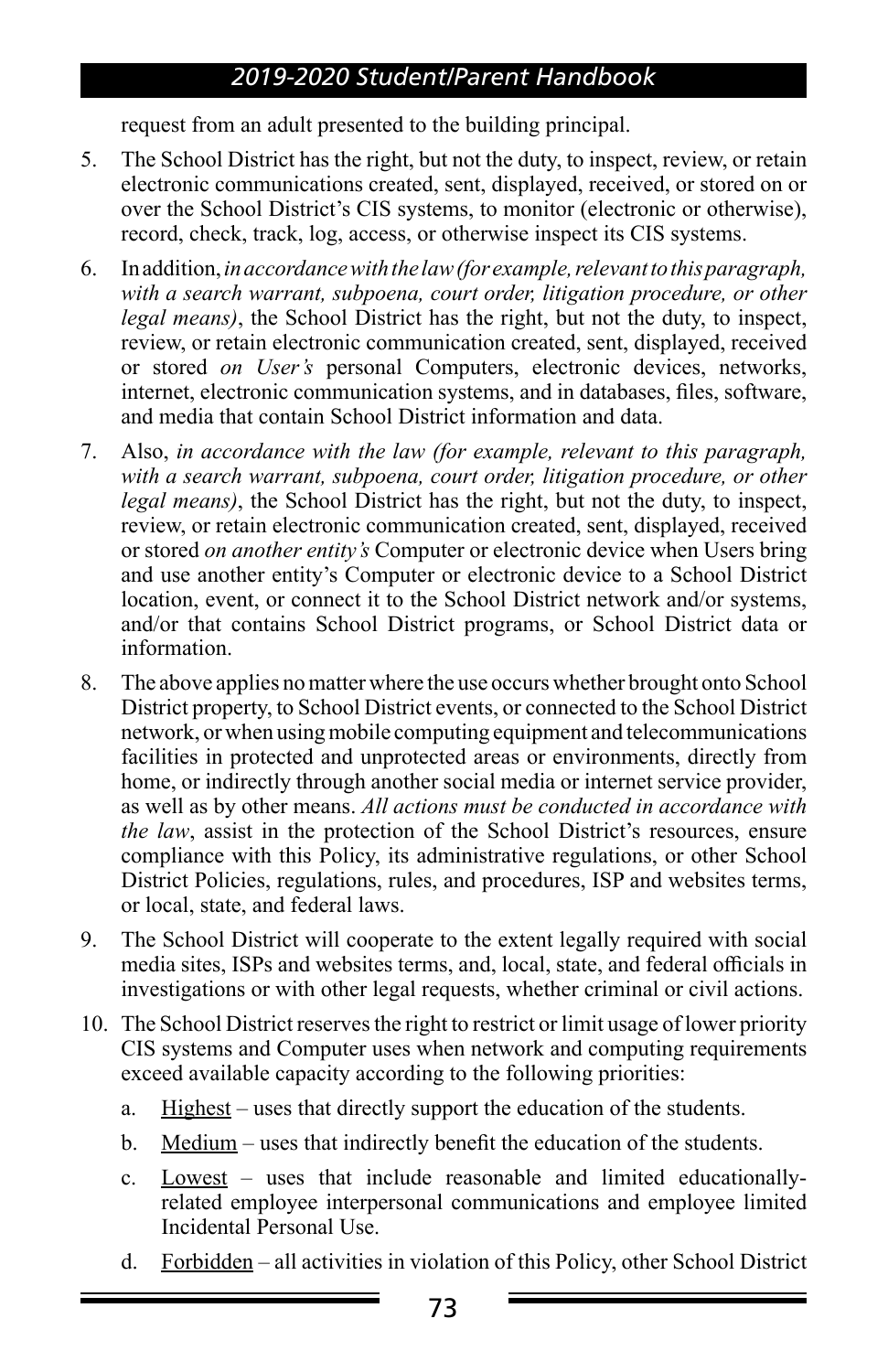Policies, regulations, rules, and procedures, ISP and website terms, and local, state, and federal laws.

- 11. The School District additionally reserves the right to:
	- a. Determine which CIS systems' services will be provided through School District resources.
	- b. Determine the types of files that may be stored on School District file servers and Computers.
	- c. View and monitor network traffic, file server space, processor, and system utilization and all applications provided through the network and Electronic Communications Systems, including e-mail, text messages, and other electronic communications.
	- d. Remove excess e-mail and other electronic communications, or files taking up an inordinate amount of fileserver space after a reasonable time.
	- e. Revoke User privileges, remove User accounts, or refer to legal authorities, and/or School District authorities when violation of this and any other applicable School District Policies, regulations, rules, and/or procedures occur or ISP and website terms, or local, state or federal law is violated, including but not limited to those governing network use, copyright, security, privacy, employment, vendor access, data breaches, and destruction of School District resources and equipment.

#### **4. Responsibility**

- 1. Due to the nature of the Internet as a global network connecting thousands of Computers around the world, Inappropriate Matter can be accessed through the network and Electronic Communications Systems. Because of the nature of the technology that allows the Internet to operate, the School District cannot completely block or filter access to these resources. Accessing these and similar types of resources may be considered an unacceptable use of School District resources and will result in actions explained further in the Consequences for Inappropriate, Unauthorized, and Illegal Use section found in the last Section of this Policy, and as provided in other relevant School District Policies, regulations, rules, and procedures.
- 2. The School District must publish a current version of this Policy, and if relevant, any accompanying regulations, rules, and procedures, so that all Users are informed of their responsibilities. A copy of the School District's *CIS Acknowledgement and Consent Form(s)* must be provided to all Users, who must sign the School District's *CIS Acknowledgement and Consent Form,* either by electronic or written means.
- 3. Users must be capable and able to use the School District's CIS systems and software relevant to their responsibilities. In addition, Users must agree to the requirements of this Policy, regulations, rules, and procedures.

#### **5. Delegation of Responsibility**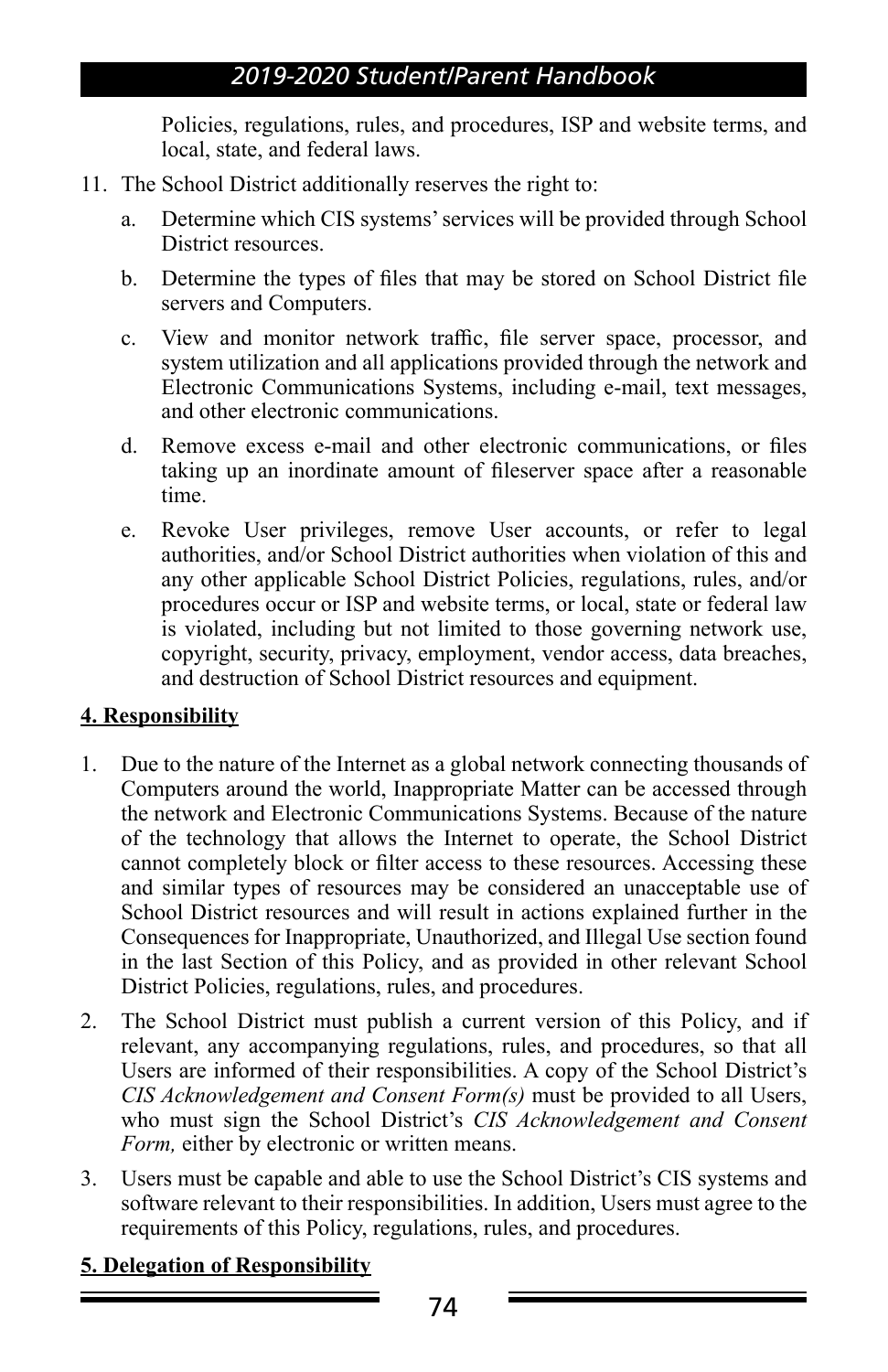- 1. The Supervisor of Technology Services, and/or designee, will serve as the coordinator to oversee the School District's CIS systems and will work with other regional or state organizations as necessary to educate Users, approve activities, provide leadership for proper training for all Users in the use of the CIS systems and the requirements of this Policy, other School District Policies, regulations, rules, and procedures, establish a system to ensure adequate supervision of the CIS systems, maintain executed User *CIS Acknowledgement and Consent Forms*, and interpret and enforce this Policy, other relevant School District Policies, regulations, rules, and procedures.
- 2. The Supervisor of Technology Services, and/or designee, will establish a process for setting-up individual and class accounts, set quotas for disk usage on the system, establish a Record Retention and Record Destruction Policies and Records Retention Schedule to include electronically stored information and establish the School District virus protection process.
- 3. Unless otherwise denied for cause, student access to the CIS systems resources must be through reasonable supervision by the professional staff, and or assigned by professional employees (for example, homework). Administrators, teachers, and staff have the responsibility to work together to help students develop the skills and judgment required to make effective and appropriate use of the resources. All Users have the responsibility to respect the rights of all other Users within the School District and School District CIS systems, and to abide by the Policies, regulations, rules, and procedures established by the School District, as well as ISP and website terms, and local, state, and federal laws.
- 4. The building principal and/or designee(s), have the responsibility to educate Minors about appropriate online behavior, including interacting with other individuals on social networking websites and in chat rooms and cyberbullying awareness and response.

#### **6. Regulations**

- 1. Access to the CIS Systems
	- a. The CIS systems accounts of Users must be used only by authorized owners of the accounts and only for authorized purposes.
	- b. An account will be made available according to a procedure developed by appropriate School District authorities.
	- c. CIS System. This Policy, as well as other relevant School District Policies, regulations, rules, and procedures, ISP terms, and local, state, and federal laws will govern use of the School District's CIS systems for Users.
	- d. Types of Services include, but are not limited to:
		- i. Internet. School District employees, students, and Guests will have access to the Internet through the School District's CIS systems, as needed.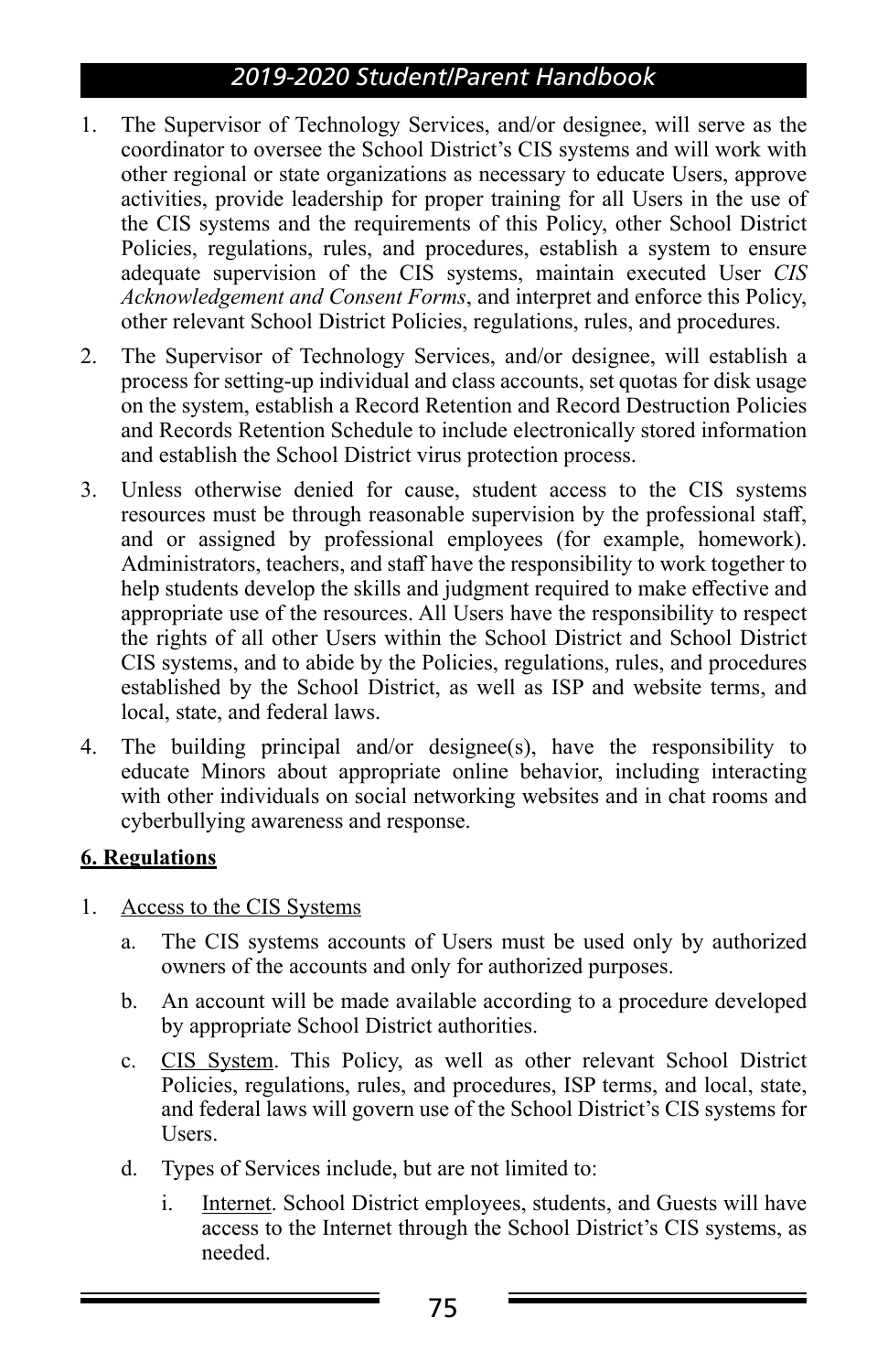- ii. E-Mail and Text Messaging. School District employees may be assigned individual e-mail and text message accounts for workrelated use, as needed, and Incidental Personal Use as defined in this Policy. Students may be assigned individual e-mail accounts as necessary, by the Supervisor of Technology Services, and/or designee, and at the recommendation of the teacher who will also supervise the students' use of the e-mail service.
- iii. Guest Accounts. Guests may receive an individual Internet account with the approval of the Supervisor of Technology Services, and/ or designee, if there is a specific School District-related purpose requiring such access. Use of the CIS systems by a Guest must be specifically limited to the School District-related purpose and comply with this Policy and all other School District Policies (including Vendor Access Policy, if applicable), regulations, rules, and procedures, as well as ISP and website terms, local, state, and federal laws and may not damage the School District's CIS systems. A School District *CIS Acknowledgement and Consent Form* must be signed in writing or electronically by a Guest, and if the Guest is a Minor, a parent's/guardian's written or electronic signature is required.
- iv. Blogs. Employees may be permitted to have School Districtsponsored blogs after they receive training and the approval of the School District. All Bloggers must follow the rules provided in this Policy, , and other applicable School District Policies, regulations, rules, and procedures of the School District, as well as ISP and website terms, and local, state, and federal laws.
- v. Web 2.0 Second, Web 3.0 Third, and Web 4.0 Fourth Generation Web-based Services. Certain School District authorized Second, Third, and Fourth Generation web-based services, such as blogging, authorized social networking sites (e.g., Teacher Tube, Moodle), wikis, RSS feeds, social software, educational games, folksonomies, course management systems, and collaboration tools that emphasize online participatory learning (where Users share ideas, comment on one another's project, plan, design, or implement, advance or discuss practices, goals, and ideas together, co-create, collaborate and share) among Users may be permitted by the School District; however, such use must be approved by the Supervisor of Technology Services, and/or designee, followed by training authorized by the School District. Users must agree and comply with this Policy as well as any other relevant School District Policies, regulations, rules, and procedures, ISP and website terms, and local, state, and federal laws.
- 2. Parental Notification and Responsibility

The School District will notify the parents/guardians about the School District's CIS systems and the Policies, regulations, rules, and procedures governing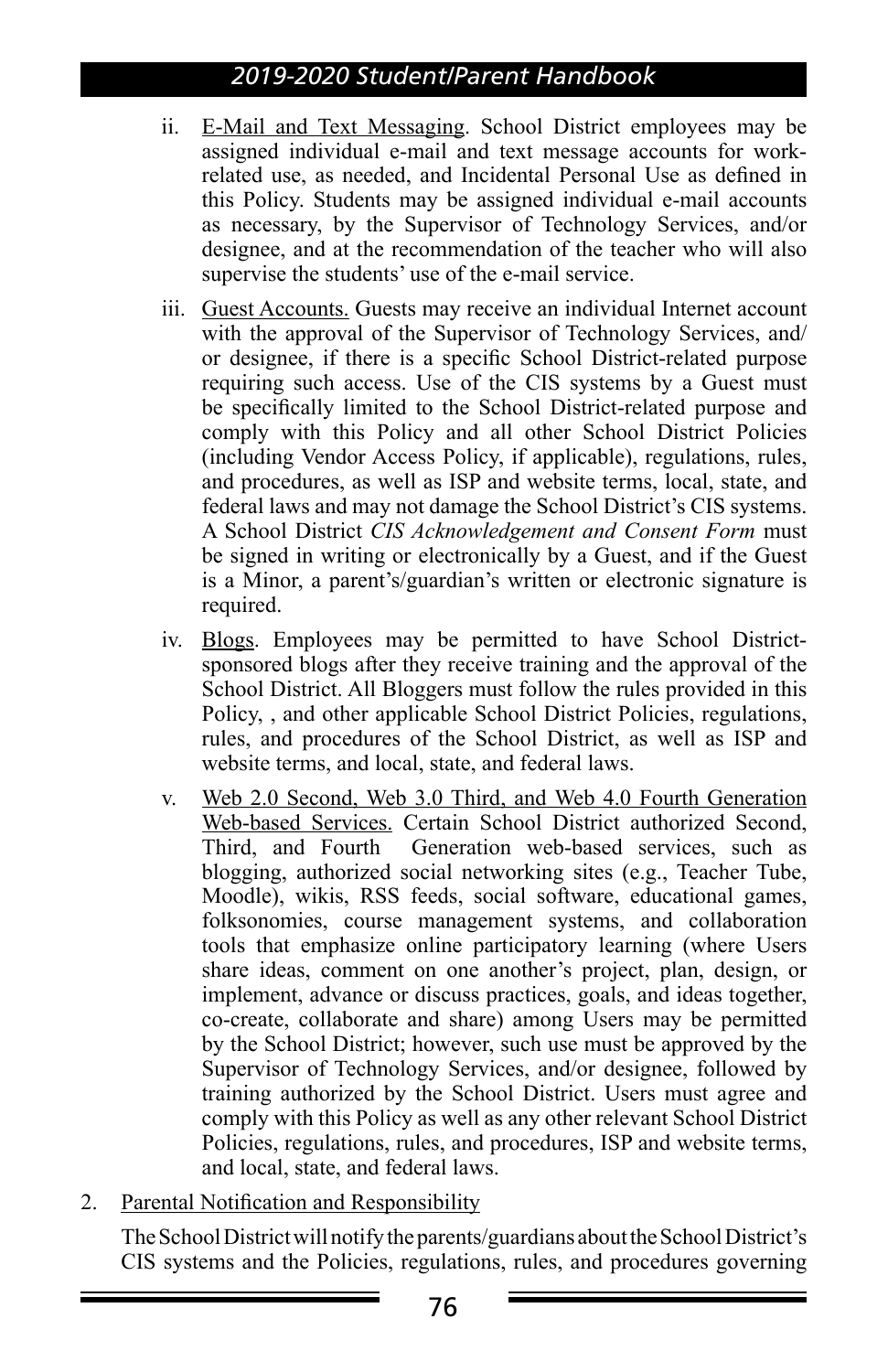their use. This Policy contains restrictions on accessing Inappropriate Matter. There is a wide range of material available on the Internet, some of which may not be fitting with the particular values of the families of the students. It is not practically impossible for the School District to monitor and enforce a wide range of social values in student use of the Internet. Further, the School District recognizes that parents/guardians bear primary responsibility for transmitting their particular set of family values to their children. The School District will encourage parents/guardians to specify to their child(ren) what material and matter is and is not acceptable for their child(ren) to access through the School's District's CIS system. When out of school, parents/ guardians are responsible to help monitor their child(ren)'s use of the School District's CIS systems when they are accessing the systems.

3. School District Limitation of Liability

The School District makes no warranties of any kind, either expressed or implied, that the functions or the services provided by or through the School District's CIS systems will be error-free or without defect. The School District does not warrant the effectiveness of Internet filtering. The electronic information available to Users does not imply endorsement of the content by the School District, nor is the School District responsible for the accuracy or quality of the information obtained through or stored on the CIS systems. The School District will not be responsible for any damage Users may suffer, including but not limited to, information that may be lost, damaged, delayed, misdelivered, or unavailable when using the CIS systems. The School District will not be responsible for material that is retrieved through the Internet, or the consequences that may result from them. The School District will not be responsible for any unauthorized financial obligations, charges, or fees resulting from access to the School District's CIS systems. In no event will the School District be liable to the User for any damages, whether direct, indirect, special, or consequential, arising out the use of the CIS systems.

4. Prohibitions

The use of the School District's CIS systems for illegal, inappropriate, unacceptable, or unethical purposes by Users is prohibited. Such activities engaged in by Users are strictly prohibited and illustrated below. The School District reserves the right to determine if any activity not appearing in the list below constitutes an acceptable or unacceptable use of the CIS systems.

These prohibitions are in effect any time School District resources are accessed, whether on School District property, at School District events, connected to the School District's network, when using mobile computing equipment, telecommunication facilities in protected and unprotected areas or environments, directly from home, or indirectly through another ISP, and if relevant, when a User uses their own or another entity's equipment.

Students shall be prohibited from visually possessing and using their personal electronic devices or their personal Computers as defined by this Policy, on School District premises and property (including but not limited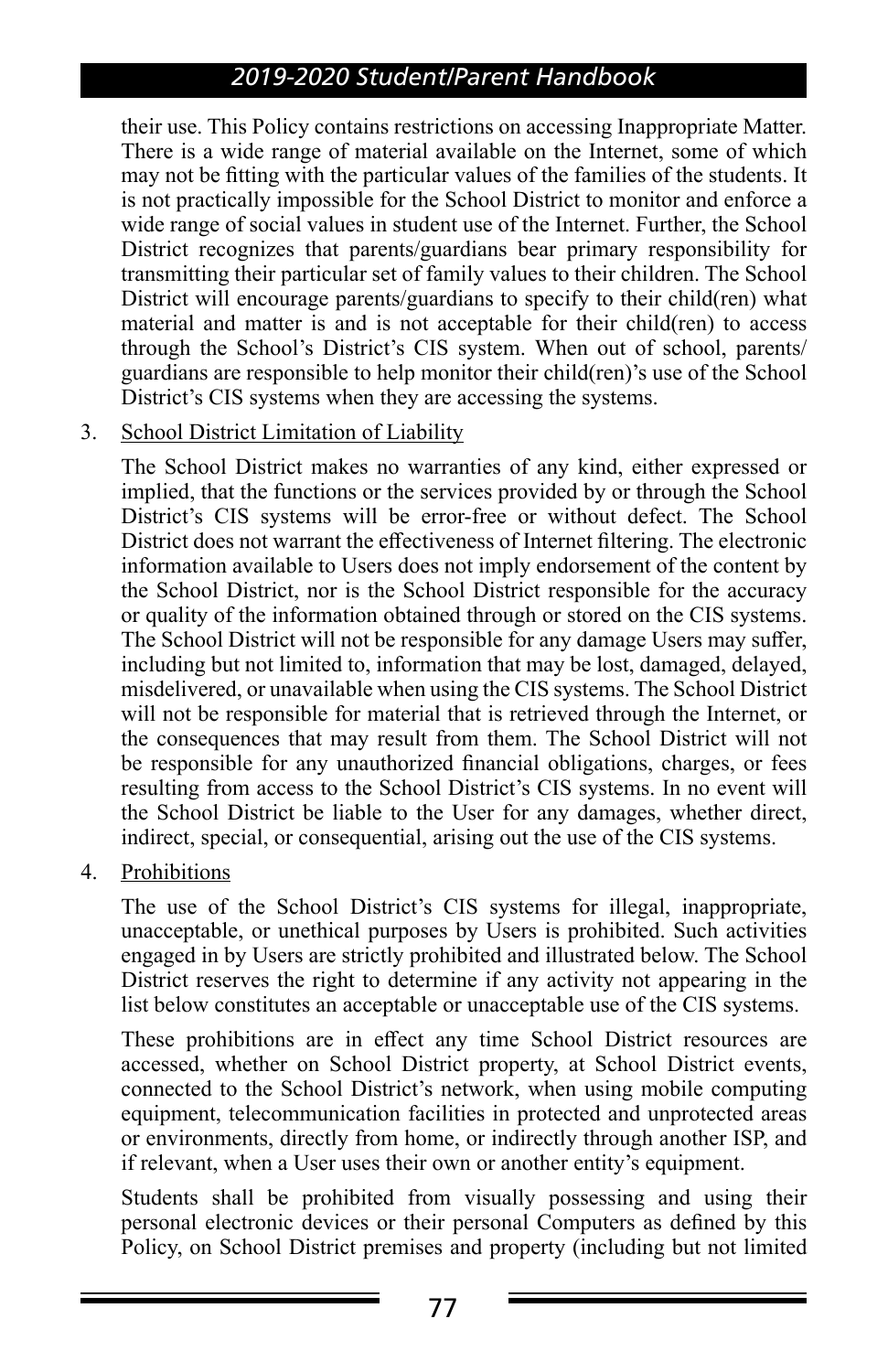to buses and other vehicles), at School District events, or through connection to the School District CIS systems, unless expressed permission has been granted by a teacher or administrator, who will then assume the responsibility to supervise the student in the possession and use, or, unless an IEP team determines otherwise, in which case, an employee will supervise the student in its possession and use. Thus, Users are prohibited from using cellphones with or without Internet access and/or recording, and/or camera/video and other capabilities and configurations. Cameras and the like may not be used to take images of others, transfer them, or place them on websites without the consent of Supervisor of Technology Services, and the person whose photo is being taken. Students who are performing volunteer fire company, ambulance, or rescue squad functions or who need such a personal electronic device or Computer because of their medical condition or the medical condition of a member of the family, with notice and the approval of the school administrator may qualify for an exemption of this prohibition.

#### a. General Prohibitions

Except as permitted by this Policy, Users are prohibited from using School District CIS systems to –

- i. Communicate about non-work or non-school related matters unless the employees' use comports with the definition of Incidental Personal Use in this Policy.
- ii. Send, receive, view, download, store, access, print, post, distribute, or transmit material that is Harmful to Minors, indecent, Obscene, pornographic, Child Pornographic, terroristic, sexually explicit. This includes but not limited to, Visual Depictions. Examples include, taking, disseminating, transferring, or sharing Obscene, pornographic, lewd, or otherwise illegal images or photographs, whether by electronic data transfer or otherwise (such as sexting, e-mailing, texting, among others). Neither may Users advocate the unlawful destruction of property.
- iii. Send, receive, view, download, store, access, print, distribute, or transmit Inappropriate Matter, as defined in this Policy, and material likely to be offensive or objectionable to recipients.
- iv. Cyberbully another individual or entity. See School District Bullying Policy No. 249.
- v. Bully or target a person to make that person a subject of ridicule.
- vi. Access or transmit gambling, information or promote or participate in pools for money, including but not limited to basketball and football, or any other betting or games of chance.
- vii. Participate in discussion or news groups that cover inappropriate and/or objectionable topics or materials, including those that conform to the definition of Inappropriate Matter in this Policy.

viii. Send terroristic threats, hateful mail, harassing communications,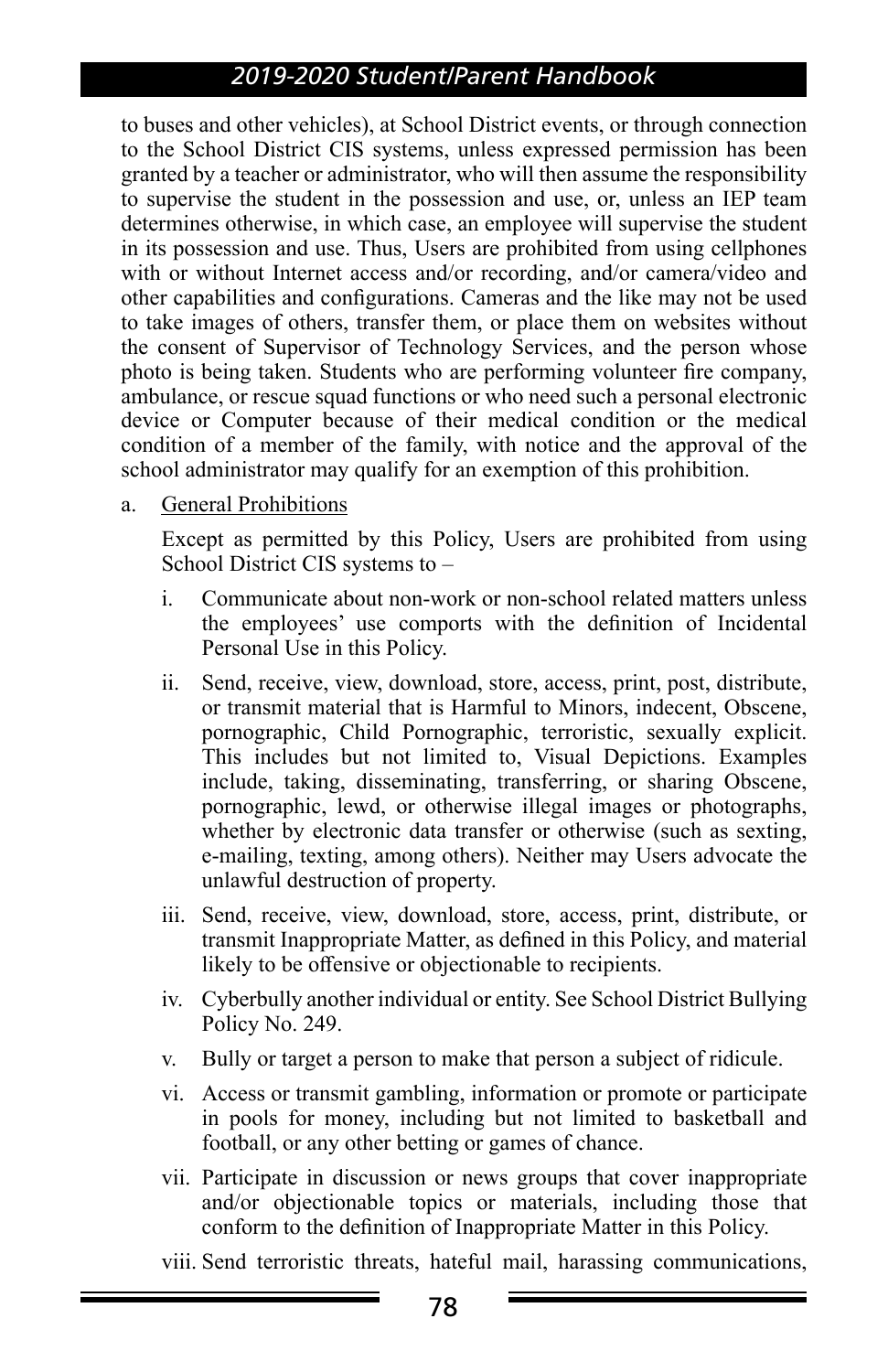discriminatory remarks, and offensive or inflammatory communications.

- ix. Participate in unauthorized Internet Relay Chats, instant messaging communications, and Internet voice communications (online, realtime conversations) that are not for school-related purposes or required for employees to perform their job duties. Students must obtain consent from their teacher to use IRC's, however they may not use instant messaging or text messaging. Employees may only use instant messaging if consent was obtained from the Supervisor of Technology Services, and/or designee.
- x. Use in an illegal manner or to facilitate any illegal activity.
- xi. Communicate through e-mail for non-educational purposes or activities, unless it is for Incidental Personal Use as defined by this Policy. The use of e-mail to mass mail non-educational or nonwork related information is expressly prohibited (for example, the use of the "everyone" distribution list, all staff lists, building level distribution lists, or other e-mail distributions lists to offer personal items for sale is prohibited).
- xii. Engage in commercial, for-profit, or any business purposes (except where such activities are otherwise permitted or authorized under applicable School District Policies); conduct unauthorized fund raising or advertising on behalf of the School District and non-school School District organizations; engage in the unapproved resale of School District Computer resources to individuals or organizations; or use the School District's name in any unauthorized manner that would reflect negatively on the School District, its employees, or students. **Commercial purposes** is defined as offering or providing goods or services or purchasing goods or services for personal use. School District acquisition Policies must be followed for School District purchase of goods or supplies through the School District system.
- xiii. Engage in unlawful political lobbying or advocacy.
- xiv. Install, distribute, reproduce, or use unauthorized copyrighted software on School District Computers or copy School District software to unauthorized Computer systems, intentionally infringing upon the intellectual property rights of others or violating a copyright. See Copyright Infringement section in this Policy, the School District's Copyright Policy No. 814, and the School District's Copyright Guidelines Handbook for additional information.
- xv. Plagiarize works that are found on the Internet. Plagiarism is taking the ideas or writings of others & presenting them as if they were one's own.
- xvi. Install Computer hardware, peripheral devices, network hardware, or system hardware. The authority to install hardware or devices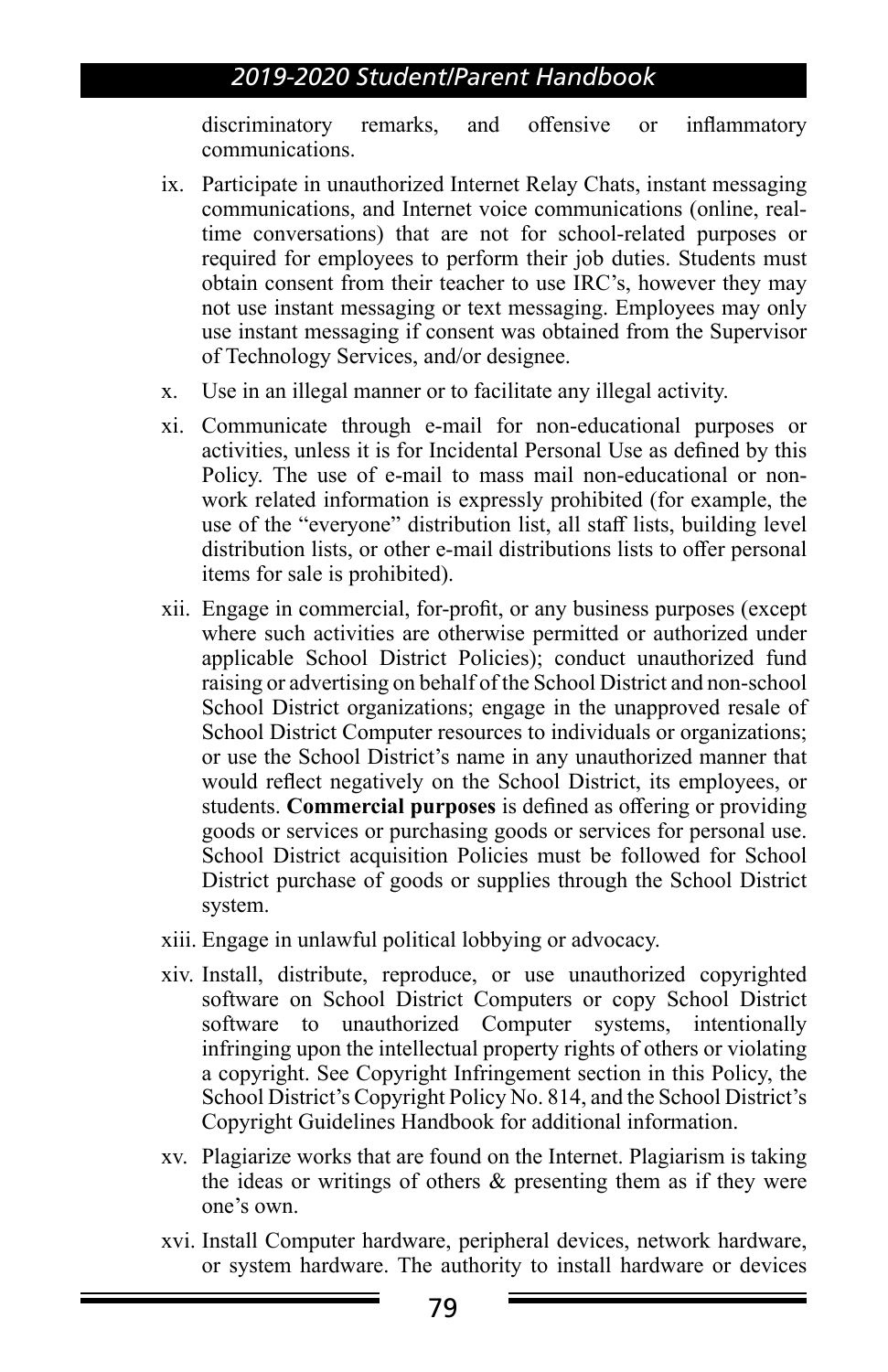on School District Computers is restricted to the Supervisor of Technology Services, and/or designee.

- xvii. Encrypt messages using encryption software that is not authorized by the School District from any access point on School District equipment or School District property. Users must use School District approved encryption to protect the confidentiality of sensitive or critical information in the School District's approved manner.
- xviii. Access, interfere, possess, or distribute confidential or private information without permission of the School District's administration. An example includes accessing other students' accounts to obtain their grades, or accessing other employees' accounts to obtain information.
- xix. Violate the privacy or security of electronic information.
- xx. Send any School District information to another party, except in the ordinary course of business as necessary or appropriate for the advancement of the School District's business or educational interest.
- xxi. Send unsolicited commercial electronic mail messages, also known as spam.
- xxii. Post personal or professional webpages on the School District's website without administrative approval.
- xxiii. Post anonymous messages.
- xxiv. Use the name of the "Kennett Consolidated School District," and its logos or marks, in any form in blogs, social media, on School District Internet pages or websites, on websites not owned by or related to the School District, or in forums/discussion boards, to express or imply the official position of the Kennett Consolidated School District without the expressed, written permission of the Superintendent, and/or designee. When such permission is granted, the posting must state that the statement does not represent the position of the School District.
- xxv. Bypass or attempt to bypass Internet filtering software by any method including but not limited to the use of anonymizers/proxies, SSH terminals, or any websites that mask the content the User is accessing or attempting to access.
- xxvi. Advocate illegal drug use, whether expressed or through a latent pro-drug message. This does not include a restriction on political or social commentary on issues, such as the wisdom on the war on drugs or medicinal use.
- xxvii. Attempt to or obtain personal information under false pretenses with the intent to defraud another person.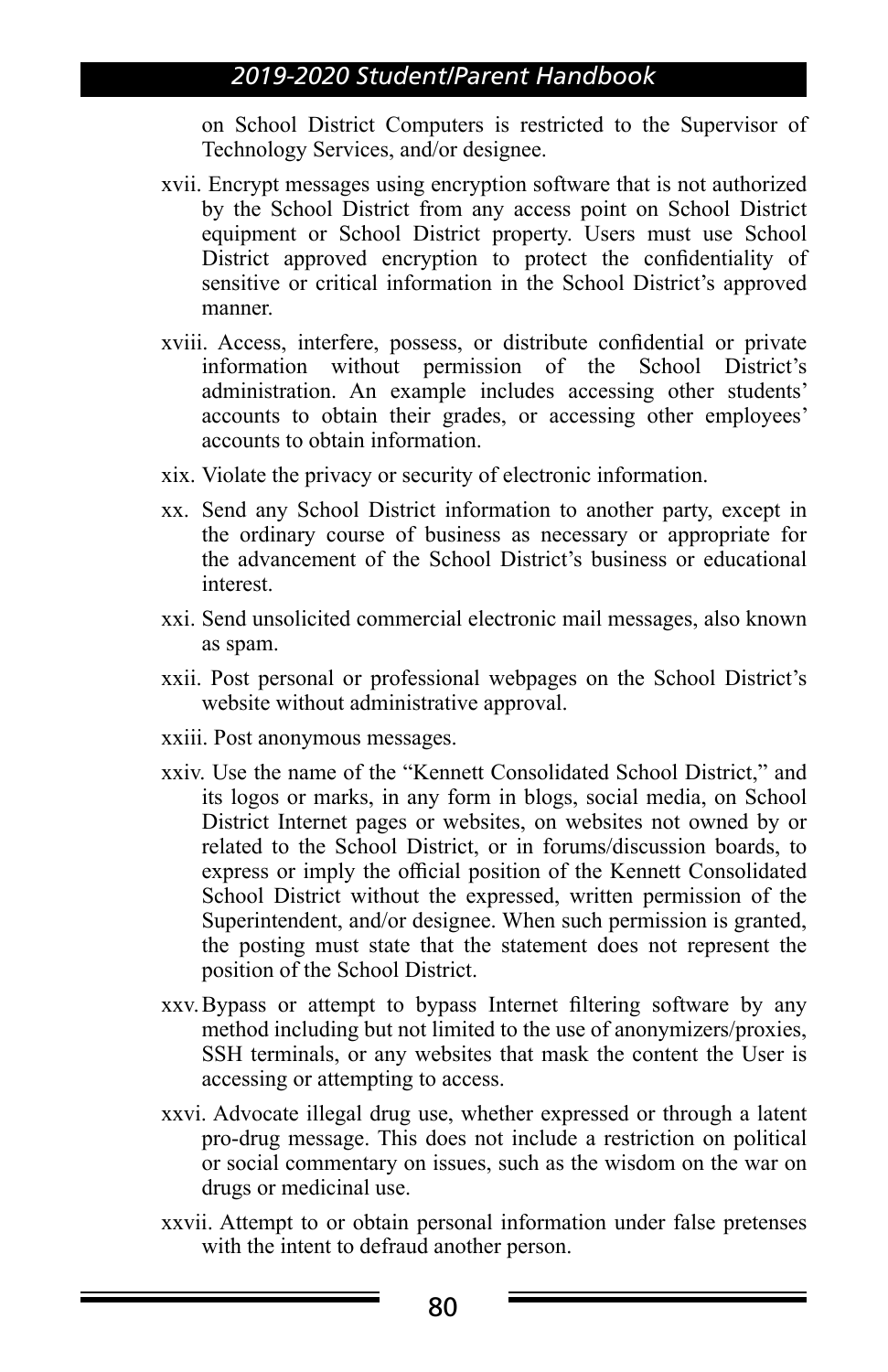- xxviii. Use location devices to invade a person's privacy or put another person in jeopardy.
- xxix. Post false statements about, or assume the identity of, another person.
- b. Access and Security Prohibitions

Users must immediately notify the Supervisor of Technology Services, and/or designee, if they have identified a possible security problem. Users must read, understand, and submit an electronically or written signed *CIS Acknowledgement and Consent Form* and comply with this Policy that includes network, Internet usage, electronic communications, telecommunications, non-disclosure, and physical and information security requirements. The following activities related to access to the School District's CIS systems, and information are prohibited:

- i. Misrepresentation (including forgery) of the identity of a sender or source of communication.
- ii. Acquiring or attempting to acquire User IDs and passwords of another, or giving one's password to another. Users are required to use unique strong passwords that comply with the School District's password, authentication, and syntax requirements. Users will be held responsible for the result of any misuse of Users' names or passwords while the Users' systems access were left unattended and accessible to others, whether intentional or whether through negligence.
- iii. Using or attempting to use Computer accounts of others. These actions are illegal, even with consent or if only for the purpose of "browsing."
- iv. Altering a communication originally received from another person or Computer with the intent to deceive.
- v. Using School District resources to engage in any illegal act or any activity, which may threaten the health, safety, or welfare of any person or persons. Such acts would include, but are not limited to, arranging for a drug sale, engaging in criminal activity, or being involved in a terroristic threat against any person or property. Although is some instances it may not be an illegal act, such prohibited activity would include arranging for the purchase of alcohol.
- vi. Disabling or circumventing any School District security program or device, for example but not limited to anti-spyware, anti-spam software, and virus protection software or procedures.
- vii. Transmitting electronic communications anonymously or under an alias unless authorized by the School District.
- viii. Accessing any website that the School District has filtered or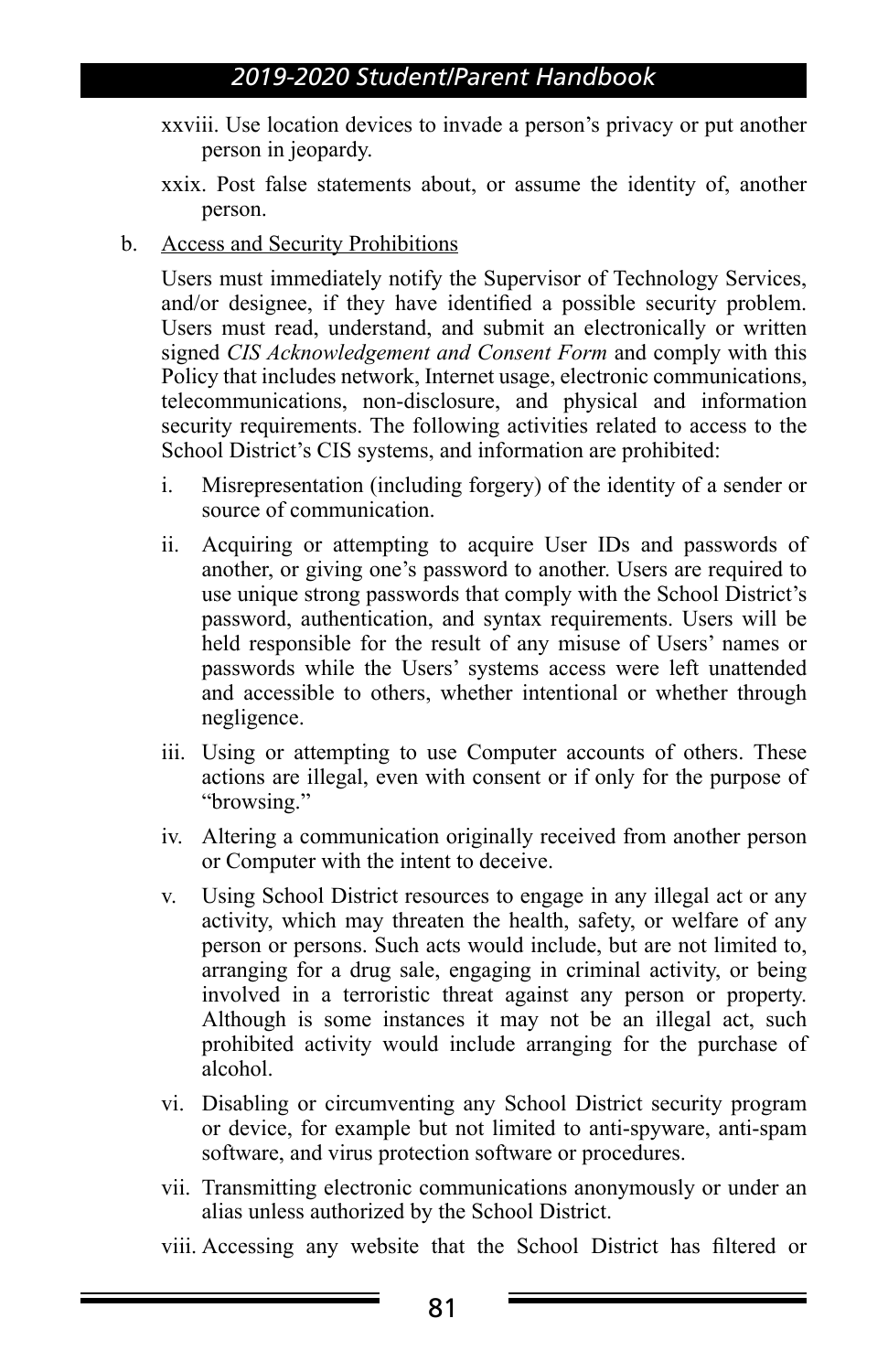blocked as unauthorized. Examples include, but are not limited to, unauthorized social media, music and video download, and gambling sites.

- ix. Installing or attaching keylogging devices, keylogging mechanisms, or keylogging software of any kind.
- x. Users must protect and secure all electronic resources and information, data, and records of the School District from theft and inadvertent disclosure to unauthorized individuals or entities at all times. If any User becomes aware of the release of School District information, data, or records, the release must be reported to the Supervisor of Technology Services immediately.

#### c. Operational Prohibitions

The following operational activities and behaviors are prohibited:

- i. Interference with, infiltration into, or disruption of the CIS systems, network accounts, services, or equipment of others, including but not limited to, the propagation of Computer "worms" and "viruses," Trojan Horse, trapdoor, robot, spider, crawler, program code, the sending of electronic chain mail, , and the inappropriate sending of "broadcast" messages to large numbers of individuals or hosts. The User may not hack or crack the network or others' Computers, whether by spyware designed to steal information, or viruses and worms or other hardware or software designed to damage the CIS systems, or the system of others, or any component of the network, or strip or harvest information, or completely take over a person's Computer, or to "look around."
- ii. Altering or attempting to alter files, system security software or the systems without authorization.
- iii. Unauthorized scanning of the CIS systems for security vulnerabilities.
- iv. Attempting to alter any School District computing or networking components (including but not limited to fileservers, bridges, routers, or hubs) without authorization or beyond one's level of authorization.
- v. Unauthorized wiring, including attempts to create unauthorized network connections, or any unauthorized extension or retransmission of any Computer, Electronic Communications Systems, or network services, whether wired, wireless, cable, virtual, cloud, or by other means.
- vi. Connecting unauthorized hardware and devices to the CIS systems.
- vii. Loading, downloading, or using unauthorized games, programs, files, or other electronic media, including but not limited to downloading unauthorized music and video files.
- viii. Intentionally damaging or destroying the integrity of the School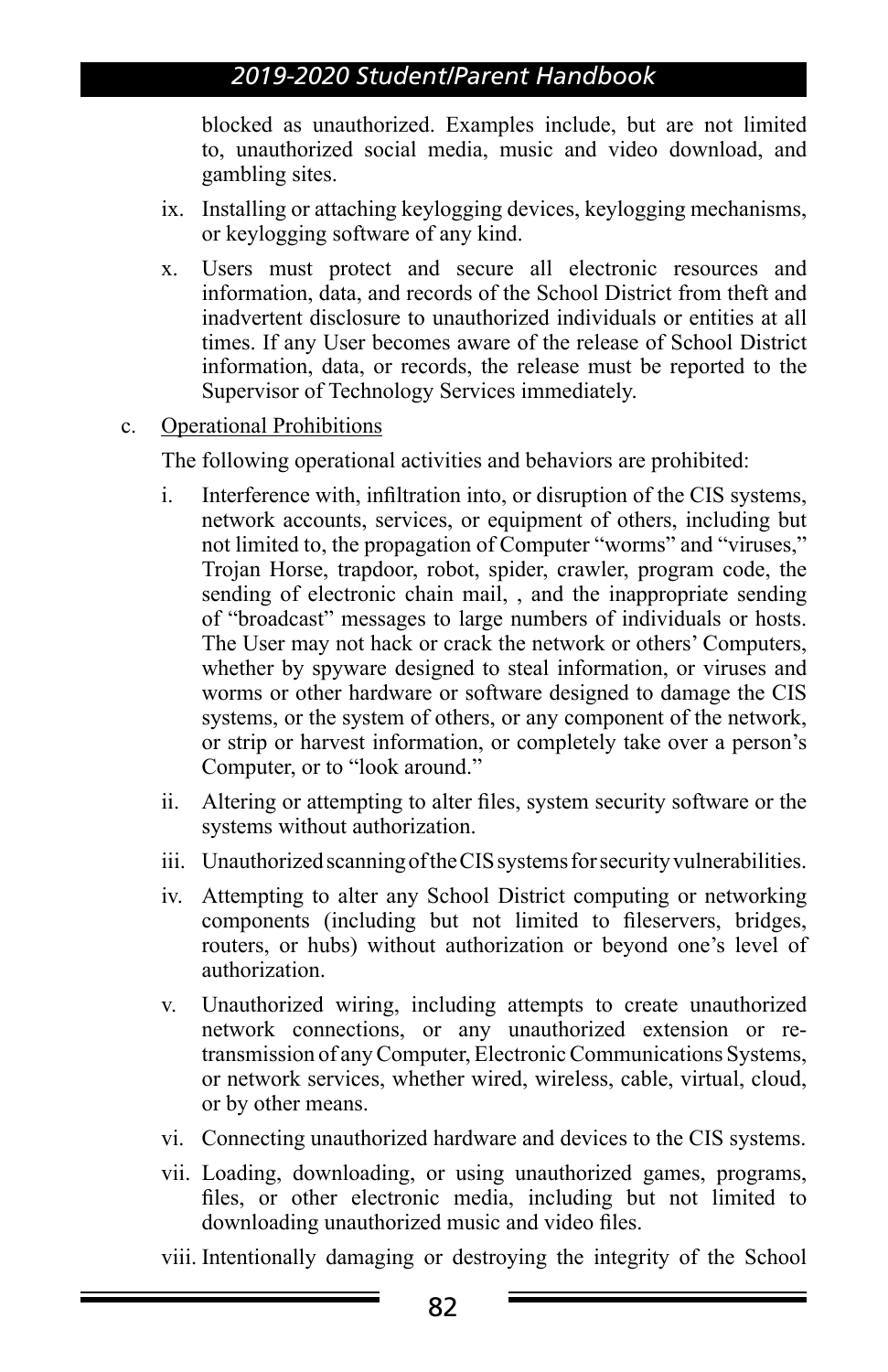District's electronic information.

- ix. Intentionally destroying the School District's Computer hardware or software.
- x. Intentionally disrupting the use of the CIS systems.
- xi. Damaging the School District's Computers, CIS systems' networking equipment through the Users' negligence or deliberate act, including but not limited to vandalism.
- xii. Failing to comply with requests from appropriate teachers or School District administrators to discontinue activities that threaten the operation or integrity of the CIS systems.
- 5. Content Regulations

Information electronically published on the School District's CIS system shall be subject to the following regulations:

- a. Published documents, including but not limited to audio and video clips or conferences, may not include a User's date of birth, Social Security number, driver's license number, financial information, credit card number, health information, phone number(s), street address, or box number, name (other than first name), or the names of other family members without the consent of the User, and if relevant, parent/ guardian.
- b. Documents, webpages, electronic communications, or videoconferences may not include personally identifiable information that indicates the physical location of a student when it can be harmful without parent/ guardian consent.
- c. Documents, webpages, electronic communications, or videoconferences may not contain objectionable materials or point directly or indirectly to objectionable materials.
- d. Documents, webpages, and electronic communications must conform to all School District Policies, regulations, rules, and procedures.
- e. Documents to be published on the Internet by Users when they are under the supervision of the School District must be edited and approved according to School District Policies, regulations, rules, and procedures before publication.
- 6. Due Process
	- a. The School District will cooperate with the School District's ISP rules, and local, state, and federal officials to the extent legally required in investigations concerning or relating to any illegal activities conducted through the School District's CIS systems.
	- b. If students or employees possess due process rights for discipline resulting from the violation of this Policy, they will be provided such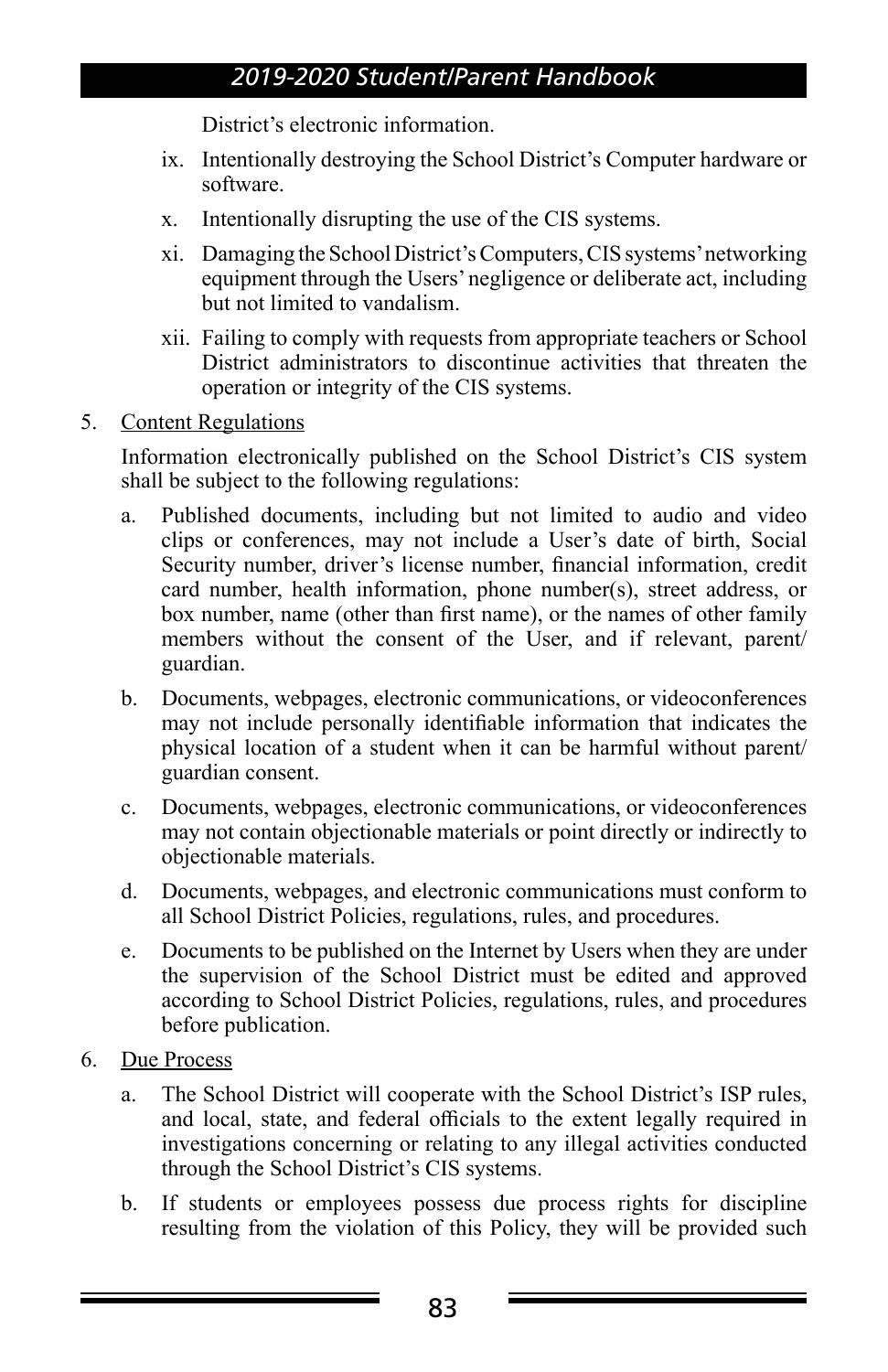rights.

- c. The School District may terminate the account privileges by providing notice to the User.
- 7. Search and Seizure
	- a. Users' violations of this Policy, any other School District Policies, regulations, rules, or procedures, ISP and websites terms, or the law may be discovered by routine maintenance and monitoring of the School District's CIS systems, or any method stated in this Policy, or pursuant to any legal means.
	- b. The School District reserves the right, but not the duty, to inspect, review, or retain electronic communications created, sent, displayed, received, or stored on or over its CIS systems; to monitor, record, check, track, log, access, or otherwise inspect; and/or report all aspects of its CIS systems. This includes items related to any personal Computers, network, Internet, Electronic Communications Systems, databases, files, software, and media that individuals may bring onto the School District's property, or to School District events, and/or that were connected to the School District network, and/or contain School District programs, or School District or Users' data and information, *in accordance with the law,* in order to ensure compliance with this Policy, other School District Policies, regulations, rules, and procedures, ISP and websites terms, and local, state, and federal law Policy No. 249 to protect the School District's resources, and to comply with the law.
	- c. **USERS SHOULD HAVE NO EXPECTATION OF PRIVACY IN ANYTHING THEY CREATE, STORE, SEND, RECEIVE, OR DISPLAY ON OR OVER THE SCHOOL DISTRICT'S CIS SYSTEMS, AND THE SCHOOL DISTRICT'S AUTHORIZED THIRD PARTIES' SYSTEMS, INCLUDING THEIR PERSONAL FILES OR ANY OF THEIR USE OF THESE SYSTEMS. The School District reserves the right to access, view, record, check, receive, monitor, track, log, store, and otherwise inspect and utilize any or all CIS systems', and authorized third parties and third parties systems, use and to monitor and allocate fileserver space.**
	- d. Everything that Users place in their personal files should be entered written with the knowledge and understanding that it is subject to review by a third party.
- 8. Copyright Infringement and Plagiarism
	- a. Federal laws, cases, Policies, regulations, and guidelines pertaining to copyright will govern the use of material accessed through the School District resources. See School District Copyright Policy No. 814. Users will make a standard practice of requesting permission from the holder of the work, and complying with the Fair Use Doctrine, and/or complying with license agreements. Employees will instruct Users to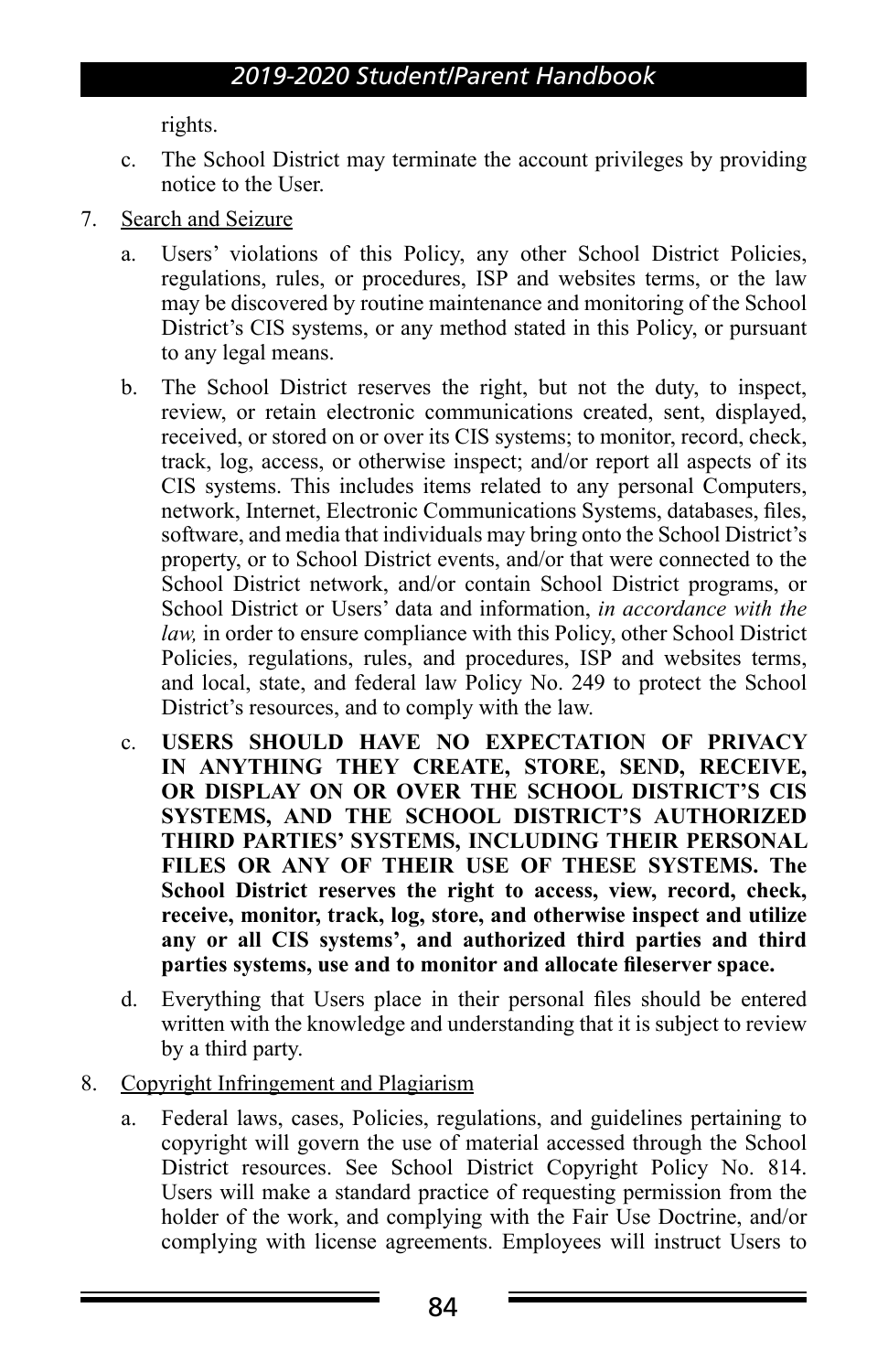respect copyrights, request permission when appropriate, and comply with the Fair Use Doctrine and/or with license agreements. Employees will respect and comply as well.

- b. Violations of copyright law can be a felony, and the law allows a court to hold individuals personally responsible for infringing the law. The School District does not permit illegal acts pertaining to the copyright law. Therefore, any User violating the copyright law does so at his/her own risk and assumes all liability.
- c. Violations of copyright law include but are not limited to the making of unauthorized copies of any copyrighted material (such as commercial software, text, graphic images, audio and video recording), distributing copyrighted materials over Computer networks, remixing or preparing mash-ups that violate the law, and deep-linking and framing into the content of others' websites. Further, the illegal installation of copyrighted software or files for use on the School District's Computers is expressly prohibited. This includes all forms of licensed software – shrink-wrap, clickwrap, browsewrap, and electronic software downloaded from the Internet.
- d. No one may circumvent a Technology Protection Measure that controls access to a protected work unless they are permitted to do so by law. No one may manufacture, import, offer to the public, or otherwise traffic in any technology, product, service, device, component or part that is produced or marketed to circumvent a Technology Protection Measure to control access to a copyright protected work.
- e. School District guidance on plagiarism will govern use of material accessed through the School District's CIS systems. Users must not plagiarize works that they find. Teachers will instruct students in appropriate research and citation practices. Users understand that use of the School District's CIS systems may involve the School District's use of plagiarism analysis software being applied to their works.
- 9. Selection of Material
	- a. School District Policies, regulations, rules, and procedures on the selection of materials will govern use of the School District's CIS systems.
	- b. When using the Internet for class activities, teachers must select material that is appropriate in light of the age of the students and that is relevant to the course objectives. Teachers must preview the materials and websites they require or recommend students access to determine the appropriateness of the material contained on or accessed through the website. Teachers must provide guidelines and lists of resources to assist their students in channeling their research activities effectively and properly. Teachers must assist their students in developing the critical thinking skills necessary to ascertain the truthfulness of information,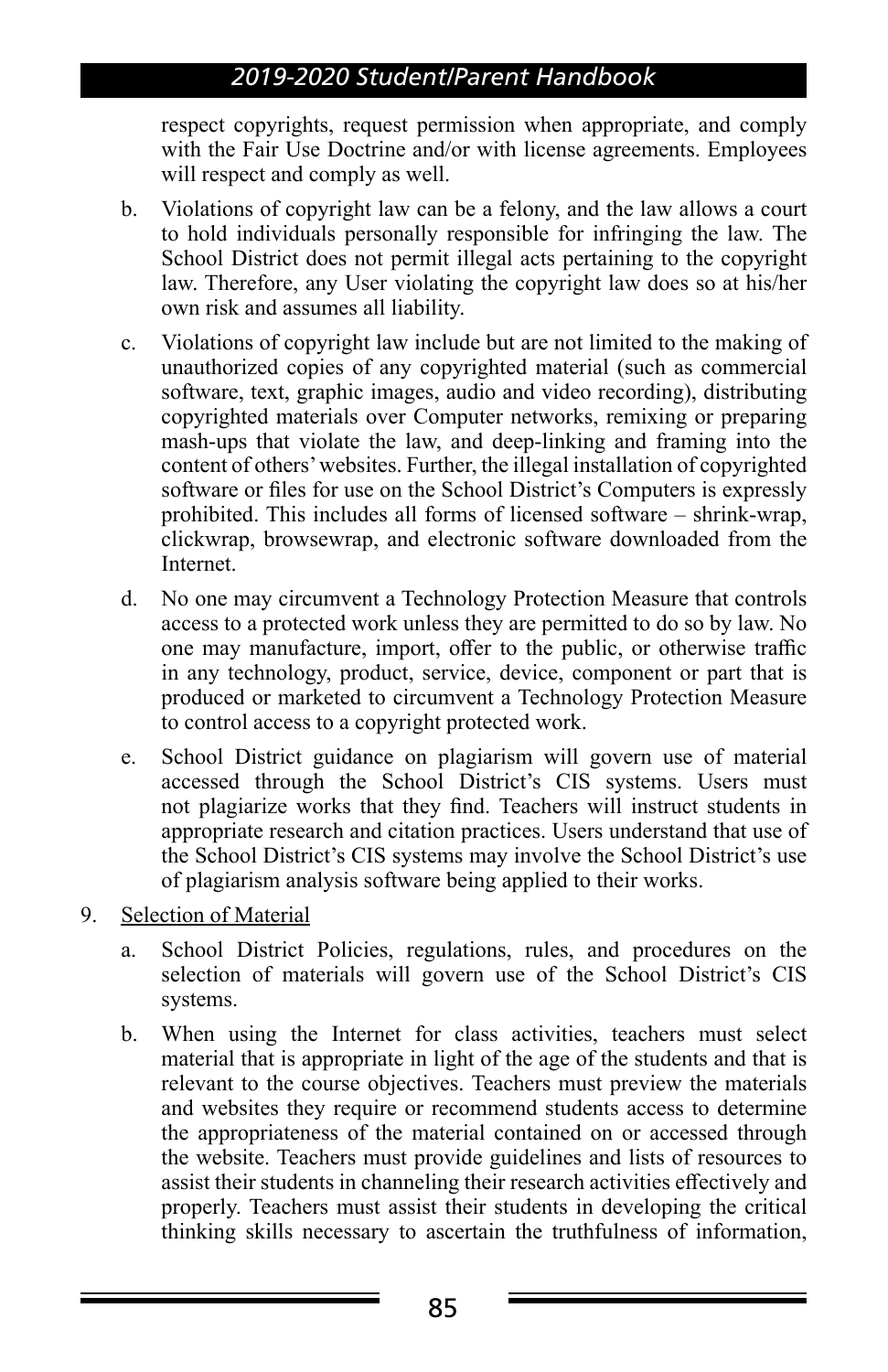distinguish fact from opinion, and engage in discussions about controversial issues while demonstrating tolerance and respect for those who hold divergent views.

- 10. School District Website
	- a. The School District has established to present information about the School District and will maintain, modify, and develop its webpages under the direction of the Supervisor of Technology Services, and/or designee. Publishers must comply with this Policy, other Board Policies, regulations, rules, and procedures, ISP and website terms, and local, state, and federal laws.
	- b. The School District may limit its liability by complying with the Digital Millennium Copyright Act's safe harbor notice and takedown provisions.

#### 11. Blogging

- a. If an employee, student, or Guest creates a blog with his/her own resources and on his/her own time, the employee, student, or Guest may not violate the privacy rights of employees and students; may not use School District personal and private information/data, images, equipment, resources, and infringed copyrighted material in his/her blog; and may not disrupt the School District.
- b. Contrary conduct will result in actions further described in the Consequences for Inappropriate, Unauthorized and Illegal Use section of this Policy and provided in relevant School District Policies, regulations, rules, and procedures.
- 12. Safety and Privacy
	- a. To the extent legally required, Users of the School District's CIS systems will be protected from harassment or commercially unsolicited electronic communications. Any User who receives threatening or unwelcome communications must immediately provide or show them to the principal, and/or designee.
	- b. Users must not post unauthorized personal contact information about themselves or other people (including students) on the CIS systems . Users may not steal another's identity in any way; may not use spyware, robots, malware, cookies, and other program code, or keyloggers, and may not use School District or personal technology or resources in any way to invade one's safety or privacy. Additionally, Users may not disclose, use, or disseminate confidential and personal information about students or employees, unless legitimately authorized to do so. Examples include, but are not limited to, revealing biometric data, student grades, Social Security numbers, dates of birth, home addresses, telephone numbers, school addresses, work addresses, credit card numbers, health and financial information, evaluations, psychological reports, educational records, reports, and resumes or other information relevant to seeking employment at the School District.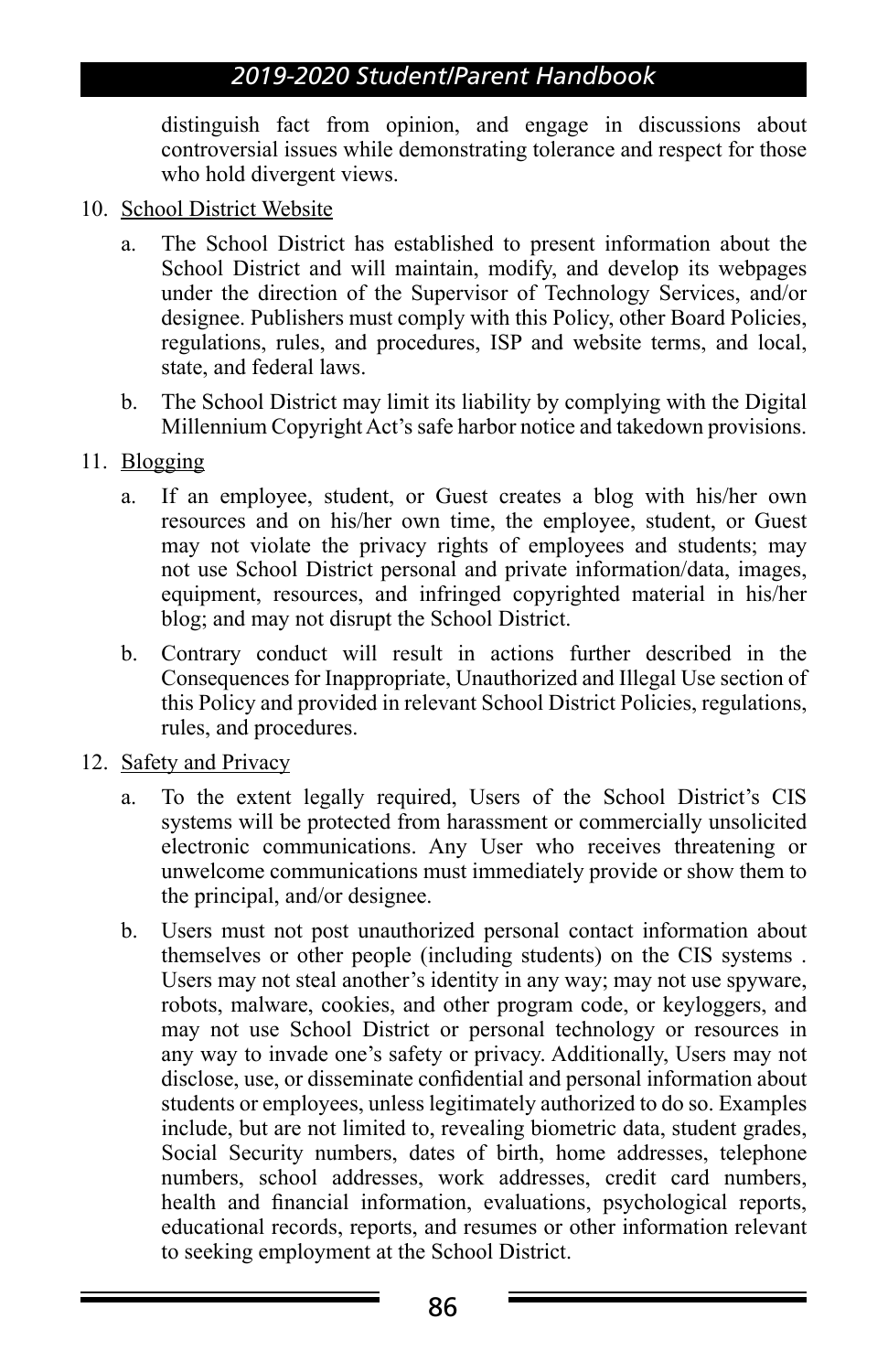- c. If the School District requires that data and information be encrypted, Users must use School District authorized encryption to protect their security.
- d. Users of the use of the School District's CIS systems agree not to meet with someone they have met online unless they have parental consent

#### 13. Cloud, Virtual, and Online Storage of School District Information and Data

Users must keep all School District (including but not limited to personally identifiable, confidential, and sensitive employee and student) information and data in the School District's and in its contracted parties' storage, unless an exception is permitted and granted in writing by the Superintendent, and/ or designee, or Users are permitted by an exception in a School District Policy, regulation, rule, or procedure. This means that Users must not place School District information in public or private clouds, or virtual or online storage beyond the control, access, protection, and safety of the School District, unless written permission is granted to the specific individual by the Superintendent, and/or designee, or it is approved through School District Policy, regulation, rule or procedure. Users agree to protect the privacy and security of School District information and data.

#### 14. Consequences for Inappropriate, Unauthorized, and Illegal Use

a. General rules for behavior, , and communications apply when using the CIS systems and information, in addition to the stipulations of this Policy, other School District Policies, regulations, rules, and procedures, ISP and website terms, and local, state, and federal laws. Users must be aware that violations of this Policy or other School District Policies, regulations, rules and procedures, ISP and website terms, and local, state, and federal laws, or for unlawful use of the CIS systems, may result in loss of CIS access and a variety of other disciplinary actions, including but not limited to, warnings, usage restrictions, loss of privileges, position reassignment, oral or written reprimands, student suspensions, employee suspensions (with or without pay), dismissals, expulsions, breach of contract, penalties provided by statutes, regulations, and other laws, and/ or legal proceedings. This will be handled on a case-by-case basis. This Policy incorporates all other relevant School District Policies, such as but not limited to, the student and professional employee discipline Policies, Code of Student Conduct, copyright, property, curriculum, terroristic threat, vendor access, student electronic communication devices, and harassment Policies.

The User is responsible for damages to Computers, the network, equipment, Electronic Communications Systems, and software resulting from accidental, negligent, deliberate, and willful acts. The User will also be responsible for incidental or unintended damage resulting from negligent, willful, or deliberate violations of this Policy, other School District Policies, regulations, rules, and procedures, ISP and website terms, and local, state, and federal laws. For example, Users will be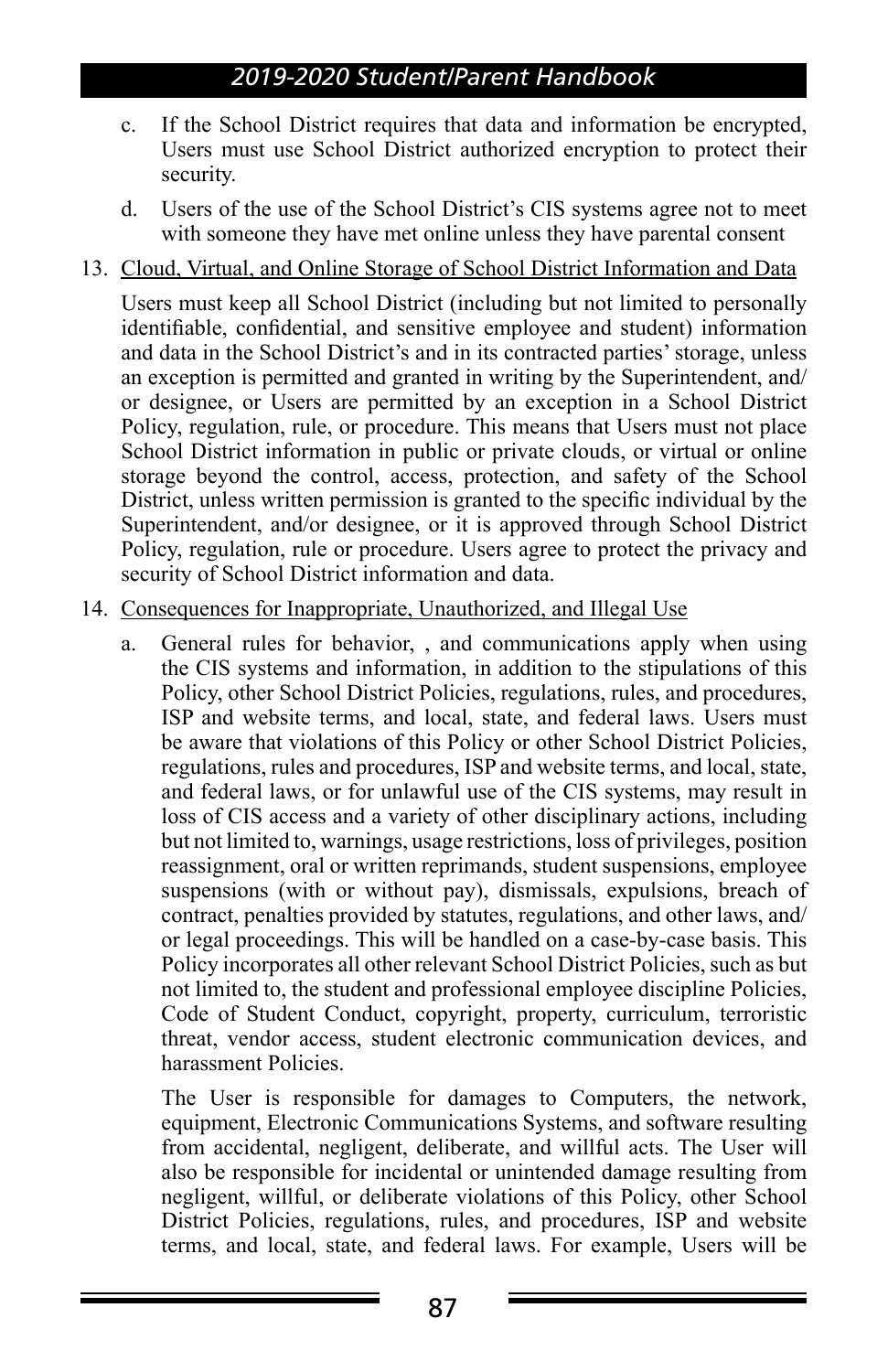responsible for payments related to lost or stolen Computers and/or School District equipment and recovery and/or breach of information and/or data contained on them.

- b. Violations as described in this Policy, other School District Policies, regulations, rules, and procedures may be reported to the School District and to appropriate legal authorities, whether the ISP or website, local, state, or federal law enforcement. Actions that constitute a crime under state and/or federal law could result in arrest, criminal prosecution, and/ or lifetime inclusion on sexual offenders' registries. The School District will cooperate to the extent legally required with authorities in all such investigations.
- c. Vandalism will result in cancellation of access to the School District's CIS systems and resources and the User will be subject to discipline.
- d. Any and all costs incurred by the School District for repairs and/or replacement of software, hardware, and data files and for technological consultant services due to any violation of this Policy, other School District Policies, regulations, rules, and procedures, or ISP and websites, or local, state or federal law, must be paid by the User, or in the case of a Minor, the parent/guardian of the Minor who caused the loss.

#### **XI. CO-CURRICULAR RESPONSIBILITIES**

#### **A. Philosophy**

The District recognizes the importance of well-rounded individuals. Participation in co-curricular activities is encouraged for all students who meet eligibility requirements.

#### **B. Eligibility**

Athletic eligibility follows PIAA guidelines. Eligibility for other co-curricular activities is based on regular attendance and academic proficiency. Excessive disciplinary infractions or poor attendance could result in a student being removed from these activities. All students must be in school the day of the activity at the required time in order to participate. Any student reporting after the required time must present a doctor's note upon entering school. The required time for middle school is 12:00 p.m. and 11:15 a.m. for the high school.

#### **C. Personal Conduct**

Students in the Kennett Consolidated School District must keep in mind they are in the public eye and their personal conduct will always be the subject of scrutiny by their fellow students, fans, opponents, and the media. They have an obligation to serve as positive role models. It should be clearly understood that KCSD students are expected to maintain the same level of behavior whether in school or in a co-curricular activity. Any violations of school board policy may result in forfeiture of the privilege to participate in a school activity.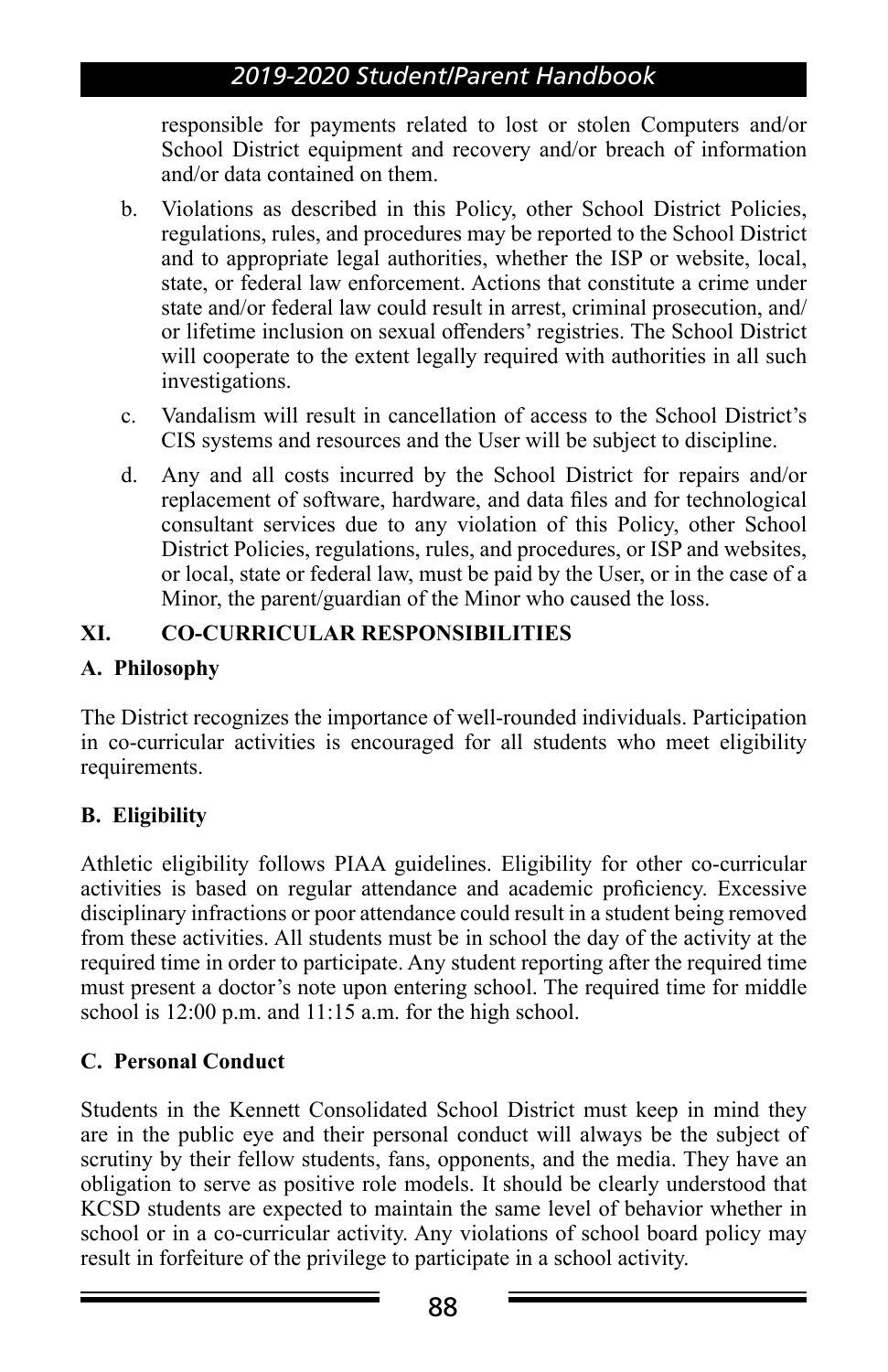#### **XII. TRANSPORTATION**

#### **A. Services**

School buses are available to transport each student to and from school. Students are **not** permitted to change buses for social reasons. It is very important that the drivers are familiar with the students on their particular bus and with the routine stops the children use. For this reason, students are discouraged from riding a bus other than the one assigned unless it is for an emergency. Permission for any changes, may only be arranged via a **note** to the principal. Parents are expected to take full responsibility of their children prior to the arrival of the bus at the stop and when the students return to the stop after school.

The following bus safety regulations were approved by the Kennett School Board:

- 1. Students must obey the driver and be courteous to the driver and to fellow students. The driver is in full charge of the bus, and students must sit in their assigned seats.
- 2. Students must be on time. Buses cannot wait for those who are tardy.
- 3. In approaching the bus or a bus stop along the highway, a student should always walk on the left side of the road facing traffic. He/she should be certain that the road is clear of all traffic or that all traffic has stopped before crossing. In crossing the street or highway at any time, students should first look left, then right, then left again. When walking along the road, walk single file.
- 4. Students should never stand or play on the road while waiting for the bus. Students must not try to get on or off the bus when it is in motion. When on the bus, they must remain seated until the bus has come to a complete stop.
- 5. Before boarding the bus, students must keep a safe distance from it while it is in motion.
- 6. Students should line up in a single line alongside the road before the bus approaches to load.
- 7. Students must enter the bus without crowding or disturbing others and occupy their seats immediately.
- 8. Students are to conduct themselves while on the bus in such a way that it will not distract the driver from his/her job of driving. Students are expected to be courteous travelers; obey and cooperate with the driver.
- 9. Students may not sit in the driver's seat.
- 10. Unnecessary loud conversation with the driver is prohibited while the bus is in motion.
- 11. Talking should be at normal conversational level.
- 12. Students must not extend head or arms out of the window.
- 13. Students may not eat or drink on the bus.
- 14. Students must not call out to passers-by.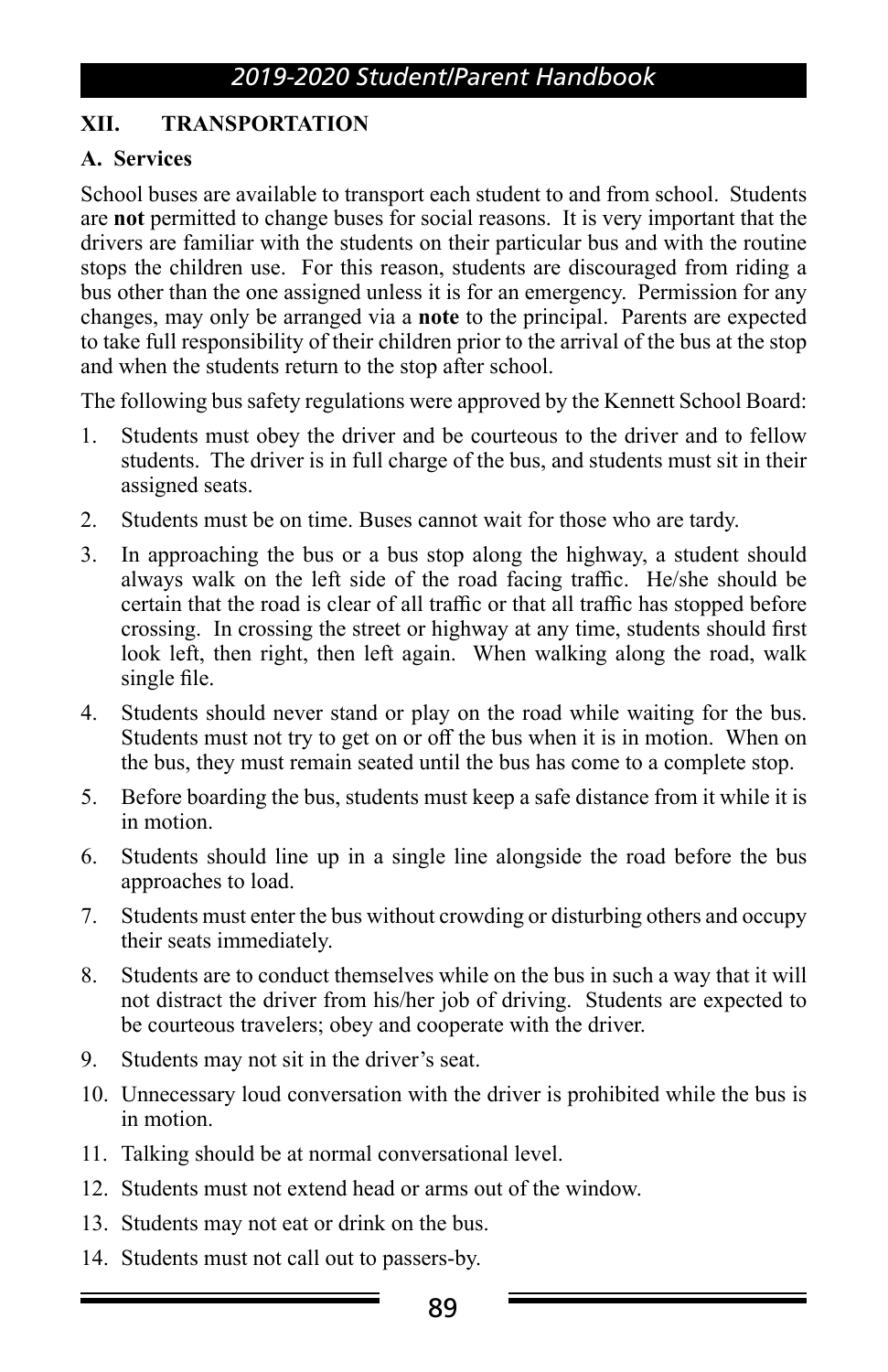- 15. Students may not leave the bus without the driver's consent, except on arrival at their regular bus stop or at school.
- 16. Students should help to keep the bus clean, sanitary, and orderly. They must not damage or abuse equipment. Any damage to the bus must be reported to the driver. Students may be charged for damage to bus seats.
- 17. Students are not permitted to smoke on the bus.
- 18. Students must not use profanity.
- 19. Students must not throw articles of any kind in, out of, or around the bus.

Riding the school bus is a **privilege**. A student who does not respect the rights of others, endangers his life and the lives of others will be disciplined and may be suspended from riding for major or frequent discipline infractions (those that could result in physical harm to passengers or drivers or destruction of property, i.e. smoking, striking matches, improper opening of doors, throwing objects, fighting, etc.) Bus riding privileges may be suspended on the first offense; charges for damages will be made and/or legal proceedings may be initiated. For minor discipline infractions (those not resulting in physical harm or destruction of property), students will be referred to the principal for appropriate disciplinary action.

If you are having a problem with the bus or need additional information, please contact the Director of Transportation at 610-444-6618.

#### **B. Surveillance**

The Kennett Consolidated School District School Board has authorized the use of video/audio cameras on contracted buses and vans. These cameras can record both what is said and what is done on the buses. The video/audio cameras will be used to monitor student behavior, to maintain order on the school buses, and to promote and maintain a safe environment. Students and parents are hereby notified that the contents of the tapes may be used in a student disciplinary proceeding. The contents of the tapes are confidential student records and will be safeguarded. Tapes will be retained only if necessary for use in a student disciplinary proceeding or other matters as determined necessary by the school administration. Parents and guardians may request to review tapes of their child if the tapes are used in a disciplinary proceeding involving their child.

In addition, for the continued safety and welfare of our students, surveillance cameras are placed throughout each of our schools.

#### **C. Field Trips**

Trips away from School District sites during regular school hours are considered part of the regular educational program. Pupils who participate in field trips shall have permission from their parents or guardians prior to the trip. Transportation by private automobile is discouraged.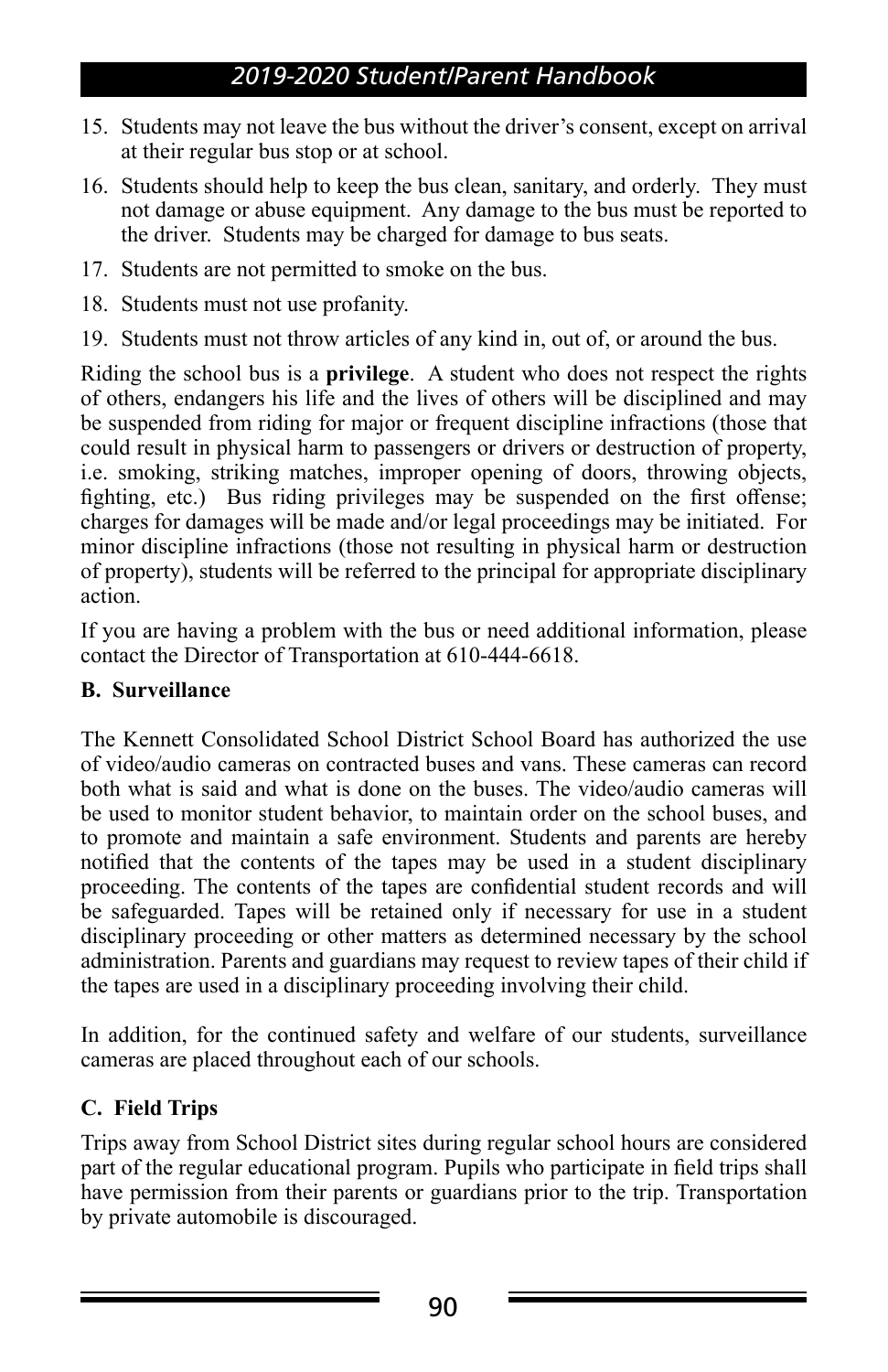#### **DISTRICT-WIDE TESTING DATES**

PSAT (Grades 9, 10, 11)

October 16, 2019

Keystone Exams - Winter Administration (Algebra, Biology, & English Literature)

December 2 - 13, 2019

Pennsylvania Assessment (ELA – Gr. 3-8)

April 20 - 24, 2020

Pennsylvania Assessment (Mathematics – Gr. 3-8)

April 27 – May 1, 2020

Pennsylvania Assessment (Science – Gr. 4 and 8)

April 27 – May 1, 2020

Keystone Exams - Spring Administration (Algebra, Biology, & English Literature) May 18 – 22, 2020

#### **KINDERGARTEN REGISTRATION DATES**

Registration begins March 1, 2020. Call 610-444-4235 for an appointment to register.

#### **SCHOOL CALENDAR**

#### **August 2019**

- 19 Mon. In-Service Day #1
- 20 Tues. In-Service Day #2
- 21 Wed. In-Service Day #3
- 22 Thurs. In-Service Day #4
- 26 Mon. First Day of School

#### **September 2019**

- 2 Mon. DISTRICT CLOSED
- 30 Mon. School Closed Rosh Hashanah

#### **October 2019**

9 Wed. School Closed - Yom Kippur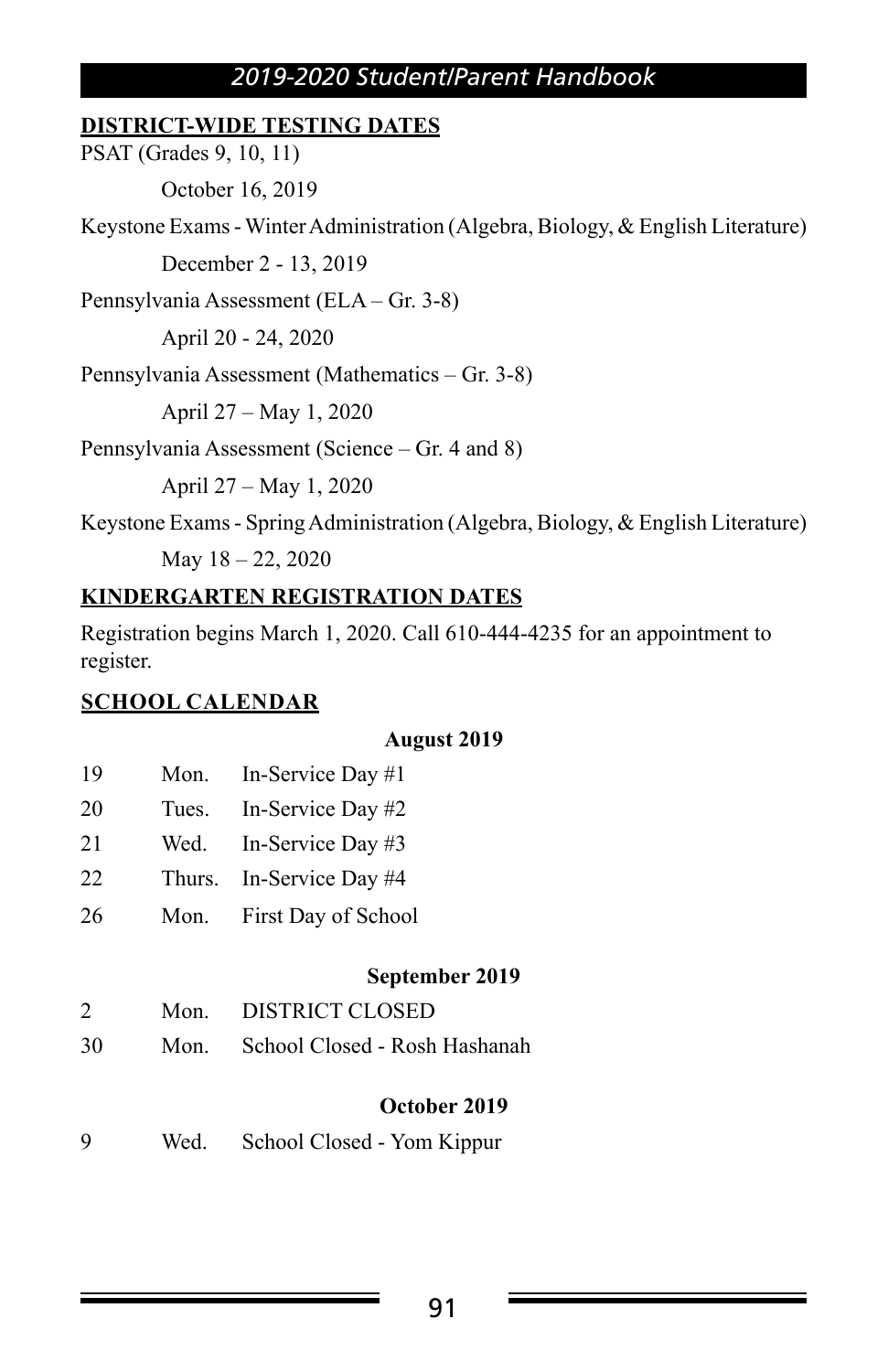#### **November 2019**

| 5  | Tues.  | ELECTION DAY - In-Service Day #5 - School Closed |
|----|--------|--------------------------------------------------|
| 22 | Fri.   | K-5 Parent/Teacher Conferences                   |
| 25 | Mon.   | K-8 Parent/Teacher Conferences                   |
| 26 | Tues.  | K-8 Parent/Teacher Conferences                   |
| 27 | Wed.   | K-8 Parent/Teacher Conferences                   |
| 28 | Thurs. | <b>DISTRICT CLOSED</b>                           |
| 29 | Fri.   | <b>DISTRICT CLOSED</b>                           |
|    |        | December 2019                                    |
| 23 | Mon.   | Winter Holiday - No School                       |
| 24 | Tues.  | DISTRICT CLOSED (Winter Holiday - No School)     |
| 25 | Wed.   | DISTRICT CLOSED (Winter Holiday - No School)     |
| 26 | Thurs. | Winter Holiday - No School                       |
| 27 | Fri.   | Winter Holiday - No School                       |
| 30 | Mon.   | Winter Holiday - No School                       |
| 31 | Tues.  | Winter Holiday - No School                       |
|    |        | <b>January 2020</b>                              |
| 1  | Wed.   | DISTRICT CLOSED (Winter Holiday - No School)     |
| 2  | Thurs. | <b>School Resumes</b>                            |
| 20 | Mon.   | DISTRICT CLOSED (Local Holiday)                  |
|    |        | February 2020                                    |
| 17 | Mon.   | DISTRICT CLOSED (Local Holiday)                  |
|    |        | <b>March 2020</b>                                |
| 17 | Tues.  | K-5 Parent/Teacher Conferences                   |
| 18 | Wed.   | K-8 Parent/Teacher Conferences                   |
| 19 | Thurs. | K-8 Parent/Teacher Conferences                   |
| 20 | Fri.   | K-8 Parent/Teacher Conferences                   |
|    |        | April 2020                                       |
| 6  | Mon.   | LOCAL HOLIDAY (Spring Break - No School)         |
| 7  | Tues.  | LOCAL HOLIDAY (Spring Break - No School)         |
| 8  | Wed.   | LOCAL HOLIDAY (Spring Break - No School)         |
| 9  | Thurs. | <b>DISTRICT CLOSED (Spring Break)</b>            |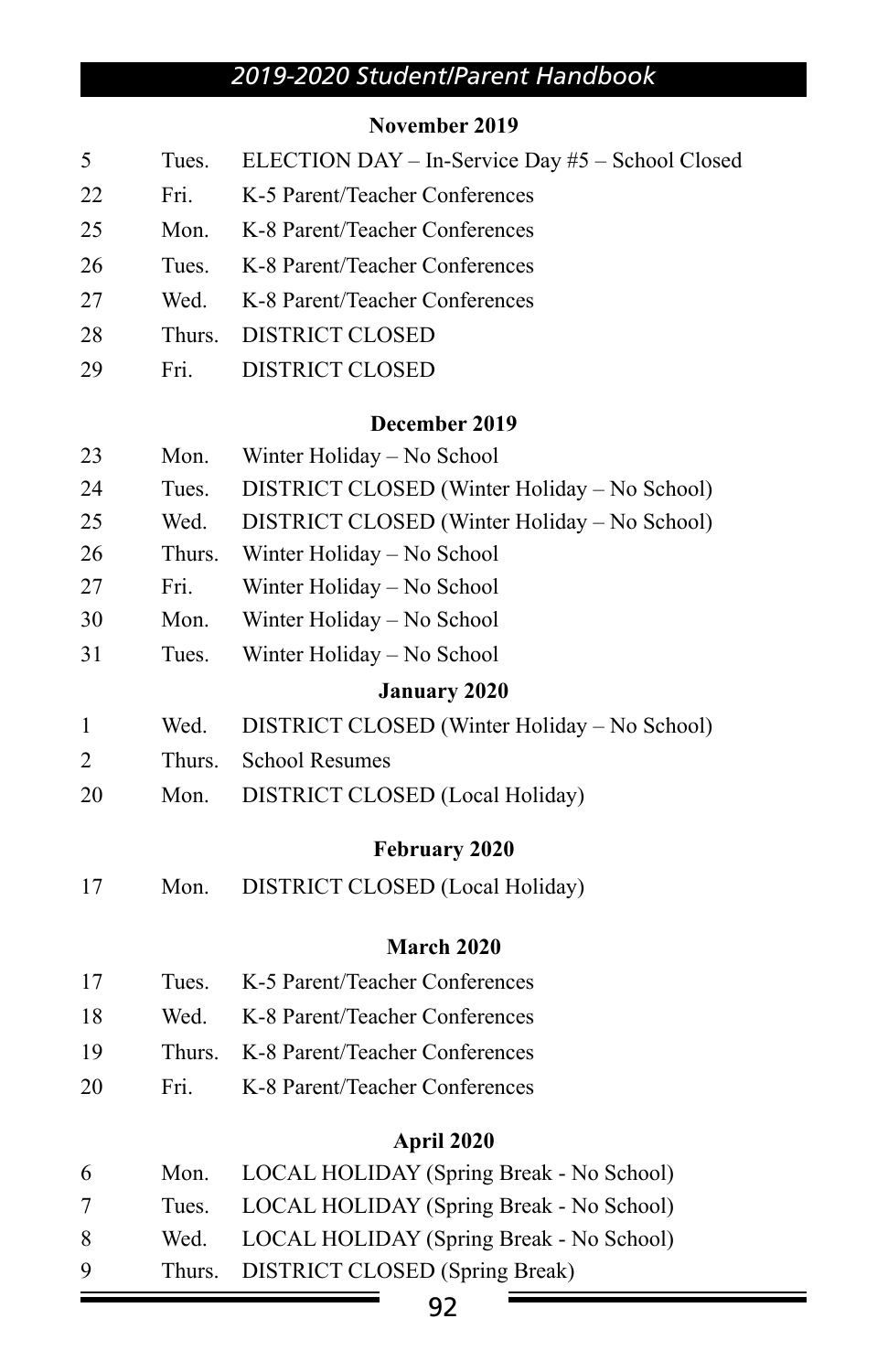- Fri. DISTRICT CLOSED (Spring Break)
- Mon. School Resumes
- Tues. ELECTION DAY In-Service Day #6 School Closed

#### **May 2020**

Mon. DISTRICT CLOSED

#### **June 2020**

 Fri. Last Student Day - Tentative Fri. GRADUATION Mon. In-Service Day #7 Mon. Make-up Day #1 Tues. In-Service Day #8 Tues. Make-up Day #2 Wed. Make-up Day #3 Thurs. Make-up Day #4 Fri. Make-up Day #5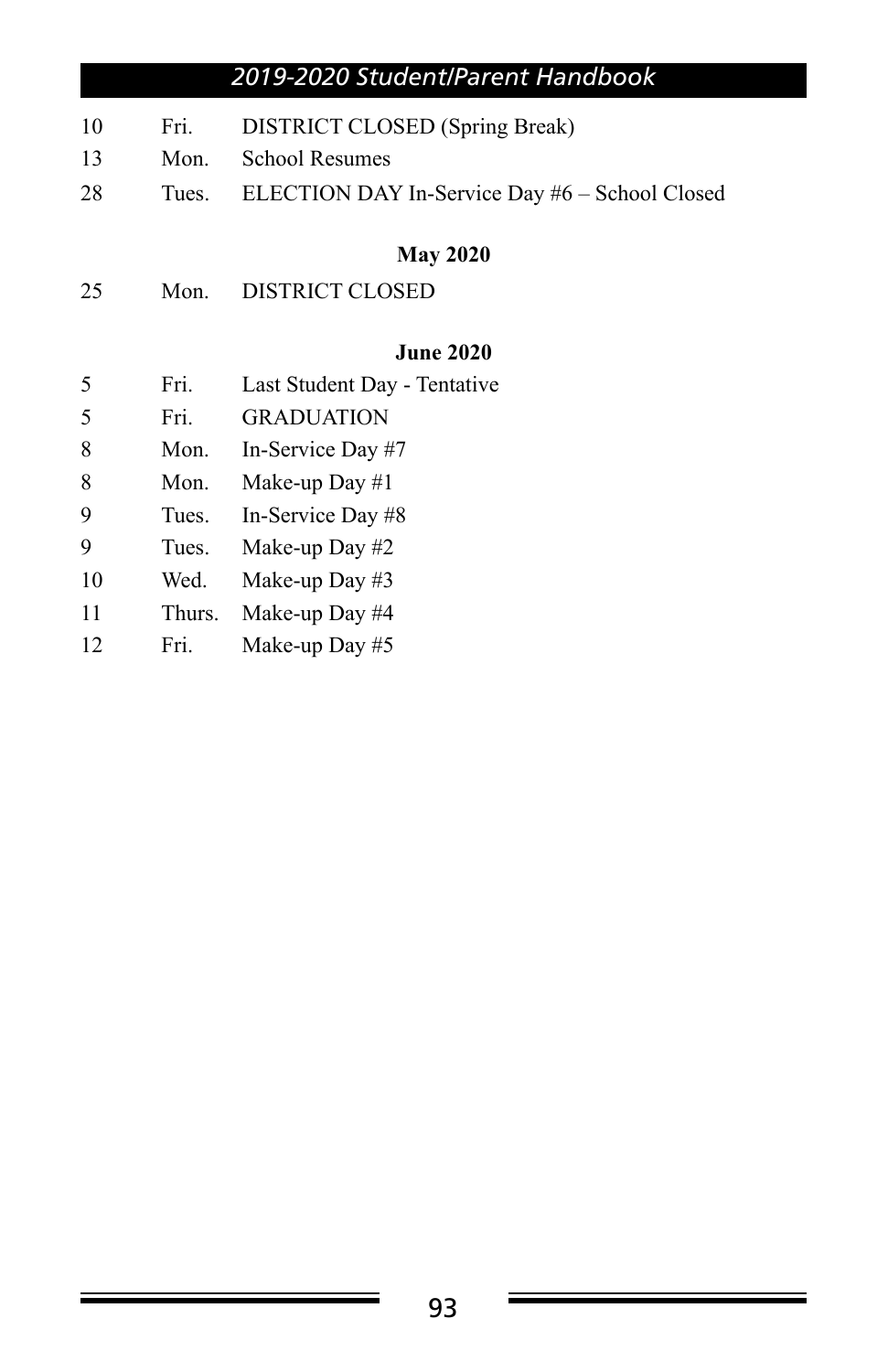## **Telephone Directory**

| <b>Kennett High School</b>          | 610-444-6620 |
|-------------------------------------|--------------|
| Principal                           | 610-444-6623 |
| <b>Assistant Principal</b>          | 610-925-3220 |
| <b>Assistant Principal</b>          | 610-444-6622 |
| <b>School Nurse</b>                 | 610-444-6615 |
| School Counselor Office             | 610-444-6636 |
| Athletic Office                     | 610-444-6632 |
| <b>Kennett Middle School</b>        | 610-268-5800 |
| Principal                           | 610-268-5872 |
| <b>Assistant Principal</b>          | 610-268-1614 |
| <b>Assistant Principal</b>          | 610-268-5871 |
| <b>School Nurse</b>                 | 610-268-5874 |
| School Counselor Office             | 610-268-5878 |
| <b>Greenwood Elementary School</b>  | 610-388-5990 |
| Principal                           | 610-388-5990 |
| <b>School Nurse</b>                 | 610-388-5993 |
| School Counselor Office             | 610-388-5994 |
| <b>Bancroft Elementary School</b>   | 610-925-5711 |
| Principal                           | 610-925-5711 |
| <b>School Nurse</b>                 | 610-925-5715 |
| School Counselor Office             | 610-925-5714 |
| Mary D. Lang Kindergarten Center    | 610-444-6260 |
| Principal                           | 610-444-6260 |
| <b>School Nurse</b>                 | 610-444-6285 |
| School Counselor Office             | 610-444-6260 |
| <b>New Garden Elementary School</b> | 610-268-6900 |
| Principal                           | 610-268-6900 |
| <b>School Nurse</b>                 | 610-268-6903 |
| School Counselor Office             | 610-268-6904 |

 $\overline{\phantom{a}}$ 

Ξ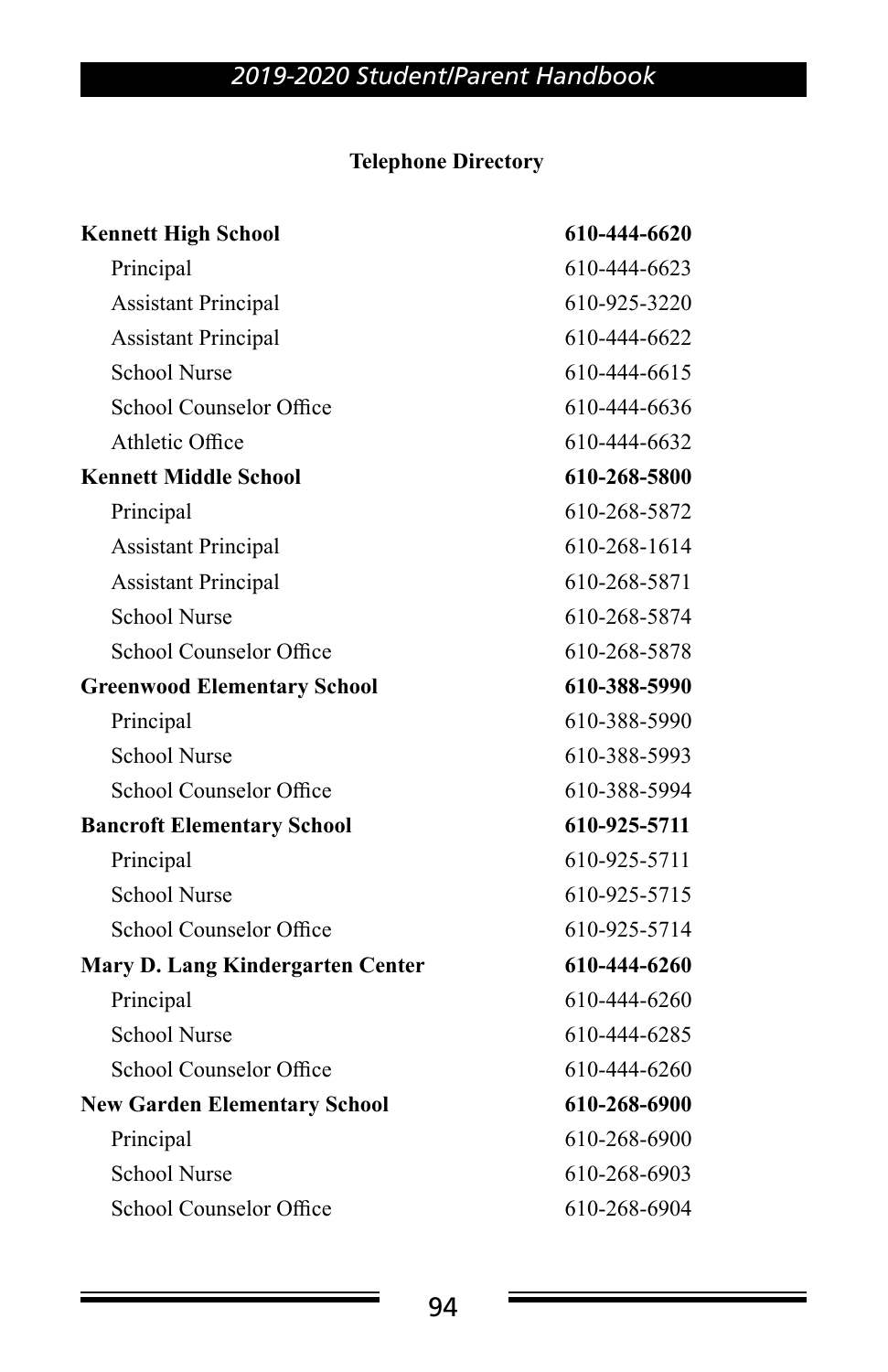$\overline{\phantom{a}}$ 

 $\equiv$   $\equiv$